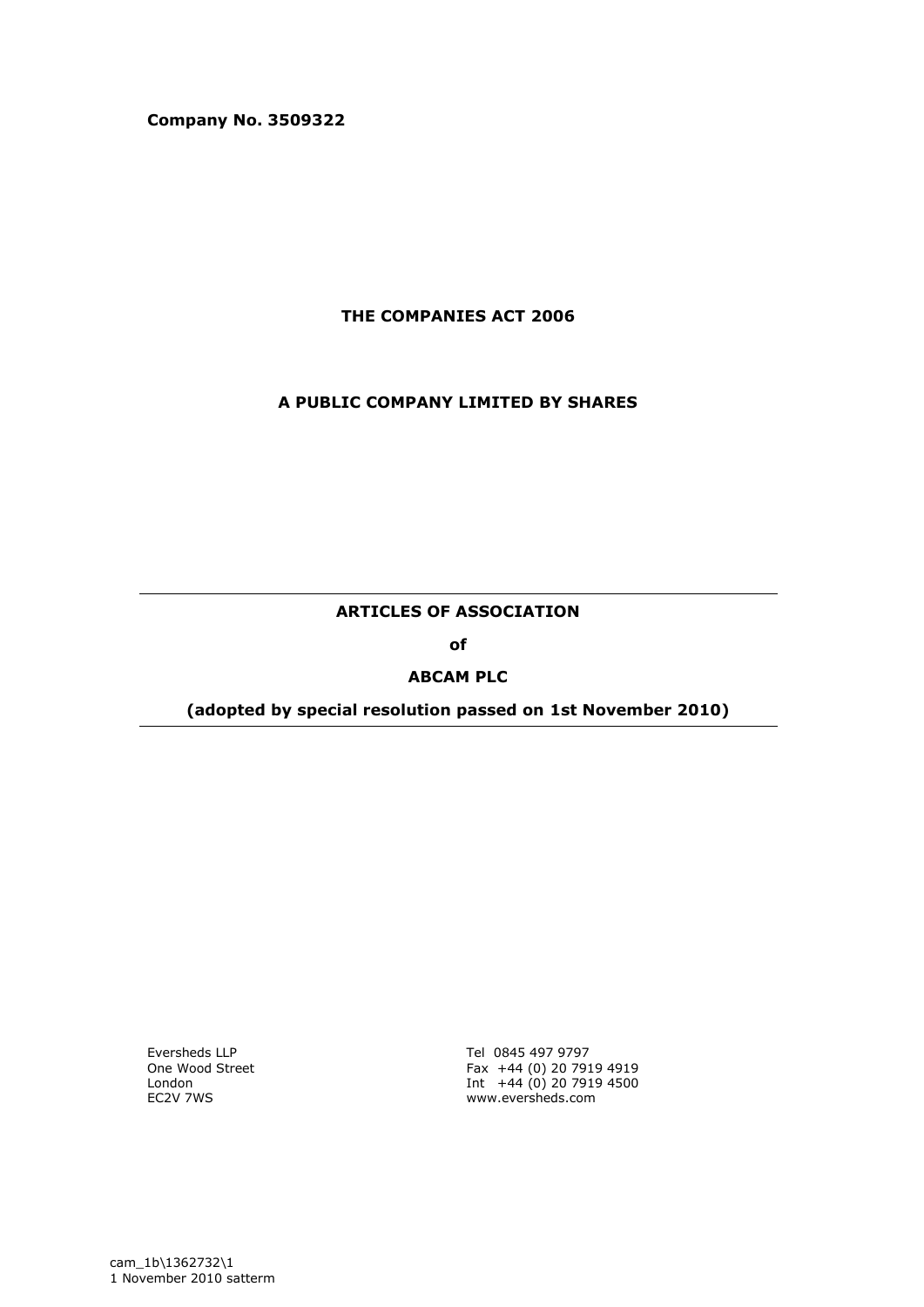## **CONTENTS**

### **Article Page**

| $\mathbf{1}$ |                                                           |
|--------------|-----------------------------------------------------------|
| 2            |                                                           |
|              |                                                           |
| 3            |                                                           |
|              |                                                           |
| 4            |                                                           |
| 5            |                                                           |
| 6            |                                                           |
| 7            | CONSOLIDATION, CANCELLATION AND SUB-DIVISION OF CAPITAL 6 |
| 8            |                                                           |
| 9            |                                                           |
| 10           | CONDITIONS CONCERNING REDUCTION OF CAPITAL AND PURCHASE   |
|              |                                                           |
| 11           | CONSENT REQUIREMENTS AND CLASS MEETINGS GENERALLY  8      |
| 12           |                                                           |
| 13           |                                                           |
|              |                                                           |
| 14           |                                                           |
| 15           |                                                           |
| 16           |                                                           |
| 17           |                                                           |
| 18           |                                                           |
| 19           |                                                           |
|              | SHARE CERTIFICATES AND UNCERTIFICATED HOLDINGS 11         |
| 20           |                                                           |
| 21           |                                                           |
|              |                                                           |
| 22           |                                                           |
| 23           |                                                           |
| 24           |                                                           |
| 25           |                                                           |
| 26           |                                                           |
| 27           |                                                           |
| 28           |                                                           |
|              |                                                           |
| 29           |                                                           |
| 30           | POWER OF DIRECTORS TO SELL SHARES SUBJECT TO A LIEN16     |
| 31           |                                                           |
| 32           | REGISTRATION OF PURCHASER AS THE HOLDER OF THE SHARES 16  |
|              |                                                           |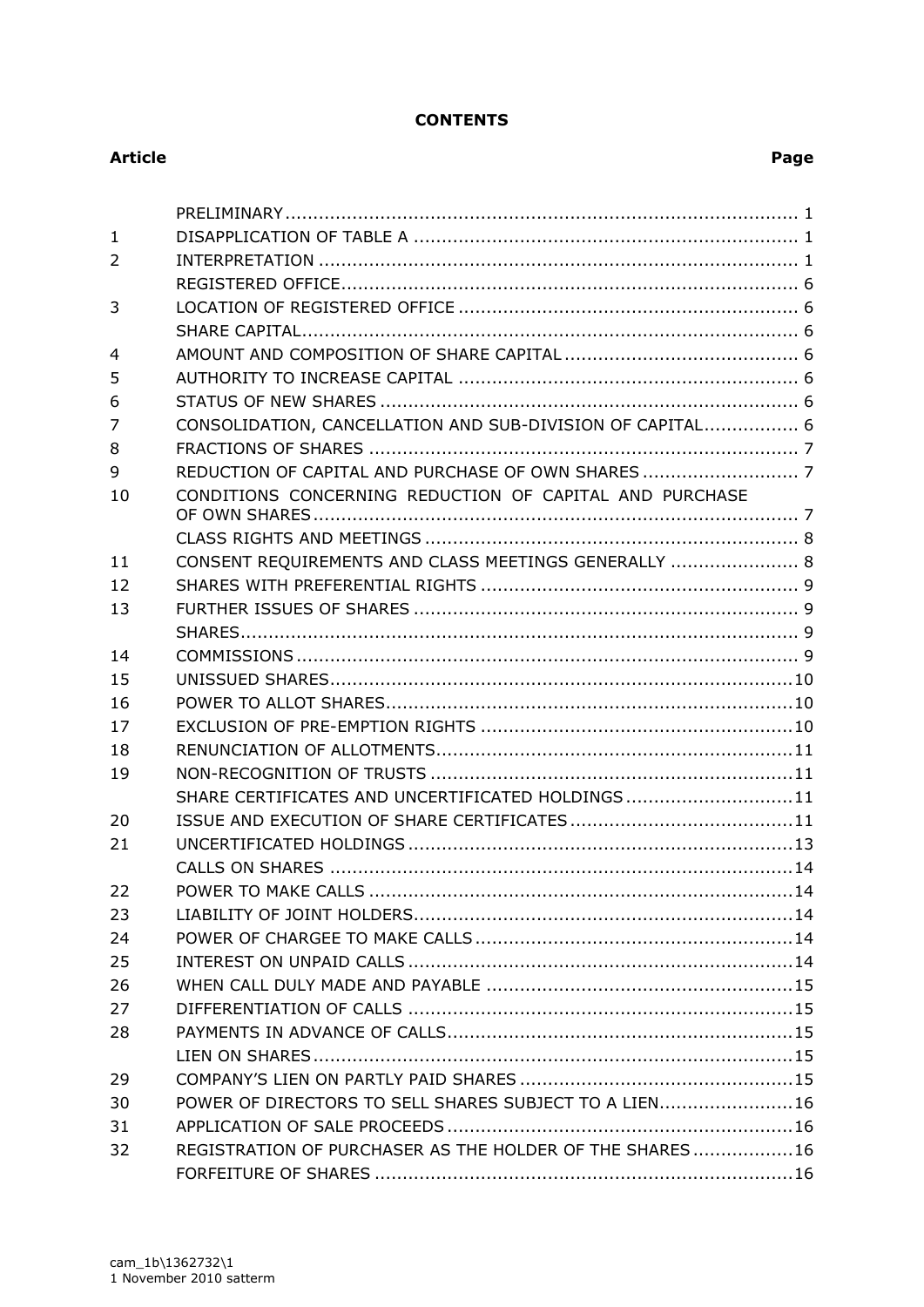| 33 |                                                             |  |
|----|-------------------------------------------------------------|--|
| 34 |                                                             |  |
| 35 |                                                             |  |
| 36 |                                                             |  |
| 37 |                                                             |  |
| 38 |                                                             |  |
| 39 |                                                             |  |
| 40 | LIABILITY TO PAY ALL CALLS MADE PRIOR TO FORFEITURE18       |  |
| 41 | EFFECT OF FORFEITURE ON CLAIMS AGAINST THE COMPANY IN       |  |
| 42 | STATUTORY DECLARATION CONCLUSIVE OF FORFEITURE  18          |  |
| 43 |                                                             |  |
|    |                                                             |  |
| 44 |                                                             |  |
| 45 |                                                             |  |
| 46 | DIRECTORS' POWER TO DECLINE TO REGISTER TRANSFERS 19        |  |
| 47 | FURTHER DISCRETION NOT TO RECOGNISE A SHARE TRANSFER        |  |
| 48 | DIRECTORS' DISCRETION TO REGISTER UNCERTIFICATED SHARES 21  |  |
| 49 | RETENTION OF SHARE TRANSFER DOCUMENTS BY THE COMPANY21      |  |
| 50 |                                                             |  |
|    |                                                             |  |
| 51 |                                                             |  |
| 52 | NOTICE OF ELECTION FOR REGISTRATION OF TRANSFER 22          |  |
| 53 |                                                             |  |
|    |                                                             |  |
| 54 |                                                             |  |
| 55 |                                                             |  |
| 56 |                                                             |  |
|    |                                                             |  |
| 57 | PERIODS OF NOTICE FOR GENERAL MEETINGS AND PERSONS ENTITLED |  |
| 58 |                                                             |  |
| 59 |                                                             |  |
| 60 |                                                             |  |
| 61 | OF RESOLUTIONS AND OTHER MATTERS ON<br><b>CIRCULATION</b>   |  |
|    |                                                             |  |
| 62 |                                                             |  |
| 63 |                                                             |  |
| 64 |                                                             |  |
| 65 |                                                             |  |
| 66 |                                                             |  |
| 67 |                                                             |  |
| 68 |                                                             |  |
| 69 |                                                             |  |
| 70 |                                                             |  |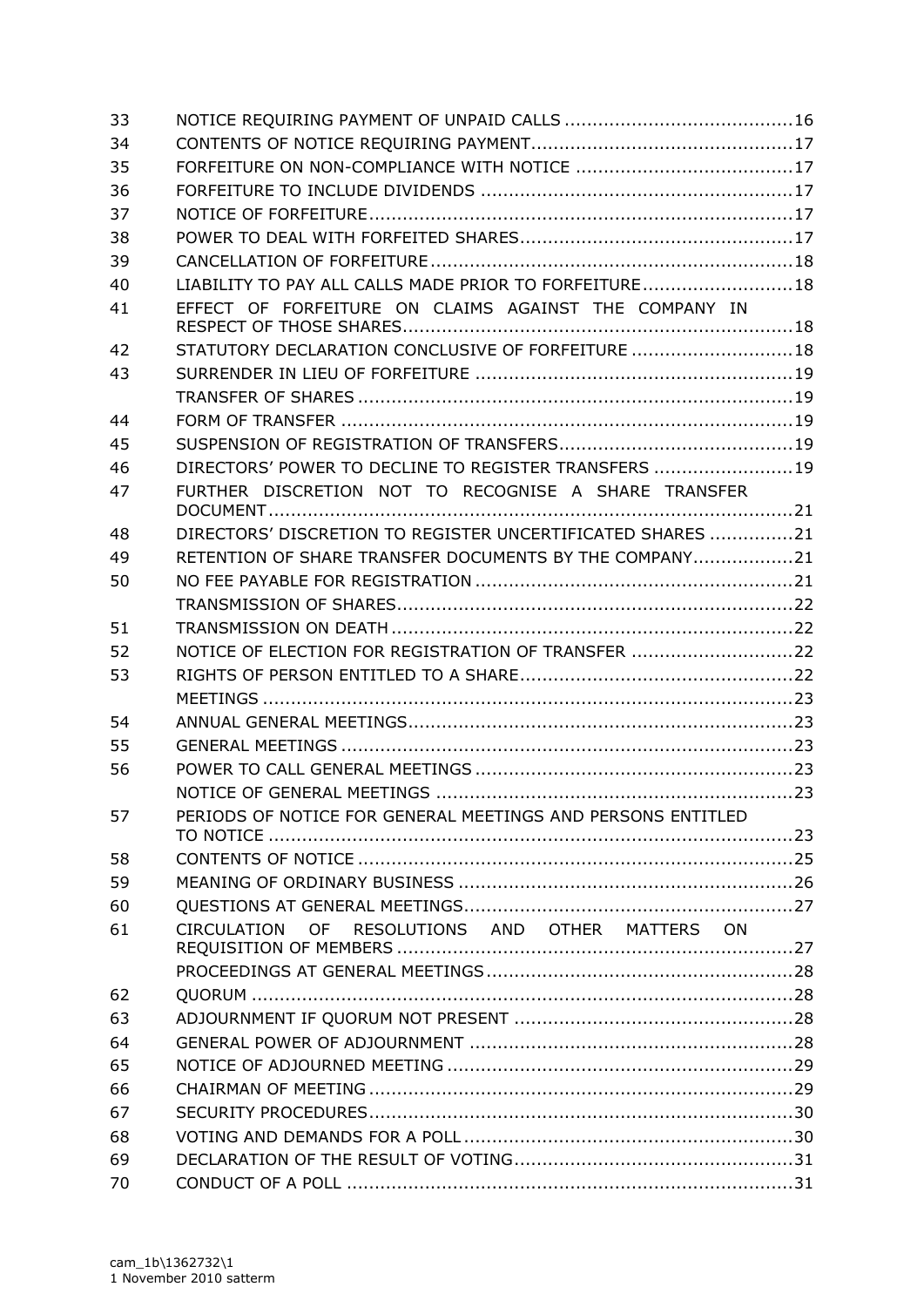| 71  |                                                             |  |
|-----|-------------------------------------------------------------|--|
| 72  |                                                             |  |
| 73  |                                                             |  |
|     |                                                             |  |
| 74  |                                                             |  |
| 75  |                                                             |  |
| 76  |                                                             |  |
| 77  |                                                             |  |
| 78  |                                                             |  |
| 79  |                                                             |  |
| 80  |                                                             |  |
| 81  |                                                             |  |
| 82  |                                                             |  |
| 83  |                                                             |  |
| 84  | VALIDITY OF VOTES CAST BY PROXY OR POWER OF ATTORNEY 37     |  |
|     |                                                             |  |
| 85  | CIRCUMSTANCES IN WHICH SHARES DISENFRANCHISED 38            |  |
| 86  | DISENFRANCHISEMENT MAY APPLY TO ONLY PART OF A MEMBER'S     |  |
|     |                                                             |  |
| 87  | SIGNATURE OF STATEMENTS ON BEHALF OF BODY CORPORATE 40      |  |
| 88  |                                                             |  |
| 89  |                                                             |  |
| 90  |                                                             |  |
| 91  |                                                             |  |
|     |                                                             |  |
| 92  |                                                             |  |
| 93  |                                                             |  |
| 94  |                                                             |  |
|     |                                                             |  |
| 95  |                                                             |  |
| 96  | SHARE QUALIFICATION AND RIGHTS CONCERNING GENERAL MEETING43 |  |
| 97  |                                                             |  |
| 98  |                                                             |  |
| 99  | PAYMENT OF ADDITIONAL REMUNERATION IN SPECIAL               |  |
| 100 | A DIRECTOR'S INTERESTS IN CONTRACTS WITH THE COMPANY  44    |  |
| 101 | RESTRICTIONS ON A DIRECTOR'S POWER TO VOTE WHERE HE HAS AN  |  |
| 102 | DIRECTORS' AUTHORISATION OF SITUATIONS IN WHICH A DIRECTOR  |  |
| 103 | DECLARATION OF DIRECTOR'S INTERESTS IN CONTRACTS 47         |  |
| 104 |                                                             |  |
|     |                                                             |  |
| 105 | APPOINTMENT OF DIRECTORS TO EXECUTIVE OFFICE 48             |  |
| 106 | REMUNERATION ETC. OF DIRECTORS APPOINTED TO EXECUTIVE       |  |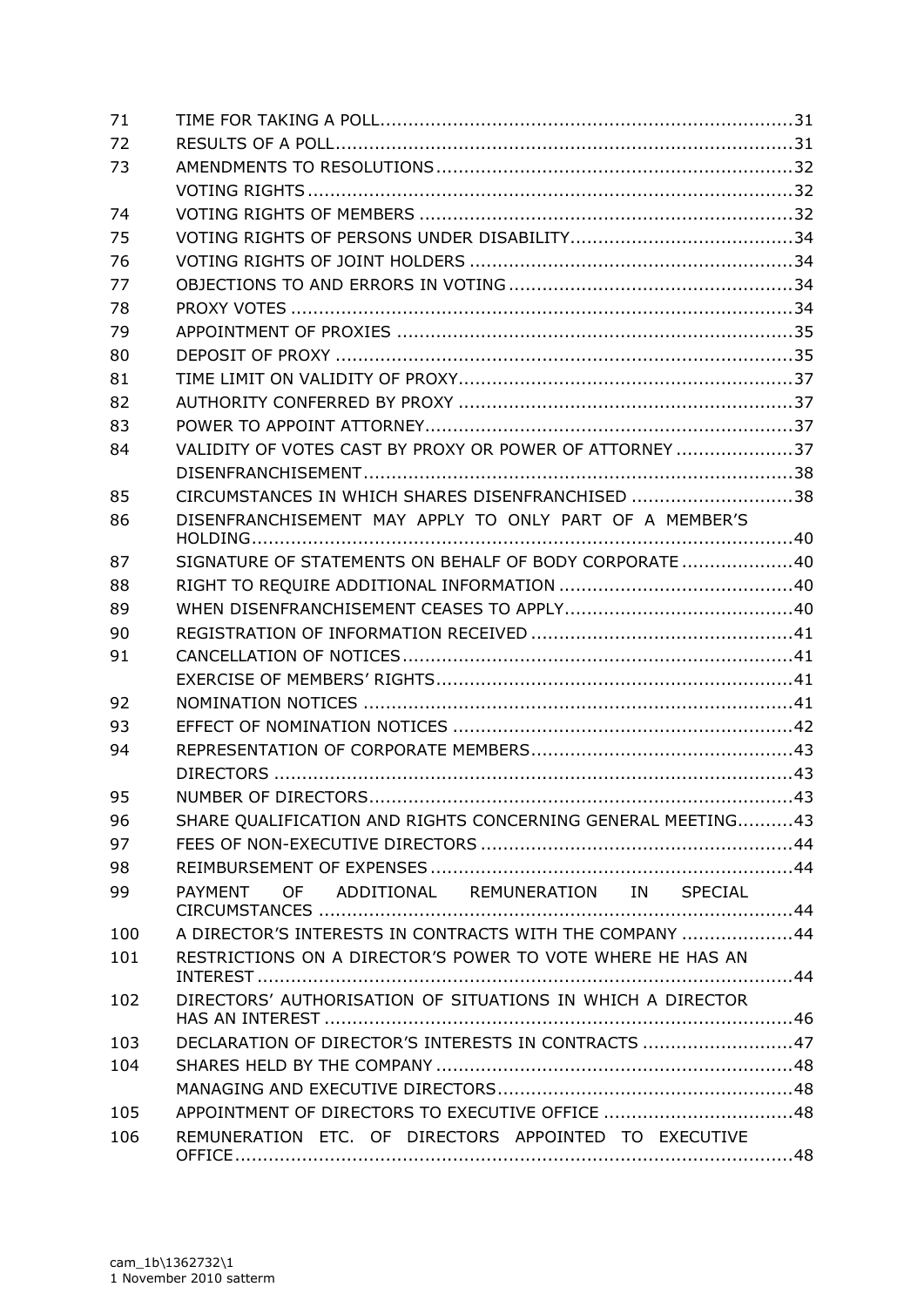| 107 | APPLICATION OF RETIREMENT BY ROTATION PROVISIONS TO CHIEF   |  |
|-----|-------------------------------------------------------------|--|
| 108 | APPLICATION OF RETIREMENT BY ROTATION PROVISIONS TO ALL     |  |
| 109 | DELEGATION TO DIRECTORS HOLDING EXECUTIVE OFFICE49          |  |
|     |                                                             |  |
| 110 |                                                             |  |
| 111 | NUMBER OF DIRECTORS SUBJECT TO RETIREMENT BY ROTATION50     |  |
| 112 |                                                             |  |
| 113 | RE-ELECTION OR REPLACEMENT OF RETIRING DIRECTORS 51         |  |
| 114 | RESOLUTIONS FOR THE APPOINTMENT OF DIRECTORS52              |  |
| 115 | POWER TO ALTER LIMITS ON THE NUMBER OF DIRECTORS 52         |  |
| 116 | REMOVAL OF DIRECTORS BY SPECIAL OR ORDINARY RESOLUTION 52   |  |
| 117 | DIRECTORS' POWER TO APPOINT ADDITIONAL DIRECTORS OR TO FILL |  |
|     |                                                             |  |
| 118 | POWER TO APPOINT ALTERNATE DIRECTORS AND THEIR STATUS53     |  |
|     |                                                             |  |
| 119 |                                                             |  |
| 120 |                                                             |  |
| 121 |                                                             |  |
| 122 | POWERS OF DIRECTORS TO ACT NOTWITHSTANDING REDUCTION        |  |
| 123 |                                                             |  |
| 124 | APPOINTMENT OF AND DELEGATION OF POWERS TO COMMITTEES56     |  |
| 125 |                                                             |  |
| 126 |                                                             |  |
|     |                                                             |  |
| 127 | GENERAL POWER OF DIRECTORS TO EXERCISE THE COMPANY'S        |  |
| 128 | RESTRICTIONS ON BORROWING POWERS OF DIRECTORS57             |  |
| 129 |                                                             |  |
| 130 | PROTECTION OF THIRD PARTIES IF RESTRICTIONS ON BORROWING    |  |
|     |                                                             |  |
| 131 |                                                             |  |
| 132 |                                                             |  |
| 133 |                                                             |  |
| 134 |                                                             |  |
| 135 | ESTABLISHMENT OF PENSION OR BENEFIT SCHEMES, CLUBS, FUNDS   |  |
|     |                                                             |  |
| 136 |                                                             |  |
| 137 |                                                             |  |
| 138 | RESTRICTIONS WHERE DIRECTOR AND SECRETARY ARE ONE AND THE   |  |
|     |                                                             |  |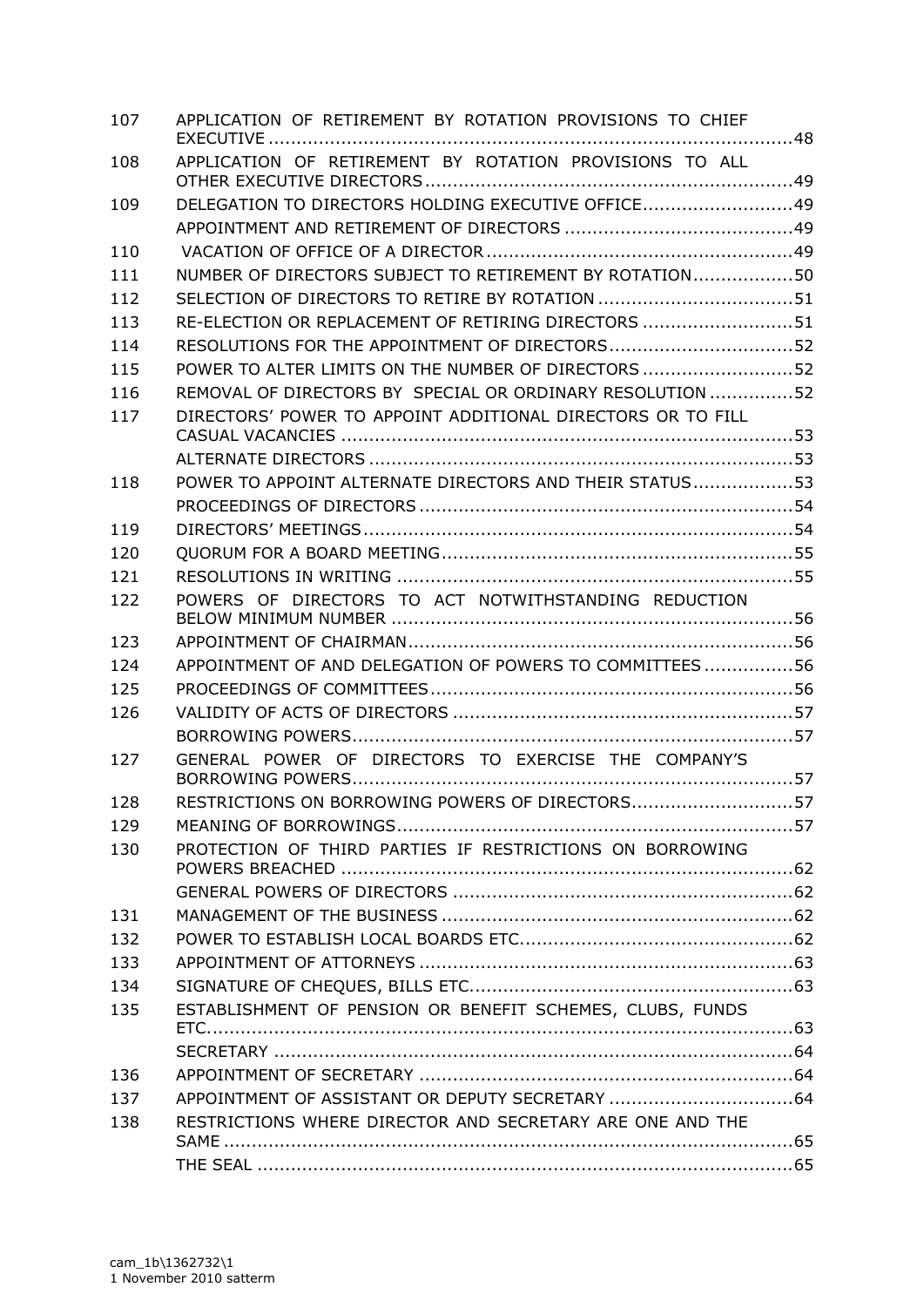| 139 |                                                               |  |
|-----|---------------------------------------------------------------|--|
|     |                                                               |  |
| 140 |                                                               |  |
|     |                                                               |  |
| 141 |                                                               |  |
| 142 |                                                               |  |
| 143 |                                                               |  |
| 144 |                                                               |  |
| 145 |                                                               |  |
| 146 |                                                               |  |
| 147 |                                                               |  |
| 148 | RETENTION OF DIVIDENDS AND BONUSES PAYABLE ON SHARES OVER     |  |
| 149 | RETENTION OF DIVIDENDS AND BONUSES WHERE A SECTION 793        |  |
| 150 | WHEN RIGHT OF RETENTION UNDER ARTICLE 149 CEASES  68          |  |
| 151 |                                                               |  |
| 152 |                                                               |  |
| 153 |                                                               |  |
| 154 |                                                               |  |
| 155 |                                                               |  |
| 156 |                                                               |  |
| 157 | RIGHT TO STOP SENDING DIVIDEND WARRANTS BY POST               |  |
| 158 |                                                               |  |
|     |                                                               |  |
| 159 | POWER TO OFFER SHARES IN LIEU OF CASH DIVIDENDS71             |  |
|     |                                                               |  |
| 160 |                                                               |  |
|     |                                                               |  |
| 161 |                                                               |  |
| 162 |                                                               |  |
| 163 |                                                               |  |
|     |                                                               |  |
| 164 |                                                               |  |
| 165 |                                                               |  |
| 166 |                                                               |  |
| 167 |                                                               |  |
|     |                                                               |  |
| 168 |                                                               |  |
| 169 |                                                               |  |
| 170 | AUDITORS' ENTITLEMENT CONCERNING GENERAL MEETINGS 76          |  |
|     |                                                               |  |
| 171 |                                                               |  |
|     | DOCUMENTS SENT IN ELECTRONIC FORM OR BY MEANS OF A WEBSITE 77 |  |
| 172 | DOCUMENTS SENT BY THE COMPANY IN ELECTRONIC FORM 77           |  |
| 173 | DOCUMENTS COMMUNICATED BY THE COMPANY BY MEANS OF A           |  |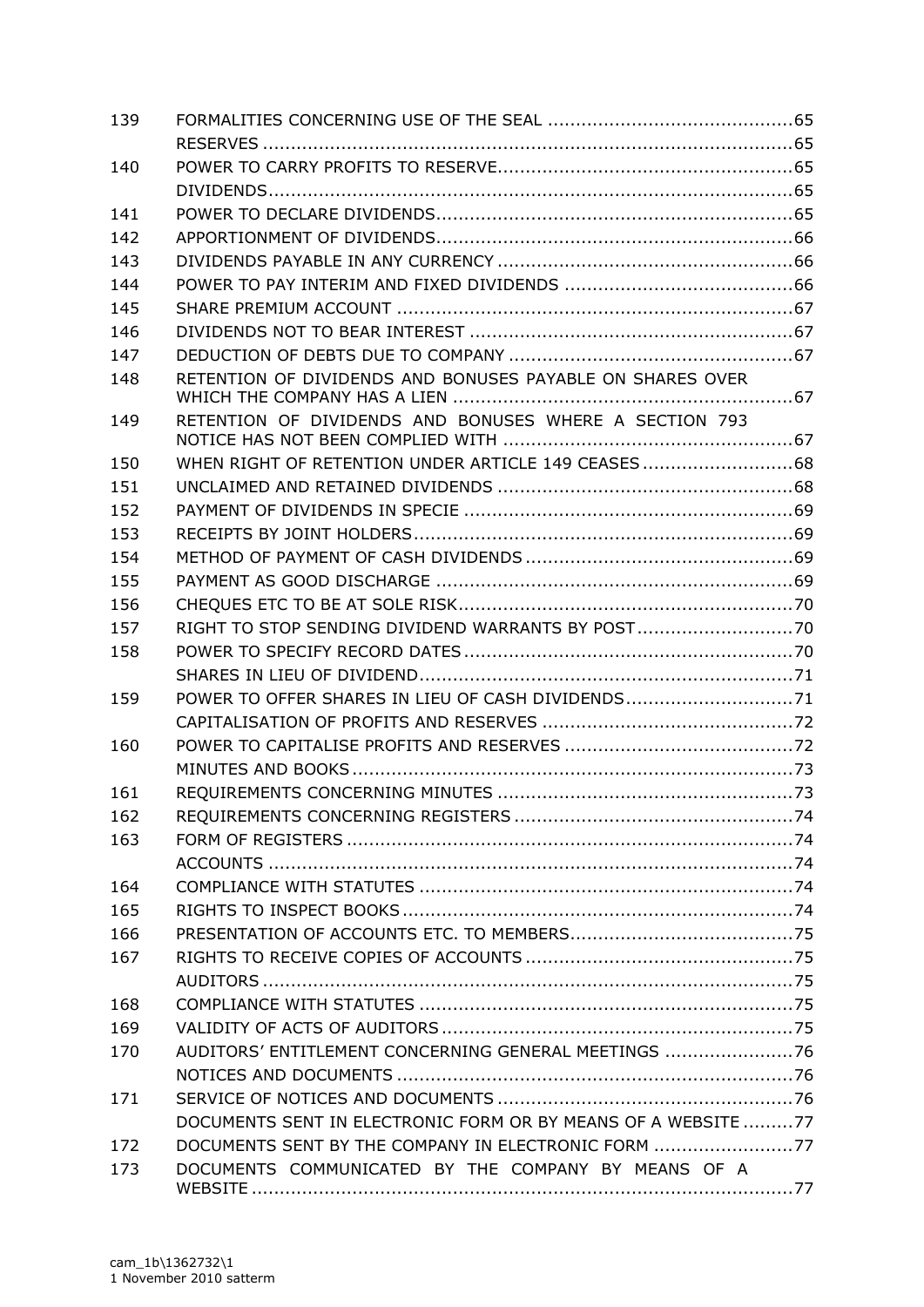| 174 |                                                                                                                  |  |
|-----|------------------------------------------------------------------------------------------------------------------|--|
| 175 |                                                                                                                  |  |
| 176 |                                                                                                                  |  |
| 177 |                                                                                                                  |  |
| 178 |                                                                                                                  |  |
| 179 | ATTENDANCE AT MEETING TO SIGNIFY RECEIPT OF NOTICE 79                                                            |  |
| 180 |                                                                                                                  |  |
| 181 |                                                                                                                  |  |
| 182 |                                                                                                                  |  |
| 183 |                                                                                                                  |  |
|     |                                                                                                                  |  |
| 184 | MEMBERS ETC WITH NO VALID REGISTERED ADDRESS NEED NOT BE                                                         |  |
| 185 | POWER OF COMPANY TO SELL SHARES OF UNTRACED MEMBERS  81                                                          |  |
|     |                                                                                                                  |  |
| 186 |                                                                                                                  |  |
| 187 |                                                                                                                  |  |
|     |                                                                                                                  |  |
| 188 | CIRCUMSTANCES IN WHICH COMPANY MAY DESTROY CERTAIN                                                               |  |
|     |                                                                                                                  |  |
| 189 | MEMBERS NOT ENTITLED TO INFORMATION WHICH THE DIRECTORS<br>CONSIDER WOULD BE INAPPROPRIATE TO COMMUNICATE TO THE |  |
|     |                                                                                                                  |  |
|     |                                                                                                                  |  |
| 190 | INDEMNIFICATION OF DIRECTORS AND OTHER OFFICERS 84                                                               |  |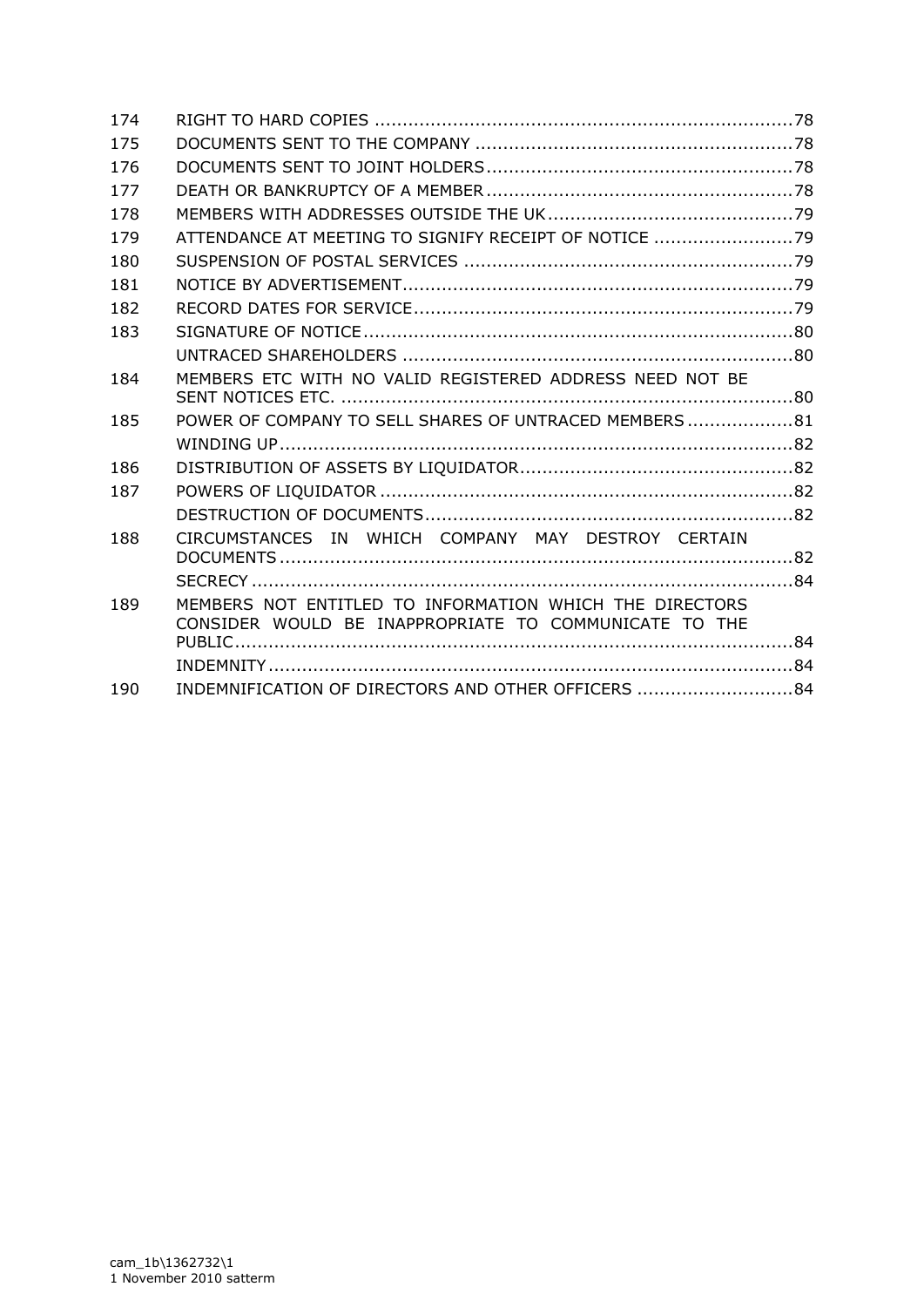### **THE COMPANIES ACT 1985 AND 2006**

#### **PUBLIC COMPANY LIMITED BY SHARES**

## **ARTICLES OF ASSOCIATION**

### **OF**

## **ABCAM PLC (the "Company")**

#### **(adopted by special resolution passed on 1st November 2010)**

### **PRELIMINARY**

## 1. **DISAPPLICATION OF TABLE A**

The regulations contained in Table A of The Companies (Tables A to F) Regulations 1985 shall not apply to the Company and these Articles alone shall constitute the regulations of the Company.

## 2. **INTERPRETATION**

2.1 In these Articles, the following words have the following meanings unless inconsistent with the context:

| "AIM"                | a market of that name operated by the London<br><b>Stock Exchange</b>                                                    |
|----------------------|--------------------------------------------------------------------------------------------------------------------------|
| "these Articles"     | these Articles of Association, whether as<br>originally adopted or as from time to time<br>altered by special resolution |
| "associated company" | has the meaning given in section 256 of the<br>Companies Act 2006                                                        |
| "Auditors"           | the auditors for the time being of the Company                                                                           |
| "authenticated"      | has the meaning given in section 1146 of the<br>Companies Act 2006                                                       |
| "Company"            | Abcam plc                                                                                                                |
| "Companies Act 2006" | the Companies Act 2006 (as amended from time<br>to time)                                                                 |
| "connected"          | in relation to a director of the Company has the<br>meaning given in section 252 of the Companies<br>Act 2006            |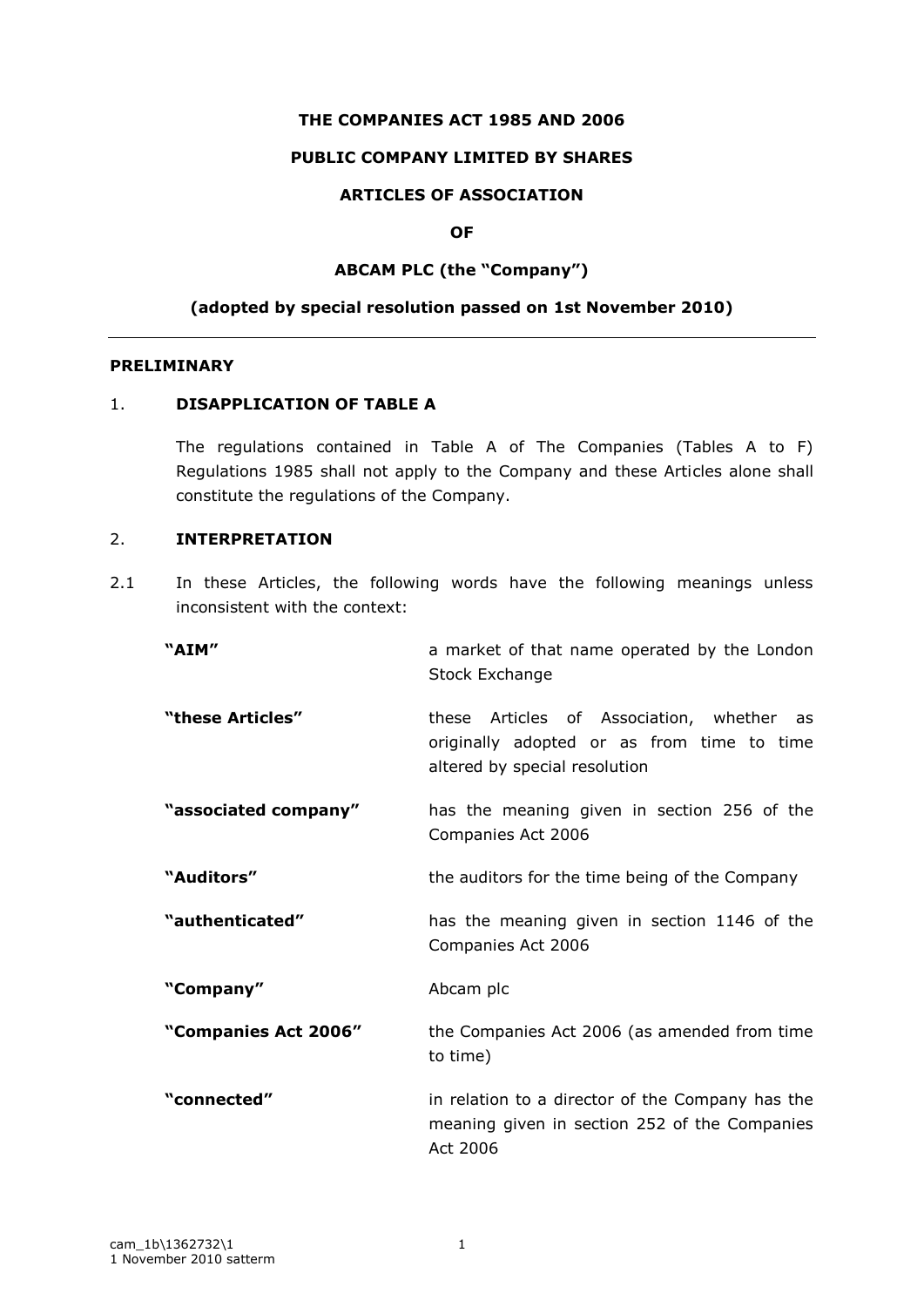| "Directors"                                                       | the directors for the time being of the Company<br>or any of them duly acting as the board of<br>directors of the Company                                                                                                                                                                  |
|-------------------------------------------------------------------|--------------------------------------------------------------------------------------------------------------------------------------------------------------------------------------------------------------------------------------------------------------------------------------------|
| "electronic address"                                              | any address or number used for the purposes of<br>sending or receiving documents or information<br>by electronic means                                                                                                                                                                     |
| "electronic copy",<br>"electronic form" and<br>"electronic means" | have the meaning given in section 1168 of the<br>Companies Act 2006                                                                                                                                                                                                                        |
| "FSA"                                                             | the Financial Services Authority in its capacity as<br>the competent authority for the purposes of Part<br>VI of the FSMA                                                                                                                                                                  |
| "FSMA"                                                            | the Financial Services and Markets Act 2000 (as<br>amended from time to time)                                                                                                                                                                                                              |
| "Group"                                                           | the Company and its subsidiaries                                                                                                                                                                                                                                                           |
| "hard copy" and "hard copy<br>form"                               | have the meaning given in section 1168 of the<br>Companies Act 2006                                                                                                                                                                                                                        |
| "Listing Rules"                                                   | the rules made under Part VI of FSMA in relation<br>admission<br>listing<br>to<br>and<br>continuing<br>to<br>obligations, and set out in "The Listing Rules", as<br>amended                                                                                                                |
| "London Stock Exchange"                                           | London Stock Exchange plc                                                                                                                                                                                                                                                                  |
| "member"                                                          | has the meaning given in section 122 of the                                                                                                                                                                                                                                                |
|                                                                   | Companies Act 2006 and includes, where<br>relevant and subject to section 145 of the<br>Companies Act 2006 and to the provisions of<br>these Articles any person nominated<br>in<br>accordance with these Articles to enjoy or<br>exercise a member's rights in relation to the<br>Company |
| "month"                                                           | calendar month                                                                                                                                                                                                                                                                             |
| "ordinary resolution"                                             | has the meaning given in section 282 of the<br>Companies Act 2006                                                                                                                                                                                                                          |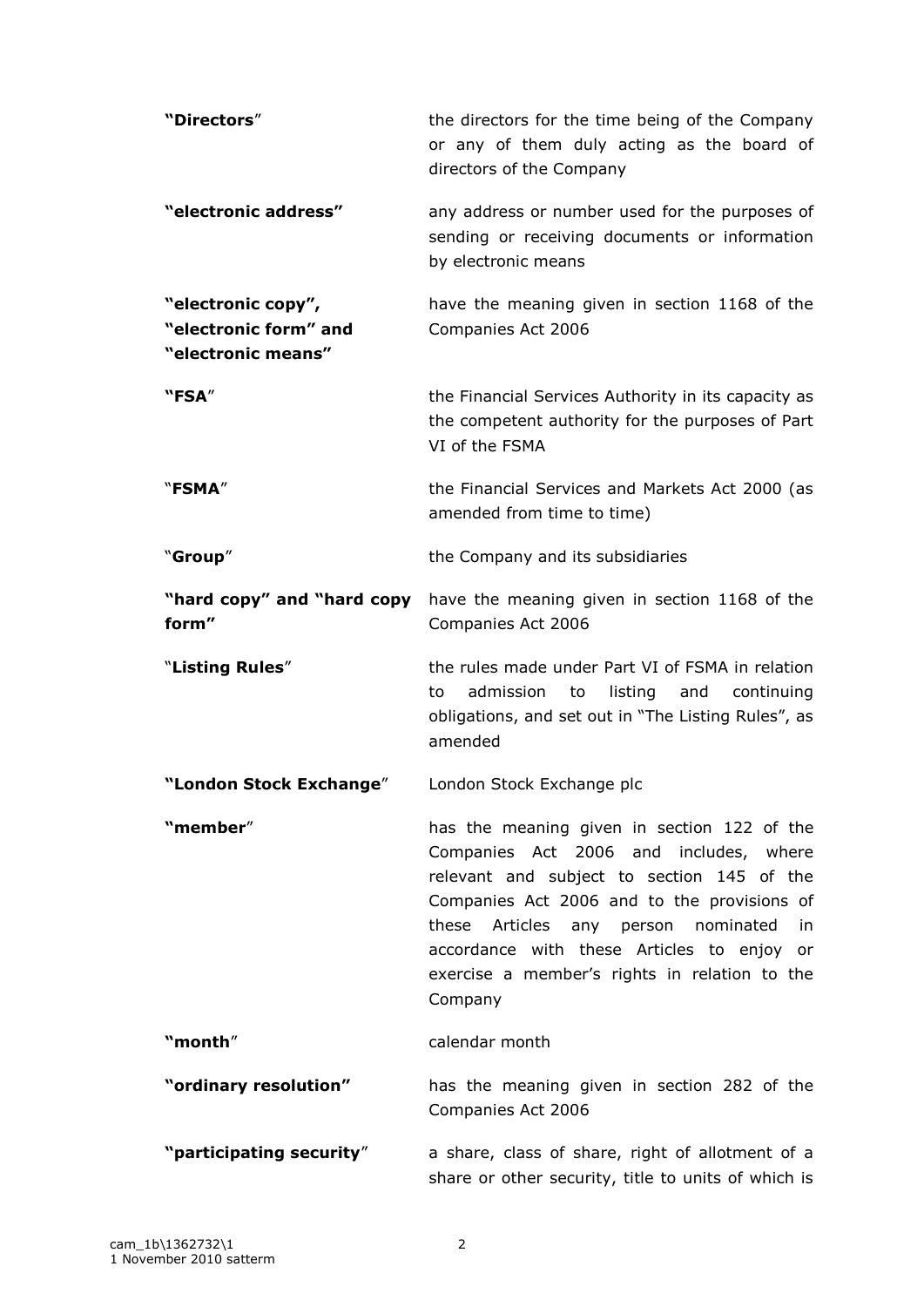permitted to be transferred by means of a relevant system in accordance with the Uncertificated Securities Regulations

- **"Register"** the register of members of the Company
- **"Registered Office**" the registered office of the Company

**"relevant system**" as defined in the Uncertificated Securities Regulations, being a computer-based system and procedures which enable title to units of a security to be evidenced and transferred without a written instrument

**"Seal**" the common seal (if any) of the Company

**"special resolution"** has the meaning given in section 283 of the Companies Act 2006

**"Statutes**" the Companies Acts as defined in section 2 of the Companies Act 2006 and every other statute, order, regulation, instrument or other subordinate legislation for the time being in force relating to companies and affecting the Company

**"takeover offer**" an offer to all of the holders, or to all the holders other than the offeror and his nominee of shares in the Company, to acquire such shares or a specified proportion or number of shares, or to all of the holders, or to all of the holders other than the offeror and his nominee of a particular class of those shares, to acquire the shares of that class or a specified proportion or number of that class

**"Transfer Office"** the place where the Register is situated **"Uncertificated Securities Regulations**" the Uncertificated Securities Regulations 2001 (as amended from time to time)

Statutes) and as permitted by any applicable

**"United Kingdom**" Great Britain and Northern Ireland

**"in writing**" **hard copy form or to the extent agreed (or** deemed to be agreed by a provision of the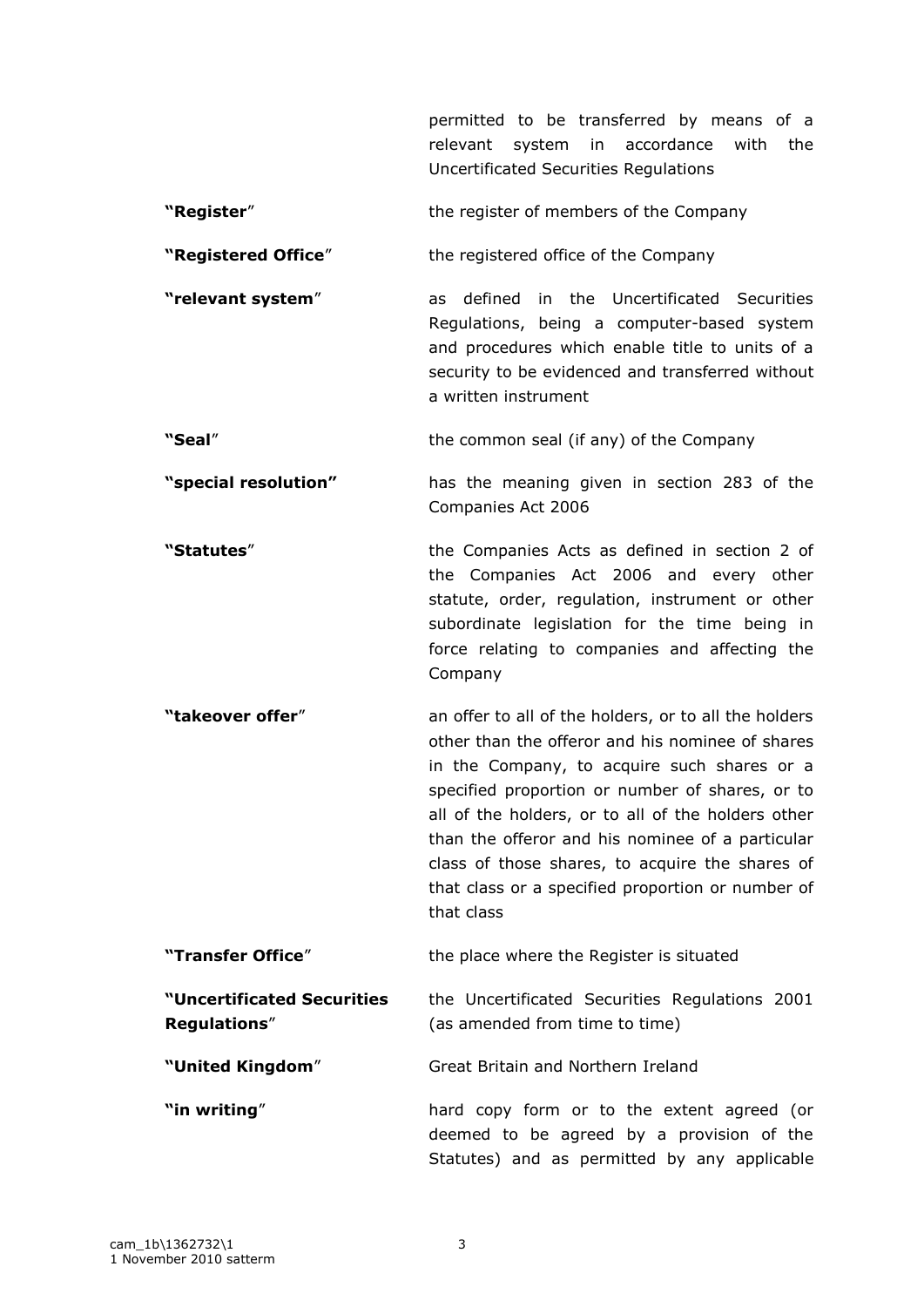rules or regulations electronic form or website communication

**"year"** calendar year.

- 2.2 The expression "**clear days**" in relation to the period of a notice means the number of days referred to excluding:
	- 2.2.1 the day when the notice is given; and
	- 2.2.2 the day of the meeting.

For the purposes of this **Article 2.2** "given" means served or delivered in accordance with **Article 171**;

- 2.3 The expression "**working day**" in relation to a period of a notice means any day other than Saturday, Sunday and Christmas Day, Good Friday or any day that is a bank holiday under the Banking and Financial Dealing Act 1971 in the part of the UK where the company is registered;
- 2.4 The expressions "**debenture**" and "**debenture-holder**" respectively include "**debenture stock**" and "**debenture stockholder**";
- 2.5 The expression "**duly certified copy**" when used in relation to a power of attorney means a copy of the power which complies with the provisions of section 3 of the Powers of Attorney Act 1971 or any other certification method or procedure the Directors accept;
- 2.6 The expression "**dividend**" includes bonus;
- 2.7 The expression "**executed**" includes any mode of execution recognised by law in respect of the document in question;
- 2.8 The expression "**paid up**" includes credited as paid up;
- 2.9 The expressions "**recognised clearing house**" and "**recognised investment exchange**" have the meanings given to them by section 285 of FSMA;
- 2.10 The expression "**secretary**" includes (subject to the Statutes) any assistant or deputy secretary of the Company appointed pursuant to **Article 137** and any person duly appointed by the Directors to perform any of the duties of the secretary of the Company and, where 2 or more persons are duly appointed to act as joint secretaries, or as joint assistant or deputy secretaries, of the Company, includes any one of those persons;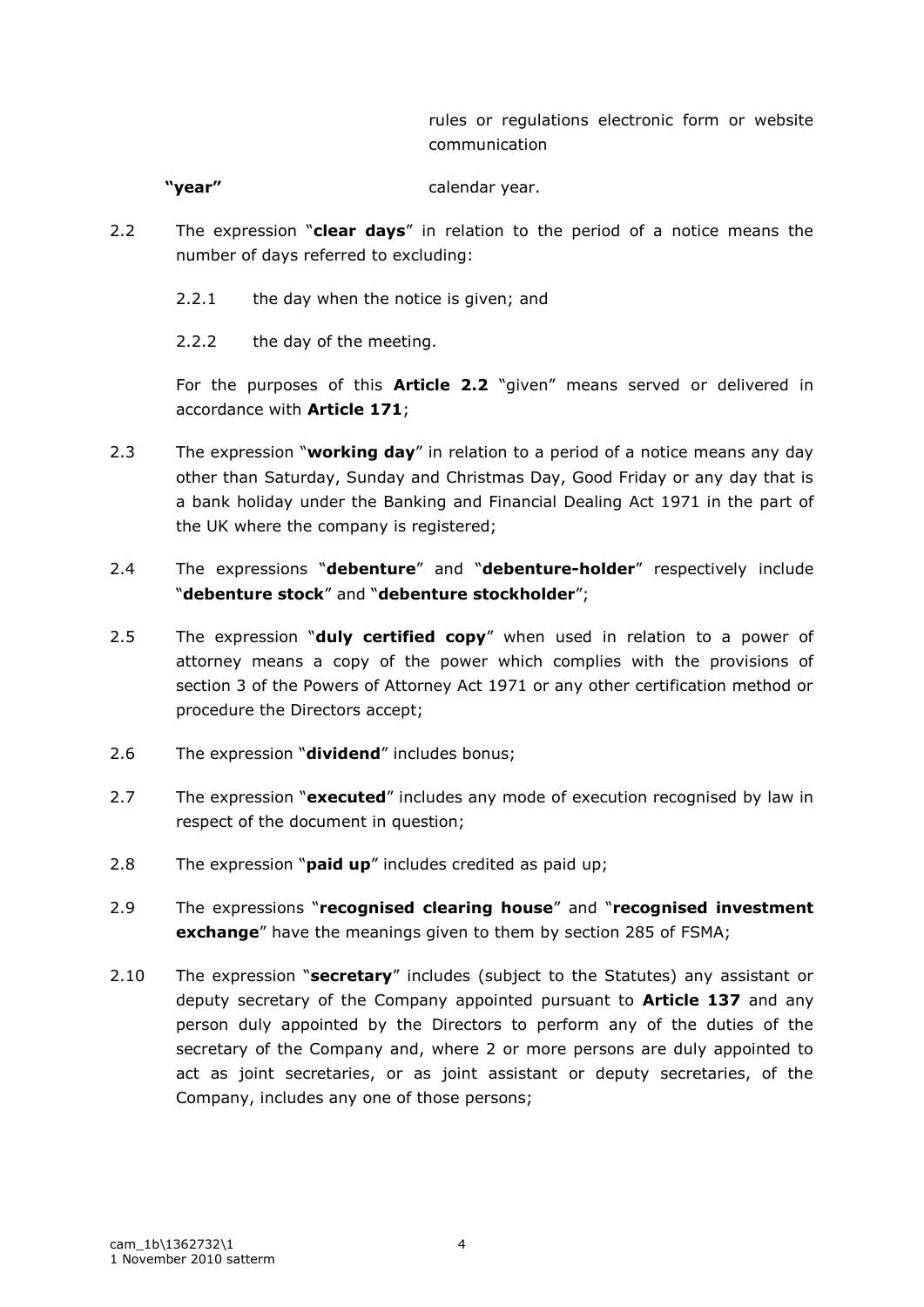- 2.11 The expression "**transfer**" includes any procedure authorised by the Statutes or the Uncertificated Securities Regulations and approved or adopted by the Directors for transferring title to securities without a written instrument;
- 2.12 All of the provisions of these Articles which apply to paid up shares shall apply to stock and to securities as defined by the Uncertificated Securities Regulations and the words "**share**" and "**shareholder**" shall be construed accordingly;
- 2.13 Words signifying the singular number only shall include the plural number, and vice versa;
- 2.14 Words signifying the masculine gender only shall include the feminine gender;
- 2.15 Words signifying persons shall include corporations;
- 2.16 References to any statute or statutory provision include, unless the context otherwise requires, a reference to that statute or statutory provision as modified, replaced, re-enacted or consolidated and in force from time to time and any subordinate legislation made under the relevant statute or statutory provision;
- 2.17 References to a share being in uncertificated form are references to that share being an uncertificated unit of a security;
- 2.18 Subject to the above, any words or expressions defined in the Companies Act 2006 or the Uncertificated Securities Regulations shall, provided they are consistent with the subject or context, have the same meaning in these Articles;
- 2.19 The provisions of the Companies Act 2006 relating to sending documents apply where any provision in these Articles uses the words 'sent', 'supplied', 'delivered', 'provided', 'given', 'produced', 'circulated' or any derivation of those words;
- 2.20 The marginal notes (if any) and headings are inserted for convenience only and shall not form part of, or affect the construction of, these Articles;
- 2.21 The word "**address**" where it appears in these Articles includes postal address and electronic address and "**registered address**" and "**address for service**" shall be construed accordingly;
- 2.22 Where the word "**proxy**" appears in these Articles it is deemed to include any proxy or proxies appointed in accordance with **Articles 78** and **79**.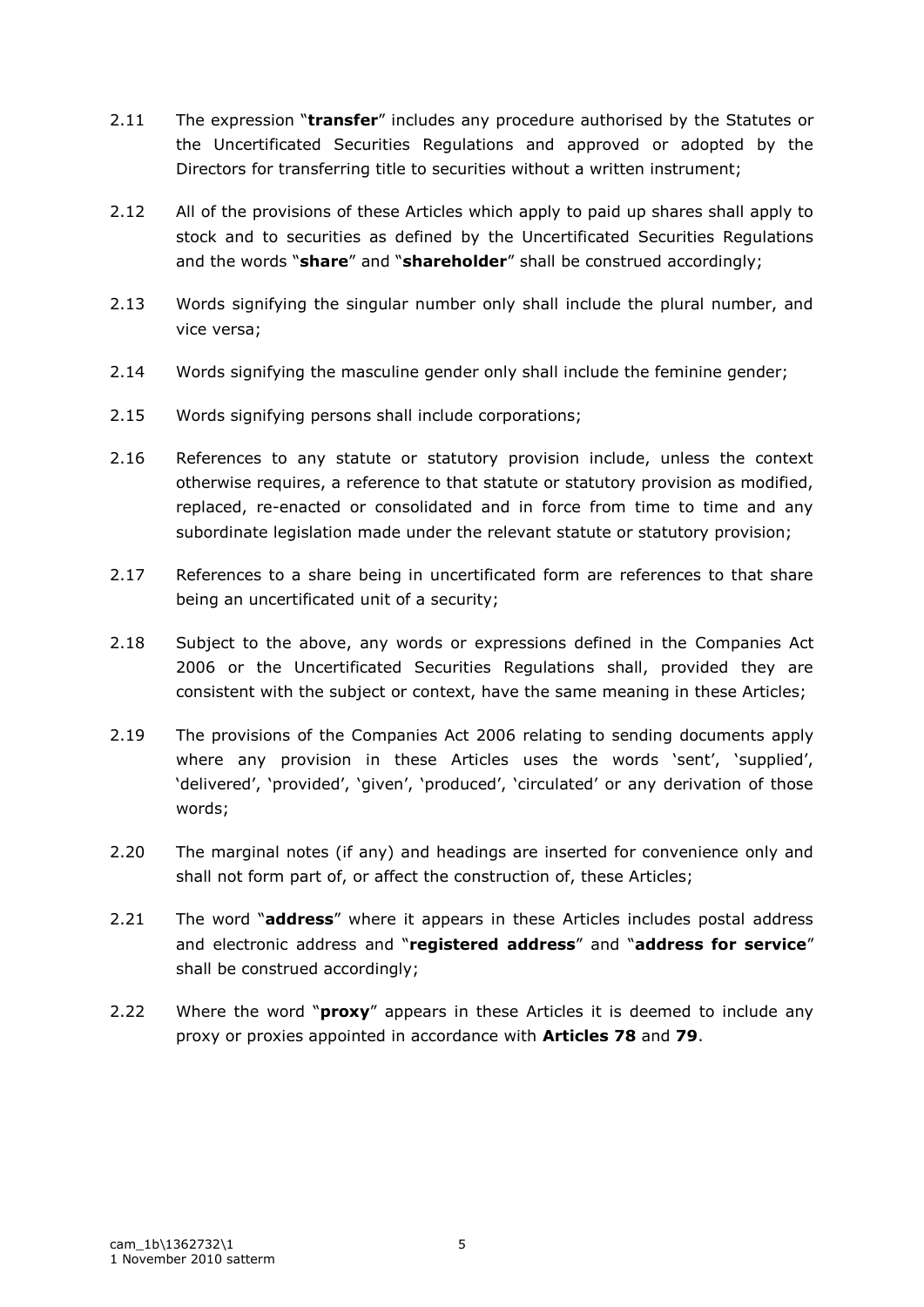### **REGISTERED OFFICE**

### 3. **LOCATION OF REGISTERED OFFICE**

The Registered Office shall be at such place in England or Wales as the Directors shall from time to time decide.

#### **SHARE CAPITAL**

### 4. **AMOUNT AND COMPOSITION OF SHARE CAPITAL**

The authorised share capital of the Company at the time of the adoption of these Articles is £1,000,000 divided into 100,000,000 ordinary shares of 1 pence each.

### 5. **AUTHORITY TO INCREASE CAPITAL**

The Company may by ordinary resolution, whether or not all the shares for the time being authorised have been issued, or all the issued shares have been fully paid up, increase its capital by the creation of new shares. The increase will be the aggregate amount, and be divided into shares of the respective amounts, provided for in the ordinary resolution.

### 6. **STATUS OF NEW SHARES**

Any capital raised by the creation of new shares will be treated as part of the original capital and will be subject to the same provisions of these Articles with reference to the payment of calls, transfer, transmission, forfeiture, lien and otherwise as if it had been part of the original capital.

#### 7. **CONSOLIDATION, CANCELLATION AND SUB-DIVISION OF CAPITAL**

Subject to the provisions of **Article 10** and the Companies Act 2006, the Company may by ordinary resolution:

- 7.1 consolidate and divide all or any of its share capital into shares of a larger nominal value than its existing shares; or
- 7.2 cancel any shares which at the date of the passing of the relevant resolution have not been taken or agreed to be taken by any person and diminish the amount of its share capital by the nominal amount of the cancelled shares; or
- 7.3 subdivide its existing shares, or any of them, into shares of a smaller nominal value than is fixed by its constitution or was fixed by the resolution creating the shares. In any subdivision the proportion between the amount paid and the amount, if any, unpaid on each share of a smaller amount shall be the same as it was in the case of the share from which the share of a smaller amount was derived. The resolution to effect any subdivision may determine that as between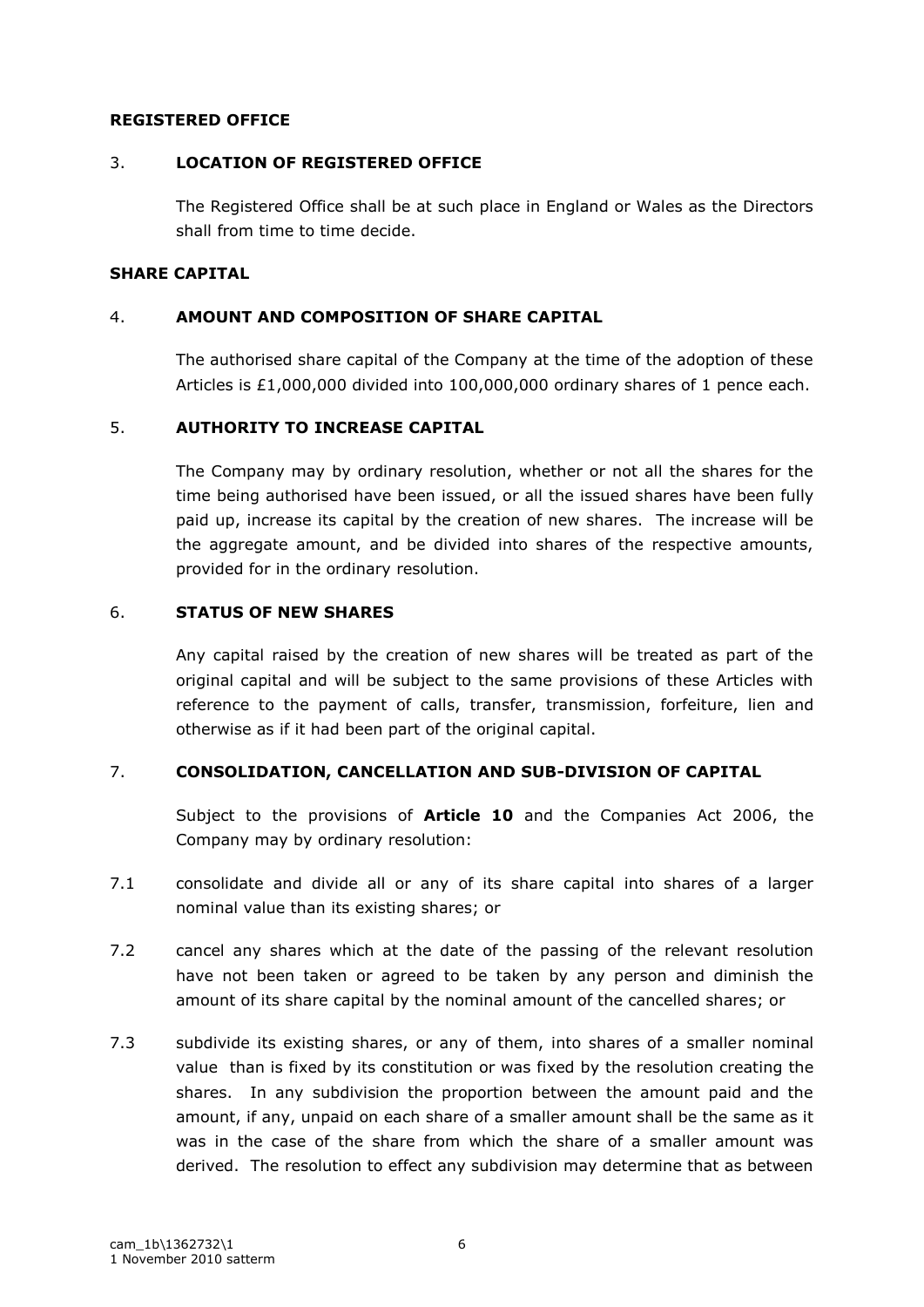the holders of the resulting shares (but subject and without prejudice to any rights for the time being attached to the shares of any special class) one or more of such shares may be given a preference, advantage, restriction or disadvantage as regards dividend, capital, voting or otherwise over the others or any other of such shares.

## 8. **FRACTIONS OF SHARES**

If as a result of any consolidation and division or sub-division of shares, members of the Company are entitled to any issued shares of the Company in fractions, the Directors may decide how to deal with such fractions. In particular the Directors may sell the shares to which members have fractional entitlements for the best price reasonably obtainable and pay and distribute to and amongst the members having such entitlement in due proportions the net proceeds of sale. For the purpose of giving effect to any such sale the Directors may appoint some person to execute or otherwise effect a transfer of the shares to the purchaser and may enter the purchaser's name in the Register as the holder. The purchaser will not be obliged to see how the purchase money is applied and his title to the shares will not be affected if the sale was irregular or invalid in any way.

## 9. **REDUCTION OF CAPITAL AND PURCHASE OF OWN SHARES**

Subject to the provisions of **Article 10** and the Companies Act 2006, the Company may from time to time:

- 9.1 by special resolution reduce its share capital, any capital redemption reserve or any share premium account in any manner authorised, and subject to any restrictions in the Companies Act 2006; and
- 9.2 purchase its own shares (including any redeemable shares) and may hold such shares as treasury shares or cancel them.

# 10. **CONDITIONS CONCERNING REDUCTION OF CAPITAL AND PURCHASE OF OWN SHARES**

- 10.1 Anything done in accordance with **Article 7**, **8** or **9** shall be done in accordance with the Companies Act 2006 and this **Article 10** insofar as they apply, in accordance with the terms of the resolution which authorises the alteration of capital. If the terms of the resolution do not specify how a thing is to be done, it shall be done in the manner the Directors deem most expedient.
- 10.2 The Company shall not enter into any contract for the purchase of shares in its own equity share capital unless the purchase has previously been sanctioned by a special resolution passed at a separate meeting of the holders of any class of securities issued by the Company which are convertible into, exchangeable for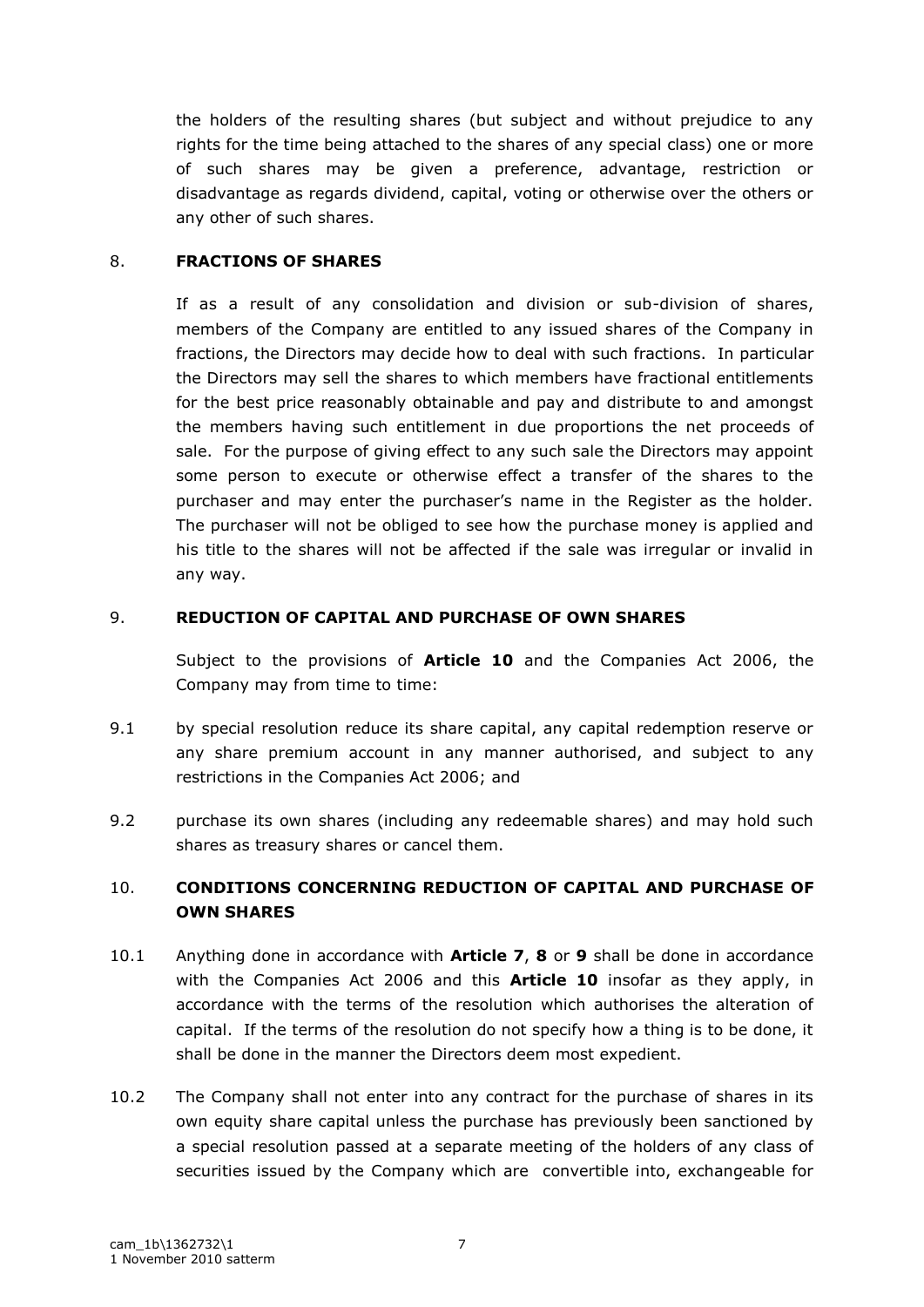or carry a right to subscribe for, equity shares in the capital of the Company which are of the same class as those proposed to be purchased. The provisions of **Article 11** shall apply for the purpose of any separate class meeting.

10.3 The Company can select which shares it will purchase in its own equity capital and purchase them by whatever method it sees fit.

## **CLASS RIGHTS AND MEETINGS**

## 11. **CONSENT REQUIREMENTS AND CLASS MEETINGS GENERALLY**

Subject to the provisions of the Companies Act 2006, whenever the share capital is divided into different classes of shares, all or any of the rights attached to any class (unless otherwise provided by the terms of issue of the shares of that class) may, whether or not the Company is being wound up, be modified, varied, extended, abrogated or surrendered either in the manner provided by such rights or (in the absence of any such provision) with the written consent of the holders of at least three-fourths in nominal value of the issued shares of that class (excluding any shares of that class held as treasury shares) or with the sanction of a special resolution passed at a separate general meeting of the holders of shares of that class. The provisions of these Articles relating to general meetings apply to every separate general meeting of the holders of any class of shares, except that:

- 11.1 no member shall be entitled to receive notice of such meeting or to attend it unless he is a holder of shares of the class in question and no vote shall be given except in respect of a share of that class;
- 11.2 the necessary quorum shall be 2 persons at least present in person and holding or representing by proxy at least one-third in nominal value of the issued shares of the class in question (excluding any shares of that class held as treasury shares);
- 11.3 if any such meeting is adjourned by reason of there being no quorum present and at the adjourned meeting a quorum as defined in **Article 11.2** is not present within 15 minutes after the time appointed for the adjourned meeting, one holder of shares (other than treasury shares) of the class in question present in person or by proxy shall be a quorum;
	- 11.3.1 any holder of shares of the class in question who is present in person or by proxy and entitled to vote may demand a poll; and
	- 11.3.2 on a poll every holder of shares of the class in question who is present in person or by proxy shall have one vote for every share of that class which he holds.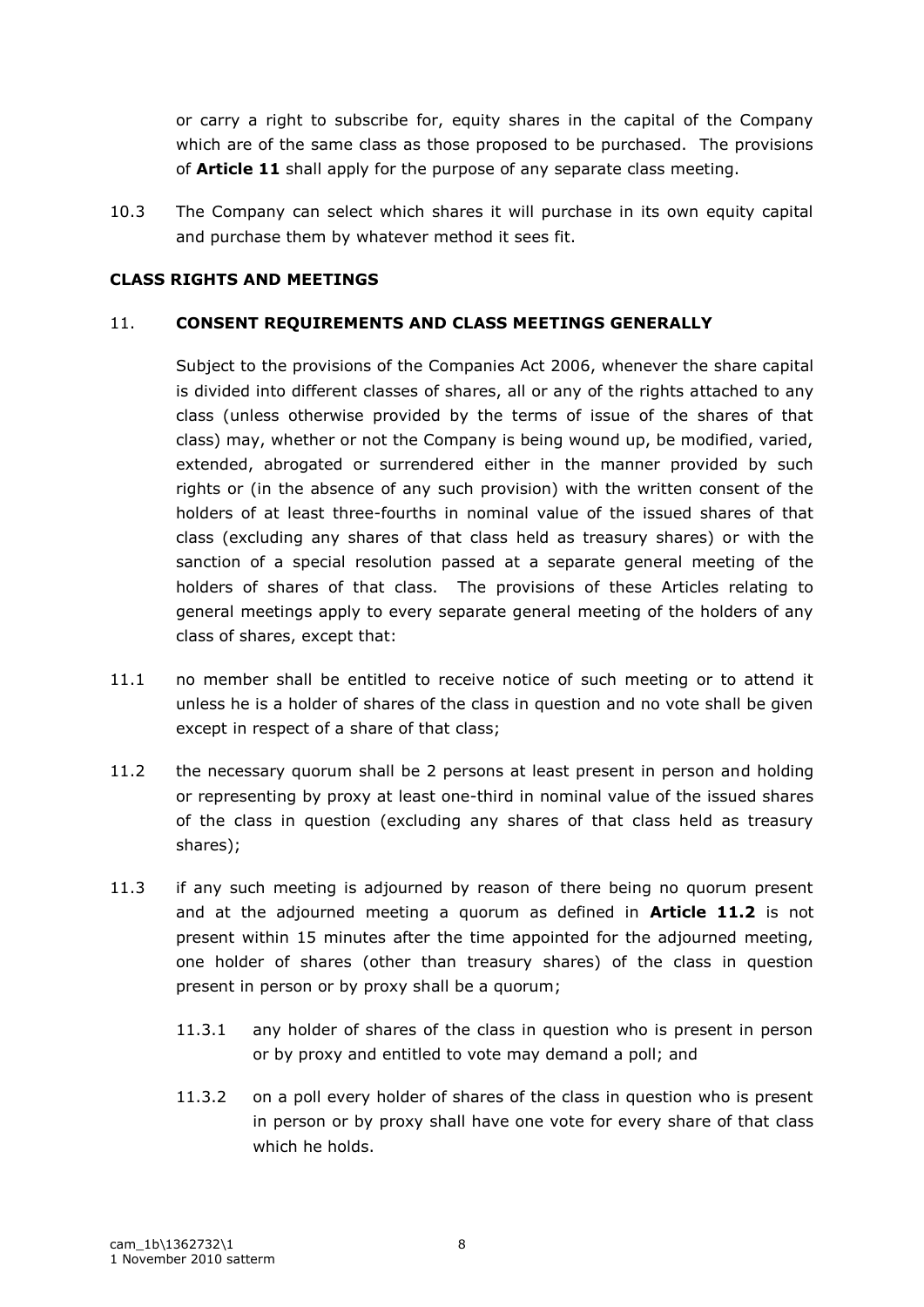### 12. **SHARES WITH PREFERENTIAL RIGHTS**

The following will not be deemed to be variations of the rights attached to any class of shares unless either the rights attached to the class expressly provide so or it is expressly provided by these Articles:

- 12.1 the creation or allotment of other shares having rights to either dividend or return of capital which rank either pari passu with, or after, a class with any preferential right to dividend or return or capital; or
- 12.2 any lawful purchase by the Company of its own shares of any class.

## 13. **FURTHER ISSUES OF SHARES**

- 13.1 Without prejudice to any special rights conferred on shareholders or holders of a class of shares, the Company by ordinary resolution may determine that any shares are allotted with special rights, privileges or restrictions.
- 13.2 The ordinary resolution referred to in **Article 13.1** must be passed before the shares are allotted and the allotment is subject to the provisions of the Companies Act 2006 and these Articles.
- 13.3 Shares can be allotted:
	- 13.3.1 with a preferential, deferred or qualified right to dividends or to the distribution of assets;
	- 13.3.2 with a special or qualified or without any right of voting or with restrictions on the right to vote; or
	- 13.3.3 subject to the provisions of the Companies Act 2006, on terms that they are redeemable or at the option of the Company or the shareholder are to be liable to be redeemed and the Directors may determine the terms, conditions and manner of redemption of any such shares.

## **SHARES**

## 14. **COMMISSIONS**

Subject to the provisions of the Companies Act 2006 and to any relevant Listing Rules or rules of AIM made by the London Stock Exchange, the Company may exercise the power conferred by section 553 of the Companies Act 2006 to pay commissions.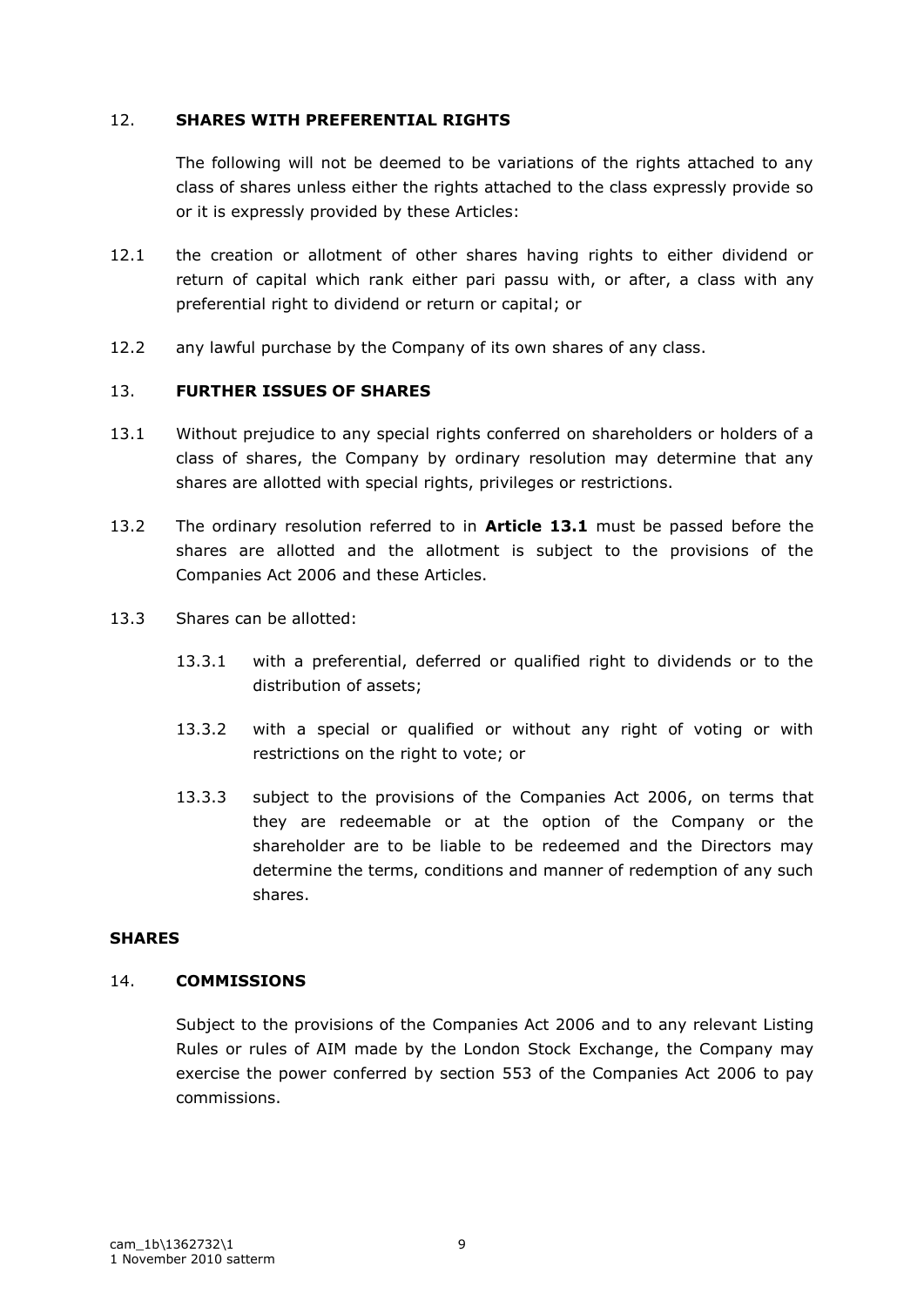### 15. **UNISSUED SHARES**

All unissued shares shall (if and to the extent authorised or permitted by the Companies Act 2006, these Articles and any resolution of the Company and subject to any directions by the Company by ordinary resolution) be at the disposal of the Directors who may (subject to the provisions of the Companies Act 2006, these Articles and any such resolution or directions) allot, grant options over, offer or otherwise deal with or dispose of such shares to such persons, at such times and generally on such terms and conditions as they may determine.

## 16. **POWER TO ALLOT SHARES**

The Company may at any time pass an ordinary resolution which authorises the Directors to allot shares in the Company or grant rights to subscribe for or to convert any security into shares and, upon the passing of the ordinary resolution, the Directors shall be generally and unconditionally authorised to exercise all the powers of the Company to allot shares or grant rights to subscribe for or to convert any security into such shares provided that:

- 16.1 the maximum amount of shares that may be allotted under such authority shall be the amount specified in the ordinary resolution; and
- 16.2 any such authority shall, unless it is (prior to its expiry) revoked, varied or renewed, expire either on the date immediately prior to the fifth anniversary of the date on which the ordinary resolution is passed or on such earlier date specified in the ordinary resolution. The Company shall be entitled, before the authority expires, to make an offer or agreement which would or might require shares to be allotted or rights to be granted after such expiry.

#### 17. **EXCLUSION OF PRE-EMPTION RIGHTS**

- 17.1 Subject to the provisions of this **Article 17** and where the Directors have general authority under **Article 16**, the Company may pass a special resolution authorising the Directors to allot equity securities (as defined in section 560 of the Companies Act 2006) for cash. Upon the passing of the special resolution the Directors shall be authorised to allot such equity securities for cash as if section 561(1) of the Companies Act 2006 did not apply to any such allotment, provided that the power shall be limited to:
	- 17.1.1 allotments made for the purpose of, or in connection with an offer (by any person) of equity securities to the holders of the issued ordinary shares in the capital of the Company (excluding any shares of that class held as treasury shares), where the securities respectively attributable to the interests of such holders are proportionate (as nearly as may be) to the respective numbers of ordinary shares held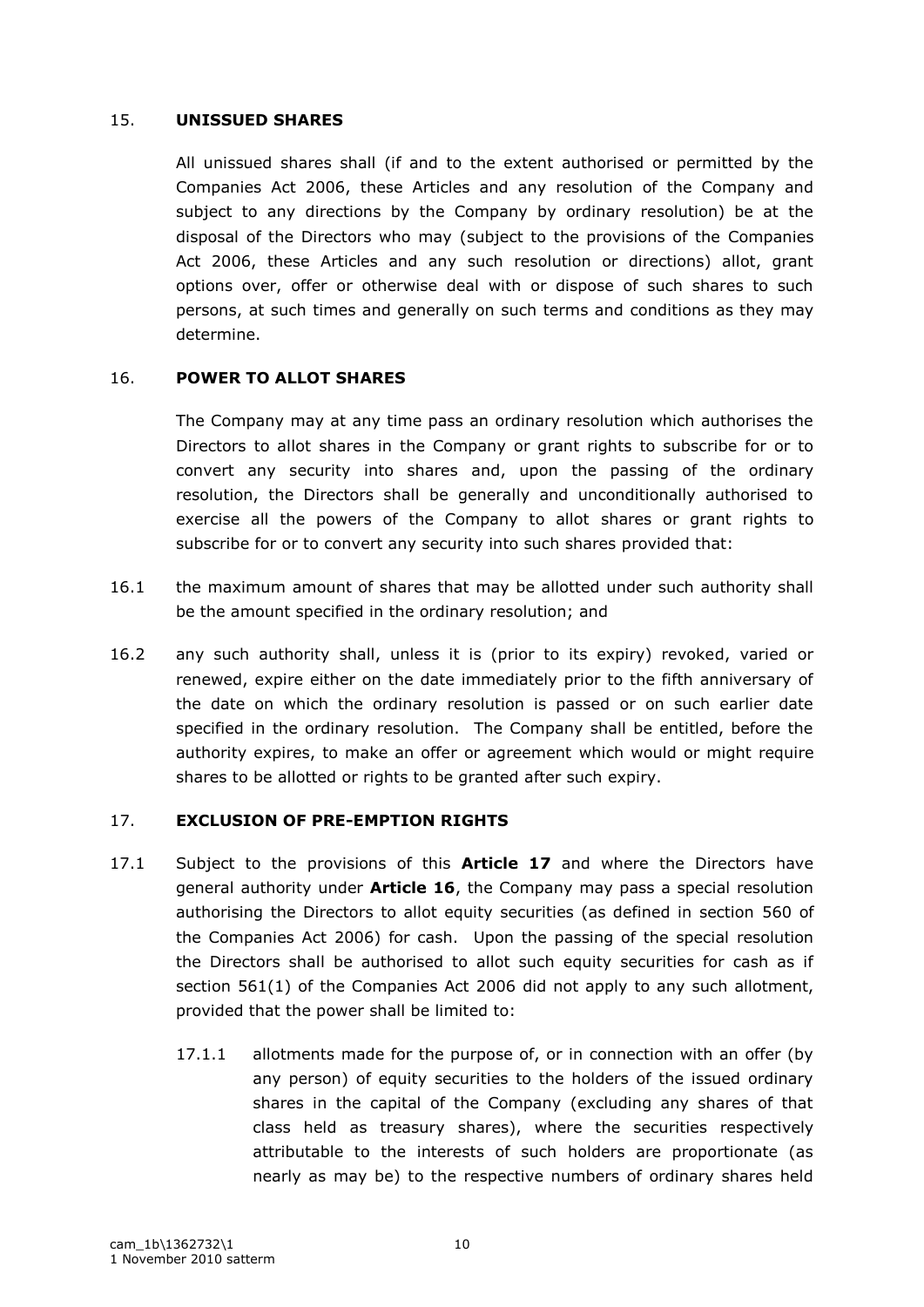by such holders. Such allotments may be made subject to such exclusions or other arrangements as the Directors consider appropriate, necessary or expedient to deal with any fractional entitlements or with any legal or practical difficulties arising under the laws of any territory or the requirements of any regulatory body or recognised investment exchange or otherwise; and

- 17.1.2 the allotment (otherwise than pursuant to **Article 17.1.1**) of equity securities having an aggregate nominal value not exceeding the sum specified in the special resolution. If no sum is specified, the special resolution shall be ineffective for the purposes of this **Article 17.1.2**.
- 17.2 The power to allot equity securities in accordance with this **Article 17** shall expire on the date specified in the special resolution save that the Company will be entitled, before the date of expiry, to make an offer or agreement that would or might require equity securities to be allotted after such expiry.

## 18. **RENUNCIATION OF ALLOTMENTS**

Notwithstanding any other provisions of these Articles the Directors may at any time after the allotment of any share but before any person has been entered in the Register as the holder, recognise a renunciation of any share by the allottee in favour of some other person. The Directors may allow an allottee to renounce the share upon and subject to such terms and conditions as the Directors may impose and the Directors may refuse to register any renunciation in favour of more than 4 persons jointly.

## 19. **NON-RECOGNITION OF TRUSTS**

Except as required by these Articles or by law or by order of a court of competent jurisdiction and notwithstanding any information received by the Company pursuant to any provision of these Articles or any statutory provision relating to the disclosure of interests in voting shares or otherwise, no person shall be recognised by the Company as holding any share upon any trust. The Company shall not be bound by or be compelled in any way to recognise (even when having notice) any equitable, contingent, future or partial interest in any share or any interest in any fractional part of a share or any other right in respect of any share except a holder"s absolute right to the whole of the share.

## **SHARE CERTIFICATES AND UNCERTIFICATED HOLDINGS**

## 20. **ISSUE AND EXECUTION OF SHARE CERTIFICATES**

20.1 Every share certificate shall be issued under the Seal or an official seal kept by the Company under section 50 of the Companies Act 2006 or otherwise executed by the Company in accordance with the Statutes. Any such certificate which is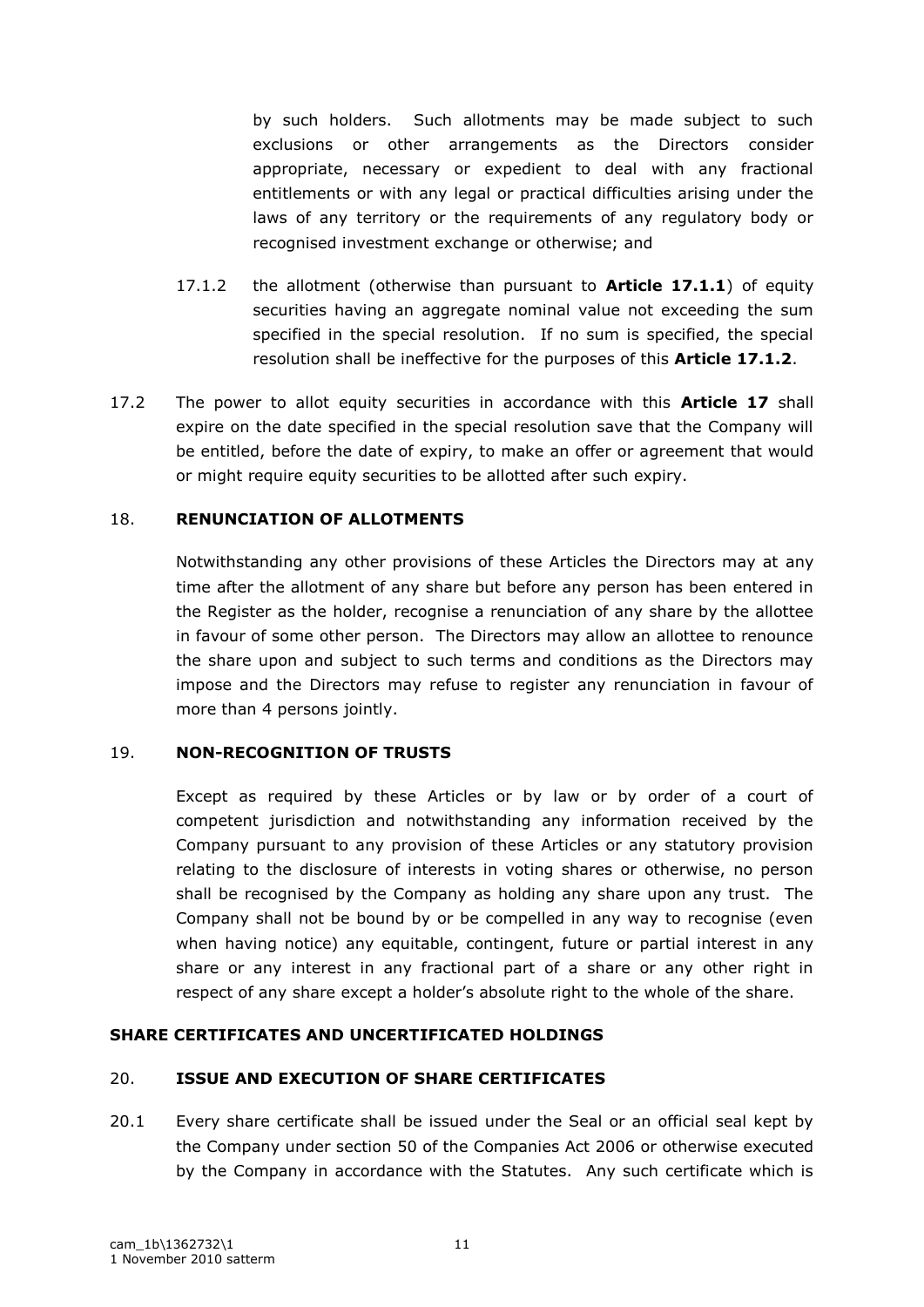executed otherwise than under seal may, if the Directors so determine, bear signatures affixed by some mechanical or other method or system of applying facsimile signatures. No certificate shall be issued representing shares of more than one class.

- 20.2 Every share certificate must specify the number and class and the distinguishing numbers (if any) of the shares to which it relates and the amount paid up on those shares.
- 20.3 Where the Company sends share certificates to shareholders or their agents by post, such share certificates shall be sent at the shareholders' risk.
- 20.4 In the case of a share held jointly by several persons the Company shall not be bound to issue more than one certificate and delivery of a certificate to any one of the joint holders shall be sufficient delivery to all.
- 20.5 Subject to the provisions of this **Article 20**, the Companies Act 2006 and the Uncertificated Securities Regulations, any person who is registered as the holder of the shares of any one class is entitled without payment to a share certificate for them within the period specified in the Companies Act 2006. This entitlement arises when shares of any one class are allotted or transferred in certificated form. It does not apply to those persons who the Uncertificated Securities Regulations or the Companies Act 2006 say are not entitled to a share certificate.
- 20.6 The Company does not have to issue a share certificate to a recognised clearing house or to its nominee or to the nominee of a recognised investment exchange.
- 20.7 If any shares are converted from uncertificated into certificated form in accordance with the Uncertificated Securities Regulations, any person whose name is entered in the Register shall be entitled without payment to a certificate for them within the period specified by the Uncertificated Securities Regulations.
- 20.8 Where part only of the shares comprised in a certificated holding are transferred, the certificate for the shares shall be cancelled and a new certificate for the balance of the shares issued in its place without payment.
- 20.9 Any 2 or more certificates representing shares of any one class held by any member may at his request be cancelled and a single new certificate for the shares issued in its place without charge.
- 20.10 A member may surrender a share certificate representing shares he holds and request the Company to cancel it and to issue in its place 2 or more share certificates for such shares in such proportions as he may specify. The Directors may, if they think fit and upon payment of such reasonable out-of-pocket expenses as they shall determine, comply with such request.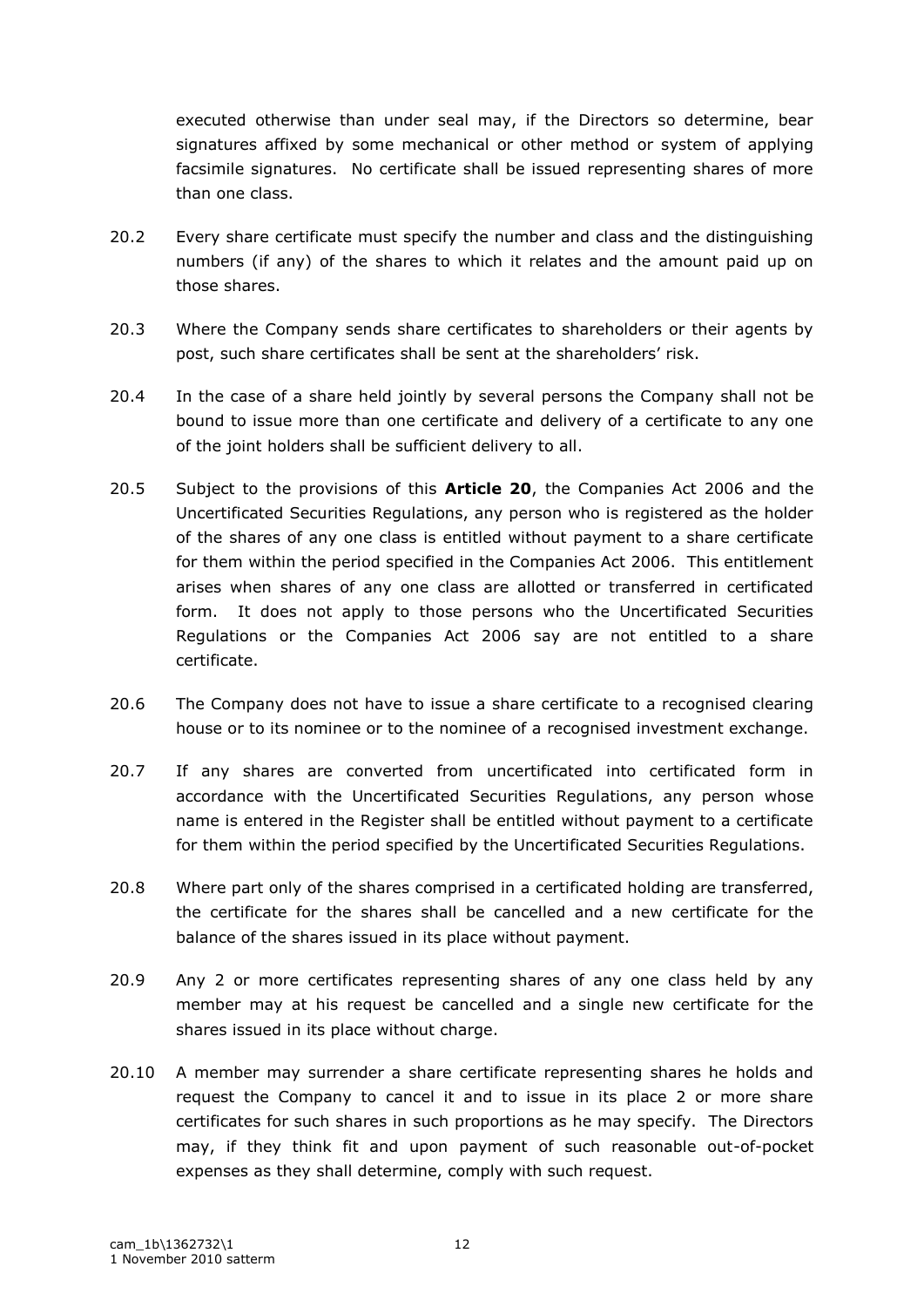20.11 If a share certificate is worn out, damaged or defaced or alleged to have been lost, stolen or destroyed a new certificate shall be issued to the holder upon request. If the share certificate is worn out, damaged, or defaced the Company can require delivery up of the old certificate. If the share certificate is alleged to have been lost, stolen or destroyed, the Company can require compliance with such conditions as to evidence and indemnity as the Directors may think fit and, if the Directors think fit, reimbursement of any exceptional out of pocket expenses incurred by the Company in connection with the request. In the case of shares held jointly by several persons any such request may be made by any one of the joint holders.

### 21. **UNCERTIFICATED HOLDINGS**

- 21.1 Subject to the Uncertificated Securities Regulations and the requirements of the relevant system, the Directors have the power to make arrangements, as they think fit, for any class of shares to be a participating security.
- 21.2 If the Directors decide to implement the arrangements referred to in **Article 21.1** and if the operator of the relevant system permits the class of shares to be a participating security, the following provisions will apply. These Articles will apply to any class of shares which is at any time a participating security to the extent that they are consistent with:
	- 21.2.1 the holding of shares of that class in uncertificated form;
	- 21.2.2 the transfer of title to shares of that class by means of a relevant system; and
	- 21.2.3 the Uncertificated Securities Regulations.
- 21.3 Subject to the Uncertificated Securities Regulations, if any class of shares is at any time a participating security:
	- 21.3.1 the Register relating to that class shall be maintained at all times in the United Kingdom;
	- 21.3.2 such shares may be issued in uncertificated form;
	- 21.3.3 unless the Directors decide otherwise such shares held by the same or joint holders in certificated and uncertificated form will be treated as separate holdings; and
	- 21.3.4 such shares may be changed from uncertificated to certificated form and from certificated to uncertificated form.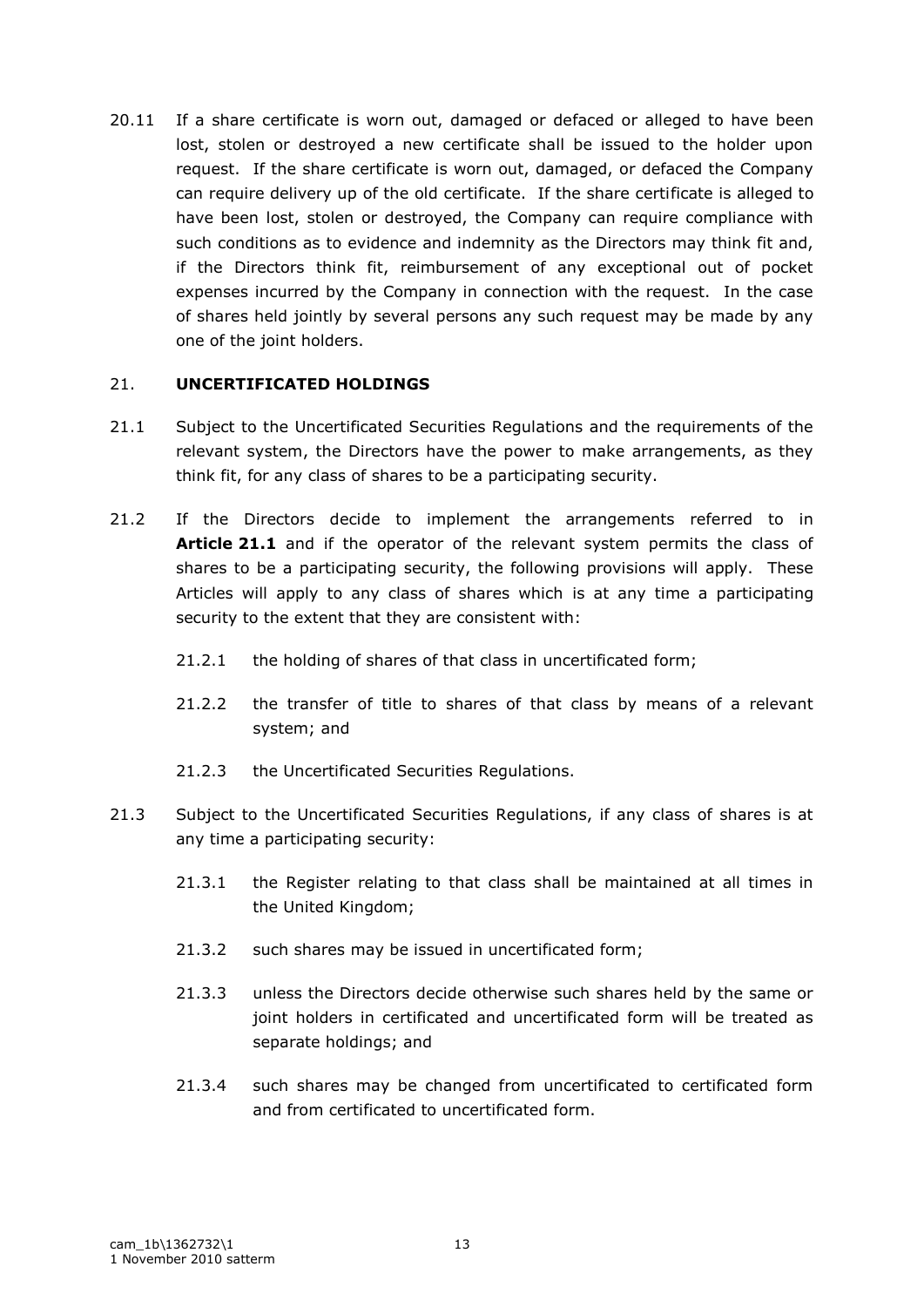### **CALLS ON SHARES**

## 22. **POWER TO MAKE CALLS**

- 22.1 The Directors may, subject to the provisions of these Articles and to any relevant terms of allotment, from time to time make calls upon the members in respect of all moneys unpaid on their shares (whether on account of the nominal value of the shares or by way of premium) as they think fit.
- 22.2 7 days' notice at least must be given of each call, and each member to whom the call has been made will be liable to pay the amount of each call to the person and at the time and place specified by the Directors in the notice. A call may be made payable by instalments. A call shall be deemed to have been made as soon as the resolution of the Directors authorising the call has been passed.
- 22.3 A call may, at any time before the Company receives the money due in respect of the call, be partly or wholly revoked or postponed by the Directors. A person on whom a call is made will remain liable for all calls made upon him notwithstanding the subsequent transfer of the shares in respect of which the call was made.

### 23. **LIABILITY OF JOINT HOLDERS**

Joint holders of a share shall be jointly and severally liable to pay all instalments and calls and any one of such persons may give a receipt for any return of capital payable in respect of such share.

#### 24. **POWER OF CHARGEE TO MAKE CALLS**

If any uncalled capital of the Company is included in or charged by any mortgage or other security, the Directors may delegate to the person in whose favour such mortgage or security is executed, or to any other person in trust for him, the power to make calls on the members in respect of the uncalled capital and to sue in the name of the Company or otherwise for the recovery of moneys (including any moneys due under **Articles 25 or 26**) becoming due in respect of calls so made and to give valid receipts for such moneys. The power so delegated may (if so expressed) be assignable.

## 25. **INTEREST ON UNPAID CALLS**

If any member is liable to pay any call or instalment and has not paid it by the specified due date, he shall (unless the Directors otherwise determine) pay interest on the unpaid amount from the specified date for payment to the time of actual payment. The rate may be fixed by the terms of issue of the share or, if the rate is not fixed, the rate may be determined by the Directors but shall not exceed any maximum rate fixed by the Companies Act 2006. The Directors have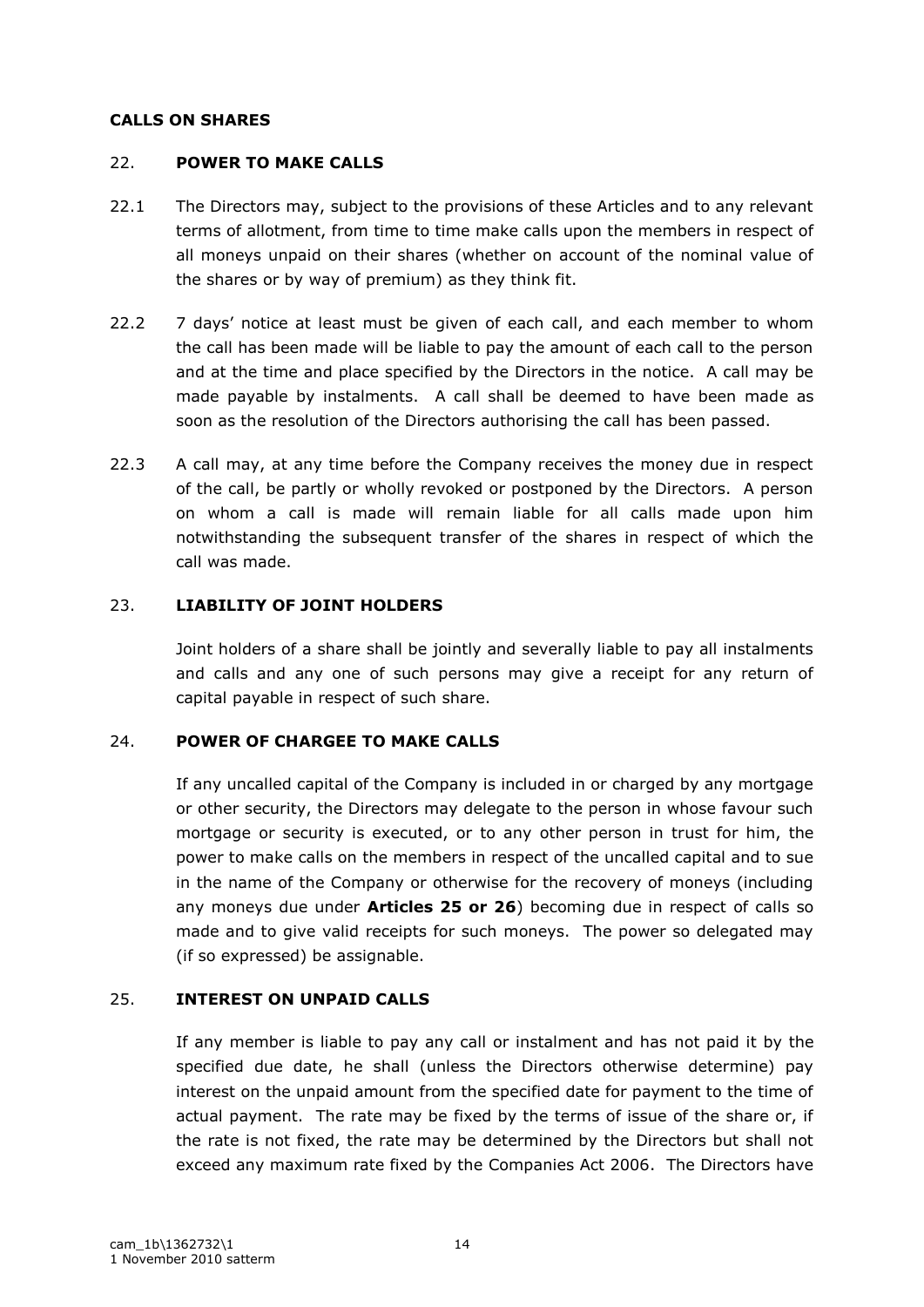the discretion to require a member to pay all costs, charges and expenses which the Company has incurred or become liable for in procuring payment of, or in consequence of the non payment of, any call or instalment but also have the discretion to remit all or part of any interest, costs, charges or expenses.

## 26. **WHEN CALL DULY MADE AND PAYABLE**

If the terms of issue of a share make any sum payable on allotment or at any fixed date, that sum and any instalment of a call shall, for the purposes of these Articles, be deemed to be a call duly made and payable on the date fixed for payment. In case of non-payment, the provisions of these Articles as to payment of interest and expenses and forfeiture, and all the other relevant provisions of the Companies Act 2006 and these Articles shall apply as if such sum or instalment were a call duly made.

## 27. **DIFFERENTIATION OF CALLS**

The Directors may from time to time on the issue of shares differentiate between the holders with regard to the number of calls to be paid on those shares and the times of payment.

## 28. **PAYMENTS IN ADVANCE OF CALLS**

- 28.1 The Directors may accept from any member all or any part of the money payable on his shares in advance of any calls made under **Article 22**. The Directors can agree to pay interest on the money paid in advance, at a rate agreed between the Directors and the member which must not exceed, without the consent of the Company by ordinary resolution, the appropriate rate (as defined in section 592 of the Companies Act 2006) from the date of the advance until the date the call would become payable.
- 28.2 In determining a member's dividend entitlement, payments made in advance of calls shall be disregarded until, and to the extent that, a call is actually made.

# **LIEN ON SHARES**

# 29. **COMPANY'S LIEN ON PARTLY PAID SHARES**

The Company shall have a first and paramount lien and charge on every partly paid share for all moneys (whether presently payable or not) called or payable at a fixed time in respect of such share. The Company's lien will extend to all dividends or other moneys payable on a share. The registration of a transfer of shares will, unless otherwise agreed between the Directors on behalf of the Company and the person to whom the shares have been so transferred, operate as a waiver of the Company's lien (if any) on such shares. The Directors may at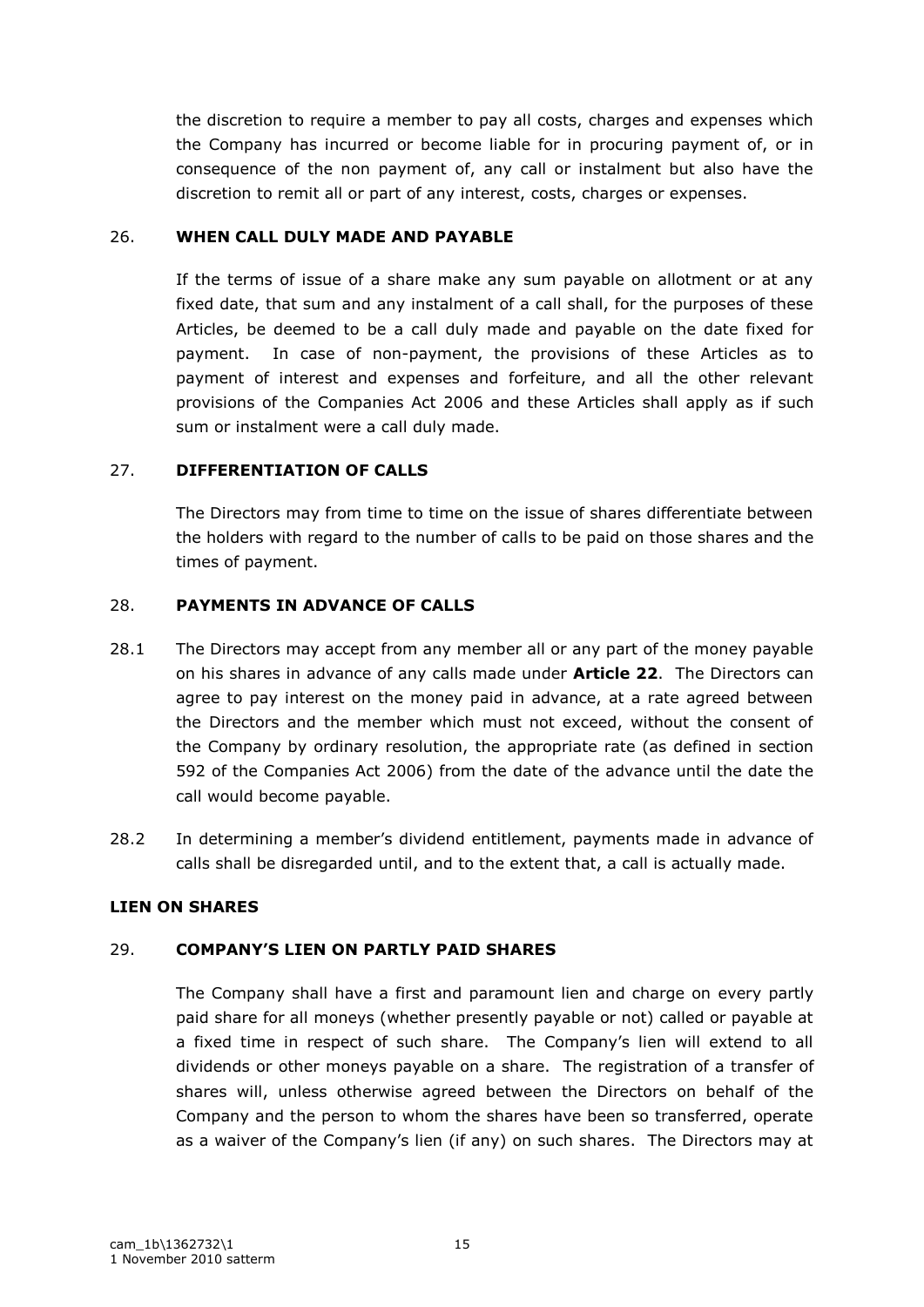any time declare any share to be wholly or partly exempt from the provisions of this Article.

## 30. **POWER OF DIRECTORS TO SELL SHARES SUBJECT TO A LIEN**

For the purpose of enforcing the lien referred to in **Article 29** the Directors may sell all or any of the shares subject to the lien in such manner as they think fit, but only:

- 30.1 if some sum in respect of which the lien exists is presently payable; and
- 30.2 the sum has not been paid within 14 days after a notice in writing stating the amount due, demanding payment, and giving notice of intention to sell in default, has been served on the holder of the shares or the persons (if any) entitled by transmission to the shares.

## 31. **APPLICATION OF SALE PROCEEDS**

The net proceeds of any such sale, after payment of costs of sale shall be used in or towards paying the amount due. Any balance shall (on surrender of the share certificate to the Company for cancellation in respect of shares held in certificated form) be paid to the member or the persons (if any) entitled by transmission to the shares. The Company"s lien will also apply to any balance to cover any moneys due to the Company but not then payable. The Company will have the same rights over such balance as it had over the shares immediately before the sale.

## 32. **REGISTRATION OF PURCHASER AS THE HOLDER OF THE SHARES**

If the Directors sell any shares in accordance with **Article 30,** they may authorise some person to execute an instrument of transfer or otherwise effect a transfer of the shares to the purchaser in the name and on behalf of the holder of the shares or the persons (if any) entitled by transmission to the shares. The Directors may enter the purchaser"s name in the Register as holder, and the purchaser will not be obliged to see how the purchase money is applied and his title to the shares will not be affected if the sale was irregular or invalid in any way. After the purchaser"s name has been entered in the Register the validity of the sale cannot be questioned by any person, and the remedy of any person aggrieved by the sale shall be in damages only and against the Company exclusively.

## **FORFEITURE OF SHARES**

## 33. **NOTICE REQUIRING PAYMENT OF UNPAID CALLS**

If any member fails to pay the whole or any part of any call or instalment on or before the day specified for payment, the Directors may, at any time while the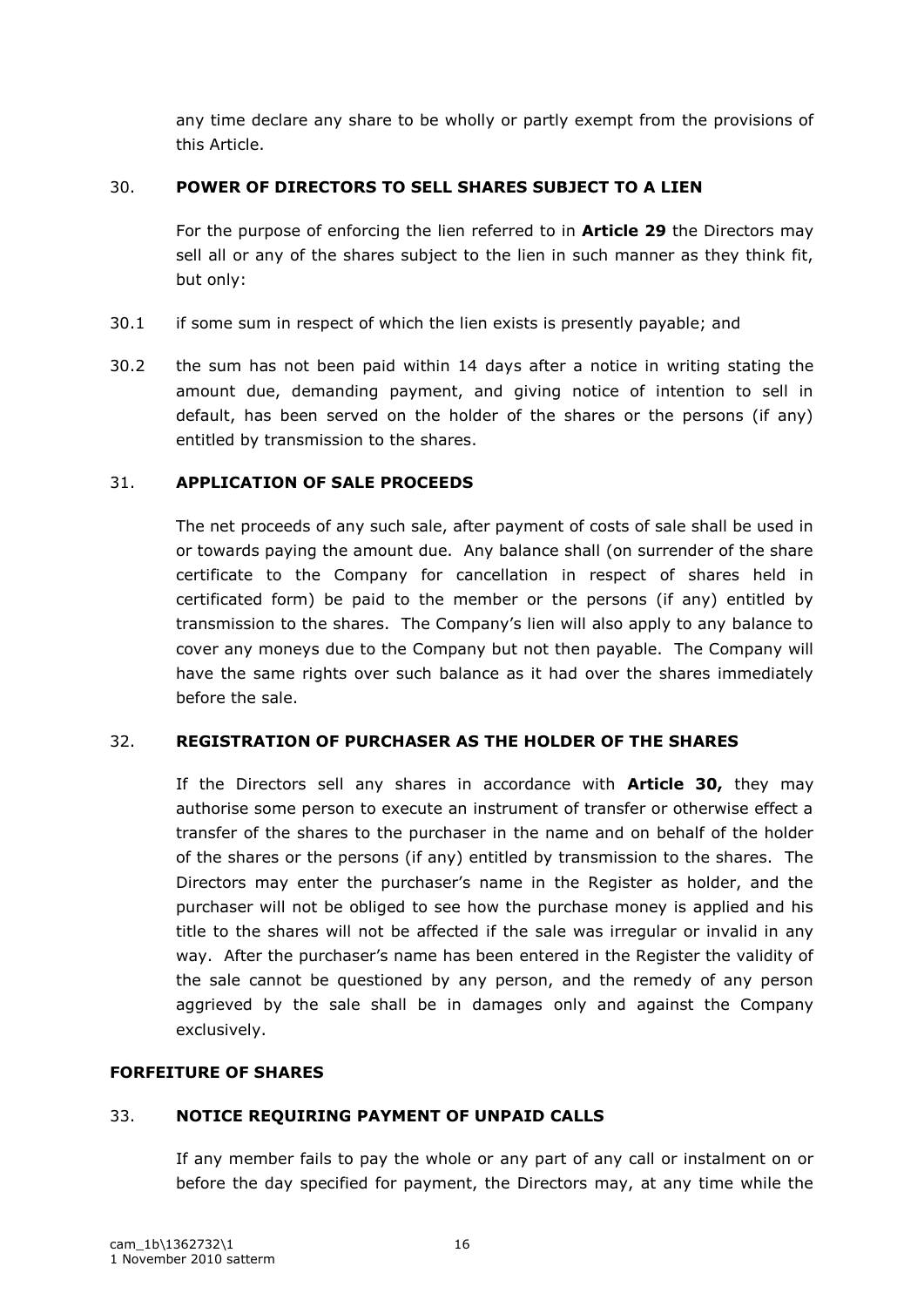whole or any part of the call or instalment remains unpaid, serve a notice on the member demanding that he pays the same together with any accrued interest and any costs, charges and expenses incurred by the Company by reason of such non-payment.

## 34. **CONTENTS OF NOTICE REQUIRING PAYMENT**

The notice shall:

- 34.1 name a date (being not less than 14 days after the date of service of the notice) on or before which the sum demanded is to be paid;
- 34.2 name the place where payment is to be made; and
- 34.3 state that in the event of non-payment on or before the date and at the place specified, the shares in respect of which the call was made or instalment is payable will be liable to be forfeited.

# 35. **FORFEITURE ON NON-COMPLIANCE WITH NOTICE**

If the requirements of the notice referred to in **Article 34** are not complied with, the shares to which the notice relate may be forfeited at any time before payment of all calls or instalments, interest, costs, charges and expenses due in respect of the shares has been made. The Directors must pass a resolution stating that the shares have been forfeited.

## 36. **FORFEITURE TO INCLUDE DIVIDENDS**

A forfeiture of shares under **Article 35** will include all dividends declared in respect of the forfeited shares and not actually paid before the forfeiture.

# 37. **NOTICE OF FORFEITURE**

When any share has been forfeited in accordance with these Articles, notice of the forfeiture must be given to the person whose shares have been forfeited. An entry recording the giving of the notice and the date of the forfeiture, (which shall be the same date as the date of the Directors' resolution forfeiting the shares), must be made in the Register opposite to the entry of the share. Failure to give the notice of forfeiture or to make the required entry in the Register will not invalidate the forfeiture.

# 38. **POWER TO DEAL WITH FORFEITED SHARES**

Subject to the provisions of the Companies Act 2006 every share which is forfeited shall become the property of the Company. No voting rights shall be exercised in respect of a forfeited share and the Directors may within three years after the forfeiture sell, re-allot or otherwise dispose of it, to any person, upon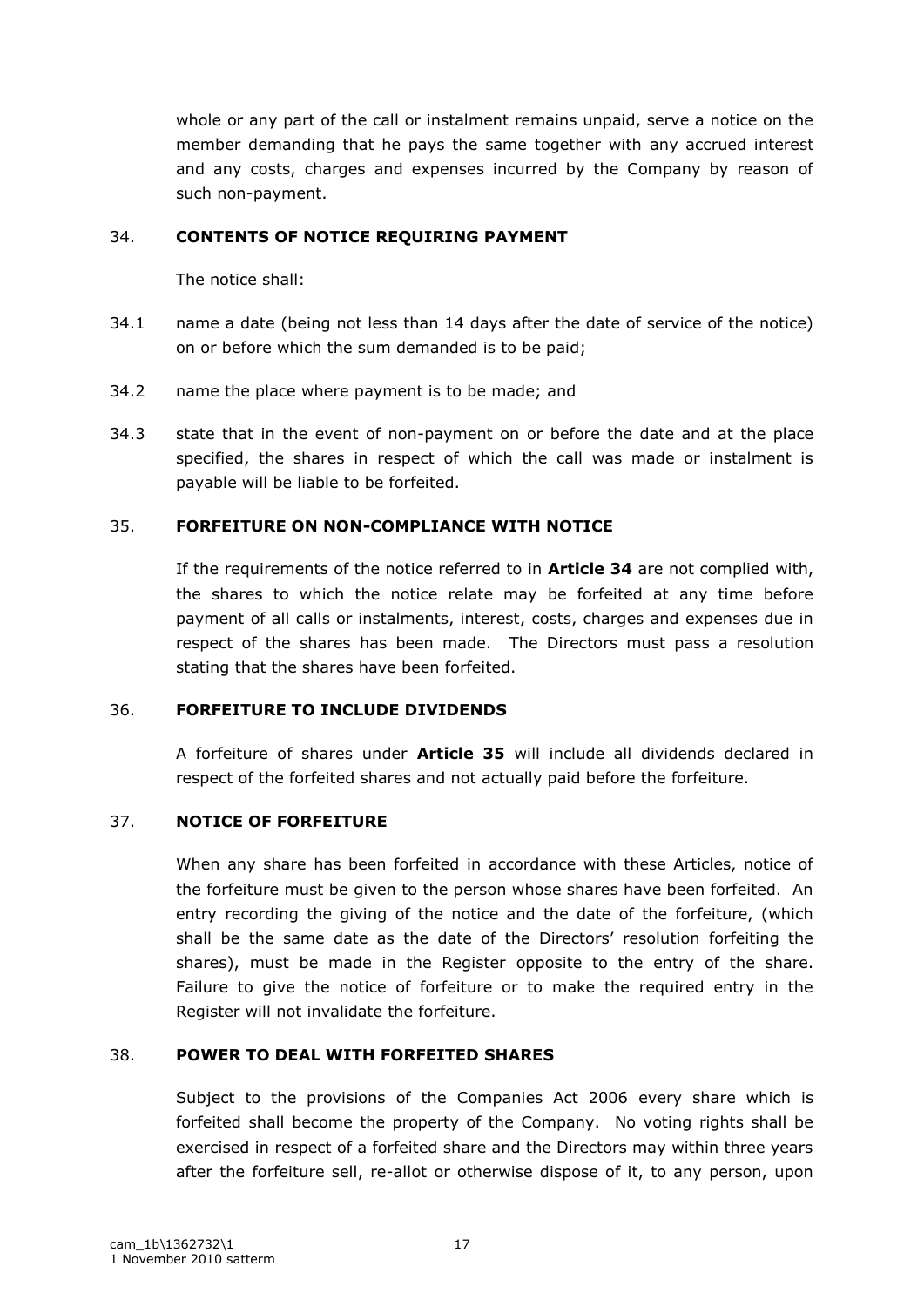such terms and in such manner as the Directors shall think fit, and whether with or without all or any part of the amount previously paid on the share being credited as paid. The Directors may authorise some person to transfer a forfeited share to any other person. Any share not disposed of in the manner set out above within a period of 3 years from the date of its forfeiture shall at the end of that period be cancelled in accordance with the Companies Act 2006.

### 39. **CANCELLATION OF FORFEITURE**

The Directors may, at any time before a forfeited share has been sold, reallotted or otherwise disposed of or cancelled, permit the forfeiture to be cancelled upon the payment of all calls and interest due upon and costs, charges and expenses incurred in respect of the share, and upon any further or other terms they may think fit.

## 40. **LIABILITY TO PAY ALL CALLS MADE PRIOR TO FORFEITURE**

A member whose shares have been forfeited is liable to pay to the Company all unpaid calls and instalments, interest and expenses owing on or in respect of such shares at the time of forfeiture, with interest from the time of forfeiture to the date of payment at such rate and in the same manner as if the shares had not been forfeited. The member must also satisfy whatever claims and demands which the Company might have enforced in respect of the shares at the time of forfeiture without any deduction or allowance for the value of the shares at the time of forfeiture.

# 41. **EFFECT OF FORFEITURE ON CLAIMS AGAINST THE COMPANY IN RESPECT OF THOSE SHARES**

The forfeiture of a share will result in the cancellation of all interest in, and all claims and demands against the Company in respect of, the share and all other rights and liabilities connected with the share as between the member whose share is forfeited and the Company. This does not apply to those rights and liabilities expressly preserved by these Articles, or given to or imposed on past members by the Statutes.

## 42. **STATUTORY DECLARATION CONCLUSIVE OF FORFEITURE**

A statutory declaration in writing by a director of the Company that a share has been forfeited on a specified date shall, as against all persons claiming to be entitled to the share, be conclusive evidence of the facts stated in it. Such statutory declaration together with (in the case of a share held in certificated form) a share certificate issued in accordance with these Articles (subject to the execution or other implementation of any necessary transfer) shall constitute a good title to the share. The purchaser or allottee shall be discharged from all calls made prior to the purchase or allotment and will not be obliged to see how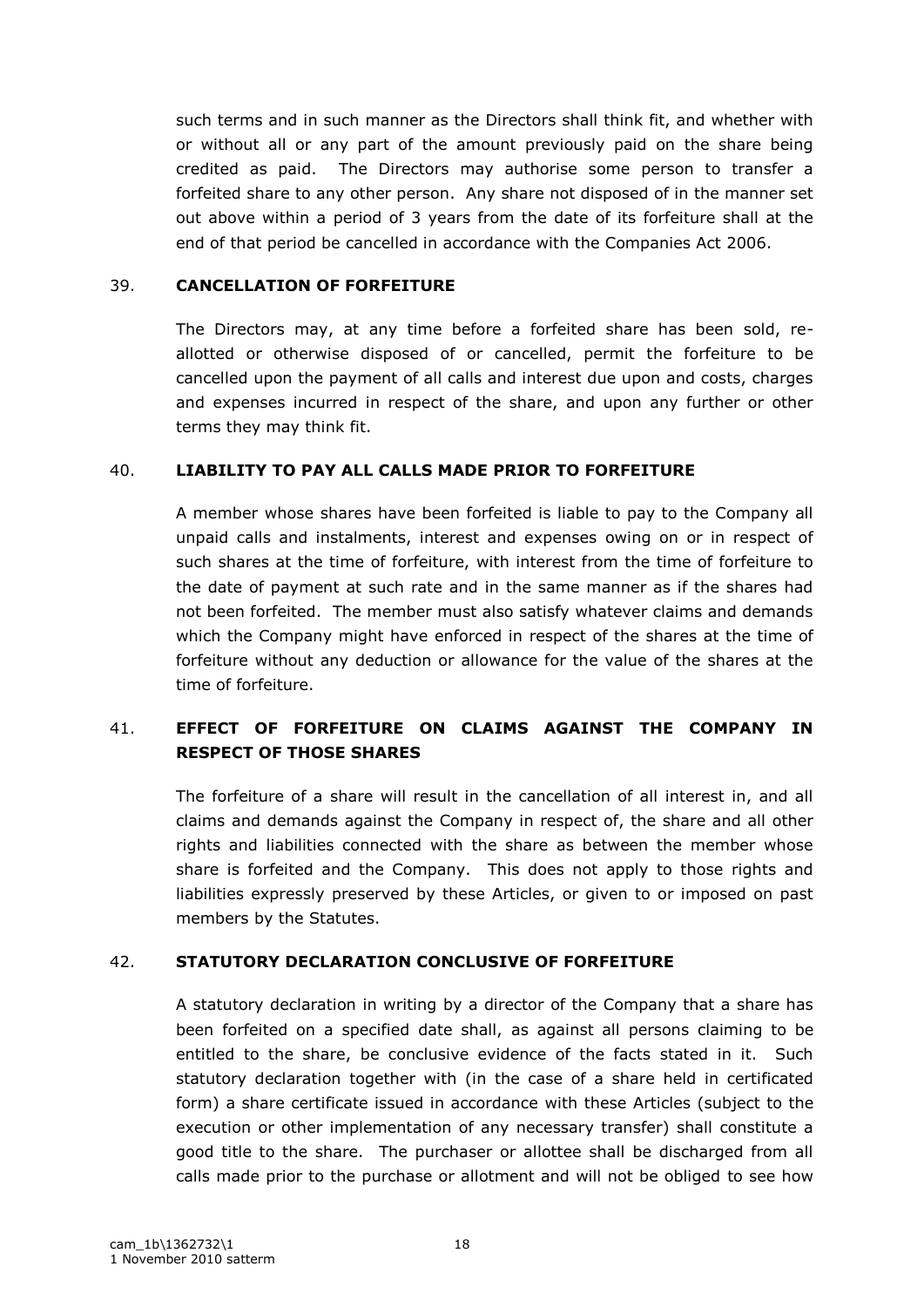the purchase money is paid. His title to the share will not be affected by any omission, irregularity, or invalidity concerning the forfeiture, sale, re-allotment or disposal of the share.

## 43. **SURRENDER IN LIEU OF FORFEITURE**

The Directors may accept the surrender of any share which they are in a position to forfeit. The same consequences shall flow from the surrender of such a share as if the share had been effectively forfeited by the Directors; in particular, any share so surrendered may be disposed of in the same manner as a forfeited share.

## **TRANSFER OF SHARES**

## 44. **FORM OF TRANSFER**

Unless these Articles say otherwise:

- 44.1 a share held in certificated form may be transferred by an instrument of transfer in writing in any usual or common form or in any other form acceptable to the Directors ("**share transfer**"). The instrument of transfer must be executed by or on behalf of the transferor and (except in the case of a fully paid share) by or on behalf of the transferee and must be left at the Transfer Office, or at such other place in England and Wales as the Directors may from time to time decide, accompanied by the certificate of the share to be transferred and such further evidence (if any) the Directors may require to prove the title of the transferor. The transferor shall be treated as the holder of the share transferred until the name of the transferee is entered in the Register; and
- 44.2 a share held in uncertificated form may only be transferred through a relevant system in accordance with the Uncertificated Securities Regulations and the facilities and requirements of the relevant system.

## 45. **SUSPENSION OF REGISTRATION OF TRANSFERS**

In the case of a share held in uncertificated form the Register may only be closed in accordance with Regulation 26 of the Uncertificated Securities Regulations.

## 46. **DIRECTORS' POWER TO DECLINE TO REGISTER TRANSFERS**

46.1 The Directors may in their absolute discretion refuse to register or authorise the registration of the transfer of a share held in certificated form in any of the following circumstances: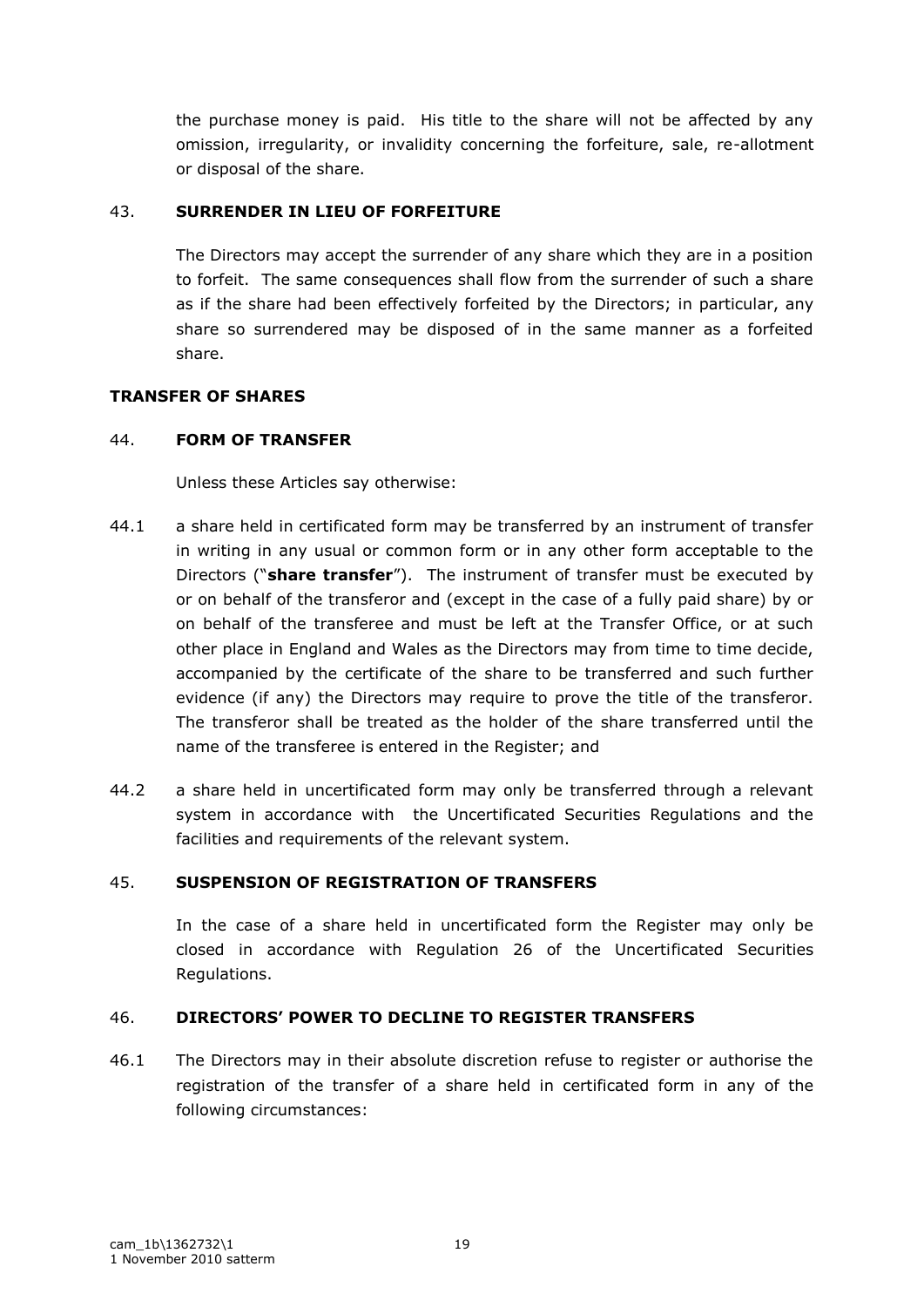- 46.1.1 if the Company has a lien on a partly paid share unless to do so would prevent dealings in partly paid shares from taking place on an open and proper basis;
- 46.1.2 if a notice has been duly served in respect of a share pursuant to section 793 of the Companies Act 2006 or any other provision of the Statutes concerning the disclosure of interests in voting shares and:
	- 46.1.2.1 the share or shares which were the subject of that notice represented in aggregate at least 0.25 per cent. of that class of shares (calculated exclusive of any treasury shares of that class); and
	- 46.1.2.2 the person or persons on whom the notice was served failed to comply with the requirements of the notice within the period for compliance specified in the notice (being not less than 14 days from the date of service of the notice) and remains in default in complying with the notice, unless the transfer in question is to a bona fide unconnected third party such as a sale through a recognised investment exchange or an overseas exchange or as a result of an acceptance of a takeover offer; or
- 46.1.3 if the transfer is of a share or shares (whether fully paid or not) in favour of more than 4 persons jointly.

If the Directors refuse to register or authorise the registration of a transfer they shall send notice of refusal to the transferee together with reasons for the refusal as soon as practicable and in any event within 2 months after the date on which a transfer form or, if **Article 46.2** applies, a letter of allotment is lodged with the Company or its registrars.

- 46.2 If, and for the time that, a person fails to comply with the notice referred to in **Article 46.1.2**, the consequences of default under that Article will also apply (with effect from allotment) to any additional share allotted to that person after service of the notice in right of the shares which were the subject of the notice (including, without limitation, any share allotted pursuant to a rights issue or a bonus issue) as if such additional share had also been the subject of the notice.
- 46.3 A person shall be deemed to be in default in complying with a notice referred to in **Article 46.1.2** if he fails or refuses to give all the information required by the notice to the satisfaction of the Directors or if he gives information which he knows to be false or if he recklessly gives information which is false.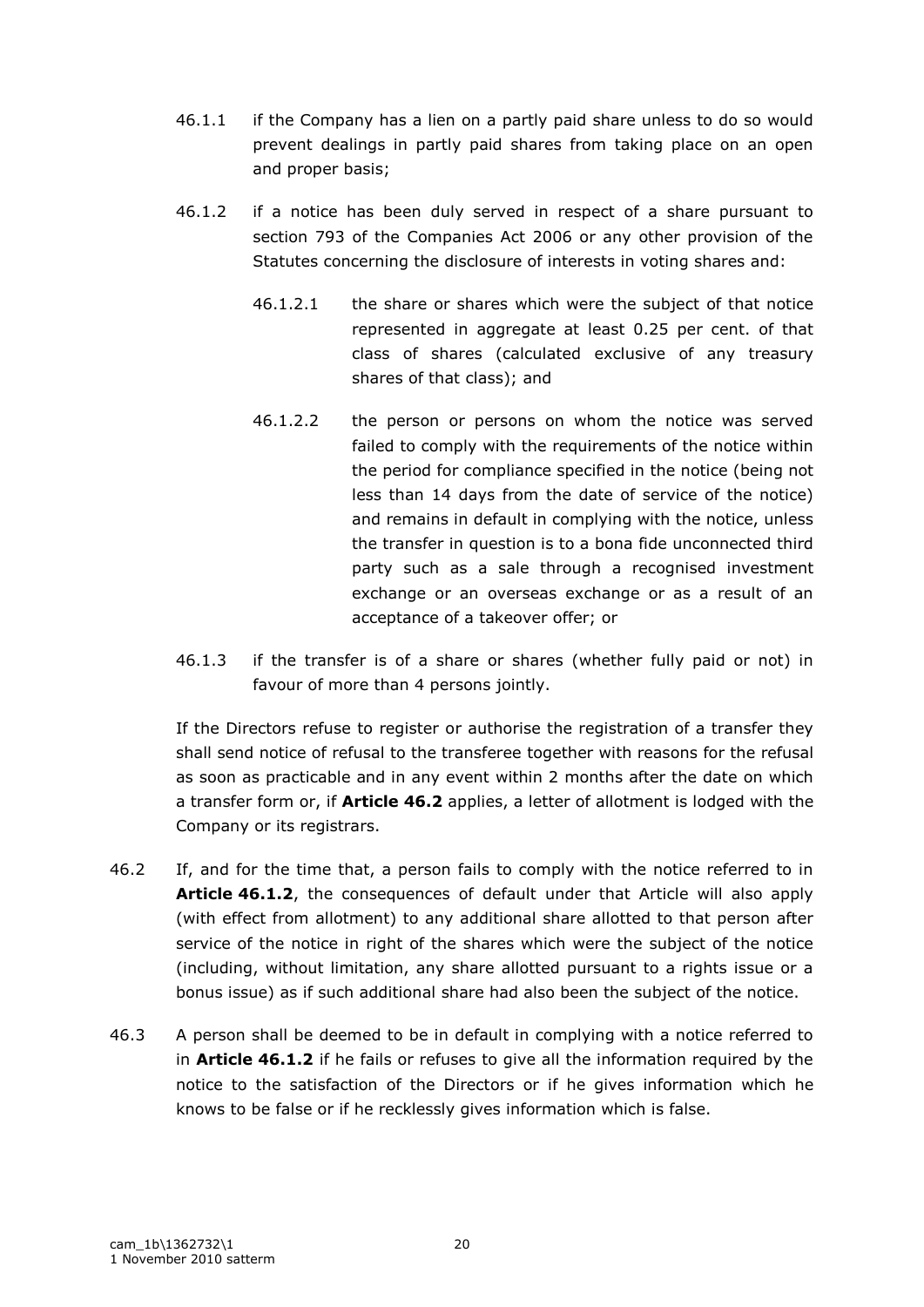# 47. **FURTHER DISCRETION NOT TO RECOGNISE A SHARE TRANSFER DOCUMENT**

- 47.1 In addition and without prejudice to their rights under **Article 46** the Directors may decline to recognise any share transfer document unless:
	- 47.1.1 it is in respect of only one class of share and is deposited at the Transfer Office (or at such other place in England and Wales as the Directors may from time to time decide);
	- 47.1.2 it is accompanied by the relevant share certificate(s) and such other evidence as the Directors may reasonably require to show the right of the transferor to make the transfer and, if the share transfer document is executed by another person on behalf of the transferor, the authority of that person so to do.
- 47.2 Subject to the provisions of this **Article 47** and to the provisions of **Article 46** the Directors shall register any share transfer document submitted to them unless forbidden to do so by law. In the case of a transfer by a recognised clearing house or a nominee of a recognised clearing house or of a recognised investment exchange, share certificates do not need to be lodged, unless certificates must by law have been issued in respect of the shares in question.

## 48. **DIRECTORS' DISCRETION TO REGISTER UNCERTIFICATED SHARES**

In respect of a share held in uncertificated form the Directors may only register or refuse to register the transfer of such a share in accordance with the Uncertificated Securities Regulations.

## 49. **RETENTION OF SHARE TRANSFER DOCUMENTS BY THE COMPANY**

All share transfer documents which are registered may be retained by the Company. Any share transfer document which the Directors refuse to register shall (except in the case of fraud) be returned to the person lodging it when notification of the refusal is given.

## 50. **NO FEE PAYABLE FOR REGISTRATION**

No fee shall be charged by the Company in respect of the registration of any transfer or probate or letters of administration or certificate of marriage or death or stop notice or power of attorney or other document relating to or affecting the title to any shares or otherwise for making any entry in the Register affecting the title to any shares.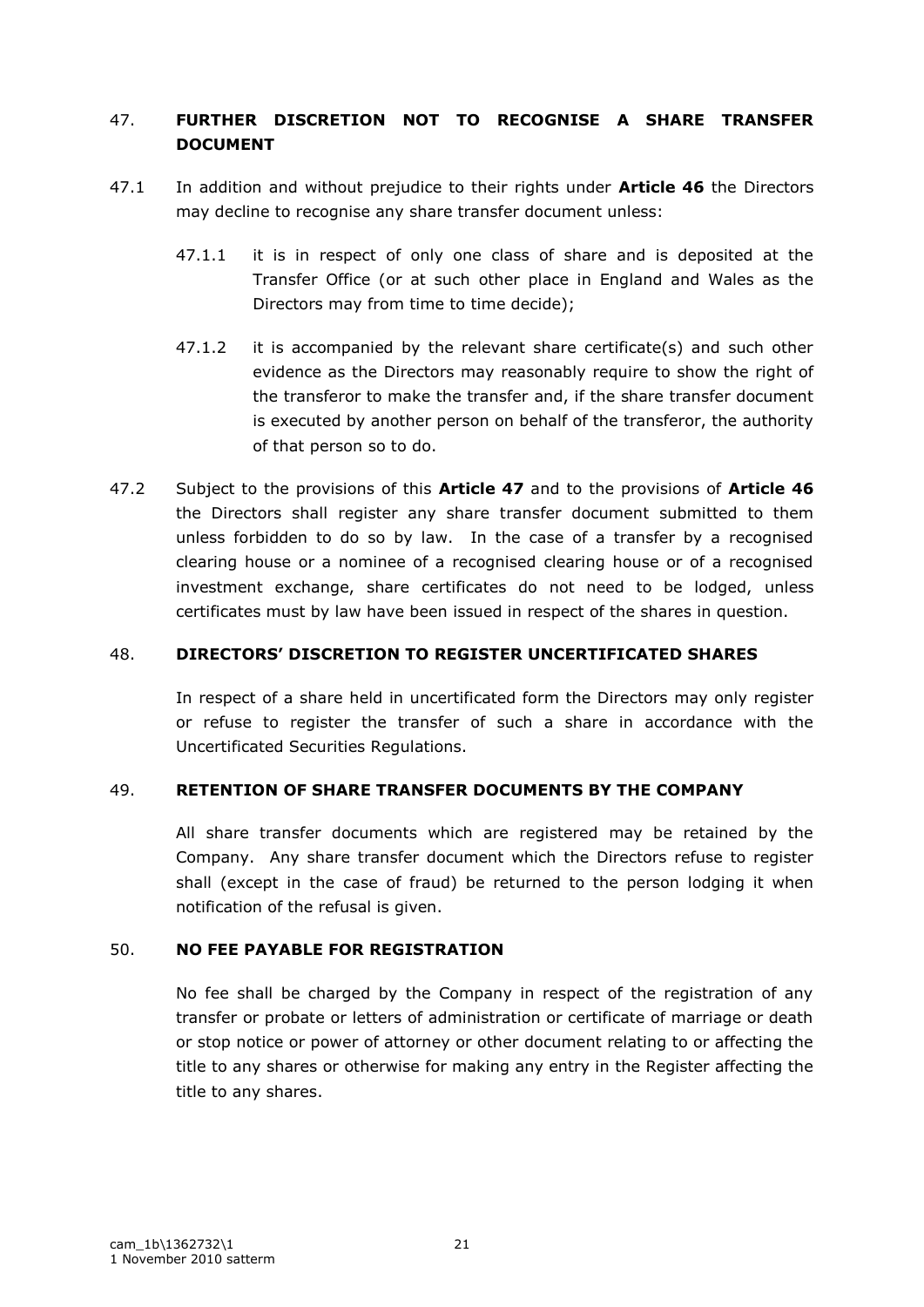### **TRANSMISSION OF SHARES**

### 51. **TRANSMISSION ON DEATH**

In the case of the death of a member the survivors or survivor where the deceased was a joint holder, and the executors or administrators of the deceased where he was a sole or only surviving holder, shall be the only persons recognised by the Company as having any title to his interest in his shares. Nothing in this Article shall release the estate of a deceased holder (whether sole or joint) from any liability in respect of any share solely or jointly held by him.

## 52. **NOTICE OF ELECTION FOR REGISTRATION OF TRANSFER**

- 52.1 A person who becomes automatically entitled to a share as a result of the death or bankruptcy of a member may:
	- 52.1.1 elect by notice in writing to be registered as the holder of the share; or
	- 52.1.2 transfer the share to some other person;

provided in either case he supplies to the Company such evidence of his entitlement to the share as the Directors may reasonably require.

52.2 The provisions of these Articles relating to the right to transfer a share and the registration of transfers of shares apply to the election or transfer provided for in this **Article 52** as they would have applied to the person originally entitled to the share before his death or bankruptcy.

## 53. **RIGHTS OF PERSON ENTITLED TO A SHARE**

- 53.1 A person who becomes automatically entitled to a share as a result of the death or bankruptcy of a member:
	- 53.1.1 (subject to the provisions of this **Article 53**) is entitled to receive and may give an effective receipt for any dividends or other moneys payable on the share provided that he supplies to the Company such evidence of his title to the share as the Directors may reasonably require;
	- 53.1.2 is not entitled to receive notice of or attend or vote at general meetings of the Company or to exercise or enjoy any right or privilege conferred by membership of the Company (except the rights given by **Article 53.1.1**) until he is registered as a holder of the share.
- 53.2 The Directors may at any time give notice requiring any such person to elect either to be registered himself or to transfer the share and, if the notice is not complied with within 60 days of service, the Directors may withhold payment of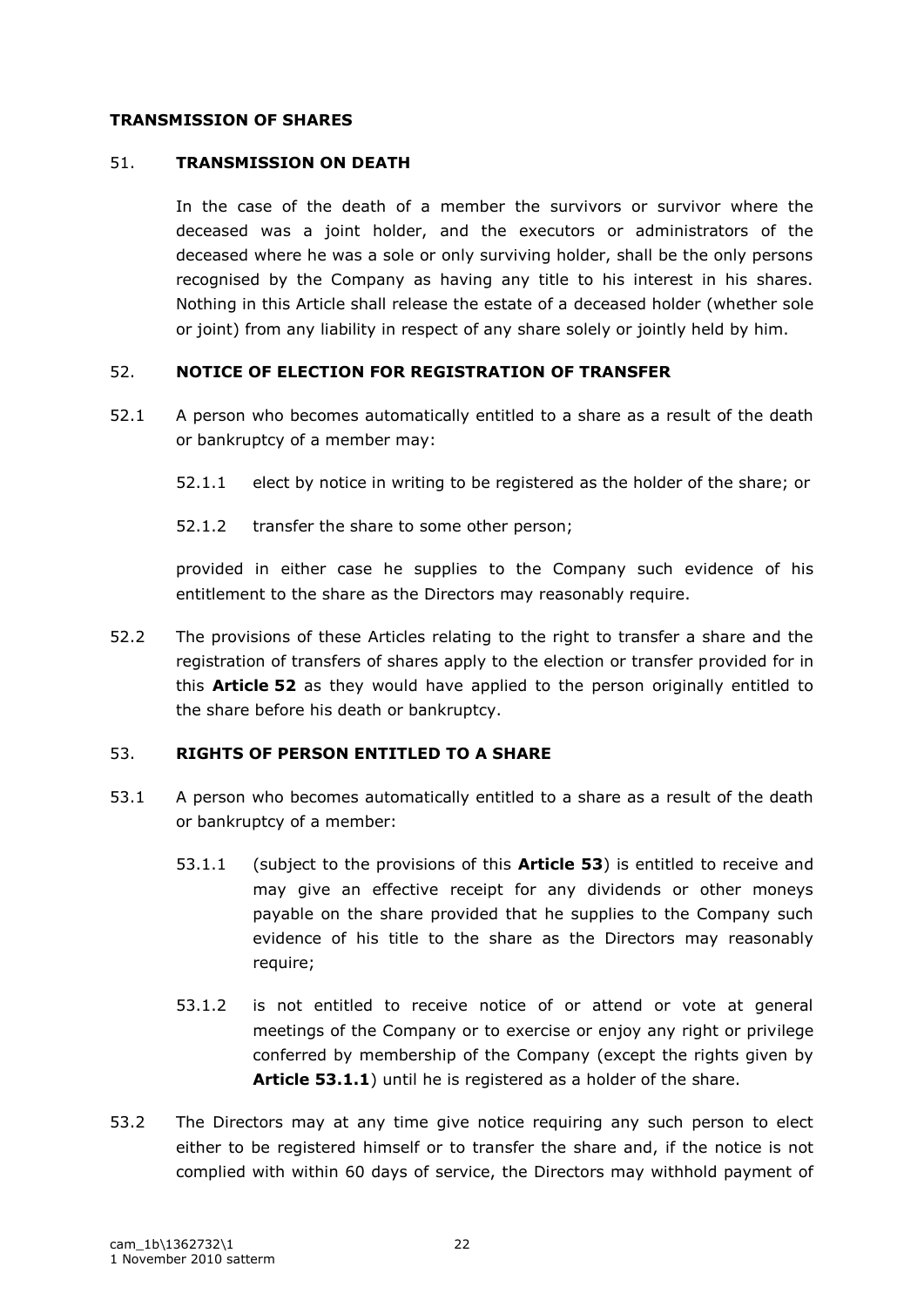all dividends and other moneys payable on or in respect of the share until the requirements of the notice have been complied with.

### **MEETINGS**

### 54. **ANNUAL GENERAL MEETINGS**

An annual general meeting shall be held in accordance with the Companies Act 2006 and at such time and in such place as the Directors determine.

## 55. **GENERAL MEETINGS**

All meetings other than annual general meetings shall be called general meetings.

### 56. **POWER TO CALL GENERAL MEETINGS**

The Directors may call a general meeting whenever they think fit and shall do so if the Companies Act 2006 so requires. If there are not enough directors within the United Kingdom to form a quorum for a meeting of the Directors, any director or any 2 members of the Company may convene a general meeting in the same manner as nearly as possible as the Directors could have done.

### **NOTICE OF GENERAL MEETINGS**

# 57. **PERIODS OF NOTICE FOR GENERAL MEETINGS AND PERSONS ENTITLED TO NOTICE**

- 57.1 An annual general meeting or (save as provided by the Companies Act 2006) any general meeting at which it is proposed to pass a resolution of which special notice has been given to the Company, shall be called by at least 21 clear days" notice in writing. Any other general meeting shall be called by at least 21 clear days" notice in writing. Notice of every general meeting shall be given in the manner referred to in this **Article 57** to all members or where relevant to those people nominated by such a member under **Article 92** to enjoy or exercise nomination rights, entitled under these Articles or the terms of issue of the shares they hold to receive notice and whose names are entered on the Company"s Register at the close of business on a day to be decided by the Directors (but in any case not more than 21 days before the date the notice is given), to the Auditors and to every director.
- 57.2 Where required by these Articles, the accidental omission to give notice or to send a form of proxy with a notice to, or the non-receipt of such notice or form of proxy by, any person entitled to it shall not invalidate any resolutions passed or proceedings at any general meeting.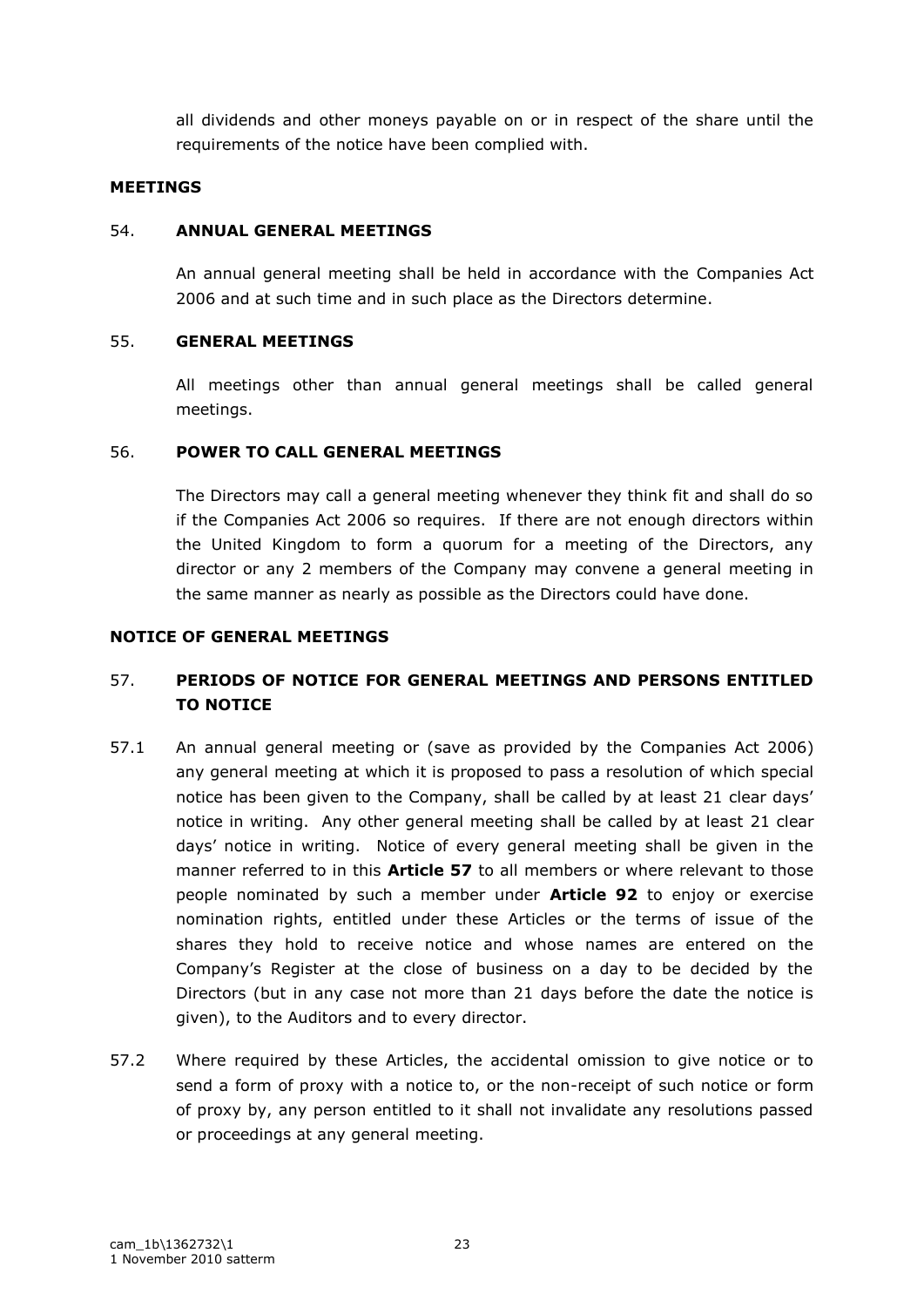- 57.3 For the purposes of this **Article 57** a notice of meeting must be given in accordance with the Companies Act 2006, that is in hard copy form, electronic form or by means of a website.
- 57.4 Electronic Communication
	- 57.4.1 If notice of meeting is sent in electronic form the Company must have complied with all applicable regulatory requirements and the person entitled to receive such notice must have agreed that the notice can be sent to him in that way and not revoked that agreement or, in the case of a company, be deemed to have agreed to receive notice in that way by a provision in the Companies Act 2006; and
	- 57.4.2 the notice must be sent to the address specified by the person entitled to receive such notice or, in the case of notice sent to a company, an address which is deemed to have been specified by any provision of the Companies Act 2006.
- 57.5 Notice of meeting on a website

Provided that the Company has complied with all applicable regulatory requirements the Company must send or supply a notice of meeting by making it available on a website that is maintained by or on behalf of the Company and identifies the Company and where the Company makes that notice of meeting available on a website, the Company must:

- 57.5.1 comply with the provisions of sections 311A and 340A of the Companies Act 2006;
- 57.5.2 comply with the provisions of **Article 173**;
- 57.5.3 notify persons entitled to receive such notice that the notice of meeting has been published on the website, such notification to state that it concerns a notice of meeting, to specify the place, date and time of the meeting and whether the meeting will be an Annual General Meeting; and
- 57.5.4 ensure that the notice and the matters required to be made available by section 311A of the Companies Act 2006 are available on the website throughout the period beginning with the first date on which the notice of meeting is given and for the following 2 years.
- 57.6 A notice which is treated as given to a person by virtue of **Article 57.3** is treated as given at the same time as the notification referred to in **Article 57.5.2**.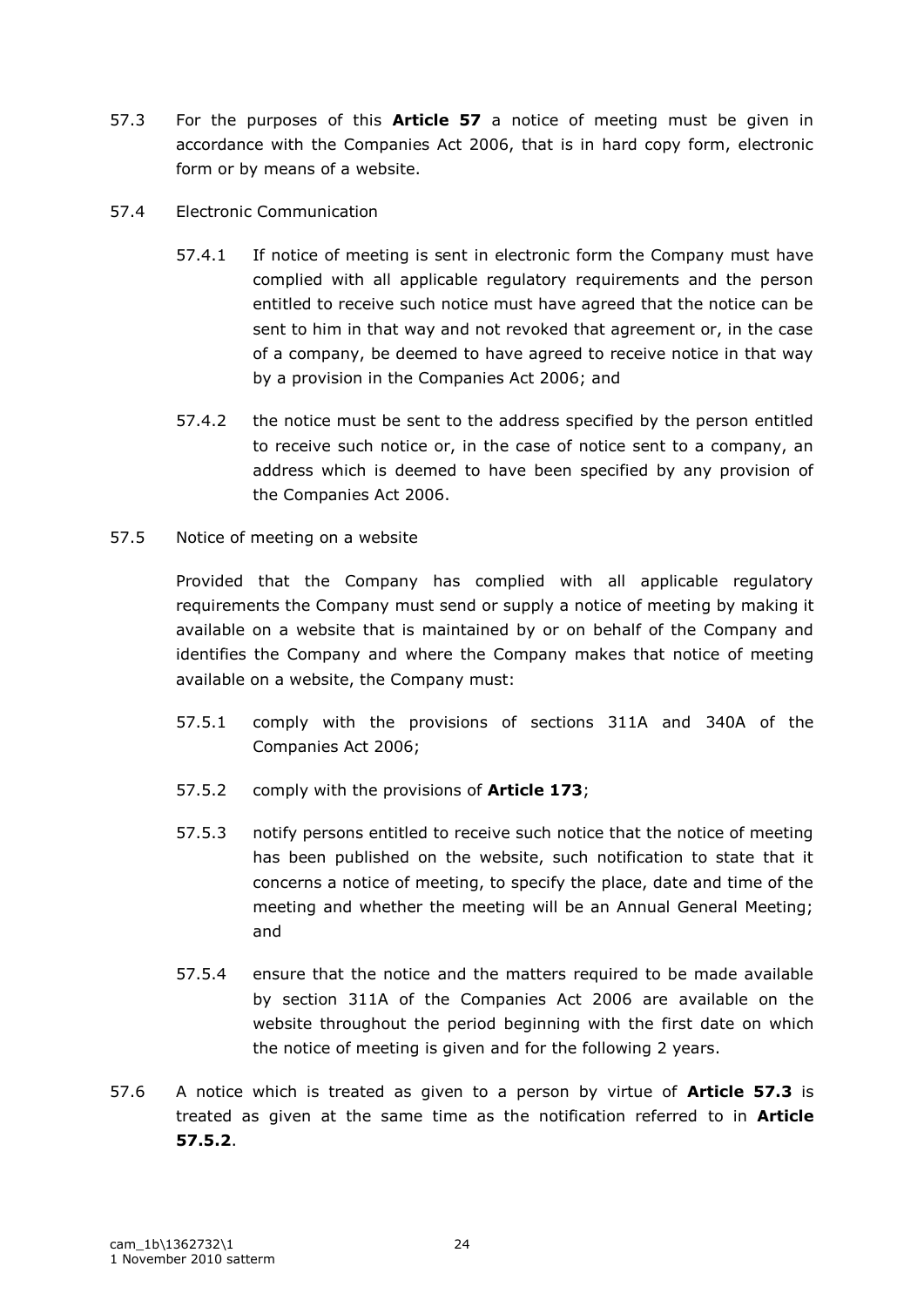### 58. **CONTENTS OF NOTICE**

- 58.1 Every notice calling a general meeting shall:
	- 58.1.1 specify the place, the day and time of the meeting;
	- 58.1.2 state with reasonable prominence that a member entitled to attend and vote or a person nominated pursuant to the Company"s Articles is entitled to appoint a proxy or proxies to attend, speak and vote instead of him and that a proxy need not be a member of the Company;
	- 58.1.3 in the case of an annual general meeting, specify the meeting as such and where notice of such annual general meeting is given more than 6 weeks before the date of the meeting, the notice must include:
		- 58.1.3.1 a statement of the right under section 338 of the Companies Act 2006 to require the company to give notice of a resolution to be moved at the meeting; and
		- 58.1.3.2 a statement of the right under section 338A of the Companies Act 2006 to require the Company to include a matter in the business to be dealt with at the meeting;
	- 58.1.4 in the case of any general meeting at which directors are retiring and offering themselves for re-election in accordance with **Articles 112** and **113**, specify the names of the directors who are offering themselves for re-election;
	- 58.1.5 state the general nature of the business to be dealt with at the meeting, including any ordinary business and if any resolution is to be proposed as a special resolution contain a statement to that effect and the text of the resolution;
	- 58.1.6 include the address of the website on which the information required by section 311A Companies Act 2006 is published;
	- 58.1.7 state the procedures with which members must comply in order to be able to attend and vote at the meeting (including the date by which they must comply);
	- 58.1.8 provide details of any forms to be used for the appointment of a proxy;
	- 58.1.9 state the procedures for voting by electronic means; and
	- 58.1.10 state that a member has the right to ask questions at the meeting in accordance with section 319A Companies Act 2006.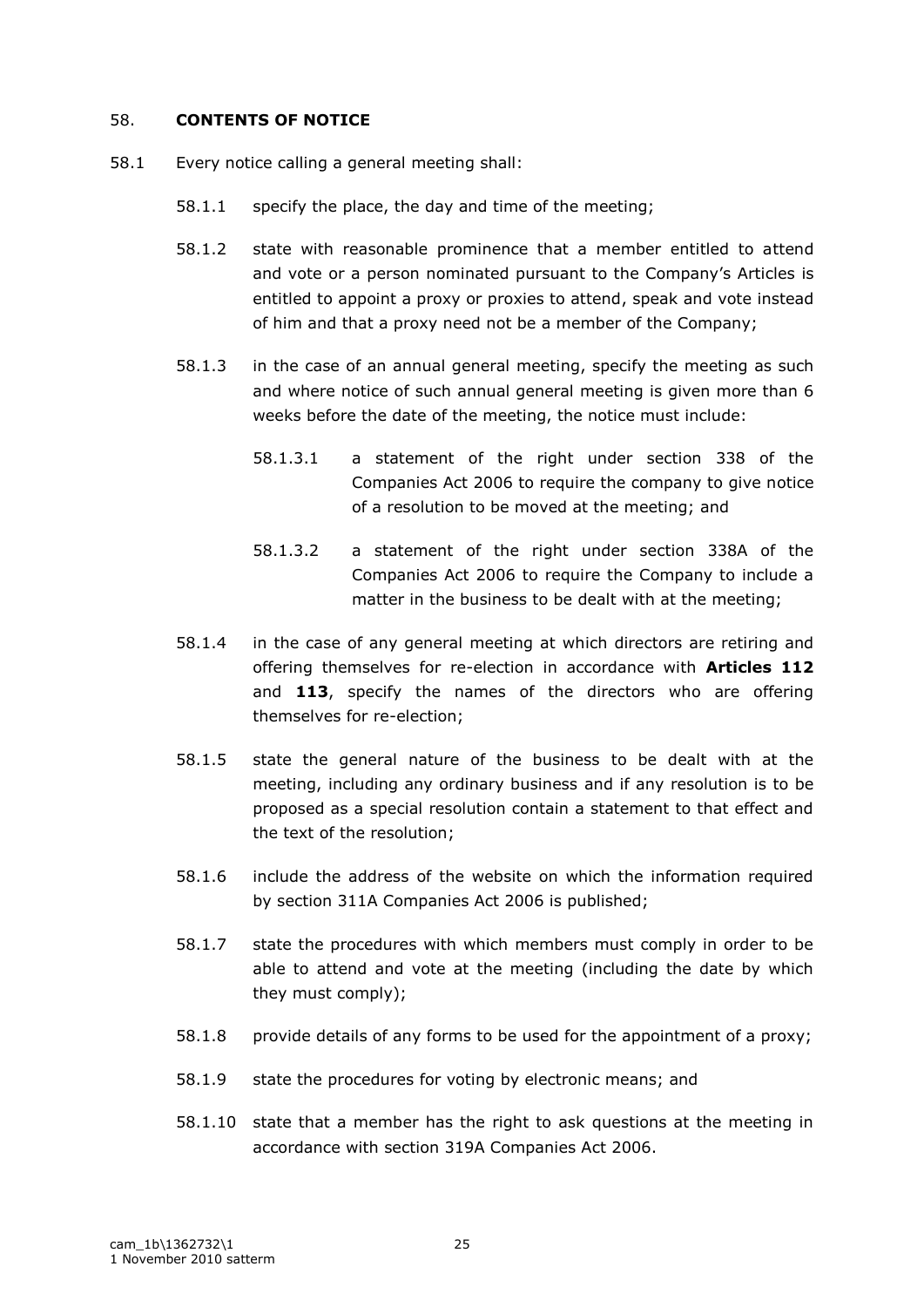- 58.2 Every notice calling a meeting of any class of members of the Company shall:
	- 58.2.1 specify the place, the day and time of the meeting;
	- 58.2.2 state with reasonable prominence that a member entitled to attend and vote or a person nominated pursuant to the Company's Articles is entitled to appoint a proxy or proxies to attend, speak and vote instead of him and that a proxy need not be a member of the Company;
	- 58.2.3 state the general nature of the business to be dealt with at the meeting and if any resolution is to be proposed as a special resolution a statement to that effect and the text of the resolution.
- 58.3 In the case of any general meeting the notice must contain a statement that a member is not entitled to attend and vote unless his name is entered on the Register at a time specified in the notice of meeting but which is not more than 48 hours before the time fixed for the meeting.
- 58.4 In calculating the period mentioned in **Article 58.3** no account shall be taken of any part of a day that is not a working day.

### 59. **MEANING OF ORDINARY BUSINESS**

- 59.1 Ordinary business shall mean business transacted at an annual general meeting which is stated to be "ordinary business" and which includes the following:
	- 59.1.1 declaring dividends;
	- 59.1.2 receiving and adopting the annual accounts of the Company, the reports of the Directors and the Auditors and other documents required by law to be attached or annexed or to be comprised in the accounts and reports;
	- 59.1.3 appointing the Auditors (except when special notice of the resolution for their appointment is required by the Companies Act 2006) and fixing the remuneration of the Auditors or determining the manner in which such remuneration is to be fixed:
	- 59.1.4 appointing or re-appointing directors to fill vacancies arising at the meeting either on retirement by rotation or under **Article 117** or otherwise;
	- 59.1.5 the voting of fees to the Directors; and
	- 59.1.6 approving the Directors" Remuneration Report.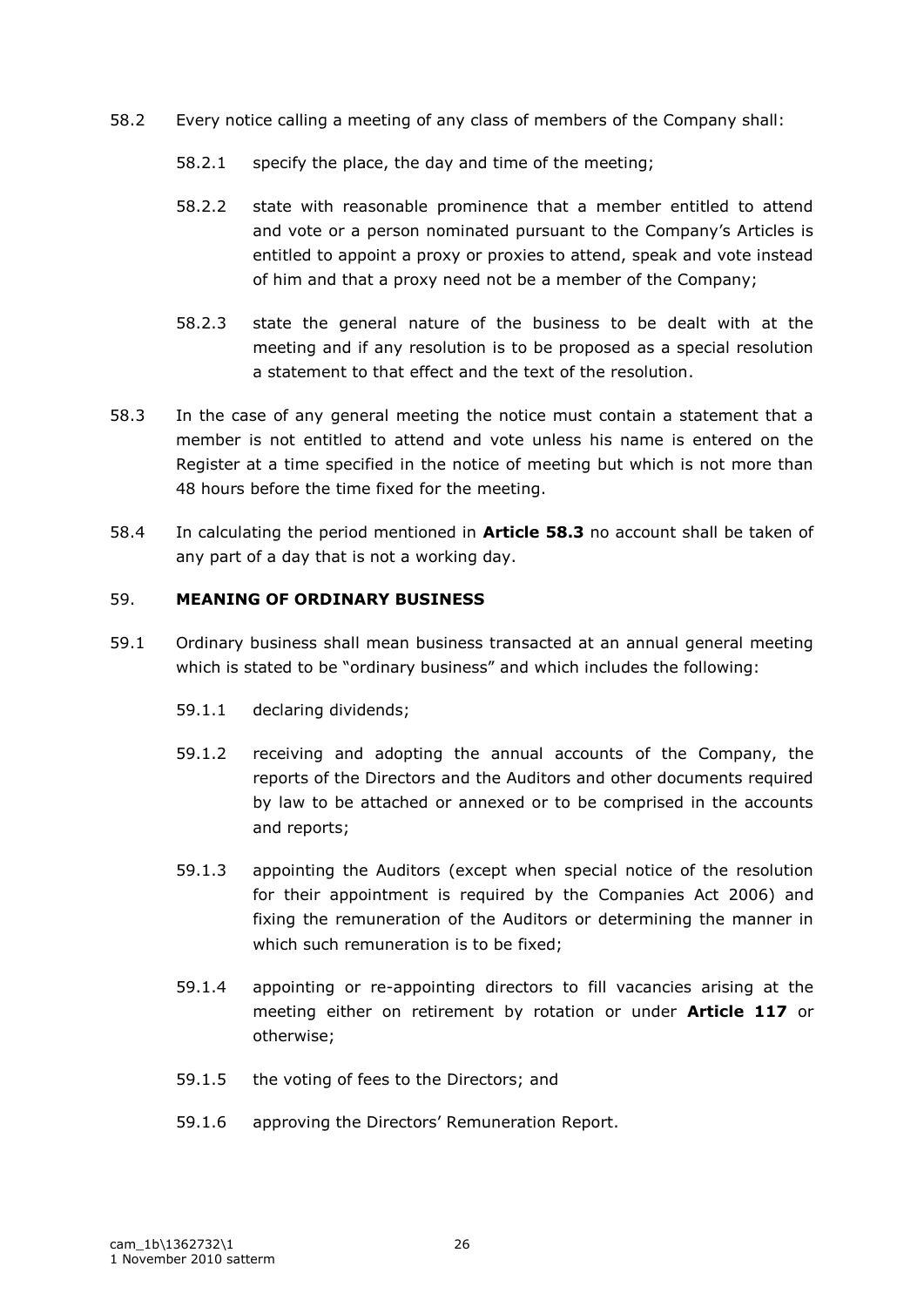### 60. **QUESTIONS AT GENERAL MEETINGS**

- 60.1 At any general meeting the Company must cause to be answered any question relating to the business being dealt with at the meeting put by a member attending the meeting.
- 60.2 The Company does not need to give an answer to any such question if;
	- 60.2.1 to do so would interfere unduly with the preparation for the meeting or would involve the disclosure of confidential information;
	- 60.2.2 if the answer has already been given on a website in the form of an answer to a question; or
	- 60.2.3 it is undesirable in the interests of the Company or the good order of the meeting that the question be answered.

# 61. **CIRCULATION OF RESOLUTIONS AND OTHER MATTERS ON REQUISITION OF MEMBERS**

- 61.1 Subject to the provisions of the Companies Act 2006, the Directors shall on the requisition of members and, where relevant, those entitled under section 153 of the Companies Act 2006, "the requisitionists":
	- 61.1.1 give to the members entitled to receive notice of the next annual general meeting, notice of any resolution which may properly be moved and is intended to be moved at that meeting and of any matter that may properly be included in the business of that meeting;
	- 61.1.2 circulate to the members entitled to have notice of any general meeting, any statement of not more than one thousand words with respect to a matter referred to in any proposed resolution or other business to be dealt with at that meeting.
- 61.2 Members and requisitionists who requisition the Company to circulate the resolution or statement or any other matter to be included in the business of the meeting must meet the expenses of circulation ("the costs") unless either:
	- 61.2.1 in the case of an annual general meeting the request to circulate the resolution or statement or any matter to be included in the business of the meeting is received by the Company before the end of the Company"s financial year preceding the meeting; or
	- 61.2.2 the members have resolved that the Company will meet the costs.

In cases where the members and requisitionists have to meet the costs, the Company will, unless it has otherwise resolved, not be bound to circulate the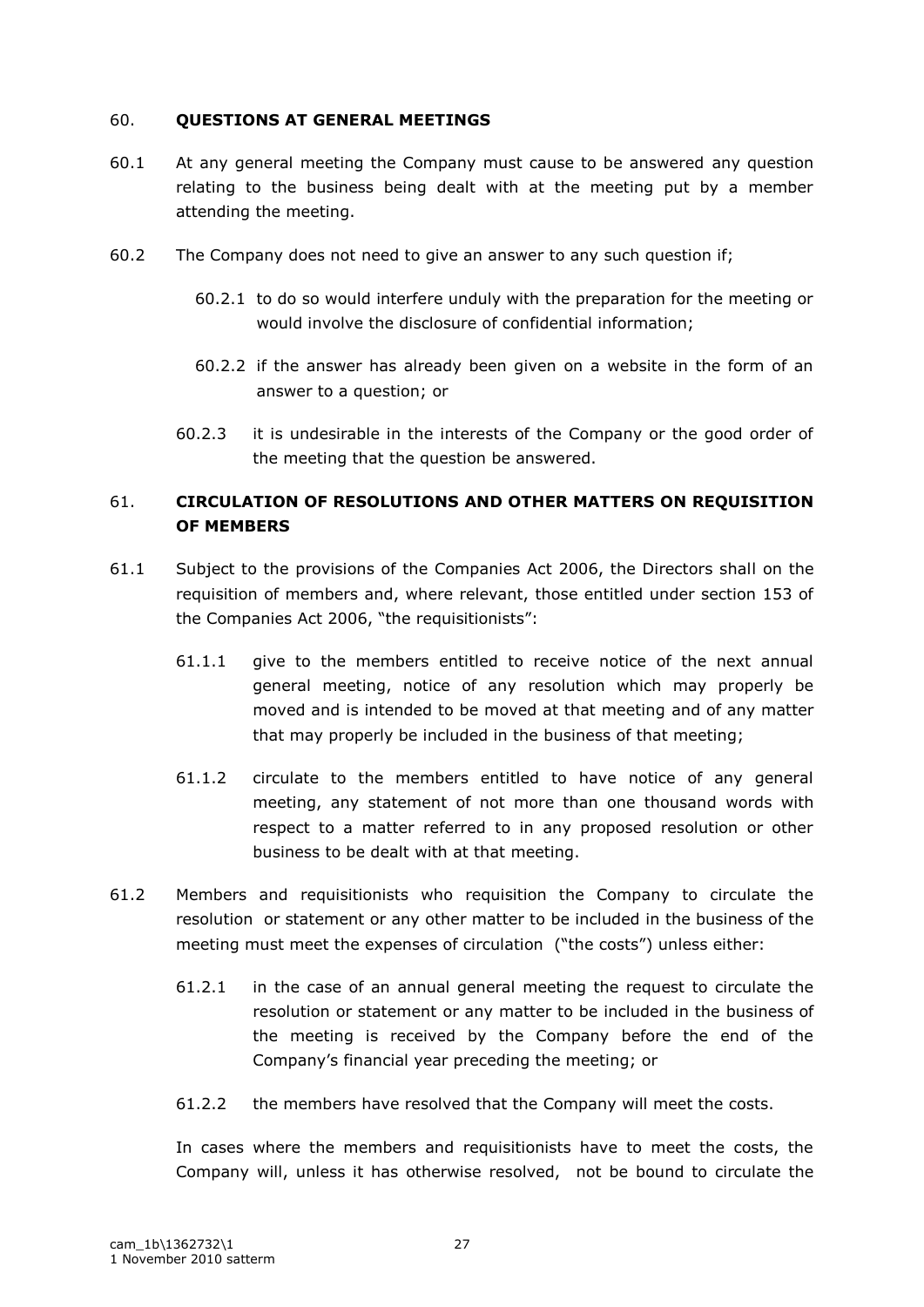resolution or statement or matter to be included in the business of the meeting unless there is deposited with it or tendered to it a sum or sums reasonably sufficient to meet the costs. The costs must, in the case of the resolution or matter to be included in the business of the meeting, be deposited or tendered not later than 6 weeks before the date of the annual general meeting to which the request relates or, if later, the time at which the notice of the meeting is given or, in the case of the statement, be deposited or tendered not later than one week before the date of the meeting to which it relates.

### **PROCEEDINGS AT GENERAL MEETINGS**

### 62. **QUORUM**

No business shall be transacted at any general meeting unless a quorum is present. Subject to the provisions of **Article 63** two members present in person or by proxy (or, being a corporation, present by a representative duly appointed under **Article 94**) and entitled to vote upon the business to be transacted shall be a quorum.

## 63. **ADJOURNMENT IF QUORUM NOT PRESENT**

- 63.1 If within 15 minutes from the time appointed for the holding of a general meeting (or such longer time as the chairman of the meeting may decide) a quorum is not present, the meeting, if convened on the requisition of members, shall be dissolved. In any other case it shall be adjourned to a day (at least 10 clear days after the meeting), time and place decided by the chairman. Notice of the adjourned meeting shall be given in accordance with **Article 65**.
- 63.2 If at an adjourned meeting a quorum as defined in **Article 62** is not present within 15 minutes from the time appointed for holding the meeting, the member or members present in person or by proxy or (in the case of a corporation) by a representative and entitled to vote upon the business to be transacted shall be a quorum and shall have power to decide upon all matters which could properly have been disposed of at the meeting from which the adjournment took place.

#### 64. **GENERAL POWER OF ADJOURNMENT**

- 64.1 The chairman may at any time without the consent of the meeting adjourn any meeting (whether or not it has commenced or a quorum is present) to another time or place where it appears to him that:
	- 64.1.1 the members wishing to attend cannot be conveniently accommodated in the place appointed for the meeting; or
	- 64.1.2 the conduct of persons present prevents or is likely to prevent the orderly continuation of business; or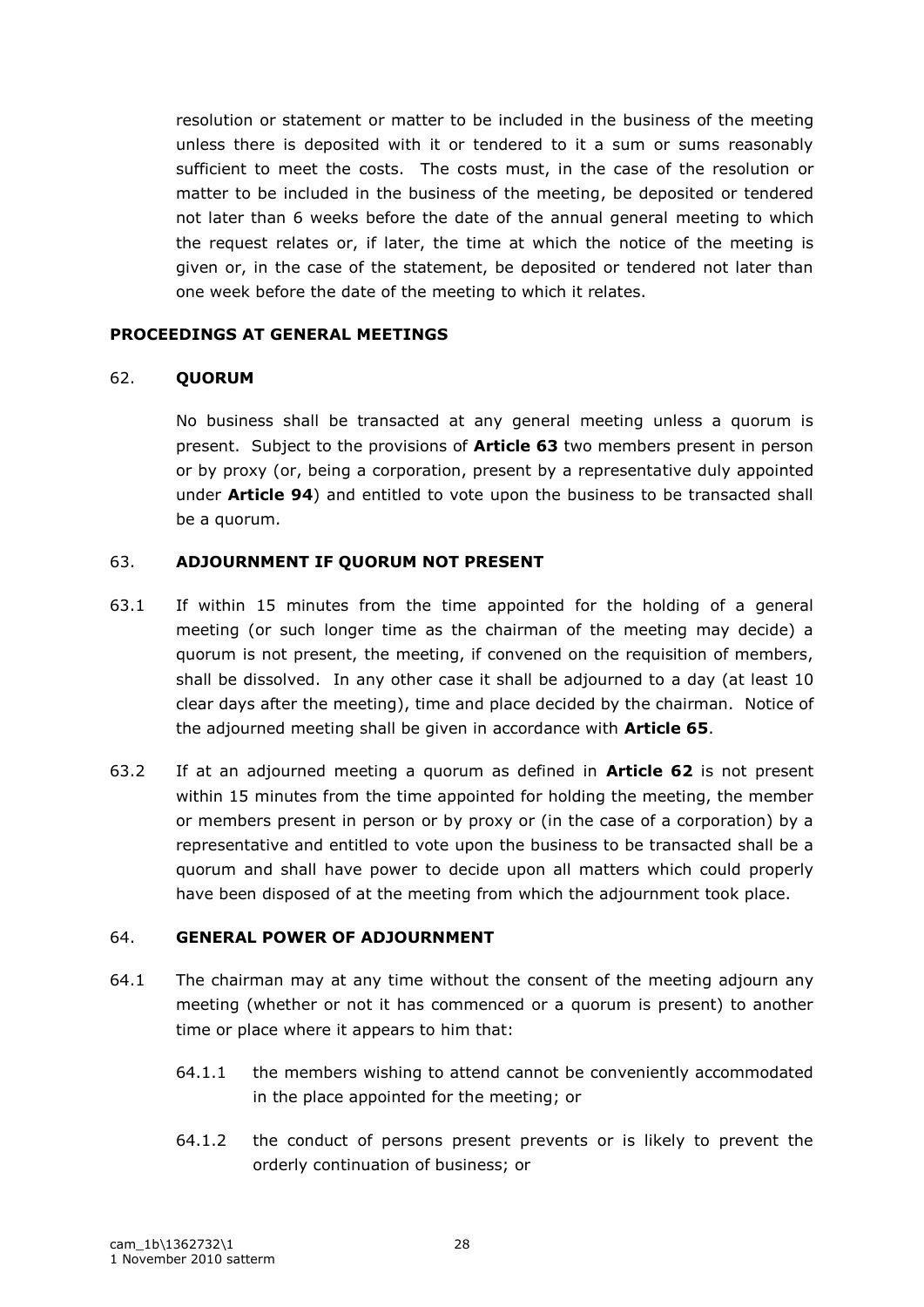- 64.1.3 an adjournment is otherwise necessary so that the business of the meeting may be properly conducted.
- 64.2 Without prejudice to the provisions of **Article 64.1** the chairman of the meeting may with the consent of any general meeting at which a quorum is present (and shall if so directed by the meeting) adjourn the meeting from time to time (or indefinitely) and from place to place.
- 64.3 No business shall be transacted at any adjourned meeting (whether adjourned for lack of quorum or otherwise) except business that might properly have been transacted at the meeting from which the adjournment took place and the general nature of which was stated in the notice of meeting from which the adjournment took place. Where a meeting is adjourned indefinitely, the time and place for the adjourned meeting shall be fixed by the Directors.

## 65. **NOTICE OF ADJOURNED MEETING**

When a meeting is adjourned for 30 days or more or indefinitely, not less than 7 days" notice of the adjourned meeting shall be given. When a meeting is adjourned pursuant to **Article 63** the shorter notice required by this **Article 65** can only be given if the business to be dealt with at the adjourned meeting was set out in the original notice of meeting and the adjourned meeting is to be held at least 10 days after the original meeting.

- 65.1 Notice of the adjourned meeting must be given in like manner as in the case of the original meeting .
- 65.2 If a meeting is adjourned pursuant to **Article 63** the notice shall state that the quorum which applies to the adjourned meeting is the quorum specified by **Article 63**.

## 66. **CHAIRMAN OF MEETING**

The chairman (if any) of the Directors, failing whom the deputy chairman (if any) of the Directors, shall preside as chairman at each general meeting. If there is no such chairman or deputy chairman, or if at any meeting neither are present within 5 minutes after the time appointed for holding the meeting or are present but are not willing to act, the directors present shall choose one of their number to be chairman of the meeting. If there is no director present or if all the directors present fail to agree which of their number should take the chair or if each of them declines to take the chair, the members present and entitled to vote shall (whether or not they constitute a quorum) choose one of their number to be chairman of the meeting.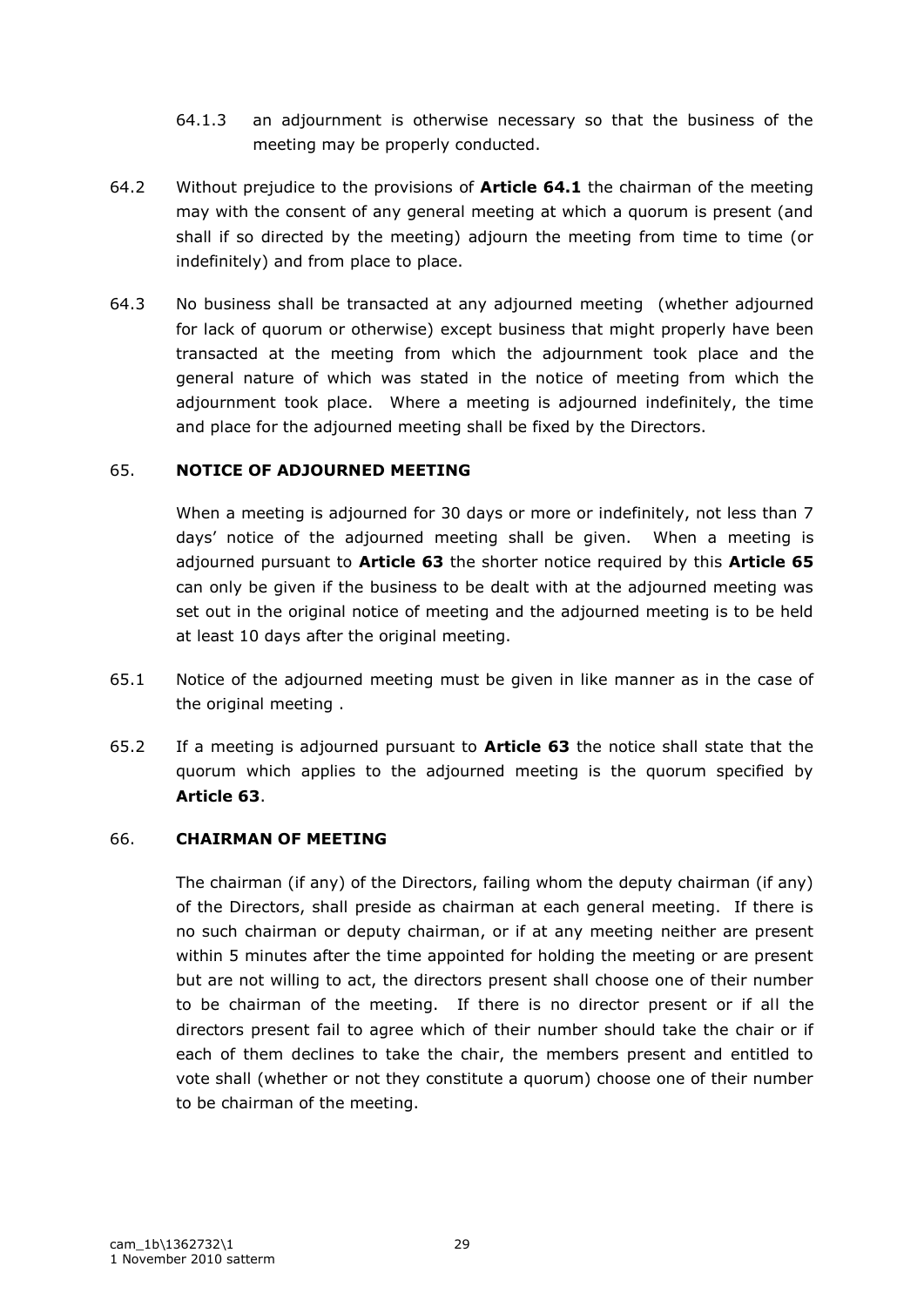## 67. **SECURITY PROCEDURES**

- 67.1 In their absolute discretion and notwithstanding anything in the notice of general meeting the Directors may, in respect of members or their proxies or their corporate representatives who wish to attend any general meeting:
	- 67.1.1 direct that the members or proxies or representatives submit to searches;
	- 67.1.2 direct that the members or proxies comply with any security arrangements or restrictions imposed by the Directors;
	- 67.1.3 arrange for members or proxies or representatives to attend and participate simultaneously in the meeting at places other than the one specified in the notice of meeting as the place where the meeting will take place ("**Principal Place**");
	- 67.1.4 fix the level of attendance at the Principal Place and any other places provided that if members or proxies or representatives are excluded from the Principal Place they are able to attend the meeting at one of the other places. (For the purpose of these Articles any such meeting will be treated as being held at the Principal Place); and
	- 67.1.5 make arrangements for the issue of tickets or impose a random means of selection or by any other means they think appropriate, to facilitate the organisation and administration of a general meeting. The Directors may vary these arrangements or make new arrangements in their place.
- 67.2 The rights of members or proxies or representatives to attend a meeting at the Principal Place is subject to any arrangements in force, whether contained in the notice of that meeting and said to apply to that meeting, or notified to the members after the notice of meeting has been provided.

## 68. **VOTING AND DEMANDS FOR A POLL**

- 68.1 At any general meeting a resolution put to the vote of the meeting shall be decided on a show of hands unless a poll is (before or on the declaration of the result of the show of hands) demanded by the chairman of the meeting or by those members entitled under the provisions of the Companies Act 2006 to demand a poll.
- 68.2 For the purposes of this **Article 68**, a demand by a proxy under **Article 82** shall be deemed to be a demand by the person appointing the proxy.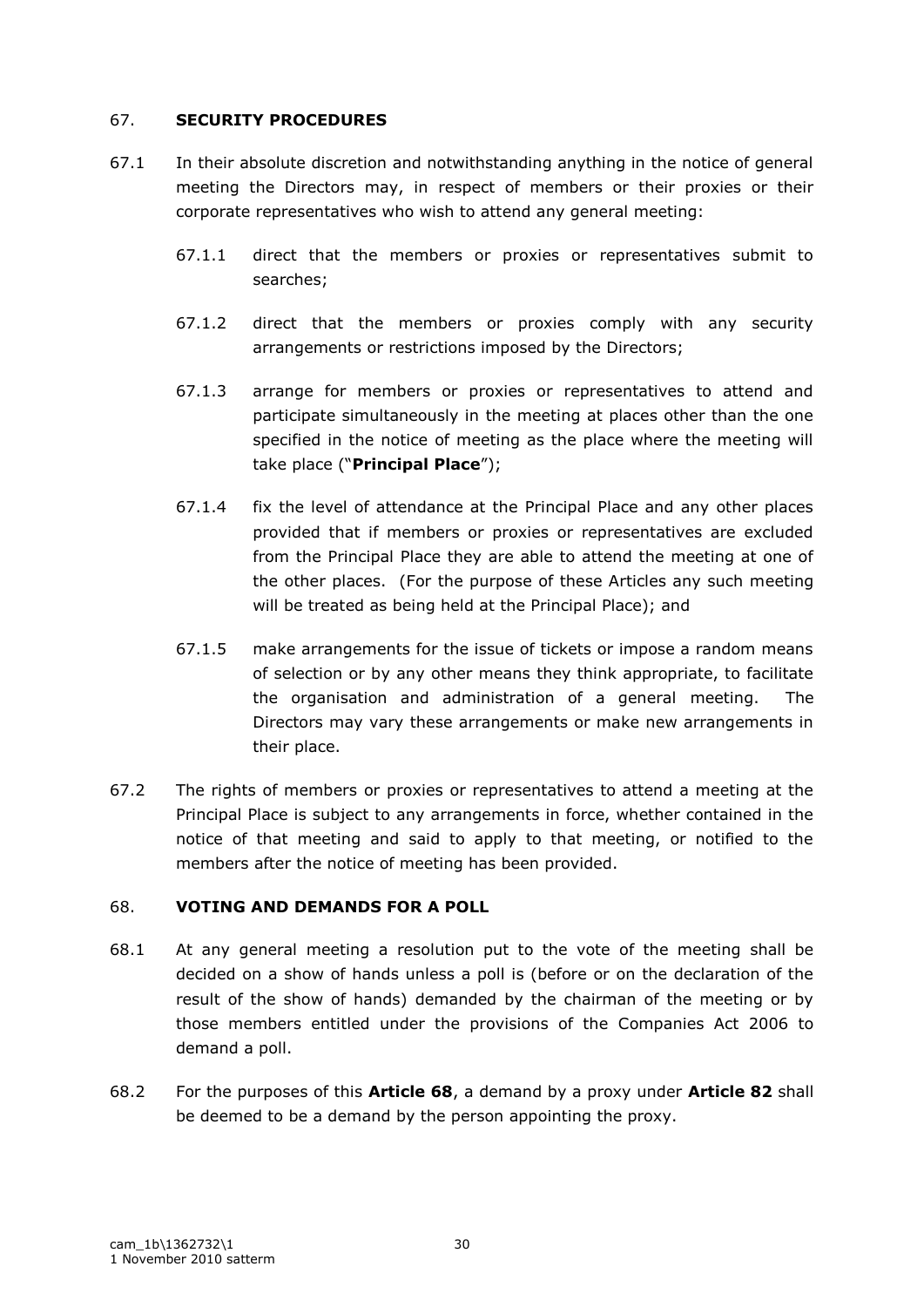- 68.3 A demand for a poll may be withdrawn with the consent of the chairman of the meeting. Any demand so withdrawn shall not be taken to have invalidated any result of a show of hands made before the demand was made.
- 68.4 On a poll, votes may be given in person or by proxy (or, being a corporation, present by a duly appointed representative) and a person entitled to more than one vote need not use all his votes or cast all the votes he uses in the same way.

## 69. **DECLARATION OF THE RESULT OF VOTING**

Unless a poll is demanded, a declaration by the chairman of the meeting that a resolution has been carried, or carried unanimously or by a particular majority, or lost, or not carried by a particular majority, which is entered in the minute book will be conclusive evidence of that fact.

## 70. **CONDUCT OF A POLL**

If a poll is demanded, the chairman of the meeting may:

- 70.1 decide the manner in which it is taken (including the use of a ballot or voting papers or tickets);
- 70.2 appoint scrutineers (and if directed to do so by the meeting he must appoint scrutineers); and
- 70.3 fix the day, time and place of an adjourned meeting at which the result of the poll will be declared.

## 71. **TIME FOR TAKING A POLL**

A poll demanded by the chairman of a general meeting or on a question of adjournment shall be taken immediately. A poll demanded on any other question shall be taken either immediately or at such subsequent time (not being more than 30 days from the date of the meeting) and place as the chairman of the meeting may direct. No notice need be given of a poll not taken immediately provided that the time and place at which it is to be taken was announced at the meeting at which it was demanded. The demand for a poll shall not prevent the meeting continuing in order to transact any business other than the question on which the poll has been demanded.

## 72. **RESULTS OF A POLL**

72.1 Where a poll is taken at any general meeting of the Company, the Company must publish as soon as reasonably practicable and in any case at the latest by the end of 16 days beginning with the day of the meeting or if later the end of the first working day after the day on which the results of the poll are declared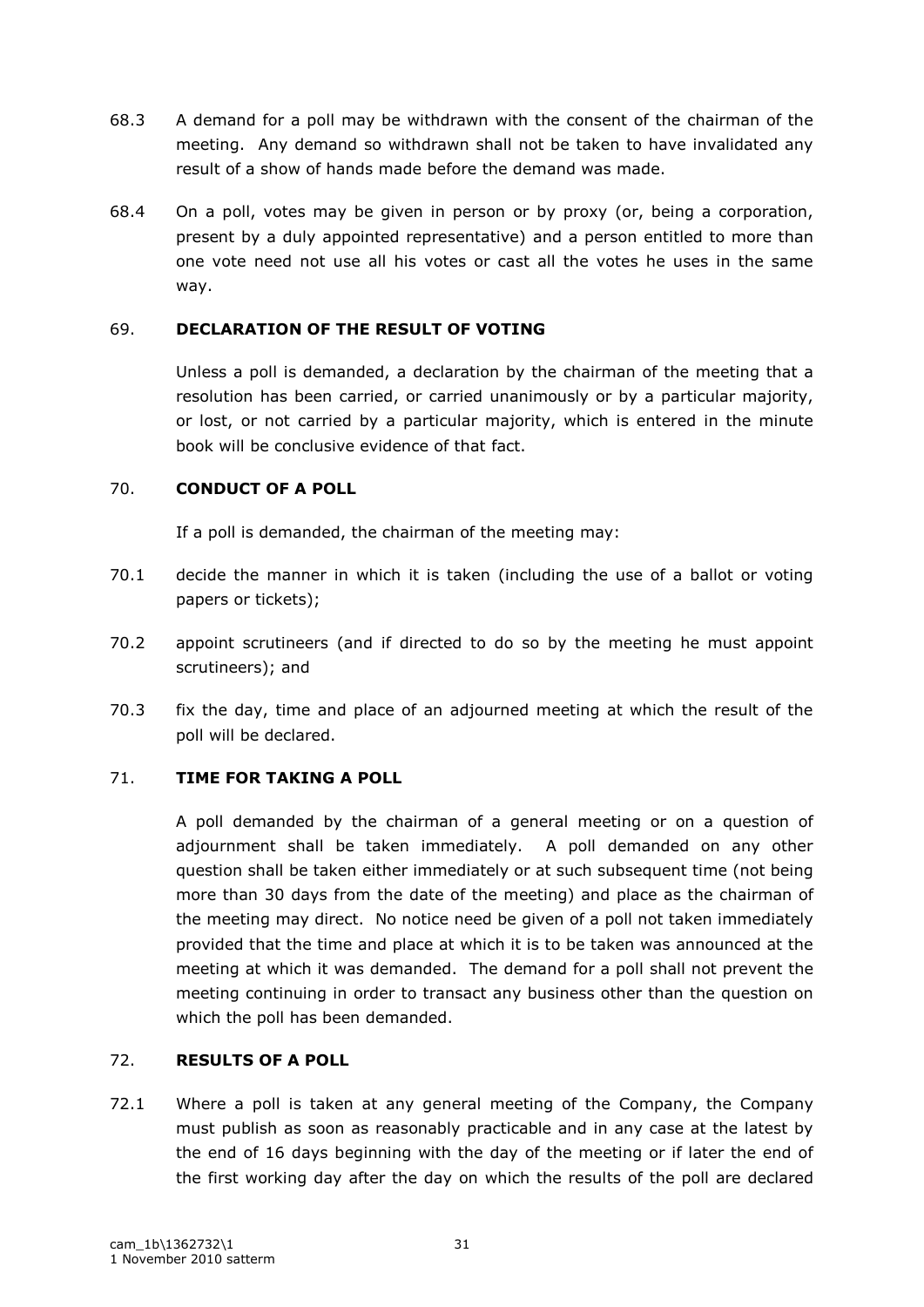on a website which identifies the Company and is maintained by or on behalf of the Company:

- 77.1.1 the date of the meeting;
- 77.1.2 the text of the resolution or, as the case may be a description of the subject matter of the poll;
- 77.1.3 the number of votes validly cast;
- 77.1.4 the proportion of the Company"s issued share capital (determined at the time at which the right to vote is determined under section 360B(2)) of the Companies Act 2006 represented by those votes;
- 77.1.5 the number of votes cast in favour;
- 77.1.6 the number of votes cast against; and
- 77.1.7 the number of abstentions (if counted).
- 72.2 The Company must keep the information available for a period of two years beginning with the date on which it is first made available on the website.
- 72.3 Members entitled by section 342 of the Companies Act 2006 and those to whom rights are given by section 153 of the Companies Act 2006 may require the Directors to obtain an independent report on any poll taken, or to be taken, at a general meeting of the Company.

## 73. **AMENDMENTS TO RESOLUTIONS**

Amendments can be proposed to any ordinary resolution under consideration if the chairman decides that the amendment is appropriate for consideration by the meeting. If the amendment is in good faith ruled out of order by the chairman, any error in that ruling shall not invalidate the resolution. In the case of a special resolution, no amendments other than amendments to correct an obvious error may be proposed.

## **VOTING RIGHTS**

## 74. **VOTING RIGHTS OF MEMBERS**

- 74.1 Subject to the provisions of the Companies Act 2006 and any restrictions imposed by these Articles and any rights or restrictions attached to any class of shares in the capital of the Company, on a resolution, on a show of hands;
	- 74.1.1 every member present in person shall have one vote;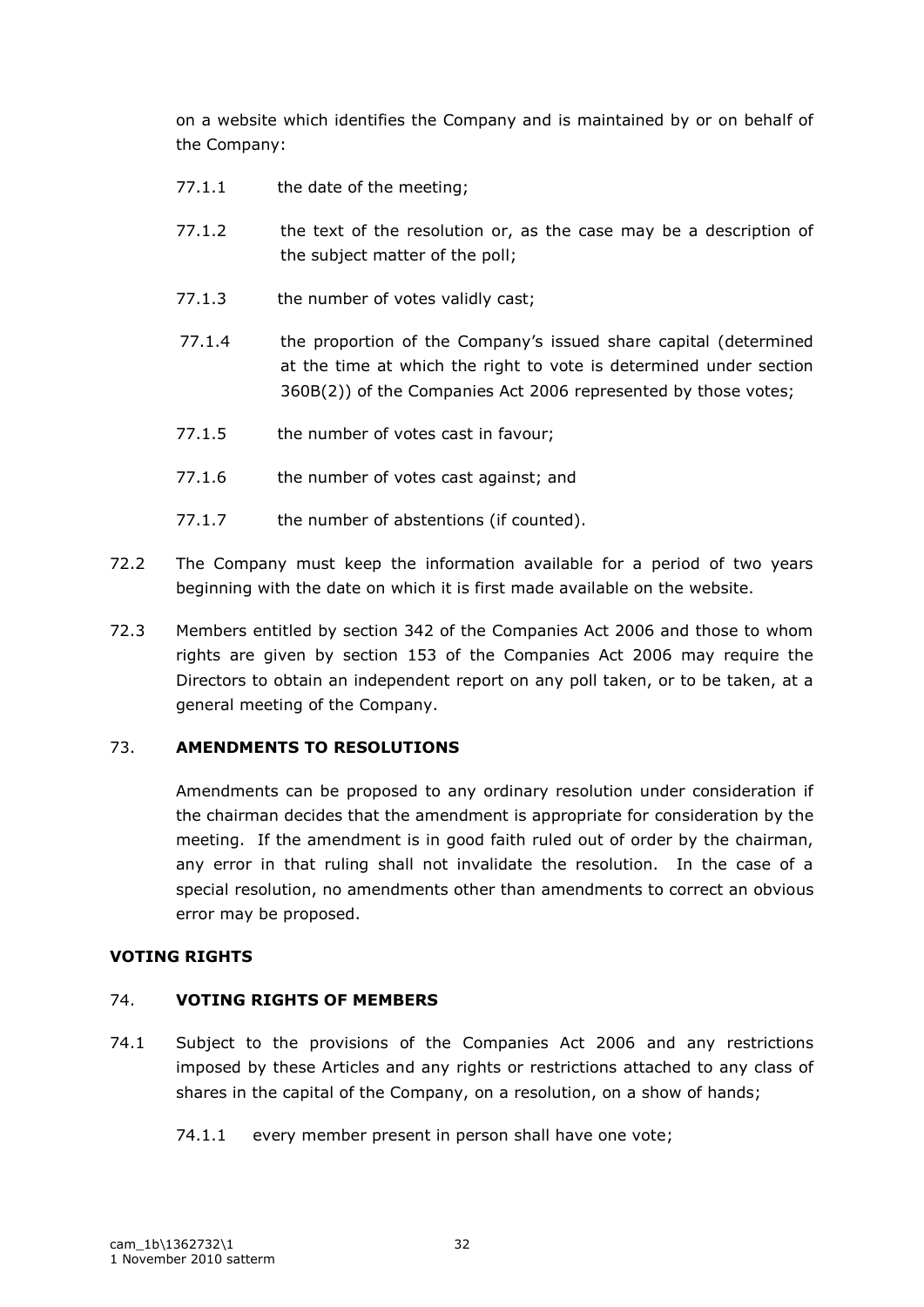- 74.1.2 every proxy present who has been duly appointed by one or more members entitled to vote on the resolution has one vote unless the proxy has been appointed by more than one member entitled to vote on the resolution in which case:
	- 74.1.2.1 where the proxy has been instructed by one or more of such members to vote for the resolution and by one or more of such members to vote against the resolution the proxy has one vote for and one vote against the resolution;
	- 74.1.2.2 where the proxy has been instructed by one or more of such members as to how he should vote on the resolution and all those instructions are to vote the same way , and one or more other members have given the proxy discretion as to how to vote , he may cast one vote "for" or one vote "against" in accordance with those instructions and may cast a second discretionary vote the other way;
- 74.1.3 each person authorised by a corporation to exercise voting powers on behalf of the corporation is entitled to exercise the same voting powers as the corporation would be entitled to. Where a corporation authorises more than one person, this is subject to **Articles 74.1.3.1** and **74.1.3.2:**
	- 74.1.3.1 if more than one person authorised by the same corporation purport to exercise the power to vote on a show of hands in respect of the same shares in the Company and exercise the power in the same way as each other, the power is treated as exercised in that way;
	- 74.1.3.2 if more than one person authorised by the same corporation purport to exercise the power to vote on a show of hands in respect of the same shares in the Company and do not exercise the power in the same way as each other, the power is treated as not exercised.
- 74.2 Subject to the provisions of the Companies Act 2006 and any restrictions imposed by these Articles and any rights or restrictions attached to any class of shares in the capital of the Company, on a vote on a resolution on a poll every member present in person or by proxy or (being a corporation) present by a duly appointed representative shall have one vote for every ordinary share in the capital of the Company held by him or his appointor and if entitled to more than one vote need not, if he votes, use all his votes or cast all his votes he uses in the same way.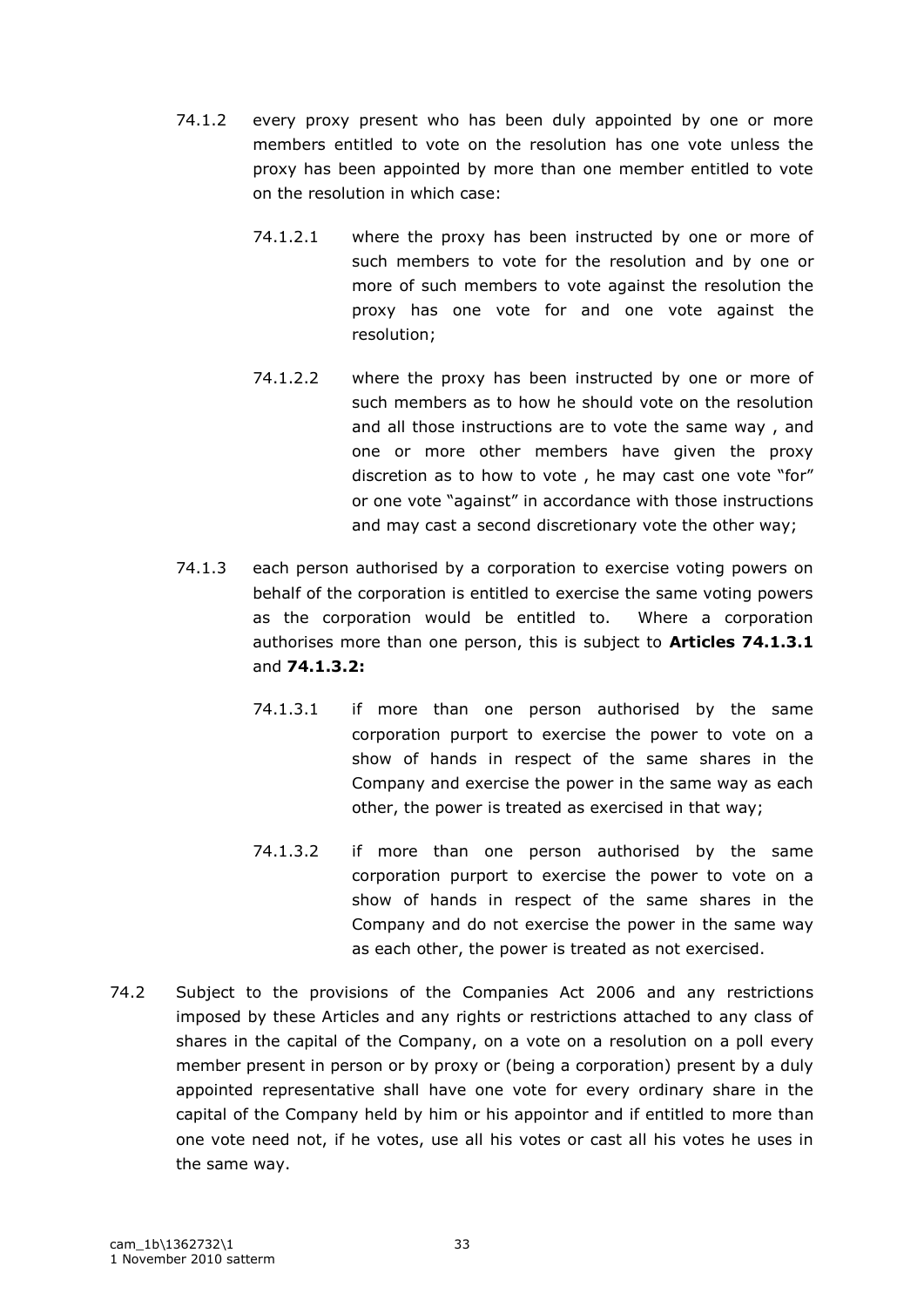## 75. **VOTING RIGHTS OF PERSONS UNDER DISABILITY**

If a court having jurisdiction (whether in the United Kingdom or elsewhere) in matters concerning mental disorder has made an order appointing a person to act on behalf of a member, that person may vote in person or by proxy, whether on a show of hands or on a poll, on behalf of the member. The right to vote is only exercisable if evidence, satisfactory to the Directors, of the authority of the person claiming to exercise the right to vote is deposited at the Transfer Office not less than 48 hours before the time appointed for holding the meeting or adjourned meeting at which the right to vote is to be exercised. In calculating the time period in this **Article 75** no account shall be taken of any part of a day that is not a working day.

## 76. **VOTING RIGHTS OF JOINT HOLDERS**

In the case of joint holders of a share the vote of the person whose name appears before the names of the other joint holder(s) on the Register in respect of the share and who tenders a vote, whether in person or by proxy, shall be accepted to the exclusion of the votes of the other joint holders.

## 77. **OBJECTIONS TO AND ERRORS IN VOTING**

- 77.1 Any objections raised as to the qualification of any voter, or any error whereby votes have been counted which ought not to have been counted or which might have been rejected, or whereby any votes have not been counted which ought to have been counted, shall not vitiate the decision of a meeting or adjourned meeting on any resolution or any poll unless:
	- 77.1.1 the objection or error is raised or pointed out at the meeting or adjourned meeting in question; and
	- 77.1.2 the chairman decides that the same may have affected the decision of the meeting or the poll.
- 77.2 Any such objection or error shall be referred to the chairman of the meeting, unless the objection or error is in connection with a resolution for the election, re-election or removal of the chairman of the meeting whether as chairman or as a director of the Company. The decision of the chairman will be final and conclusive.

## 78. **PROXY VOTES**

A member may appoint more than one proxy to attend and to speak and vote on the same occasion, provided that each proxy is appointed to exercise the rights attached to a different share or shares held by the member. A proxy must vote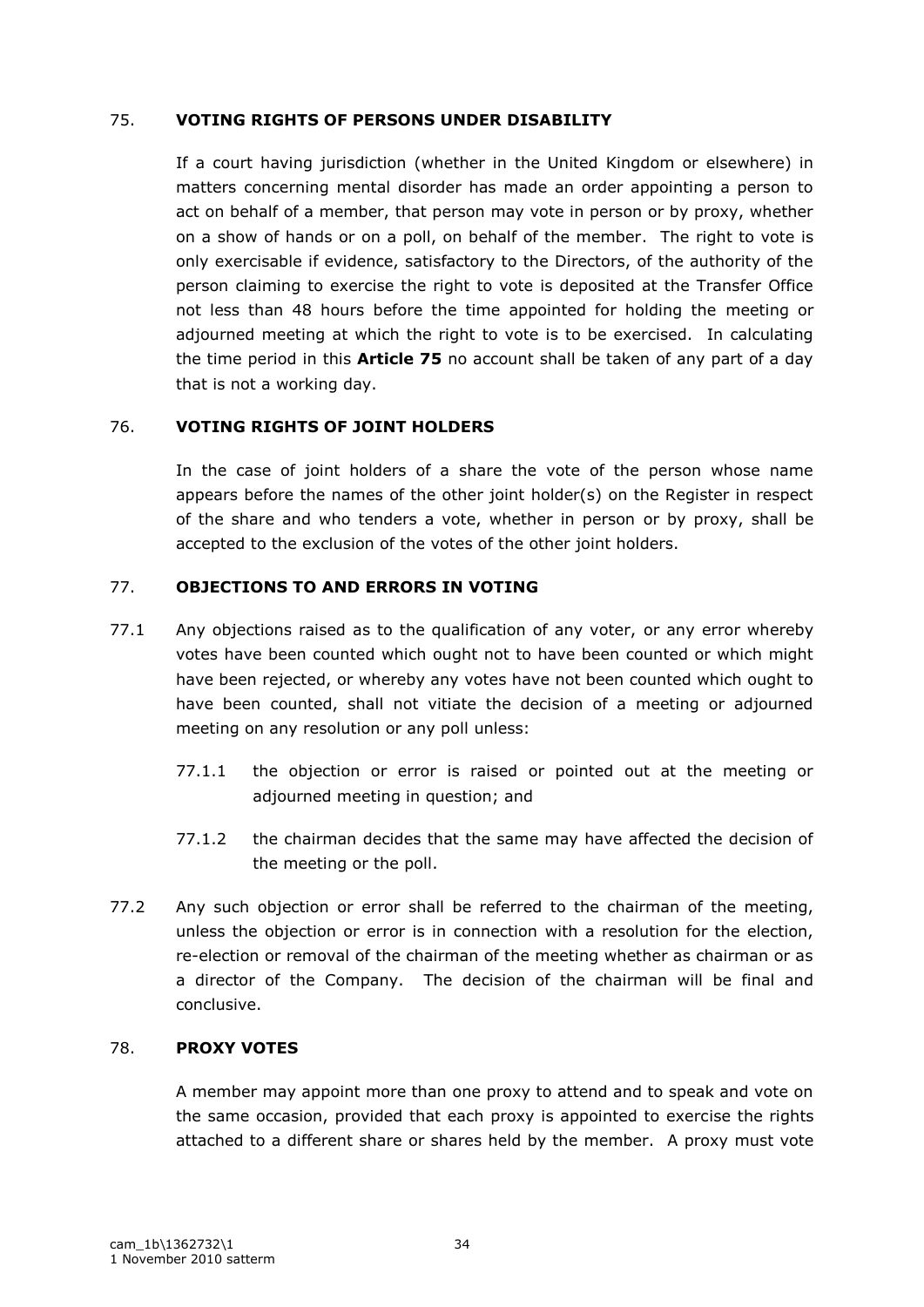in accordance with any instructions given by the member by whom the proxy is appointed.

## 79. **APPOINTMENT OF PROXIES**

- 79.1 The appointment of a proxy ("**proxy appointment**") must be in writing and can be in any form that the Directors accept. A proxy need not be a member of the Company.
- 79.2 Subject to **Article 80**, in the case of an individual appointing a proxy, the proxy appointment must be given by the appointor or his attorney who is authorised in writing to do so. In the case of a corporation the proxy appointment must be given under its common seal or otherwise executed by it in accordance with the Statutes or signed on its behalf by an attorney or a duly authorised officer of the corporation. The Directors may, but are not bound to, require reasonable evidence of the authority of any such attorney or officer. Signatures need not be witnessed.
- 79.3 If the Directors in their discretion decide, and provided the Company complies with all applicable regulatory requirements a proxy appointment may be sent in electronic form.
- 79.4 If more than one proxy is appointed in accordance with this **Article 79** in respect of a different share or shares held by a member but the proxy appointment does not specify to which share or shares the appointment or appointments relate or the total number of shares in respect of which appointments are made exceeds the total holding of the member the Directors in their absolute discretion shall decide which of the proxies so appointed shall be entitled to attend and vote and be counted in the quorum at any general meeting of the Company.

## 80. **DEPOSIT OF PROXY**

- 80.1 A proxy appointment that is not being sent in electronic form must be deposited at the place specified either in, or by way of note to, the notice convening the meeting or in the proxy appointment, or if no place is specified, at the Transfer Office not less than 48 hours before the time of the meeting or adjourned meeting at which the person named in the proxy form proposes to vote or, in the case of a poll taken more than 48 hours after it is demanded, not less than 24 hours before the poll is taken at which the proxy appointment is to be used.
- 80.2 A proxy appointment which is being sent in electronic form must be received at an address specified by the Company for the purpose of receiving communications in electronic form:

<sup>80.2.1</sup> in (or by way of a note to) the notice convening the meeting; or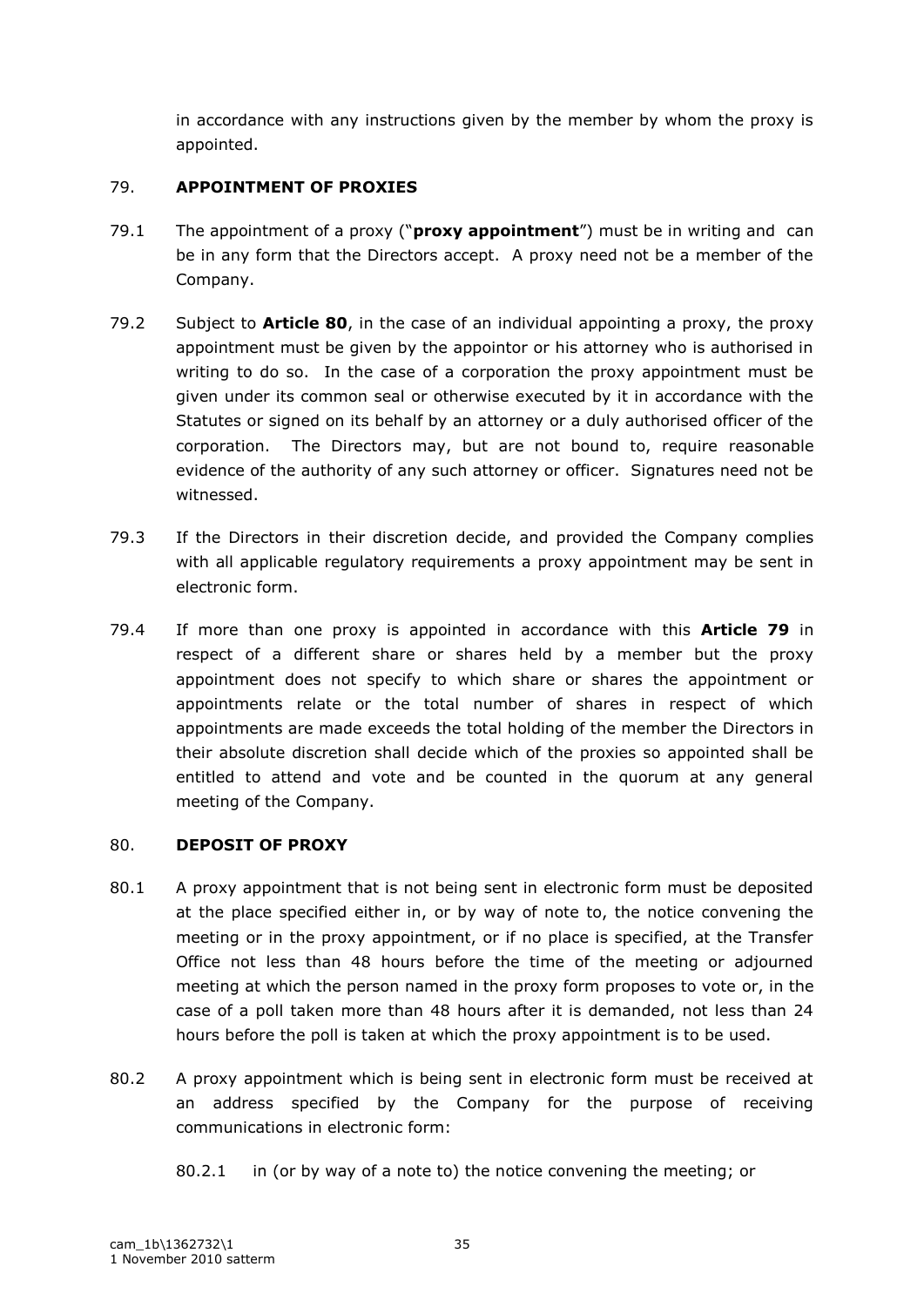- 80.2.2 in any form of proxy appointment sent out by the Company; or
- 80.2.3 in any invitation contained in an electronic form to appoint a proxy issued by the Company;

in each case not less than 48 hours before the time of the meeting or adjourned meeting at which the person named in the proxy form proposes to vote or in the case of a poll taken not more than 48 hours after it is demanded, not less than 24 hours before the poll is taken at which the proxy appointment is to be used.

- 80.3 In the case of a poll, where the poll is not taken during or immediately following the meeting at which it was demanded, but is taken less than 48 hours after it is demanded, the proxy appointment must (unless already deposited or received in accordance with **Article 80.1** or **80.2**) be delivered at the meeting at which the poll was demanded either to the chairman of such meeting or to the Secretary or to any one of the directors.
- 80.4 In calculating the time periods in **Articles 80.1**, **80.2** and **80.3** no account shall be taken of any part of a day that is not a working day.
- 80.5 If a proxy appointment is not deposited, delivered or received in accordance with this **Article 80** it will be invalid and if two or more apparently valid forms of proxy are deposited in respect of the same share the one which was deposited last in accordance with this **Article 80** (regardless of its date or the date it was executed) will be the only one which is acceptable to the Directors in accordance with **Article 79**.
- 80.6 Unless a proxy appointment says otherwise, if a proxy appointment relates to more than one meeting or adjournment and is deposited, delivered or received in accordance with this **Article 80**, it does not need to be deposited, delivered to or received at any subsequent meeting and is valid both for any adjourned meeting and any poll demanded at that adjourned meeting.
- 80.7 The deposit, delivery or receipt of a proxy appointment shall not prevent a member who is entitled to attend and vote from attending and voting in person or on a poll at the meeting or any adjourned meeting.
- 80.8 The provisions of this **Article 80** apply to the deposit, delivery or receipt of any power of attorney or authority under which the proxy appointment is given, or to a duly certified copy of the power of attorney or authority, or, in the case of a power of attorney or authority executed outside the United Kingdom to a notarially authenticated copy, as they do to the proxy appointment.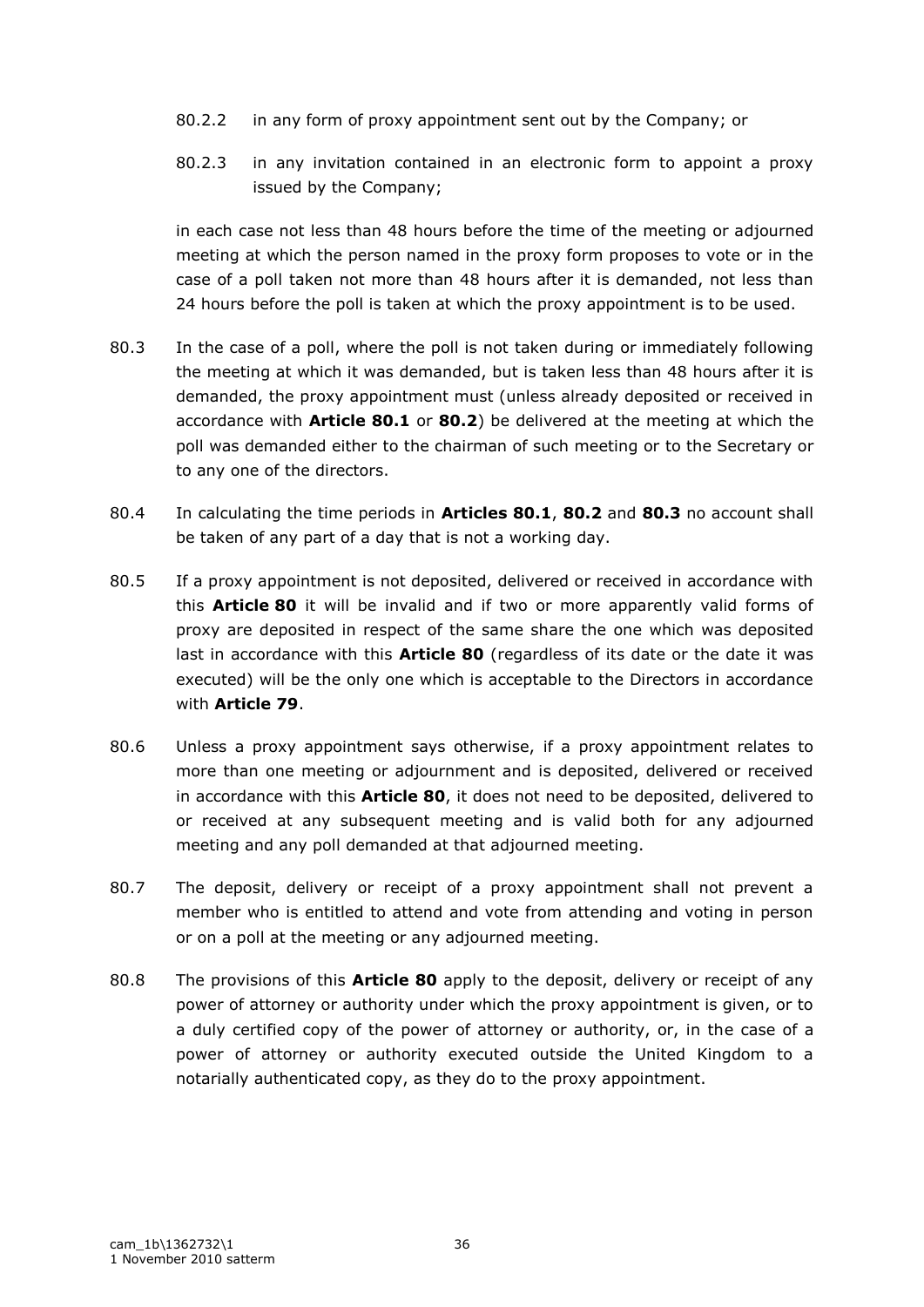### 81. **TIME LIMIT ON VALIDITY OF PROXY**

A proxy appointment will only remain valid for 12 months from the date stated in it as the date of its execution or, if undated, the date of its receipt by the Company. The only exception to this is where an adjourned meeting is held or a poll demanded at a meeting or adjourned meeting after the 12 months" period has expired if the original meeting was held or demand for a poll was made within that period. If during the 12 months period the authority of a person to act as proxy is terminated the termination must be notified to the Company in writing.

## 82. **AUTHORITY CONFERRED BY PROXY**

A proxy appointment, including one sent in electronic form, gives authority for the proxy to demand or join in demanding a poll and generally to act at the meeting for the member making the appointment.

#### 83. **POWER TO APPOINT ATTORNEY**

Any member residing out of or absent from the United Kingdom may execute a power of attorney, either before or after leaving the United Kingdom, appointing any person to be his attorney either for the purpose of voting at any meeting or to give a general power extending to all meetings at which the member is entitled to vote. Every such power or a duly certified copy or (if such power was executed outside the United Kingdom) a notarially authenticated copy of such power shall be produced at the Transfer Office and left there for at least 48 hours before being acted upon.

## 84. **VALIDITY OF VOTES CAST BY PROXY OR POWER OF ATTORNEY**

- 84.1 A vote given in accordance with the terms of a proxy appointment or power of attorney will be valid notwithstanding:
	- 84.1.1 the prior death or insanity of the person who appointed the proxy or attorney;
	- 84.1.2 the proxy appointment or power of attorney having been revoked;
	- 84.1.3 the authority of the person appointed as proxy or attorney having been revoked; or
	- 84.1.4 a transfer of the share in respect of which the vote is given.

The above provisions will not apply if notice in writing of the death, insanity, revocation or transfer has in the case of a notice not in electronic form been deposited at the Transfer Office (or in the case of a proxy form at any other place specified for depositing the proxy form) , or in the case of a notice in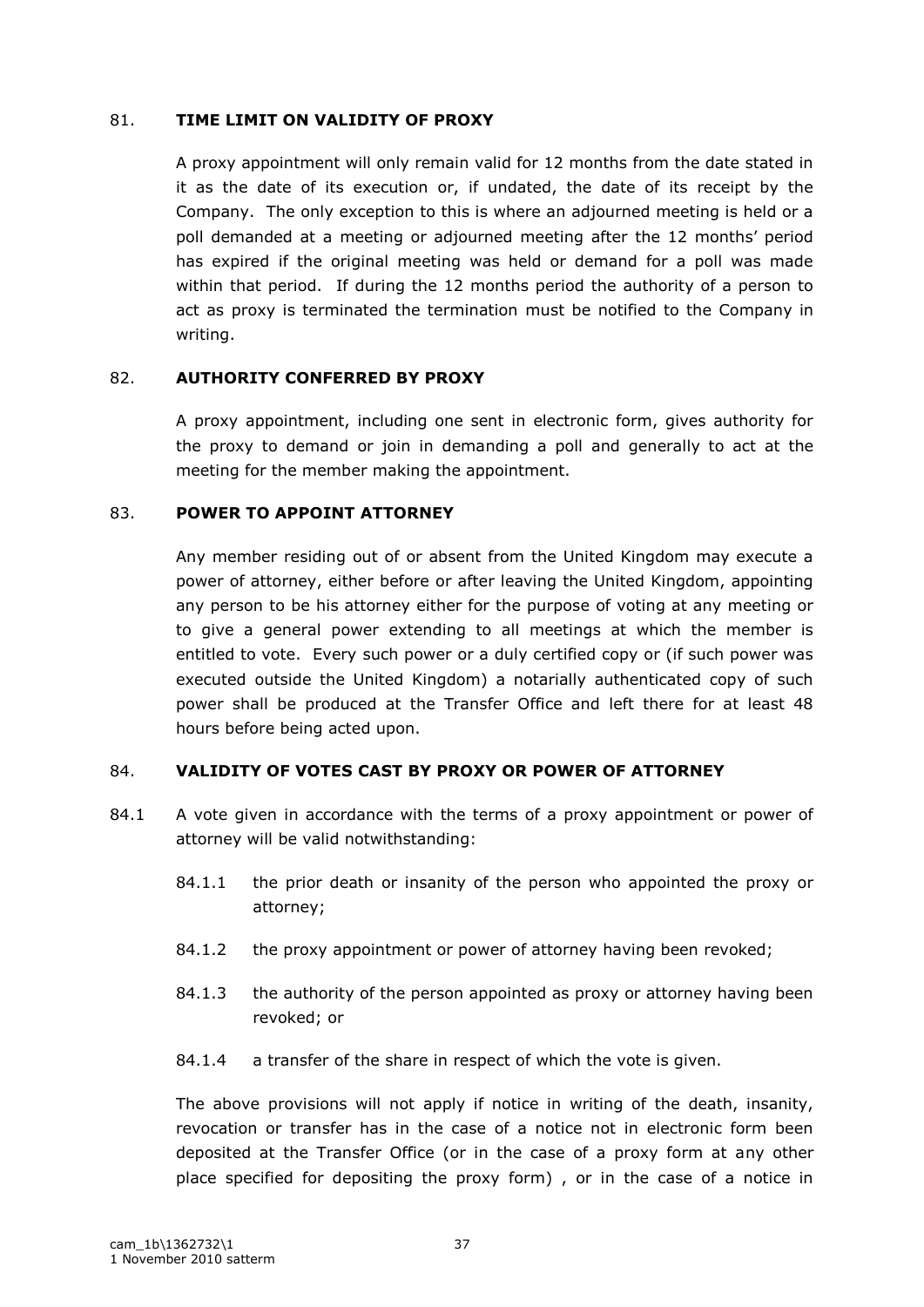electronic form received at an address specified by the Company for the purpose of receiving such communications in electronic form in either case not less than 48 hours before the date of the meeting, or not less than 24 hours before the date fixed for the taking of the poll at which the proxy is to be used.

- 84.2 The Company shall be under no obligation to check whether a person appointed as a proxy for one or more members has voted in accordance with the instructions of such member or members and the vote or votes of such proxy shall not be invalidated should any such instructions not have been followed.
- 84.3 In calculating the time periods for the purposes of this **Article 84**, no account shall be taken of any part of a day that is not a working day.

## **DISENFRANCHISEMENT**

## 85. **CIRCUMSTANCES IN WHICH SHARES DISENFRANCHISED**

- 85.1 Subject to the provisions of the Companies Act 2006, no holder of a share in the Company shall, unless the Directors otherwise determine (any such determination being for such period and subject to such terms and conditions (if any) as the Directors may, in their absolute discretion, decide), be entitled (save as proxy for another member) to be present or vote at a general meeting either personally or by proxy or to exercise any other right in relation to meetings of the Company in respect of either the share he holds or (with effect from allotment) of any additional shares allotted in respect of the share which is the subject of a notice pursuant to this **Article 85** (including without limitation any share allotted under a rights issue or capitalisation issue) (together "**shares**") if:
	- 85.1.1 any call or other sum presently payable by him to the Company in respect of the shares remains unpaid; or
	- 85.1.2 he or any other person who appears to be interested in the shares has been served, under section 793 of this Companies Act 2006 or any other provision of the Statutes concerning the disclosure of interests in voting shares, with a notice which:
		- 85.1.2.1 lawfully requires the provision of information regarding the shares to the Company within the period specified in such notice (being not less than 14 days from the date of service of such notice); and
		- 85.1.2.2 contains a warning of the consequences under this **Article 85** and under the provisions of **Articles 46.1.2** and 149.1 of failing to comply with such notice; and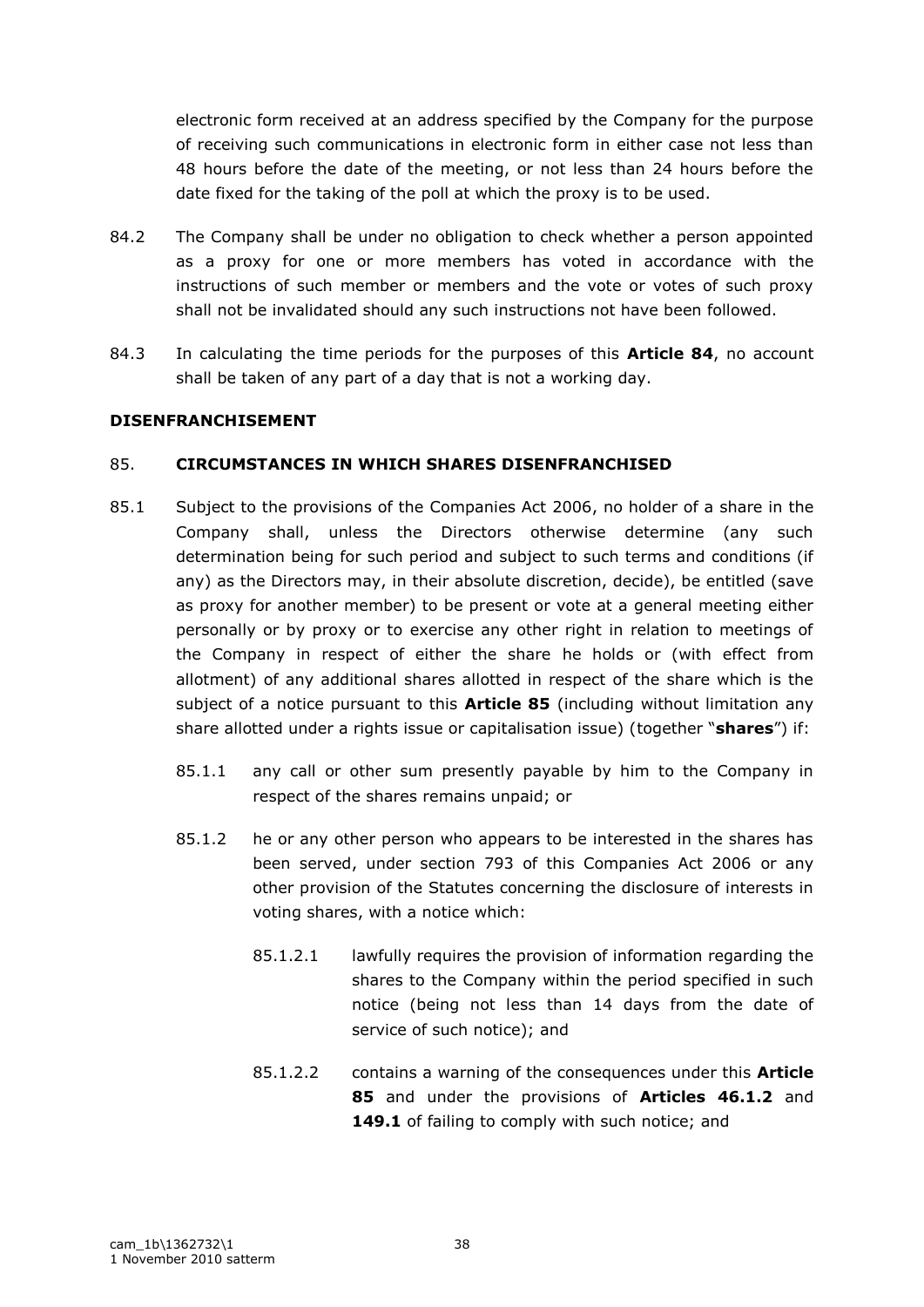(whether or not he is aware of the identity of the beneficial owner(s) of the share) he or such other person is in default in complying with such notice; or

- 85.1.3 he has been duly served with a notice which:
	- 85.1.3.1 requires him to provide or to procure that there is provided to the Company within the period specified in the notice (being not less than 14 days from the service of notice), a statement in writing authenticated by him or any other person or persons stating that he (if the statement is authenticated by him) or (as the case may be) the other person or persons who has/have authenticated the statement is/are the beneficial owner(s) of the shares and providing any additional information regarding the shares required by **Article 88**; and
	- 85.1.3.2 contains a warning of the consequences under this **Article 85** of failing to comply with such notice and

(whether or not he is aware of the identity of the beneficial owner(s) of the share) he is in default in complying with such notice.

- 85.2 For the purposes of this **Article 85** a person shall be treated as appearing to be interested in a share:
	- 85.2.1 where the member holding the share has informed the Company that he is, or may be, so interested; or
	- 85.2.2 where the person has given the Company a notification pursuant to **Article 85.1.2** which fails to establish the identity of the person or persons interested in such share and (after taking into account the notification and any other relevant information given to them) the Directors know or have reasonable cause to believe that the person in question is or may be interested in such share. References to "**persons interested in shares**" and to "**interests in shares**" respectively shall be construed as they are for the purposes of section 793 of the Companies Act 2006.
- 85.3 For the purposes of this **Article 85**, a person shall be deemed to be in default in complying with a notice referred to in this Article if he fails or refuses to give all the information required by the notice to the satisfaction of the Directors or if he gives information which he knows to be false or if he recklessly gives information which is false.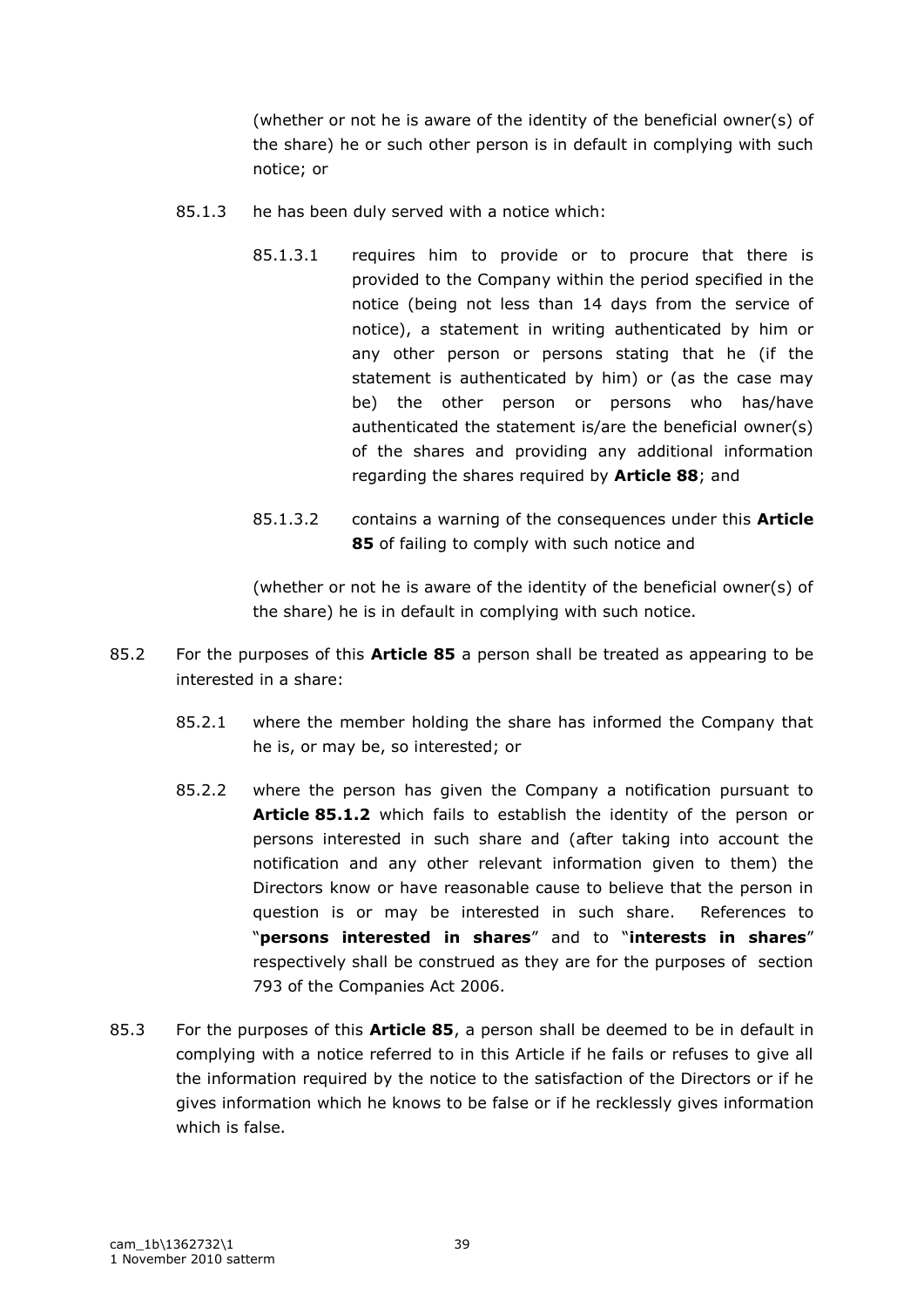## 86. **DISENFRANCHISEMENT MAY APPLY TO ONLY PART OF A MEMBER'S HOLDING**

Where a person holds more than one share in the Company or more than one share of a particular class, any notice given pursuant to **Article 85** may relate either to all such shares or to such lesser number of them as is described or stated in the notice.

### 87. **SIGNATURE OF STATEMENTS ON BEHALF OF BODY CORPORATE**

Any statement provided to the Company pursuant to **Article 85** shall, for the purposes of that Article, be deemed to have been signed by a body corporate if signed by a duly authorised officer who is described in the statement as signing it on behalf of that body corporate.

#### 88. **RIGHT TO REQUIRE ADDITIONAL INFORMATION**

Any notice served on the holder of a share pursuant to **Article 85.1.3** may require that, where the statement to be provided to the Company reveals that the beneficial owner of that share is a body corporate ("**corporate owner**"), the statement shall also provide the following information:

- 88.1 whether any other body corporate is a holding company (within the meaning of section 1159 of the Companies Act 2006) or a parent company (within the meaning of section 1162 and 1173 of the Companies Act 2006) of the corporate owner and, if so, the name and address of each such holding or parent company; and
- 88.2 whether any body corporate or other person (other than any such holding or parent company) is entitled to exercise or control the exercise of one-third or more of the voting power at general meetings of the corporate owner and, if so, the name and address of each such person.

#### 89. **WHEN DISENFRANCHISEMENT CEASES TO APPLY**

- 89.1 Where the disenfranchisement provisions of **Article 85** apply to a particular share, they shall cease to apply to that share:
	- 89.1.1 when the call or such other sum referred to in **Article 85.1.1** has been paid in respect of that share and received by the Company; or
	- 89.1.2 when the information and/or statement requested in respect of that share by the notice(s) referred to in **Articles 85.1.2** and/or **85.1.3** have been provided to the Company to the satisfaction of the Directors; or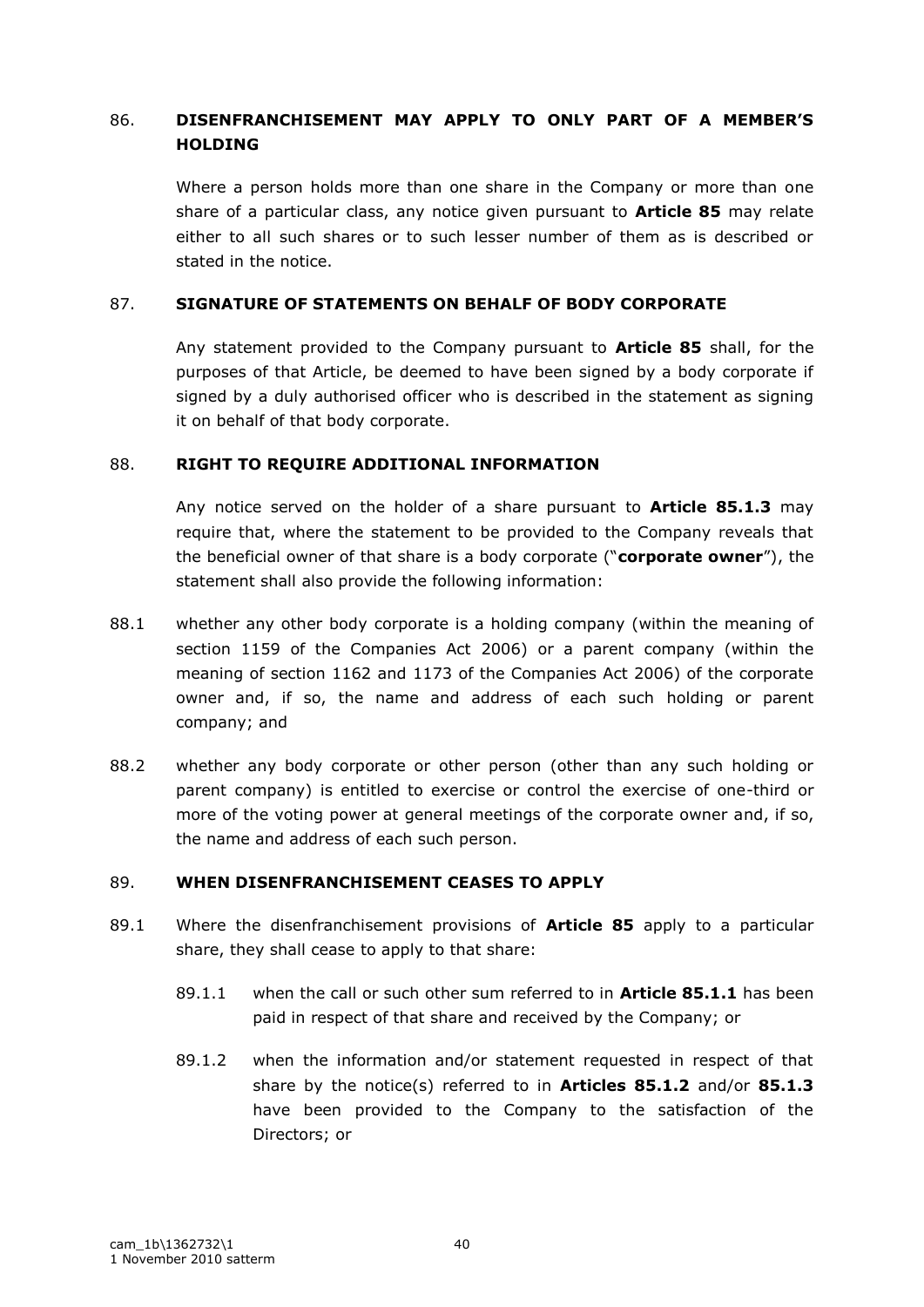- 89.1.3 from the date as on and from which the Directors determine (pursuant to **Article 85**) that such provisions shall cease to apply to that share; or
- 89.1.4 when a period of 7 days has expired which commences on the date the Company receives a notice that the share has been sold either through a recognised investment exchange or overseas exchange, or as a result of an acceptance of a takeover offer.
- 89.2 The disenfranchisement provisions will cease to apply when whichever of the matters referred to in **Articles 89.1.2** to **89.1.4** occurs first.

## 90. **REGISTRATION OF INFORMATION RECEIVED**

For the purposes of section 808 of the Companies Act 2006 any information received by the Company following the service of a notice on a member pursuant to **Article 85.1.2** is deemed to have been received by the Company as though the member had been required to provide the information under section 793 of the Companies Act 2006.

## 91. **CANCELLATION OF NOTICES**

Any notice issued under **Articles 85.1.2** or **85.1.3** may be cancelled by the Company at any time.

## **EXERCISE OF MEMBERS' RIGHTS**

## 92. **NOMINATION NOTICES**

- 92.1 Subject to the provisions of the Companies Act 2006 a member may send to the Company notice in writing (a "**nomination notice**") that another person or persons is entitled to enjoy or exercise the following rights in respect of the shares held by such member which are the subject of the notice:
	- 92.1.1 the right to require the Directors to call a general meeting of the Company;
	- 92.1.2 the right to receive a copy of all communications that the Company sends to its members generally or to any class of its members (which includes the member making the nomination) including a copy of notice of any general meeting of the Company and the Company"s annual accounts and reports for each financial year;
	- 92.1.3 the right to require circulation of a statement and resolution or any matter to be included in the business of a meeting in accordance with **Article 61**;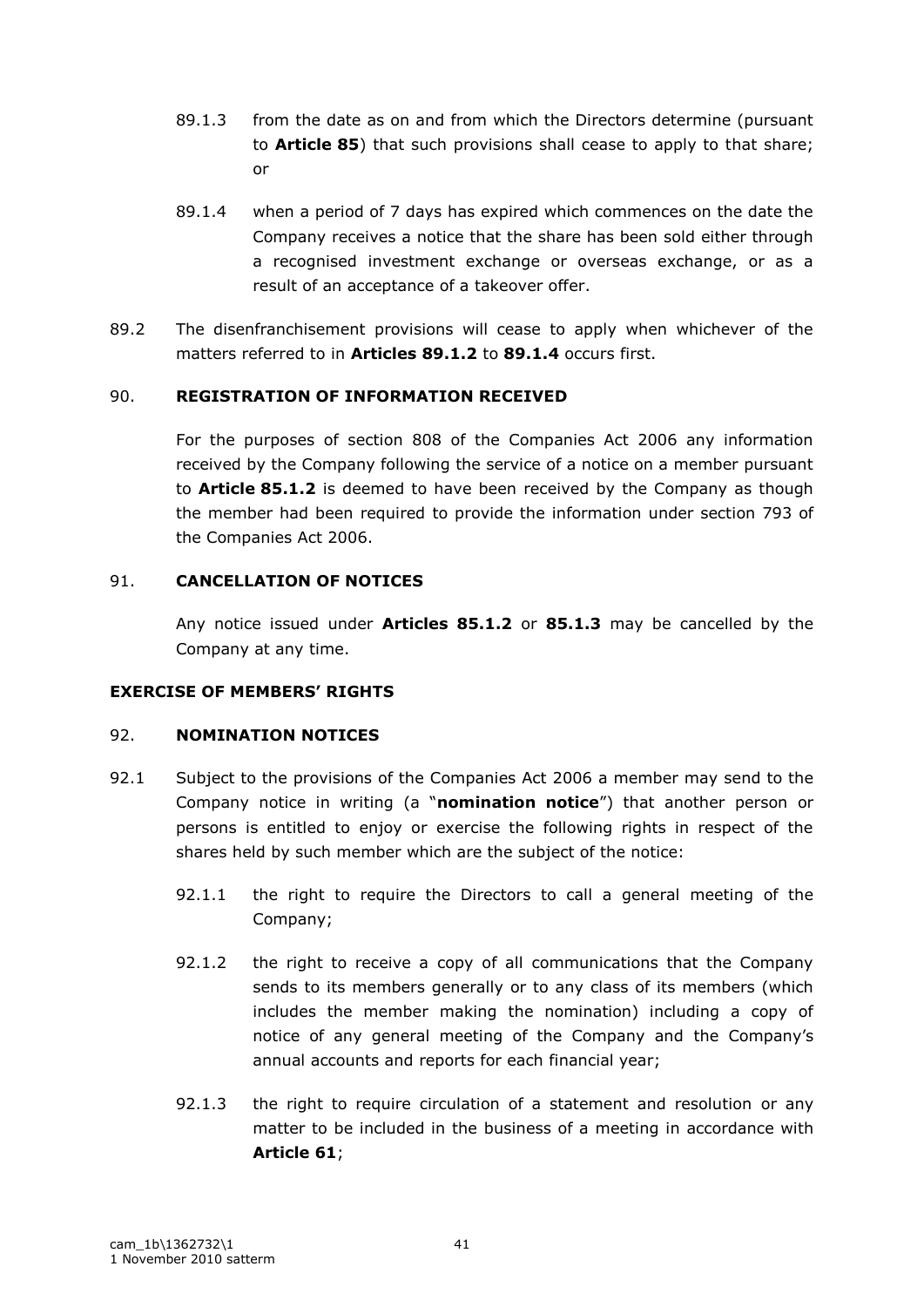- 92.1.4 the right to appoint a proxy to attend and speak and vote at any general meeting of the Company; and
- 92.1.5 the right to ask any questions at any general meeting of the Company.
- 92.2 The rights specified above are to be exercised or enjoyed only by the person nominated and not by the member unless and until the nomination ceases to have effect in accordance with these Articles.
- 92.3 A nomination will cease to have effect on the death or bankruptcy of the member or when he is disenfranchised in accordance with **Article 85** or when the member ceases to hold the shares to which the nomination relate (by transfer, transmission or otherwise) and if relevant in the circumstances referred to in the nomination notice.
- 92.4 The Company may prescribe the form and content of nomination notices. Unless the Company prescribes otherwise, a nomination notice must:
	- 92.4.1 state whether it relates to all the shares which the member concerned holds, or only some of them (and, if so, to which shares it relates);
	- 92.4.2 state the name and address of the person nominated;
	- 92.4.3 specify whether the Company is to send communications in hard copy to the person nominated and include any further information which the Company will need in order to send such communications;
	- 92.4.4 specify whether the person nominated is to be entitled to enjoy or exercise all of the rights set out in **Article 92.1** in relation to the Company, and, if not, which rights the person nominated is to be entitled to enjoy or exercise;
	- 92.4.5 specify the date from which the nomination notice is to take effect;
	- 92.4.6 specify when, other than in the circumstances set out in **Article 92.3**, the nomination notice is to cease to have effect; and
	- 92.4.7 be executed by or on behalf of the member and the person or persons nominated.

## 93. **EFFECT OF NOMINATION NOTICES**

- 93.1 Subject to these Articles of Association if the Company receives a nomination notice, the Company must give effect to that notice in accordance with its terms.
- 93.2 A nomination notice ceases to have effect in accordance with these Articles and, if relevant, its terms.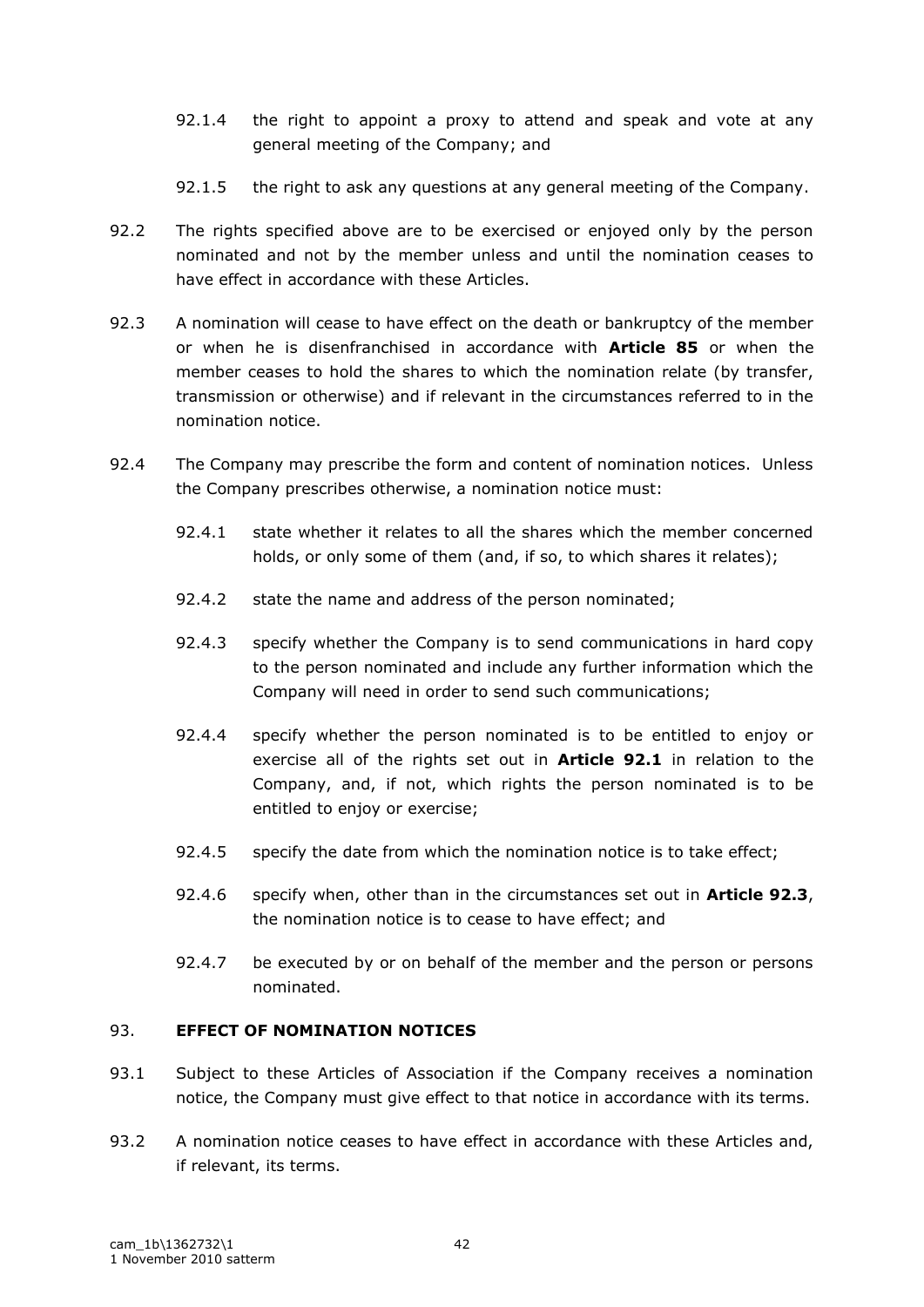- 93.3 The Company must not give effect to a nomination notice to the extent that it is expressed to take effect before the date on which it is received by the Company.
- 93.4 If the Company receives a document which purports to be a nomination notice but which does not contain the information required by **Article 92.4** or which is not given in the form prescribed by the Company, the Company:
	- 93.4.1 may not give effect to it; and
	- 93.4.2 may notify the registered member that it is defective (and in what respect it is defective) and that the Company cannot give effect to it in its present form.

## 94. **REPRESENTATION OF CORPORATE MEMBERS**

- 94.1 Any corporation that is a member of the Company may, by resolution of its directors or other governing body, authorise any person or persons to act as its representative(s) at any meeting of the Company or of any class of members. The representative(s) will be entitled to exercise the same powers on behalf of the corporation as if each such representative had been an individual shareholder. The Directors may, but shall not be bound to, require evidence of the authority of any person purporting to act as the representative of any such corporation.
- 94.2 The Company shall be under no obligation to check whether any person or persons authorised to act as the representative(s) of a corporation that is a member of the Company has voted in accordance with the instructions of such member and the vote or votes of such representative (s) shall not be invalidated should any such instructions not have been followed.

#### **DIRECTORS**

#### 95. **NUMBER OF DIRECTORS**

Subject to the provisions of **Article 115** the Company must have not less than 3 and not more than 12 directors.

## 96. **SHARE QUALIFICATION AND RIGHTS CONCERNING GENERAL MEETING**

A director need not be a shareholder of the Company but a director who is not a shareholder of the Company is entitled to receive notice of and to attend and speak at all general and class meetings of the Company.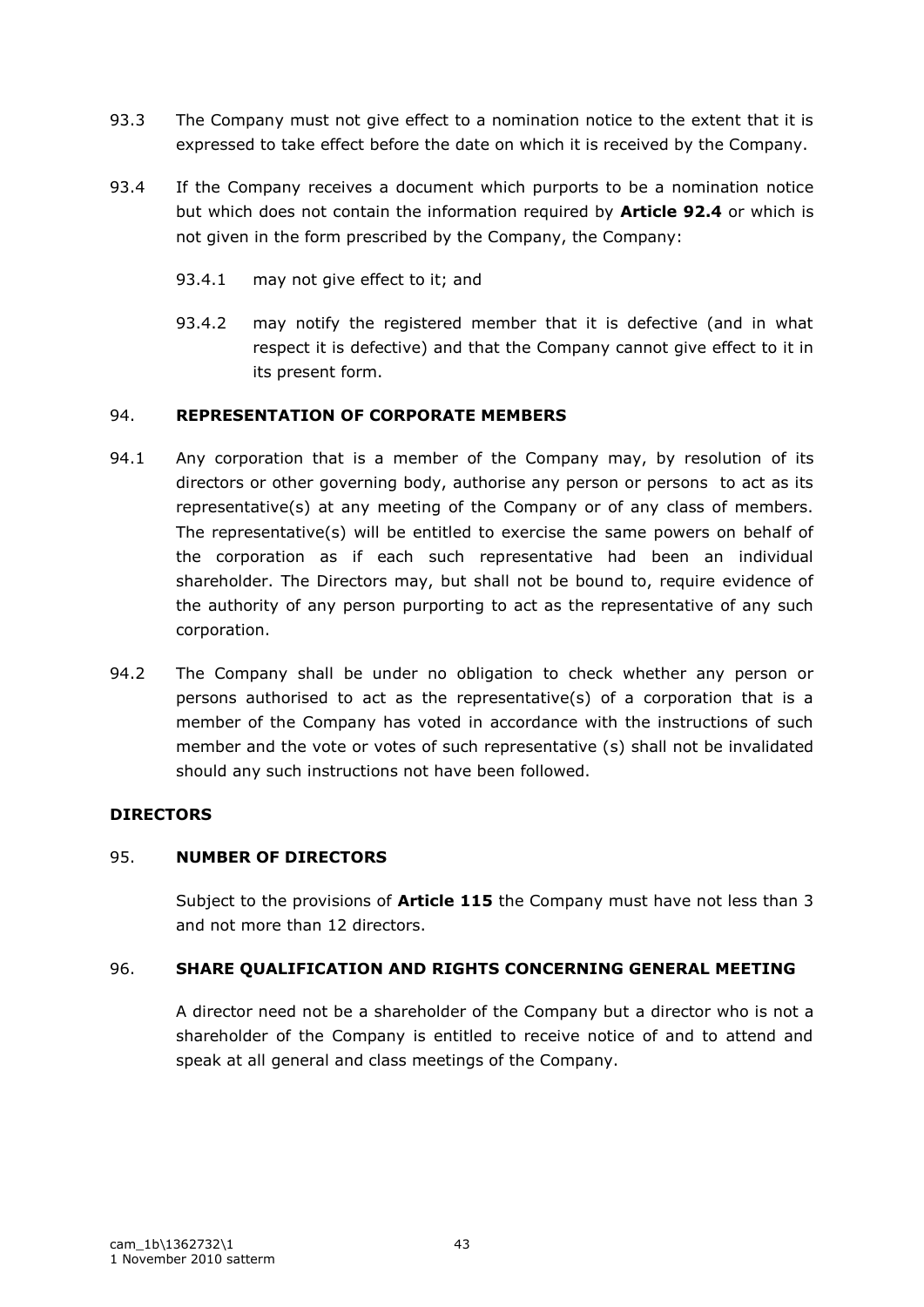### 97. **FEES OF NON-EXECUTIVE DIRECTORS**

Fees may be paid out of the funds of the Company to directors who are not managing or executive directors at such rates as the Directors may from time to time determine.

#### 98. **REIMBURSEMENT OF EXPENSES**

The directors (including alternate directors) are entitled to be paid out of Company funds all their travelling, hotel, and other expenses properly incurred by them respectively in and about the business of the Company, including their expenses of travelling to and from Directors" meetings, committee meetings or general meetings.

# 99. **PAYMENT OF ADDITIONAL REMUNERATION IN SPECIAL CIRCUMSTANCES**

Any director who devotes special attention to the business of the Company, or otherwise performs services which in the opinion of the Directors are outside the scope of the ordinary duties of a director, may be paid additional remuneration to be determined by the Directors or any committee appointed by the Directors.

## 100. **A DIRECTOR'S INTERESTS IN CONTRACTS WITH THE COMPANY**

- 100.1 A director may hold any other office or employment with the Company (other than the office of auditor) in conjunction with his office of director for such period and on such terms as the Directors may determine.
- 100.2 Subject to the provisions of the Statutes, a director or intending director may enter into any contract, arrangement, transaction or proposal with the Company relating to the tenure of any other office or employment referred to in **Article 100.1**.
- 100.3 Any contract, arrangement, transaction or proposal entered into pursuant to **Article 100.2** or authorised by the Directors under **Article 102** cannot be avoided and a director is not liable to account to the Company for any benefit realised from any such contract, arrangement, transaction or proposal by reason of either holding office as a director or because of the fiduciary relationship established by that office if the director has declared his interest in accordance with the Companies Act 2006.

# 101. **RESTRICTIONS ON A DIRECTOR'S POWER TO VOTE WHERE HE HAS AN INTEREST**

101.1 Save as provided in this **Article 101**, or by the terms of any authorisation given by the Directors under **Article 102** a director shall not vote as a director in respect of any contract, transaction or arrangement or proposed contract,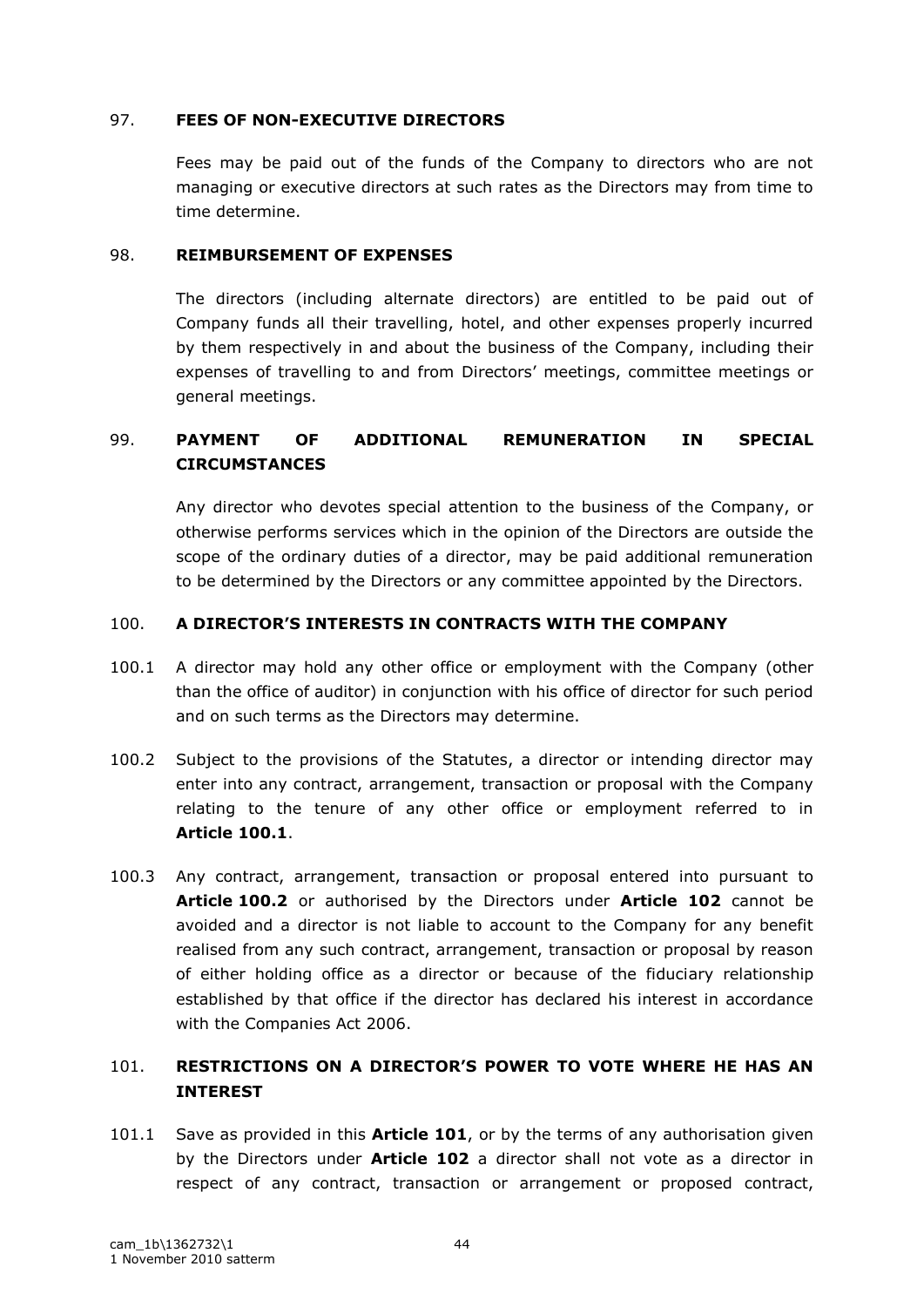transaction or arrangement or any other proposal in which he has any interest which conflicts or may conflict with the interests of the Company as defined in **Article 102** (other than an interest in shares or debentures or other securities of or otherwise in or through the Company). If he does vote his vote shall not be counted. A director shall not be counted in the quorum present at the meeting in relation to any resolution of the Directors or of a committee of the Directors on which he is debarred from voting.

- 101.2 For the purposes of **Article 102.1** interests of a person connected with the director are aggregated with the director"s interest but interests in shares or debentures or other securities of or connected with the Company are to be disregarded.
- 101.3 Provided that a director has no other interest save for that referred to in this **Article 101** he shall be entitled to vote as a director and be counted in the quorum in respect of any resolution of the Directors or of a committee of the Directors relating to any of the following matters:
	- 101.3.1 the giving of any security, guarantee or indemnity in respect of money lent or obligations incurred by him or by any other person at the request of or for the benefit of the Company or any of its subsidiary undertakings; or
	- 101.3.2 the giving of any security, guarantee or indemnity in respect of a debt or obligation of the Company or any of its subsidiary undertakings for which the director himself has assumed responsibility in whole or in part under a guarantee or indemnity or by the giving of security; or
	- 101.3.3 the granting of any indemnity or provision of funding pursuant to **Article 190** unless the terms of such arrangement confer upon such director a benefit not generally available to any other director; or
	- 101.3.4 an offer of shares or debentures or other securities of or by the Company or any of its subsidiary undertakings for subscription or purchase in which offer he is or is to be or may be entitled to participate as a holder of securities or as an underwriter or subunderwriter; or
	- 101.3.5 any matters involving or relating to any other company in which he or any person connected with him has a direct or indirect interest (whether as an officer or shareholder or otherwise), provided that he and any persons connected with him are not to his knowledge the holder (otherwise than as a nominee for the Company or any of its subsidiary undertakings) of or beneficially interested in one per cent. or more of any class of the equity share capital of such company (or of any third company through which his interest is derived) or of the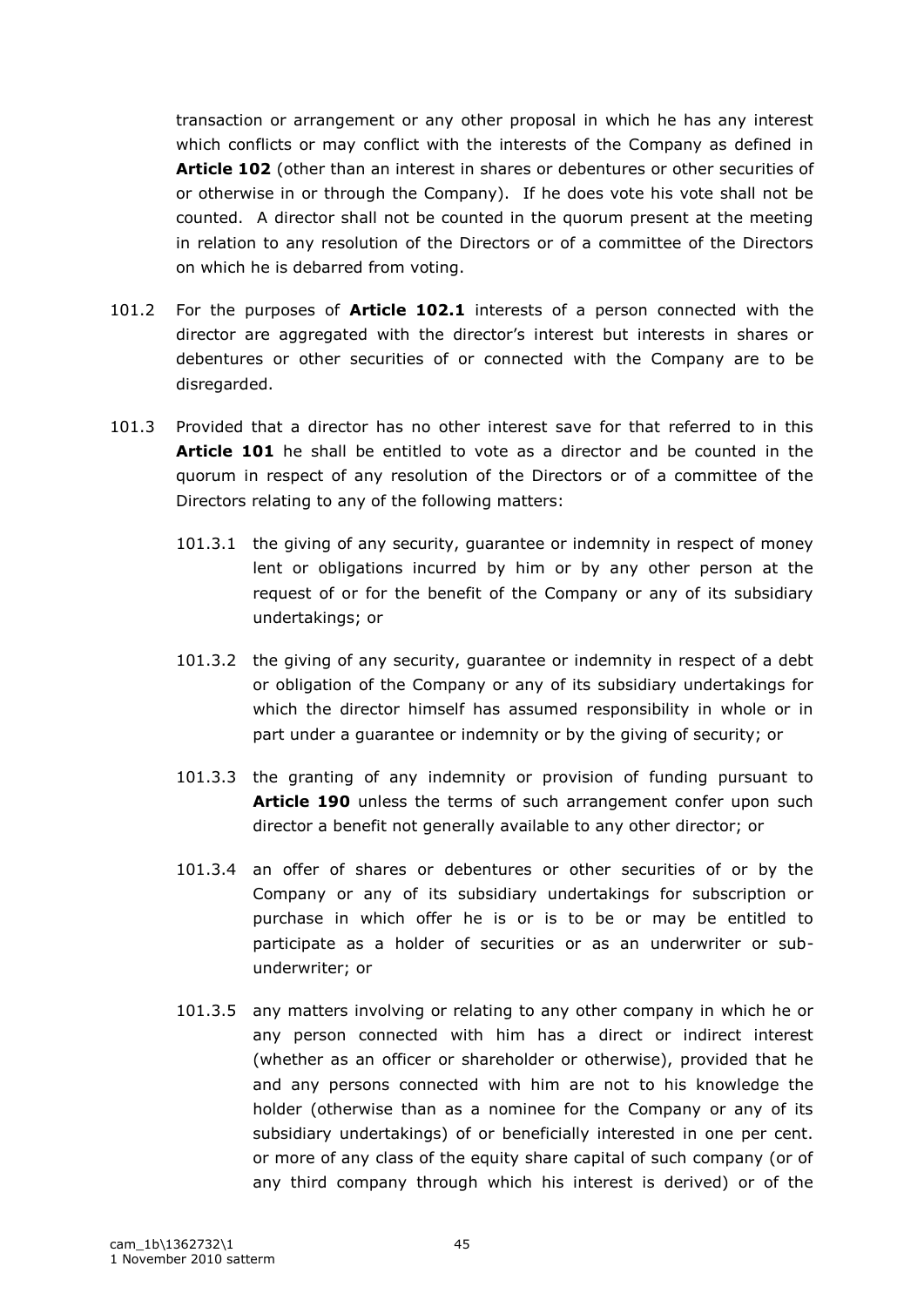voting rights available to members of the relevant company (any such interest being deemed for the purpose of this Article to be a material interest in all circumstances); or

- 101.3.6 an arrangement for the benefit of the employees of the Company or any of its subsidiary undertakings which does not award him any privilege or benefit not generally awarded to the employees to whom the arrangement relates; or
- 101.3.7 the purchase and/or maintenance of any insurance policy for the benefit of directors or for the benefit of persons including directors.
- 101.4 A director shall not vote as a director or be counted in the quorum on any resolution concerning his own appointment as the holder of any office or employment with the Company or any company in which the Company is interested including fixing or varying the terms, or the termination of, his appointment.
- 101.5 Where proposals are under consideration concerning the appointment (including fixing or varying the terms of appointment) of 2 or more directors to offices or employment with the Company or any company in which the Company is interested, such proposals may be divided and considered in relation to each director separately and in such cases each of the directors concerned (if not debarred from voting under the proviso to **Article 101.3.5**) shall be entitled to vote (and be counted in the quorum) in respect of each resolution except that concerning his own appointment.
- 101.6 If any question arises at any meeting as to the materiality of a director's interest or the entitlement of any director to vote and the director does not voluntarily agree to abstain from voting, the question shall be referred to the chairman of the meeting and his ruling in relation to any director (other than himself) will be final and conclusive unless the nature or extent of the director's interests has not been fairly disclosed. If any such question arises in respect of the chairman, it shall be determined by the Directors (other than the chairman). The Directors" resolution will be final and conclusive unless the nature or extent of the chairman"s interest has not been fairly disclosed.

# 102. **DIRECTORS' AUTHORISATION OF SITUATIONS IN WHICH A DIRECTOR HAS AN INTEREST**

102.1 The Directors may, subject to the provisions of this **Article 102** and **Article 103**, at any time authorise a director to be involved in a situation in which the director has or may have a direct or indirect interest which conflicts or may conflict with the interests of the Company ("a conflict of interest") provided that: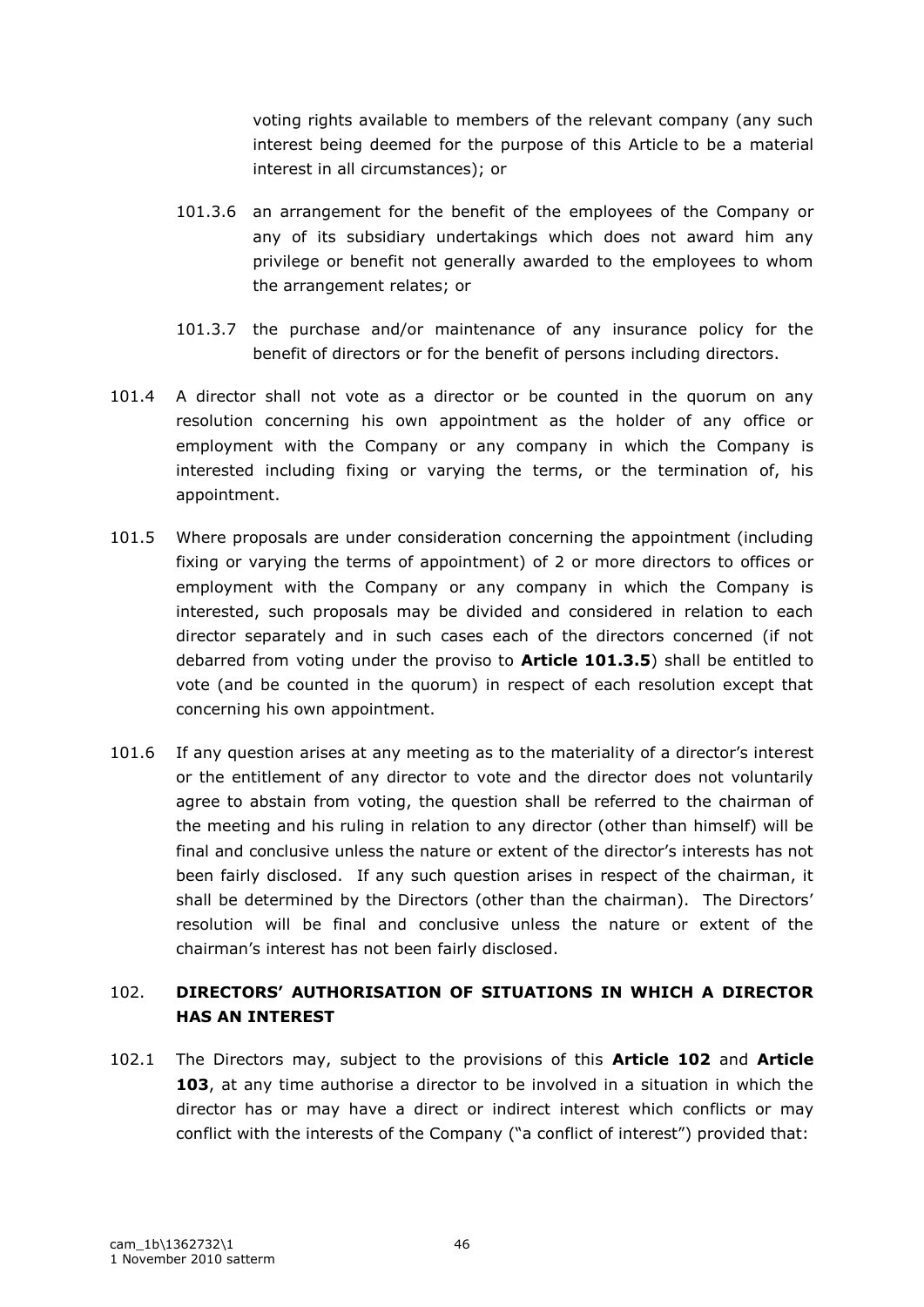- 102.1.1 in the case of a proposed appointment of a person as a director, the Directors authorise the conflict of interest before or at the time the director is appointed to office;
- 102.1.2 in the case of any other director the Directors authorise the conflict of interest at the time the conflict is declared to them in accordance with **Article 103**;
- 102.1.3 the director subject to the conflict of interest or any other interested director shall not vote and shall not be counted in the quorum in respect of the authorisation given under this **Article 102** and if he or any other interested director does vote, those votes shall not be counted;
- 102.1.4 the Directors may in their absolute discretion impose such terms or conditions on the grant of the authorisation as they think fit and in doing so the Directors will act in such a way in good faith they consider will be most likely to promote the success of the Company;
- 102.1.5 a director will not be in breach of his duty under sections 172,174 and 175 of the Companies Act 2006 or the authorisation given by this Article 102 by reason only that he receives confidential information from a third party relating to the conflict of interest which has been authorised by this **Article 102** and either fails to disclose it to the Directors or fails to use it in relation to the Company's affairs and neither will he be in breach of his duty under the said section 175 for anything done or omitted to be done by him in accordance with the provisions of **Articles 100** and **101**; and
- 102.1.6 where approval to a transaction which falls within Chapter 4 of Part 10 of the Companies Act 2006 is given by members in accordance with that Chapter further authorisation for that transaction by the Directors under this **Article 102** is not necessary.
- 102.2 For the purposes of this **Article 102**, "conflict of interest" includes a conflict of interest and a conflict of duty and a conflict of duties.

## 103. **DECLARATION OF DIRECTOR'S INTERESTS IN CONTRACTS**

A director who is in any way, whether directly or indirectly and whether for himself or through a person connected with him, interested in a contract, transaction or arrangement or proposed contract, transaction or arrangement with the Company and where relevant as a consequence of any situation arising from a conflict of interest within the meaning of **Article 102**, shall declare the nature of his interest in accordance with the Companies Act 2006.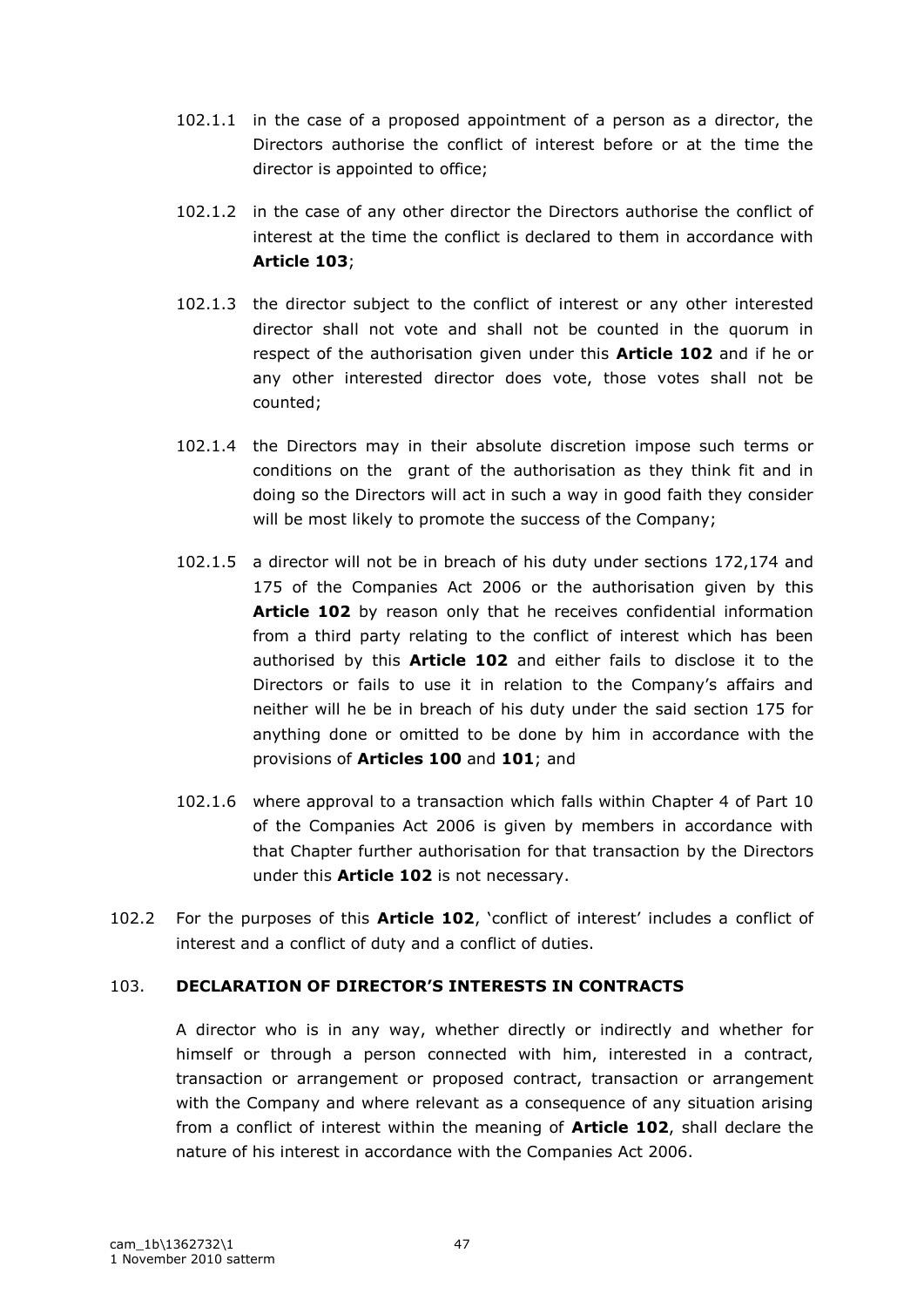#### 104. **SHARES HELD BY THE COMPANY**

The Directors may exercise the voting powers conferred by shares in any company held or owned by the Company or exercisable by them as directors of any other company as they think fit. This includes exercising voting powers in favour of a resolution appointing any or all of them directors of, or holders of any office or employment in, that other company, or voting or providing for the payment of remuneration to the directors of, or holders of any such office or employment in, such company.

#### **MANAGING AND EXECUTIVE DIRECTORS**

#### 105. **APPOINTMENT OF DIRECTORS TO EXECUTIVE OFFICE**

The Directors or any committee appointed by the Directors may for any period and on such terms as they think fit appoint any director to any executive office or employment (other than the office of auditor) in the Company (including, but without limitation, that of chief executive or managing director). They may also authorise any person appointed to be a director to continue in any executive office or employment held by him before he was appointed as director, but no service contract or contract for services shall be granted by the Company to any director or proposed director except in accordance with the Statutes.

## 106. **REMUNERATION ETC. OF DIRECTORS APPOINTED TO EXECUTIVE OFFICE**

The remuneration and other terms and conditions of appointment of a director appointed to any executive office or employment under the Company shall from time to time (without prejudice to the provisions of any agreement between him and the Company) be fixed by the Directors or by any committee appointed by the Directors. The remuneration may (without limitation) be by way of fixed salary, lump sum, commission on the dividends or profits of the Company (or of any other company in which the Company is interested) or other participation in any such profits or by any combination of them.

# 107. **APPLICATION OF RETIREMENT BY ROTATION PROVISIONS TO CHIEF EXECUTIVE**

The chief executive for the time being of the Company (whether described as chief executive, managing director or by any other title) is subject to the same provisions as to retirement by rotation, resignation and removal as the other directors. If for any reason he ceases to hold the office of director, he will immediately cease to be chief executive but this will not prejudice any claim he may have for compensation or damages for breach of any agreement he may have with the Company.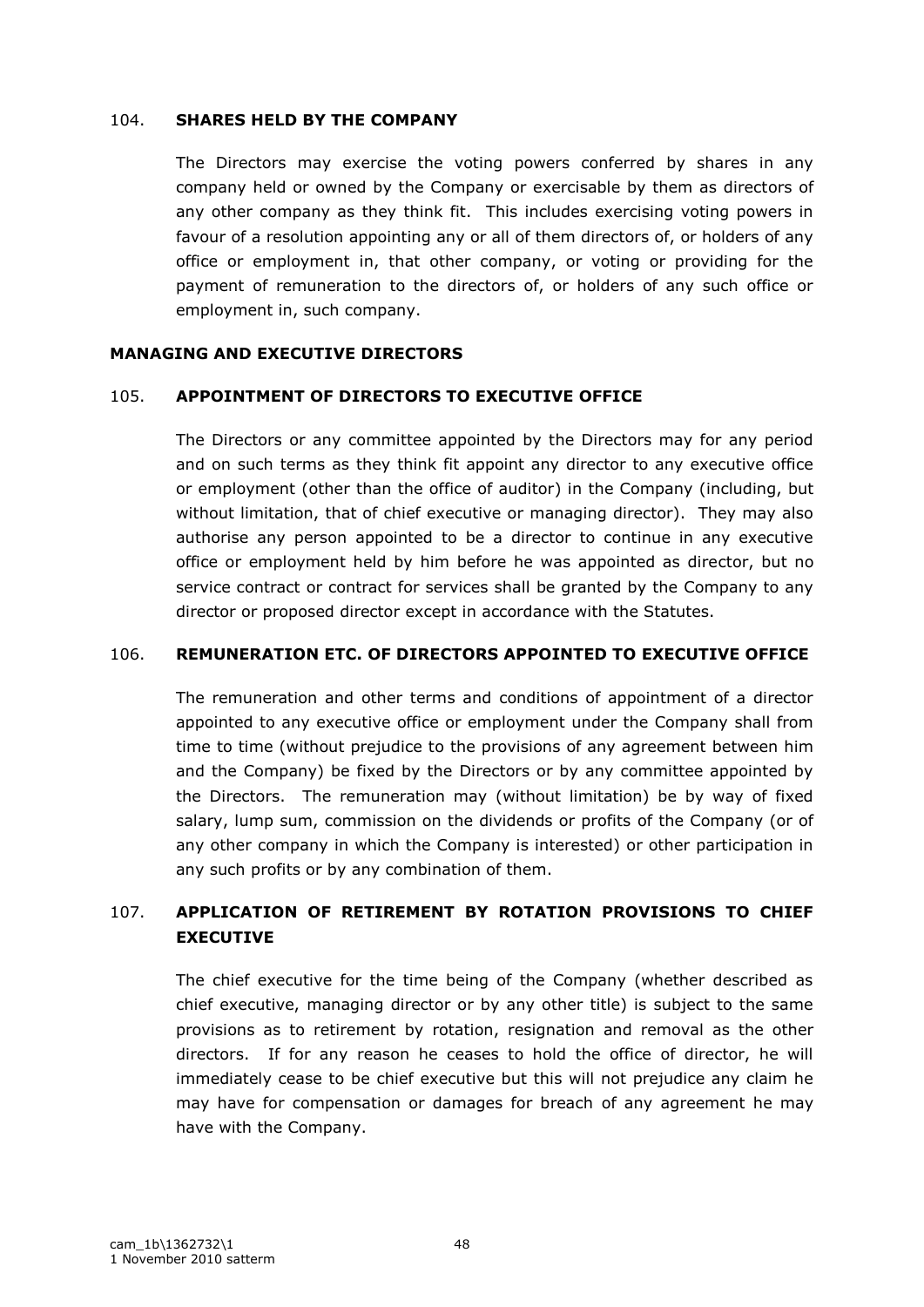## 108. **APPLICATION OF RETIREMENT BY ROTATION PROVISIONS TO ALL OTHER EXECUTIVE DIRECTORS**

A director holding any other executive office or employment in the Company shall not be exempt from retirement by rotation. His executive office or employment shall not come to an end by reason only of him ceasing to be a director, but (regardless of any claim he may have for compensation or damages for breach of any agreement he may have with the Company and subject to the provisions of any such agreement) may be ended at any time after he ceases to be a director by resolution of the Directors.

## 109. **DELEGATION TO DIRECTORS HOLDING EXECUTIVE OFFICE**

The Directors may, on such terms and conditions as they think fit, give a director appointed to any executive office or employment any of the powers exercisable under these Articles by the Directors, other than the power to make calls, forfeit shares, borrow money or issue debentures. They may give such powers collaterally with, or to the exclusion of, and in substitution for all or any of the powers of the Directors in that regard, and may from time to time revoke, withdraw, alter or vary all or any of such powers.

#### **APPOINTMENT AND RETIREMENT OF DIRECTORS**

### 110. **VACATION OF OFFICE OF A DIRECTOR**

- 110.1 A director will automatically cease to hold office as a director if:
	- 110.1.1 he is prohibited by law from being or acting as a director or if he ceases to be a director by virtue of any provision of the Companies Act 2006; or
	- 110.1.2 he resigns in writing and his resignation is left at the Registered Office or delivered to a meeting of the Directors or to the Secretary or if he offers in writing to resign and the Directors resolve to accept his resignation; or
	- 110.1.3 he becomes bankrupt or applies for an interim order pursuant to section 253 of the Insolvency Act 1986 or enters into any voluntary arrangement within the definition contained in that section or has an interim receiver appointed under section 286 of that Act of all or any part of his property; or
	- 110.1.4 he is admitted to hospital as a result of an application for admission for treatment under the Mental Health Act 1983 or, in Scotland, an application for admission under the Mental Health (Scotland) Act 1960; or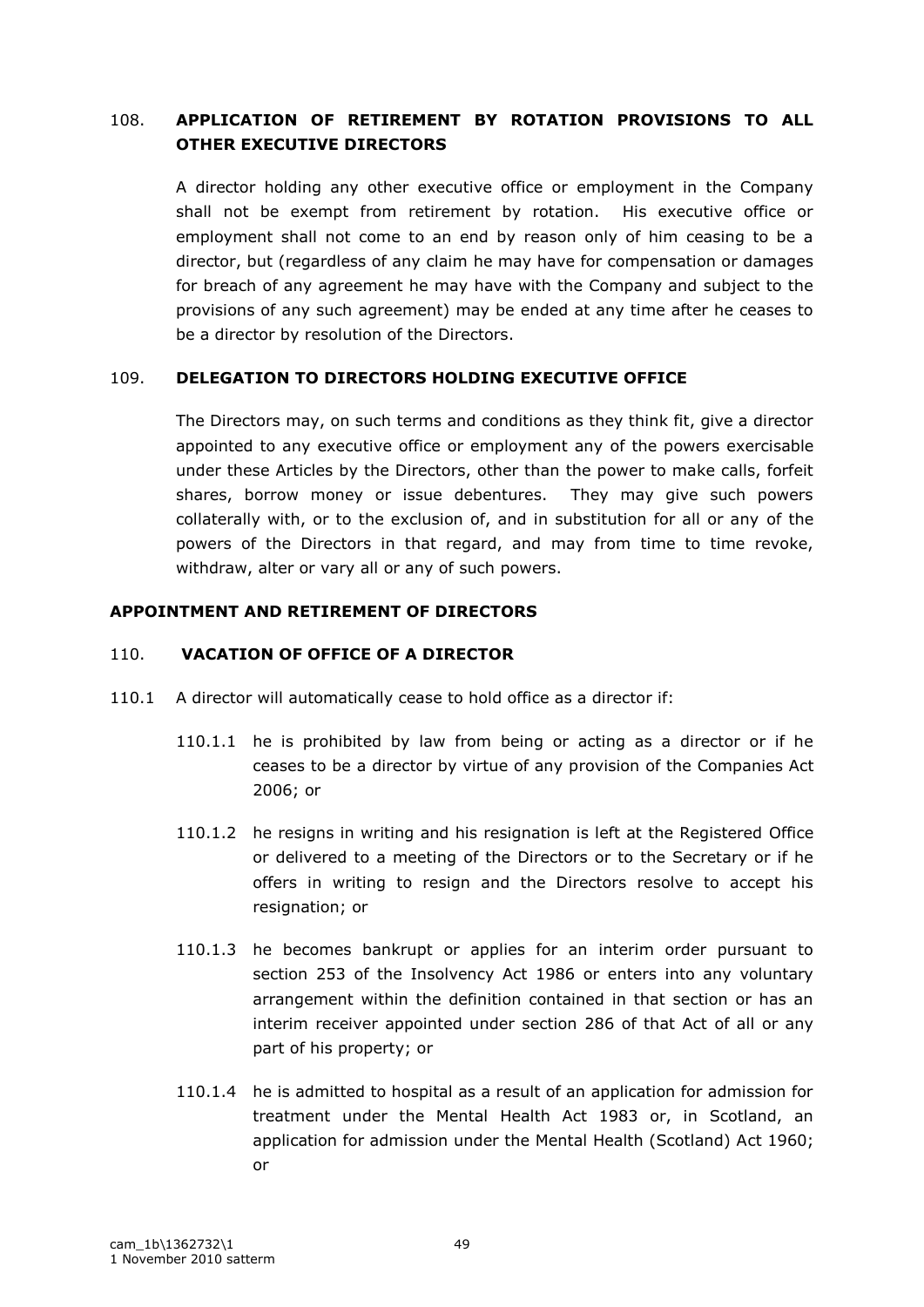- 110.1.5 a court claiming jurisdiction in matters concerning mental disorder makes an order for his detention or for the appointment of a guardian or for the appointment of a receiver, curator bonis or other person (by whatever name called) to exercise powers with respect to his property or affairs; or
- 110.1.6 he is absent from meetings of the Directors for 6 successive months without permission from the Directors and his alternate director (if any) has not during such period attended in his place and the Directors have resolved that his office be vacated; or
- 110.1.7 he is removed from office in accordance with **Article 116**; or
- 110.1.8 he is removed from office by notice in writing served upon him and authenticated by all of the other directors; or
- 110.1.9 his conduct (whether or not concerning the affairs of the Company) is the subject of an investigation by an inspector appointed by the Secretary of State or by the Serious Fraud Office and the Directors resolve that it is undesirable in the interests of the Company that he remains a director; or
- 110.1.10 he is convicted of an indictable offence and the Directors resolve that it is undesirable in the interests of the Company that he remains a director.

## 111. **NUMBER OF DIRECTORS SUBJECT TO RETIREMENT BY ROTATION**

- 111.1 At each annual general meeting the following directors will retire from office and be eligible for re-election:
	- 111.1.1 any Director who was not elected or re-elected at either of the two preceding annual general meetings and any director who wishes to retire and offer himself for re-election (whether by reason of the UK Corporate Governance Code or for any other reason); and
	- 111.1.2 such number of the Directors (excluding any director who is required to retire by **Article 117)** as would, when added to the number of directors (if any) retiring in accordance with **Article 111.1.1** represent one third of the Directors. If one third is not a whole number then, subject to **Article 111.2**, the number of directors to retire is the number nearest to one third**.**
- 111.2 If at any annual general meeting the total number of directors to be considered for retirement by rotation ("the total number") is less than 3 and the one third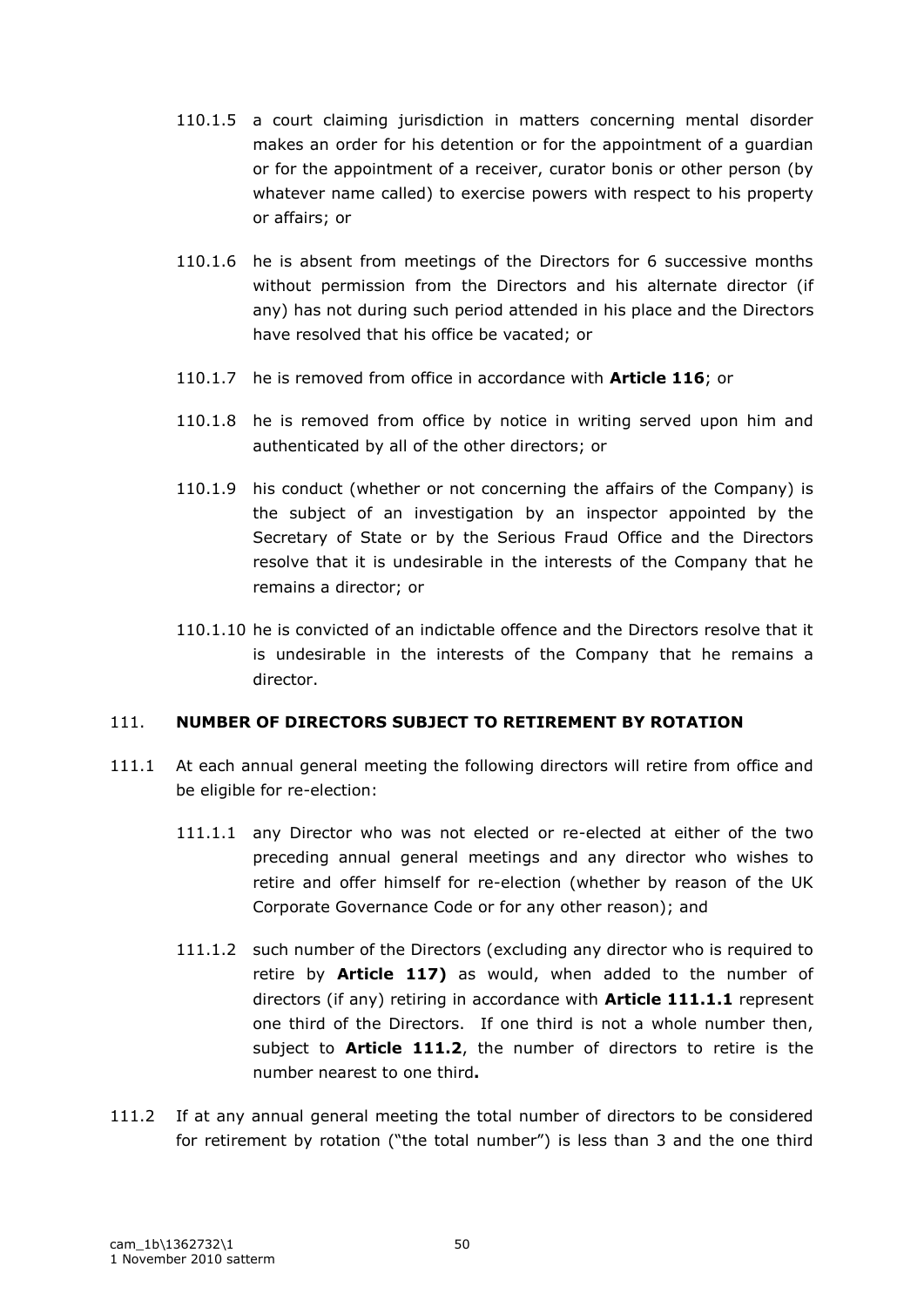calculation in **Article 111.1.2** would result in a number which is less than one then the following applies:

111.2.1 if the total number is two, one of those directors shall retire; and

111.2.2 if the total number is one, that director shall retire.

## 112. **SELECTION OF DIRECTORS TO RETIRE BY ROTATION**

The directors to retire for the purposes of **Article 111.1.2** shall include (so far as necessary to obtain the number required) any director who wishes to retire and not offer himself for re-election. Any further directors to retire for the purposes of **Article 111.1.2** shall be those of the other directors who are subject to retirement by rotation pursuant to the provisions of that Article for the purposes of the meeting in question and who have at the date of the meeting been longest in office since their last re-election or appointment. In the case of persons who became or were last re-elected directors on the same day those to retire shall (unless they otherwise agree among themselves) be determined by lot.

## 113. **RE-ELECTION OR REPLACEMENT OF RETIRING DIRECTORS**

At the meeting at which a director retires the members may pass an ordinary resolution to fill the office being vacated by electing the retiring director or some other person eligible for appointment to that office. In default the retiring director shall be deemed to have been elected or re-elected (as the case may be) unless:

- 113.1 at the meeting it is expressly resolved not to fill the vacated office or a resolution for the election or re-election of such director is put to the meeting and lost; or
- 113.2 such director has given notice in writing to the Company that he is unwilling to be elected or re-elected; or
- 113.3 the default is due to the moving of a resolution in contravention of **Article 114**; or
- 113.4 such director has attained any retiring age applicable to him as a director.

The retirement shall not have effect until the conclusion of the meeting except where a resolution is passed to elect some other person in the place of the retiring director or a resolution for his election or re-election is put to the meeting and lost. A retiring director who is elected or re-elected or deemed to have been elected or re-elected will continue in office without a break.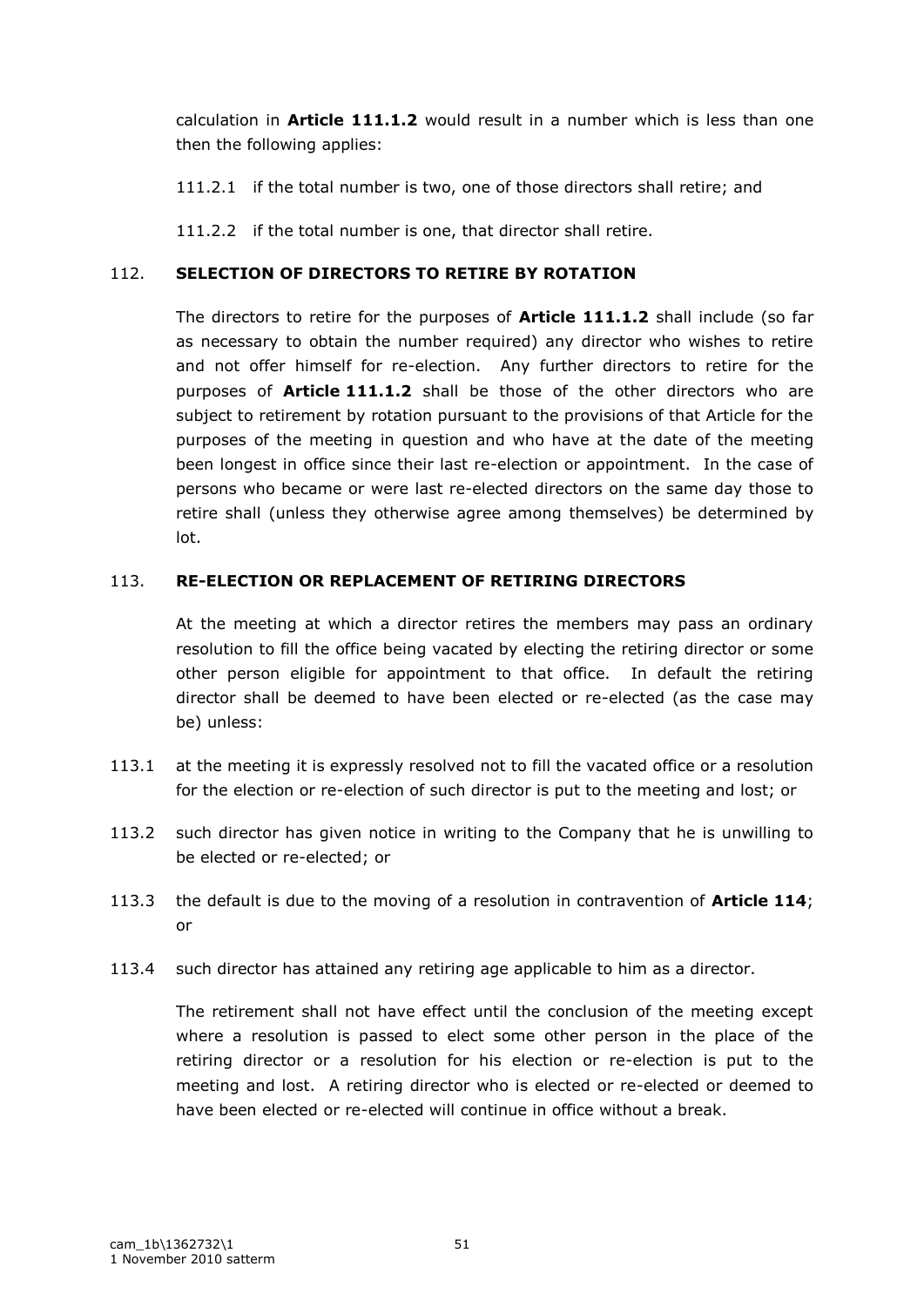## 114. **RESOLUTIONS FOR THE APPOINTMENT OF DIRECTORS**

- 114.1 A single resolution for the appointment of 2 or more persons as directors is void unless a resolution that it shall be moved has first been agreed to by the meeting without any vote being given against it.
- 114.2 At any general meeting no person other than a director retiring at the meeting shall, unless recommended by the Directors for election, be eligible for appointment as a director unless not less than 28 nor more than 35 days before the date of the meeting:
	- 114.2.1 a notice in writing, authenticated by a member (other than the person to be proposed) who is qualified to attend and vote at that meeting, containing his intention to propose the person for election; and
	- 114.2.2 a notice in writing authenticated by the person proposed as a director of his willingness to be elected;

have both been left at the Registered Office or sent to the Secretary.

## 115. **POWER TO ALTER LIMITS ON THE NUMBER OF DIRECTORS**

The Company may by ordinary resolution from time to time increase or reduce any limits on the number of directors specified in **Article 95** and may also determine in what rotation such increased or reduced number is to go out of office and may make any appointments required for making any such increase.

## 116. **REMOVAL OF DIRECTORS BY SPECIAL OR ORDINARY RESOLUTION**

- 116.1 The Company may by special resolution, or in accordance with and subject to the provisions of the Companies Act 2006, by ordinary resolution at a meeting of which special notice has been given, remove any director from office.
- 116.2 The right to remove a director may be exercised notwithstanding any agreement between the Company and the director, but will not affect any claim the director may have for damages for breach of such agreement.
- 116.3 The Company may appoint a substitute in place of the director removed from office. The substitute shall, for the purposes of **Article 111**, be treated as if he became a director on the same day as the director in whose place he is appointed was last elected or re-elected. If the Company does not appoint another person, the vacancy may be filled in accordance with **Article 117**.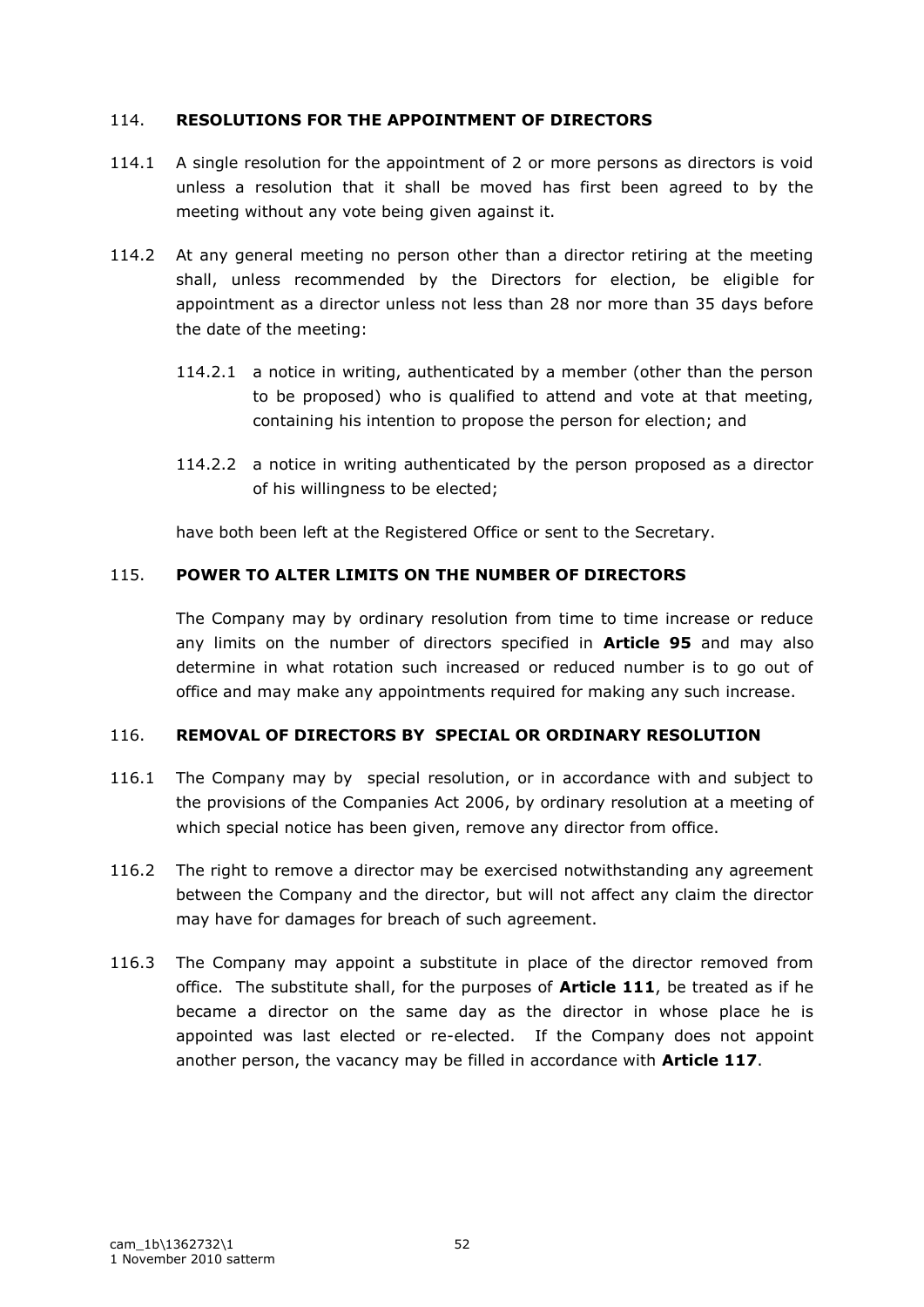## 117. **DIRECTORS' POWER TO APPOINT ADDITIONAL DIRECTORS OR TO FILL CASUAL VACANCIES**

- 117.1 The Directors may appoint any person to be a director either to fill a vacancy or as an additional director but the total number of directors shall not at any time exceed the maximum number (if any) fixed by or in accordance with **Article 95**. Any director appointed under the provisions of this **Article 117** by the Directors shall retire from office at the next annual general meeting and shall then be eligible for election by the members. He shall not be taken into account in determining the number of directors who are to retire by rotation at such meeting but shall be deemed to have retired at the meeting for the purposes of **Article 112**.
- 117.2 Without prejudice to **Article 117.1** or **Article 122** but subject to the provisions of **Article 115**, the Company may by ordinary resolution appoint any person to be a director of the Company either to fill a vacancy or as an additional director.

## **ALTERNATE DIRECTORS**

## 118. **POWER TO APPOINT ALTERNATE DIRECTORS AND THEIR STATUS**

- 118.1 Any director may at any time appoint any other director or any other person approved by the Directors to be his alternate director and may at any time terminate such appointment. Any such appointment or termination shall be in writing and shall be effective when it is delivered to the Registered Office or to a meeting of the Directors.
- 118.2 Any person's appointment as an alternate director ceases if and when the director appointing him vacates his office as director (otherwise than by retirement and re-election at the same meeting). It also ceases upon the happening of any event that, if he were a director, would cause him to vacate such office.
- 118.3 An alternate director is:
	- 118.3.1 subject to providing to the Company an address within the United Kingdom at which notices may be served on him, entitled to receive notice of all meetings of the Directors and, if the Directors decide, of all meetings of any committee of which the director appointing him is a member;
	- 118.3.2 entitled to attend and vote as a director at any such meeting at which the director appointing him is not personally present;
	- 118.3.3 generally at any such meeting entitled to perform all functions of the director appointing him as a director; and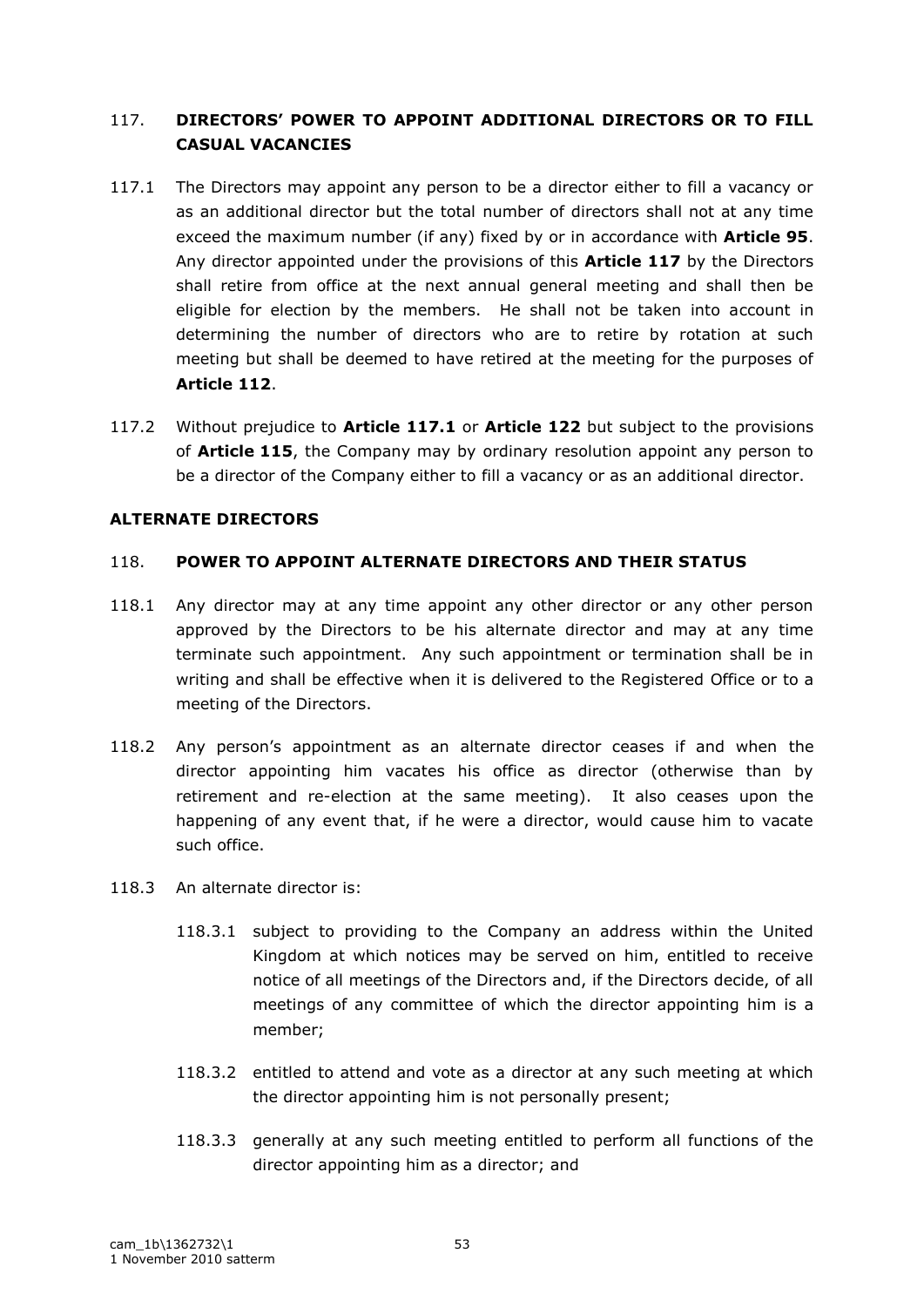118.3.4 at any such meeting entitled to one vote for each director for whom he acts as alternate director (in addition to his own vote if he is himself a director) but can be counted only once for the purpose of determining whether a quorum is present.

For the purposes of the proceedings at any such meeting the provisions of these Articles shall apply as if the alternate director were a director. If the director appointing him is either absent from the United Kingdom or temporarily unable to act through ill health or disability, an alternate director"s authentication or approval of any resolution in writing of the Directors or of a committee appointed by the Directors shall be as effective as the authentication of or approval by the director appointing him.

Except as provided for in this **Article 118** an alternate director shall not have power to act as a director nor shall he be deemed to be a director for the purpose of these Articles.

- 118.4 An alternate director is entitled to hold any office or place of profit or to contract and be interested in and benefit from contracts or arrangements and to be repaid expenses and to be indemnified to the same extent as if he were a director. He shall not be entitled to receive from the Company as alternate director any remuneration except only such part (if any) of the remuneration otherwise payable to the director appointing him as the director may by notice in writing to the Company from time to time direct. An alternate director shall not be required to hold any shares in the Company by way of qualification.
- 118.5 Every person acting as an alternate director is an officer of the Company, and shall alone be responsible to the Company for his own acts and defaults, and he shall not be deemed to be the agent of or for the appointor.

## **PROCEEDINGS OF DIRECTORS**

## 119. **DIRECTORS' MEETINGS**

- 119.1 The Directors may meet to despatch business and adjourn and otherwise regulate their meetings as they think fit. A meeting may be called by any director and must be called by the Secretary if a director requests a meeting.
- 119.2 Meetings are called by serving a notice on all the directors. It is not necessary to serve notice on a director who is absent from the United Kingdom but an alternate director acting in his place must, subject to the provisions of **Article 118.3**, be served with notice. A director may prospectively or retrospectively waive his right to receive notice of any meeting.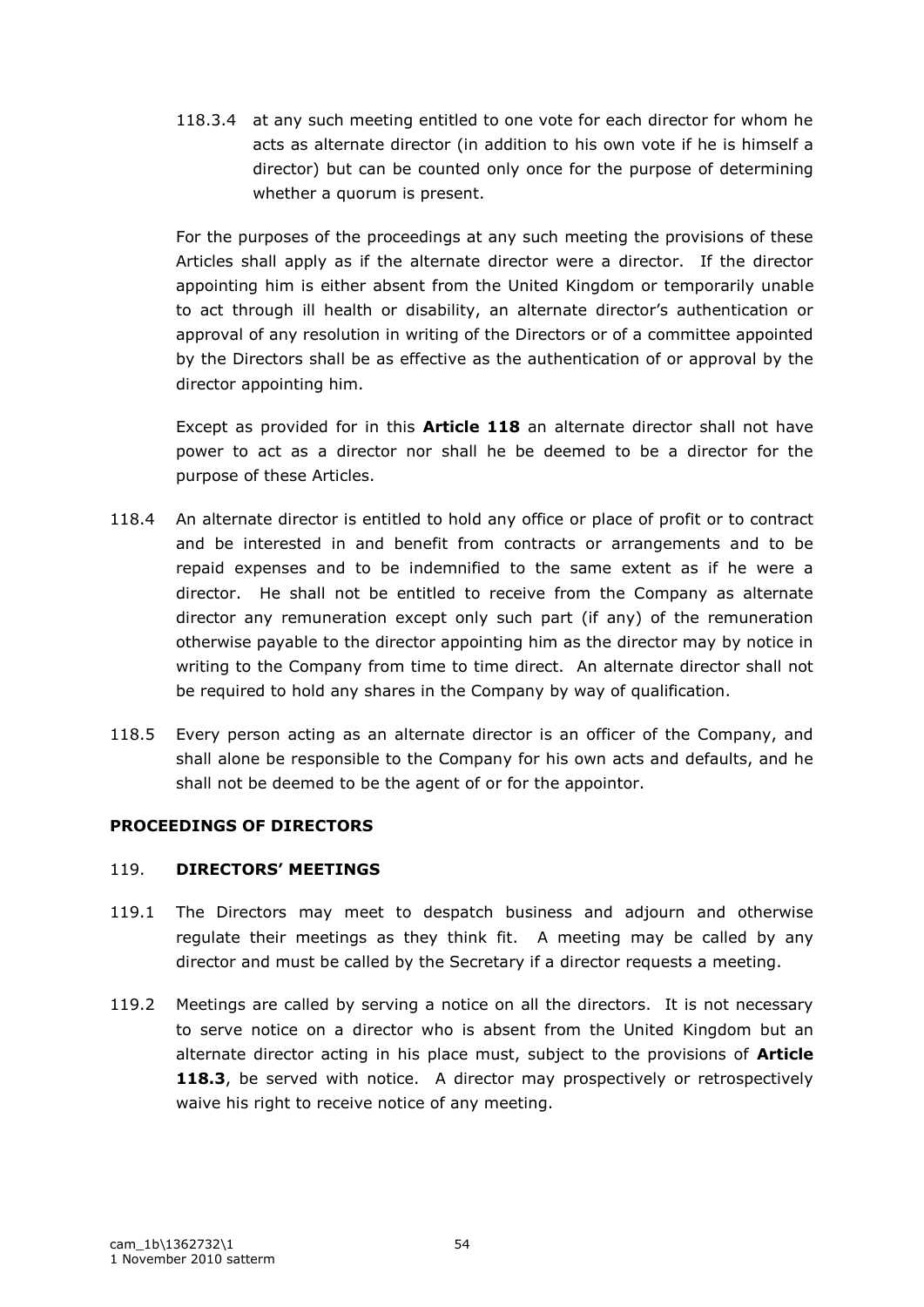- 119.3 Notice is deemed to be served if it is given to the director personally or by word of mouth or sent in writing to the director's last known address or any other address given to the Company for this purpose.
- 119.4 Questions arising at any meeting shall be determined by a majority vote. If votes are equal the chairman of the meeting shall have a second or casting vote.
- 119.5 All or any of the Directors or members of any committee appointed by the Directors can participate in a Directors or committee meeting by means of conference telephone, video teleconference or similar equipment whereby all persons participating can hear each other. Any person participating in a meeting in this way will be deemed to be present in person and, subject to the provisions of these Articles and the Statutes, will be entitled to vote and be counted in a quorum. A meeting taking place by conference telephone, video teleconference or similar will be deemed to take place either where the largest group of those participating is assembled or, if there is no such group, where the chairman of the meeting is.

#### 120. **QUORUM FOR A BOARD MEETING**

The quorum necessary for the transaction of the business of the Directors may be fixed by the Directors and unless so fixed at any other number shall be 2 of whom one may be an alternate director provided that he is not also a director. A duly convened meeting of the Directors at which a quorum is present shall be competent to exercise all or any of the authorities, powers and discretions for the time being vested in or exercisable by the Directors.

#### 121. **RESOLUTIONS IN WRITING**

- 121.1 A resolution of the Directors may be in writing provided that:
	- 121.1.1 it is authenticated or approved by all the Directors (or by all the members of a committee appointed by the Directors) who are in each case entitled to vote on the resolution and present in the United Kingdom;
	- 121.1.2 the approval is in writing; and
	- 121.1.3 the number of Directors (or of the committee) referred to in **Article 121.1.1** is sufficient to form a quorum.
- 121.2 A resolution in writing of the Directors will be as effective as a resolution passed at a duly convened Directors' or committee meeting.
- 121.3 A resolution in writing of the Directors can consist of several copies of a document, each copy authenticated or approved by one or more of the Directors or committee members.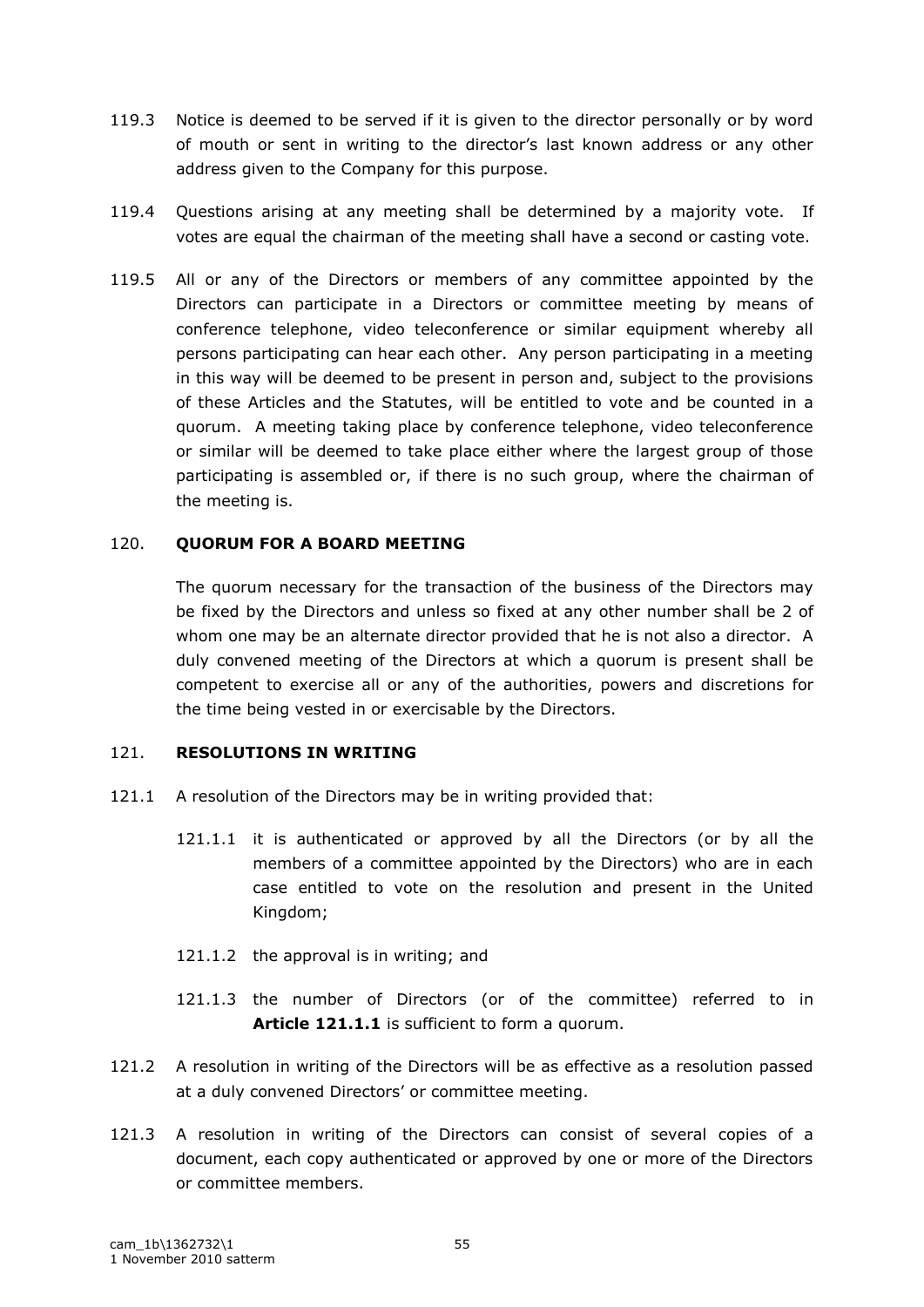121.4 If a director is not present in the United Kingdom or is temporarily unable to act through ill health or disability, but has appointed an alternate director who is in the United Kingdom, the alternate director must authenticate or approve the resolution.

# 122. **POWERS OF DIRECTORS TO ACT NOTWITHSTANDING REDUCTION BELOW MINIMUM NUMBER**

The continuing directors may act notwithstanding any vacancy in their body, but if and so long as the number of directors is reduced below the minimum number fixed by or in accordance with these Articles the continuing directors or director may act for the purpose of filling such vacancies or of summoning general meetings, but not for any other purpose. If there are no directors or director able or willing to act, then any 2 members may summon a general meeting for the purpose of appointing directors.

## 123. **APPOINTMENT OF CHAIRMAN**

The Directors may elect a chairman of their meetings and one or more deputy chairmen and determine the period for which each is to hold office. If no chairman or deputy chairman has been elected, or if at any meeting neither the chairman nor a deputy chairman is present within 5 minutes after the time appointed for holding the meeting, the directors present may choose one of their number to be chairman of the meeting.

## 124. **APPOINTMENT OF AND DELEGATION OF POWERS TO COMMITTEES**

The Directors may appoint committees consisting of such directors as they think fit, and may delegate any of their powers to any such committee (with power to sub-delegate), and may from time to time revoke any such delegation and discharge any such committee wholly or in part. The Directors may co-opt onto any such committee persons who are not directors of the Company and may give such persons voting rights on that committee. The number of co-opted members shall be less than one-half of the total membership of the committee and a resolution of any committee shall not be effective unless a majority of the members of the committee present at the meeting are directors of the Company. Any committee appointed by the Directors shall, in the exercise of delegated powers, conform to any regulations imposed upon it by the Directors.

## 125. **PROCEEDINGS OF COMMITTEES**

The meetings and proceedings of any committee consisting of 2 or more directors shall be governed by the provisions of these Articles regulating the meetings and proceedings of the Directors, so far as these Articles apply and are not superseded by or inconsistent with any regulations made by the Directors under **Article 124**.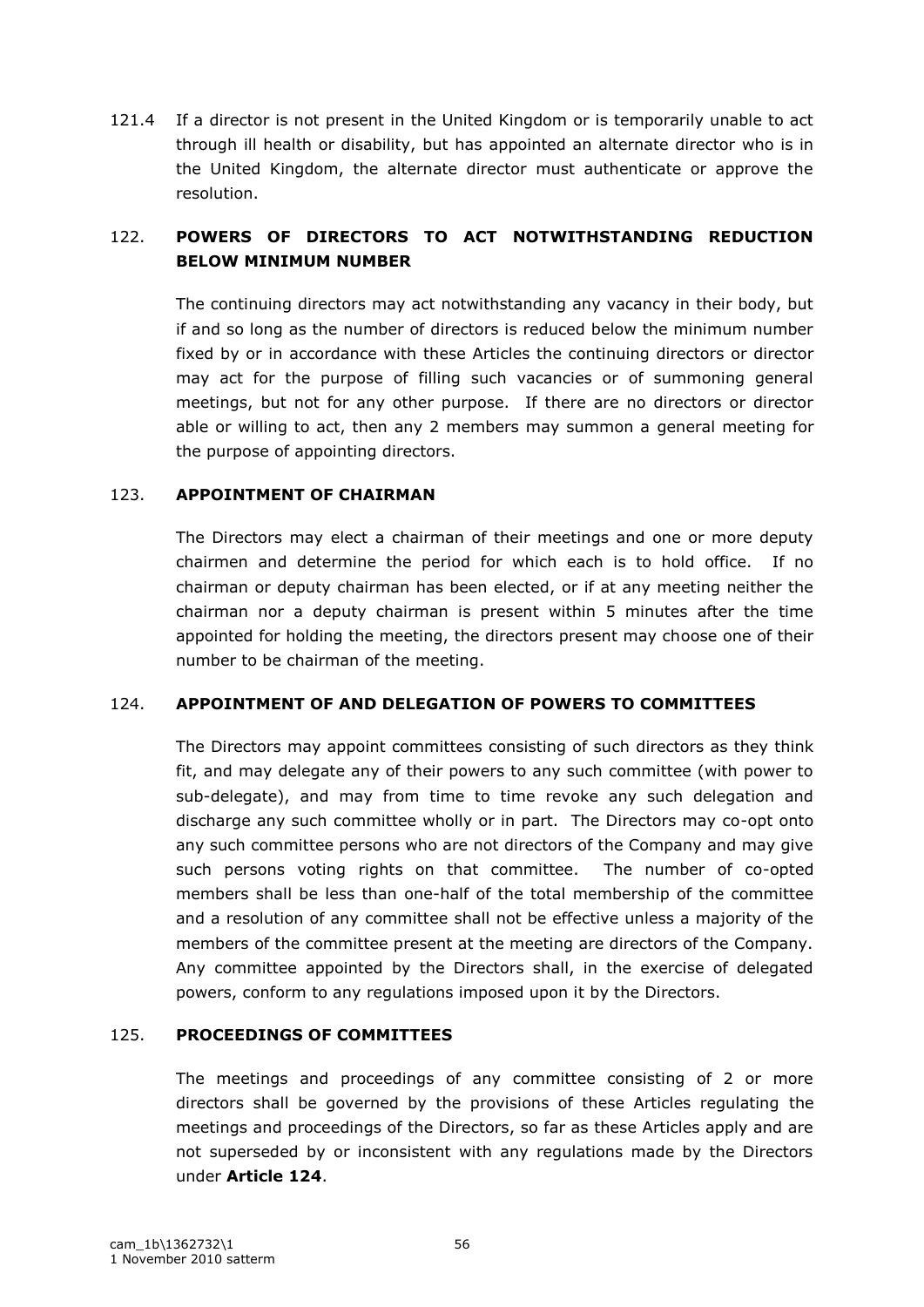### 126. **VALIDITY OF ACTS OF DIRECTORS**

All acts done by the Directors or by a committee appointed by the Directors or by any person held out by the Company to be a director will be valid even though:

- 126.1 there was some defect in their appointment or continuance in office;
- 126.2 any of them were disqualified from acting as a director;
- 126.3 any of them have vacated office; or
- 126.4 any of them were not entitled to vote on the matter in question.

In any of the above circumstances and in favour only of persons dealing in good faith with the Company, all acts will be as valid as if there were no such defects or irregularities of the kind referred to in this Article.

#### **BORROWING POWERS**

# 127. **GENERAL POWER OF DIRECTORS TO EXERCISE THE COMPANY'S BORROWING POWERS**

Subject to the provisions of **Article 128** the Directors may exercise all the powers of the Company to borrow or raise money, to mortgage or charge all or any of its undertaking, property, assets and uncalled capital, to issue debentures and other securities, and to give security whether outright or as collateral security for any debt, liability or obligation of the Company, any subsidiary of the Company or of any third party.

## 128. **RESTRICTIONS ON BORROWING POWERS OF DIRECTORS**

The Directors shall restrict the borrowings of the Company and exercise all voting and other rights or powers of control exercisable by the Company in relation to its subsidiaries (if any) so as to secure (as regards subsidiaries so far as by such exercise they can secure) that the aggregate amount for the time being remaining undischarged of all moneys borrowed by the Group and for the time being owing to persons outside the Group shall not, without the previous sanction of an ordinary resolution of the Company, exceed an amount equal to 3 times the Adjusted Capital and Reserves. The certificate of the Auditors for the time being as to the amount of the Adjusted Capital and Reserves at any time shall be conclusive and binding upon all concerned.

## 129. **MEANING OF BORROWINGS**

129.1 For the purposes of **Article 128** the expression "**Adjusted Capital and Reserves**" shall mean at any material time a sum equal to the aggregate of: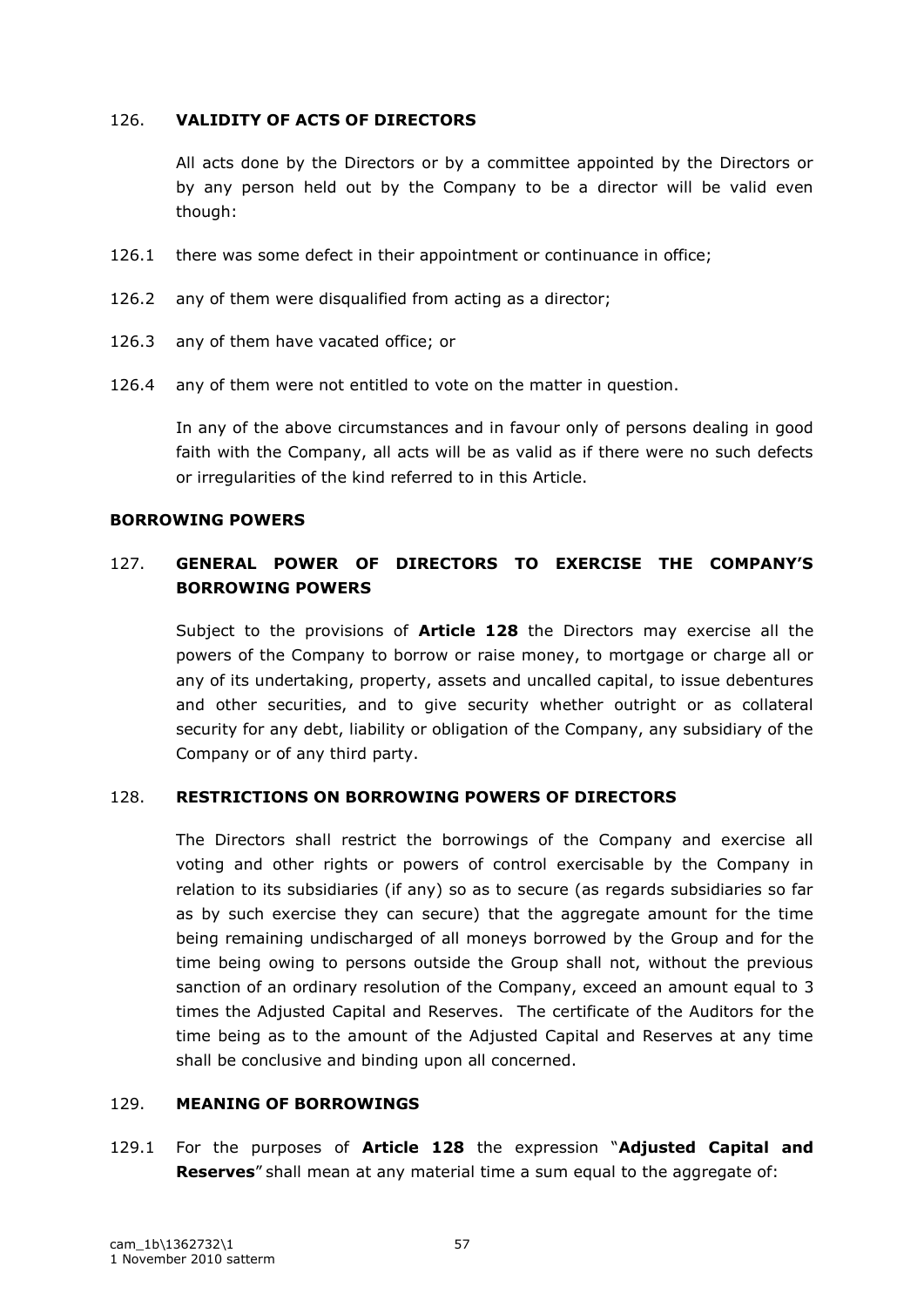- 129.1.1 the amount paid up or credited as paid up (excluding any premium) on the issued share capital of the Company; and
- 129.1.2 the aggregate amount standing to the credit of the consolidated capital and revenue reserves of the Company and its subsidiaries whether distributable or undistributable (including, without limitation, any share premium account, capital redemption reserve, property revaluation reserve and profit and loss account) all as shown by the then latest audited accounts of those companies but after:
	- 129.1.2.1 excluding any sums set aside for taxation (including deferred taxation);
	- 129.1.2.2 making such adjustments as may be appropriate in respect of any variation in the amount of such paid up share capital or any such reserves subsequent to the relevant balance sheet date. For this purpose share capital allotted or unconditionally agreed to be allotted shall be deemed to have been issued and share capital already called up or payable at any fixed future date within the following 6 months shall be treated as already paid up. If any issue or proposed issue of shares by the Company for cash has been underwritten such shares shall be deemed to have been issued and the amount (including any premium) of the subscription moneys payable in respect of the shares issued (not being moneys payable later than 6 months after the date of allotment) shall, to the extent so underwritten, be deemed to have been paid up on the date when the issue of such shares was underwritten (or, if such underwriting was conditional, on the date when it became unconditional);
	- 129.1.2.3 making such adjustments as may be appropriate in respect of any distributions declared, recommended or made by the Company or its subsidiaries (otherwise than attributable directly or indirectly to the Company) out of profits earned up to and including the date of the latest audited balance sheet of the Company or subsidiary (as the case may be) to the extent that such distribution is not provided for in such balance sheet;
	- 129.1.2.4 making such adjustments as may be appropriate in respect of any variation in the interests of the Company in its subsidiaries since the date of the latest audited balance sheet of the Company;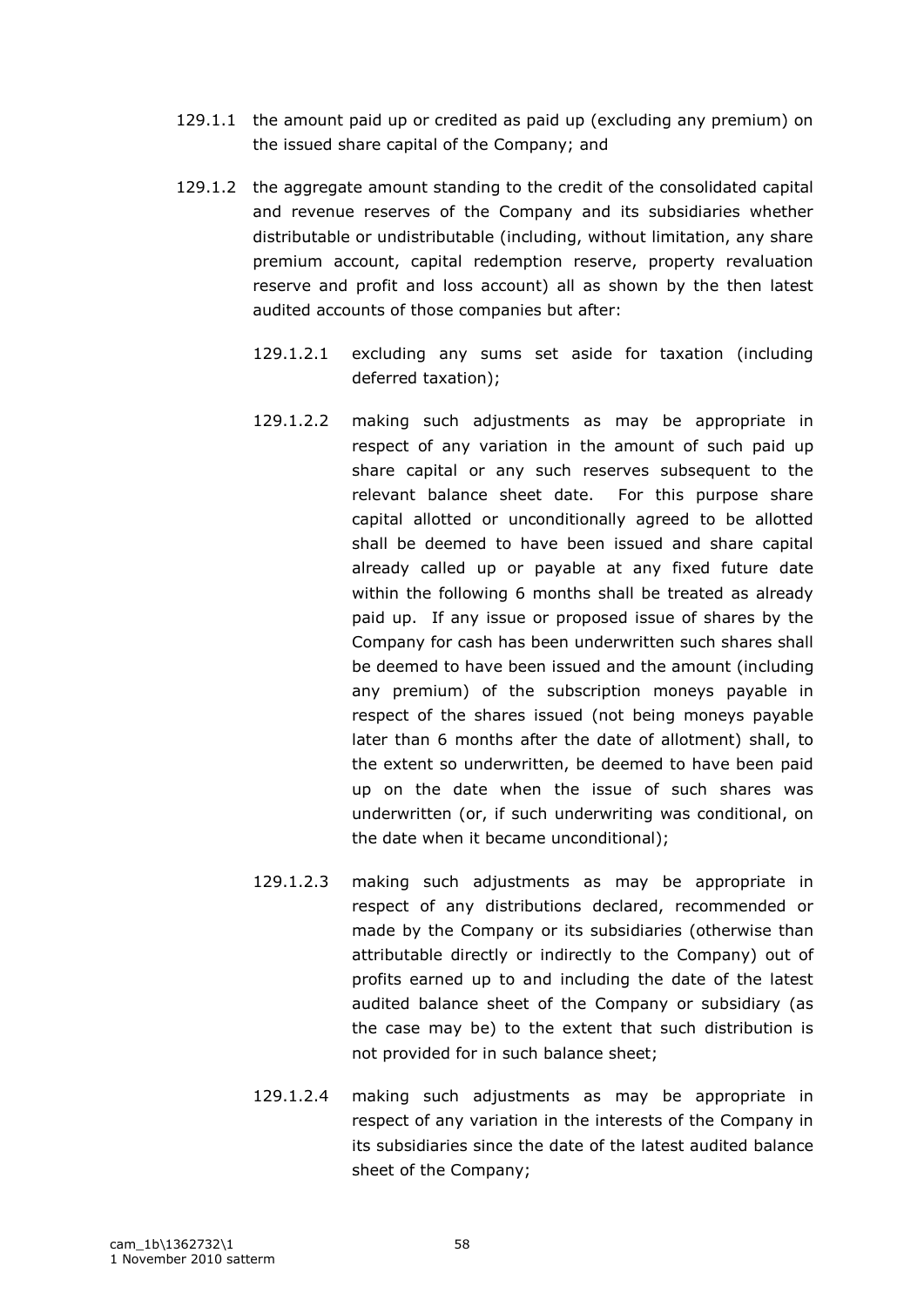- 129.1.2.5 (if the calculation is required for the purposes of or in connection with a transaction under or in connection with which any company is to become or cease to be a subsidiary), making all such adjustments as would be appropriate if such transaction had been carried into effect;
- 129.1.2.6 excluding minority interests in subsidiaries;
- 129.1.2.7 eliminating all amounts (if any) attributable to goodwill or otherwise attributable to intangible assets shown as such on consolidation;
- 129.1.2.8 excluding such part of the interests of the Company or a subsidiary in an Associated Company (as defined below), which is not a subsidiary of the Company, attributable to any post-acquisition undistributed profits and reserves but including such interests at original cost or, if lower, book value; and
- 129.1.2.9 after making such other adjustments (if any) as the Auditors may consider appropriate.

For the purpose of the above, "**Associated Company**" means any company or partnership which shall be treated by the Auditors as an associated company or partnership for the purpose of any Statement of Standard Accounting Practice for the time being in issue relating to accounting for the results of associated companies published by the Accounting Standards Board or other relevant regulatory body.

- 129.2 Borrowings for the purpose of **Article 128** are deemed to include (to the extent that the same would not otherwise fall to be taken into account):
	- 129.2.1 the principal amount of all debentures of any member of the Group which are not for the time being beneficially owned within the Group;
	- 129.2.2 the outstanding amount of the acceptances (not being acceptances of trade bills in respect of the purchase or sale of goods in the ordinary course of trading) by any member of the Group or by any bank or accepting house under any acceptance credit opened on behalf of and in favour of any member of the Group;
	- 129.2.3 the nominal amount of any issued and paid up share capital (other than equity share capital) of any subsidiary of the Company not for the time being beneficially owned by other members of the Group;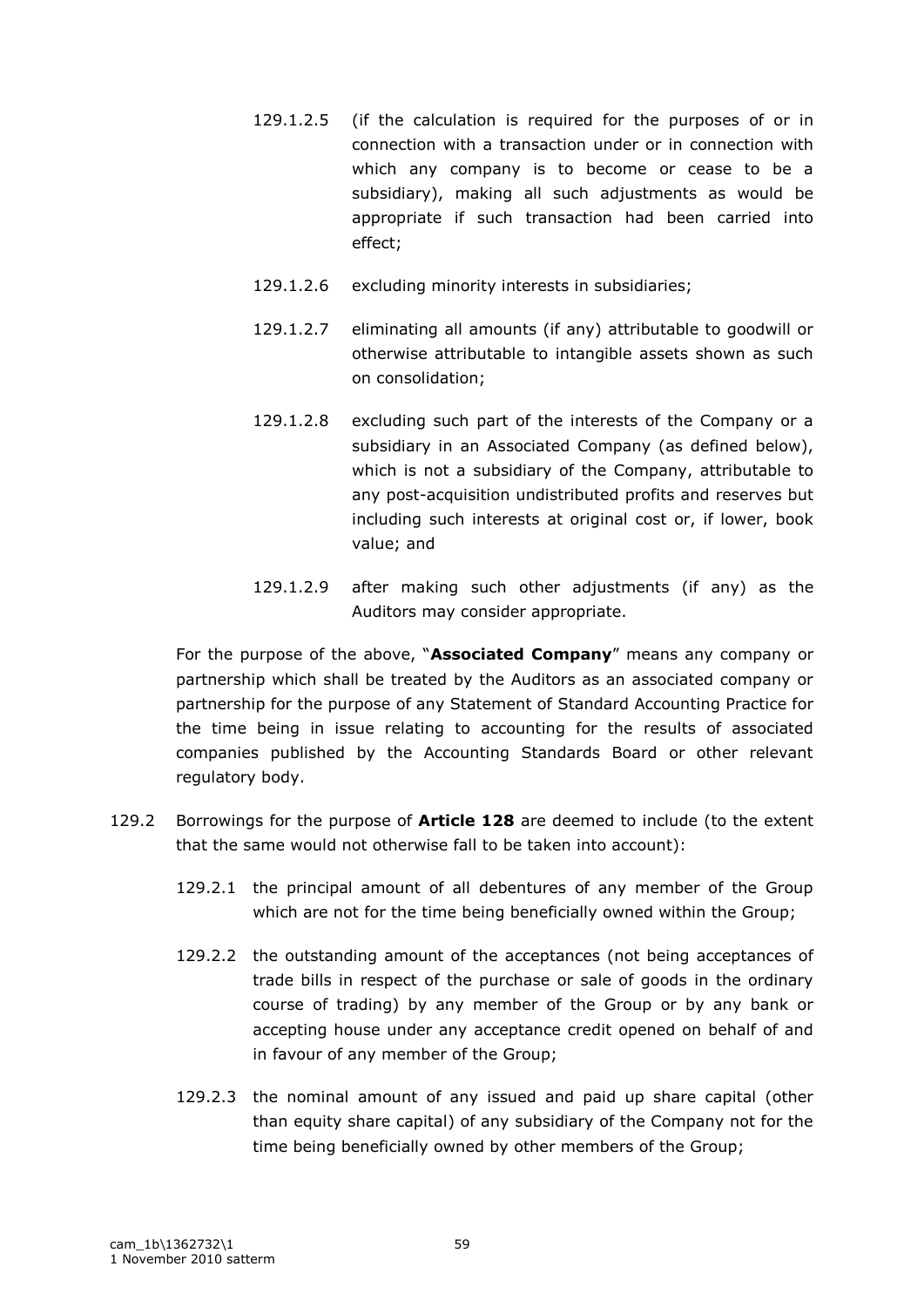- 129.2.4 the nominal amount of any other issued and paid up share capital and the principal amount of any other debentures or other borrowed moneys (not being shares or debentures which, or borrowed moneys the indebtedness in respect of which, is for the time being beneficially owned within the Group) the redemption or repayment of which is guaranteed or wholly or partly secured by any member of the Group; and
- 129.2.5 any fixed or minimum premium payable on final redemption or repayment of any debentures, share capital or other borrowed moneys falling to be taken into account;

but do not include:

- 129.2.6 any amounts borrowed by any member of the Group for the purpose of repaying or redeeming (with or without premium) the whole or part of any borrowings falling to be taken into account provided it is intended they will be applied for such purpose within 6 months of being borrowed and only to the extent that they have been applied for that purpose;
- 129.2.7 any amounts borrowed by any member of the Group from bankers or others for the purpose of financing any contract up to an amount not exceeding that part of the price receivable under such contract which is guaranteed or insured by the Export Credits Guarantee Department of the Department for Business, Innovation and Skills or by any other governmental department or non-governmental successor fulfilling a similar function or other like institution carrying on a similar business;
- 129.2.8 any amounts borrowed which are for the time being deposited with HM Revenue & Customs or other body designated by any relevant legislation or order in connection with import deposits or any similar governmental scheme; or
- 129.2.9 moneys borrowed by a company at the time it becomes a subsidiary of the Company for a period of 6 months from the date of its becoming a subsidiary.
- 129.3 Any amounts borrowed by a partly-owned subsidiary and not owing to another member of the Group shall be taken into account subject to the exclusion of an amount equal to the minority proportion, and moneys borrowed and owing to a partly-owned subsidiary by another member of the Group shall be taken into account to the extent of an amount equal to the minority proportion. For the purposes of this **Article 129.3** "**minority proportion**" means the proportion of the issued equity share capital of the partly-owned subsidiary which is not attributable to the Company.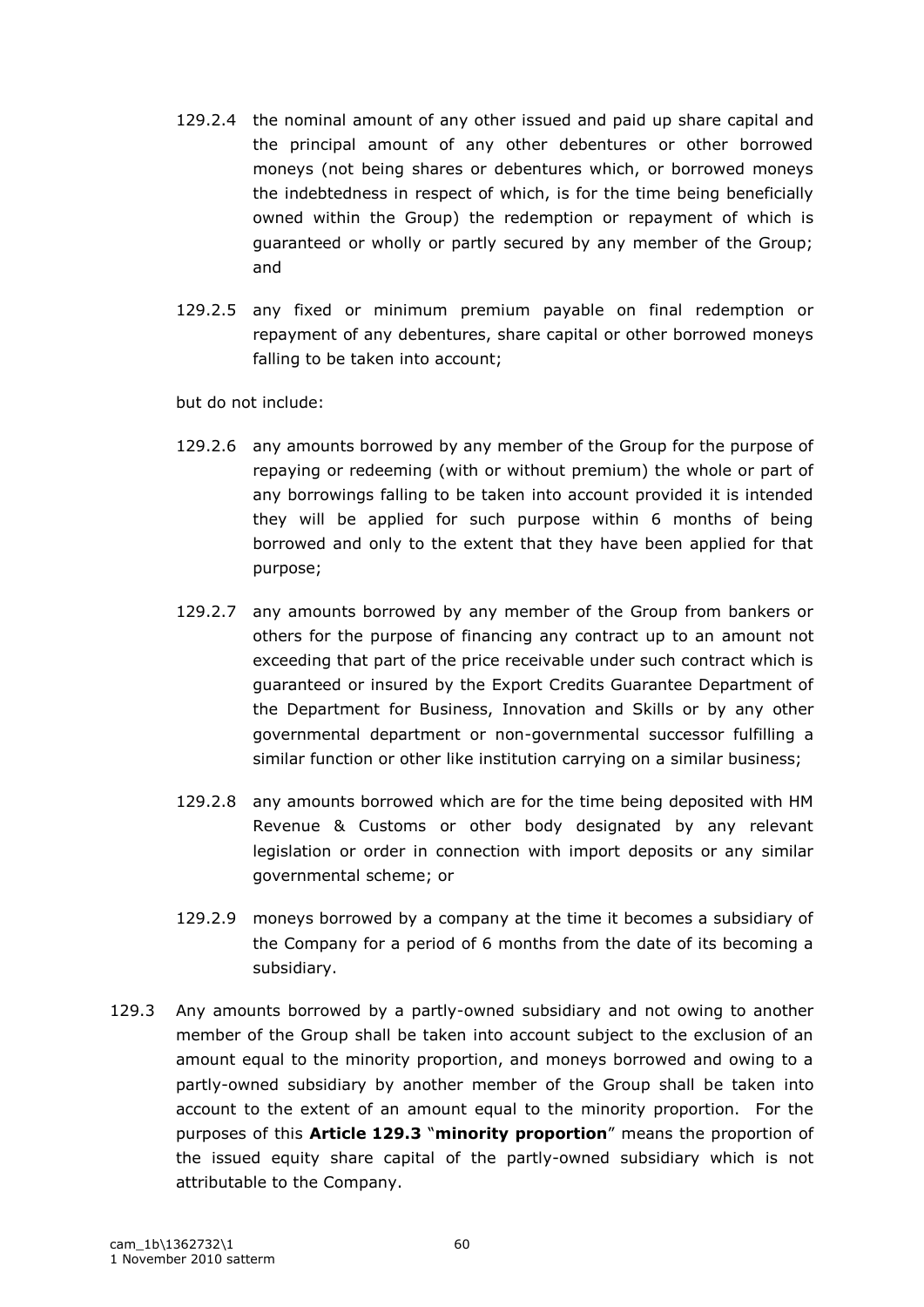- 129.4 Borrowed moneys of any member of the Group expressed in or calculated by reference to a currency other than sterling shall be converted for the purpose of calculating the sterling equivalent either:
	- 129.4.1 at the rate of exchange specified in a forward purchase contract, currency option, back-to-back loan, swap or other arrangement taken out or entered into to reduce the risk associated with fluctuations in rates of exchange in respect of repayment of those moneys ("**hedging agreement**"); or
	- 129.4.2 if repayment of those moneys has not been covered by a hedging agreement, at the more favourable to the Company:
		- 129.4.2.1 of the rate of exchange used for the conversion of that currency in the relevant balance sheet; or
		- 129.4.2.2 if no rate was used, the middle-market rate of exchange quoted by the Company"s principal bankers at the close of business in London on the date of the relevant balance sheet; or
		- 129.4.2.3 if it would result in a lower figure the middle-market rate of exchange quoted by the Company"s principal bankers at the close of business in London on the business day immediately preceding the day on which the calculation falls to be made.
- 129.5 If, immediately prior to a general meeting the restriction on borrowing powers set out in **Article 128** has not been exceeded by reference to the immediately preceding audited consolidated balance sheet, the Directors will not be in breach of **Article 128** if the restriction on borrowing powers is exceeded immediately after, and as a result of, any new consolidated balance sheet being laid before the members in general meeting. In such circumstances the Directors must ensure that no later than 6 months after the date of the general meeting, the Company has, by ordinary resolution, sanctioned the excess borrowing or that the aggregate amount of outstanding borrowed moneys has been reduced to an amount not exceeding the borrowing restriction.
- 129.6 Notwithstanding any other provision of **Article 128**, the Directors may act in reliance on a bona fide estimate of the amount of the Adjusted Capital and Reserves at any time and if in consequence the limit imposed by this Article is inadvertently exceeded, an amount of borrowings equal to the excess may be disregarded until the expiration of 6 months after the date on which, by reason of a determination of the Auditors of otherwise, the Directors become aware that the said limit has been inadvertently exceeded as aforesaid.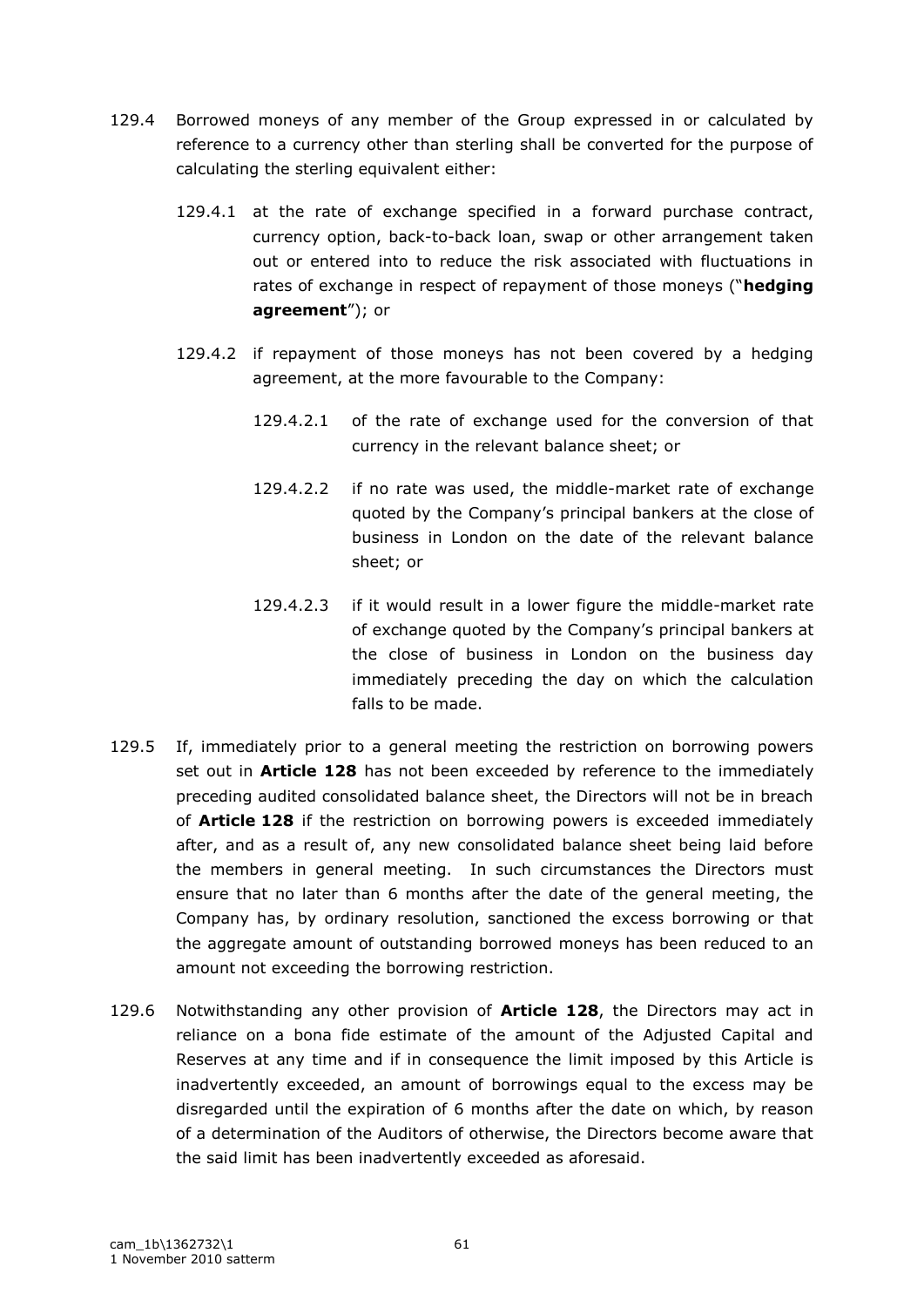## 130. **PROTECTION OF THIRD PARTIES IF RESTRICTIONS ON BORROWING POWERS BREACHED**

No person dealing with the Company or any of its subsidiaries shall by reason of the provisions of **Article 128** be concerned to see or inquire whether the limit referred to in **Article 128** is observed. No debt incurred or security given in excess of such limit shall be invalid or ineffectual unless the lender or the recipient of the security had express notice at the time the debt was incurred or the security was given that the limit imposed had been or would be exceeded by the incurring of the debt or giving of the security.

#### **GENERAL POWERS OF DIRECTORS**

## 131. **MANAGEMENT OF THE BUSINESS**

The business of the Company shall be managed by the Directors. They may exercise all the powers of the Company and do on behalf of the Company all acts which could be exercised and done by the Company, and which are not by the Statutes or by these Articles required to be exercised or done by the Company in general meeting. The Directors, in managing the Company, are subject to the provisions of the Statutes and of these Articles and to regulations prescribed by the Company by ordinary resolution provided that the regulations are not inconsistent with the provisions of the Statutes and these Articles. No regulation so made by the Company will invalidate any prior act of the Directors which would have been valid if such regulation had not been made. The general powers given by this Article are not limited or restricted by any special authority or power given to the Directors by any other Article.

#### 132. **POWER TO ESTABLISH LOCAL BOARDS ETC.**

The Directors may establish any local boards or agencies for managing any of the affairs of the Company, either in the United Kingdom or elsewhere. They may appoint any persons to be members of such local boards, or any managers or agents, and may fix their remuneration, and may delegate to any local board, manager or agent any of the powers, authorities and discretions vested in the Directors (other than their power to make calls, forfeit shares, borrow money or issue debentures) with power to sub-delegate, and may authorise the members of any local boards, or any of them, to fill any vacancies on the boards, and to act notwithstanding vacancies. Any such appointment or delegation may be made upon such terms and subject to such conditions as the Directors may think fit. The Directors may remove any person so appointed, and may annul or vary any such delegation, but no person dealing in good faith will be affected if they have no notice of the annulment or variation. The Directors may exercise all the powers of the Company under sections 49 and 129 of the Companies Act 2006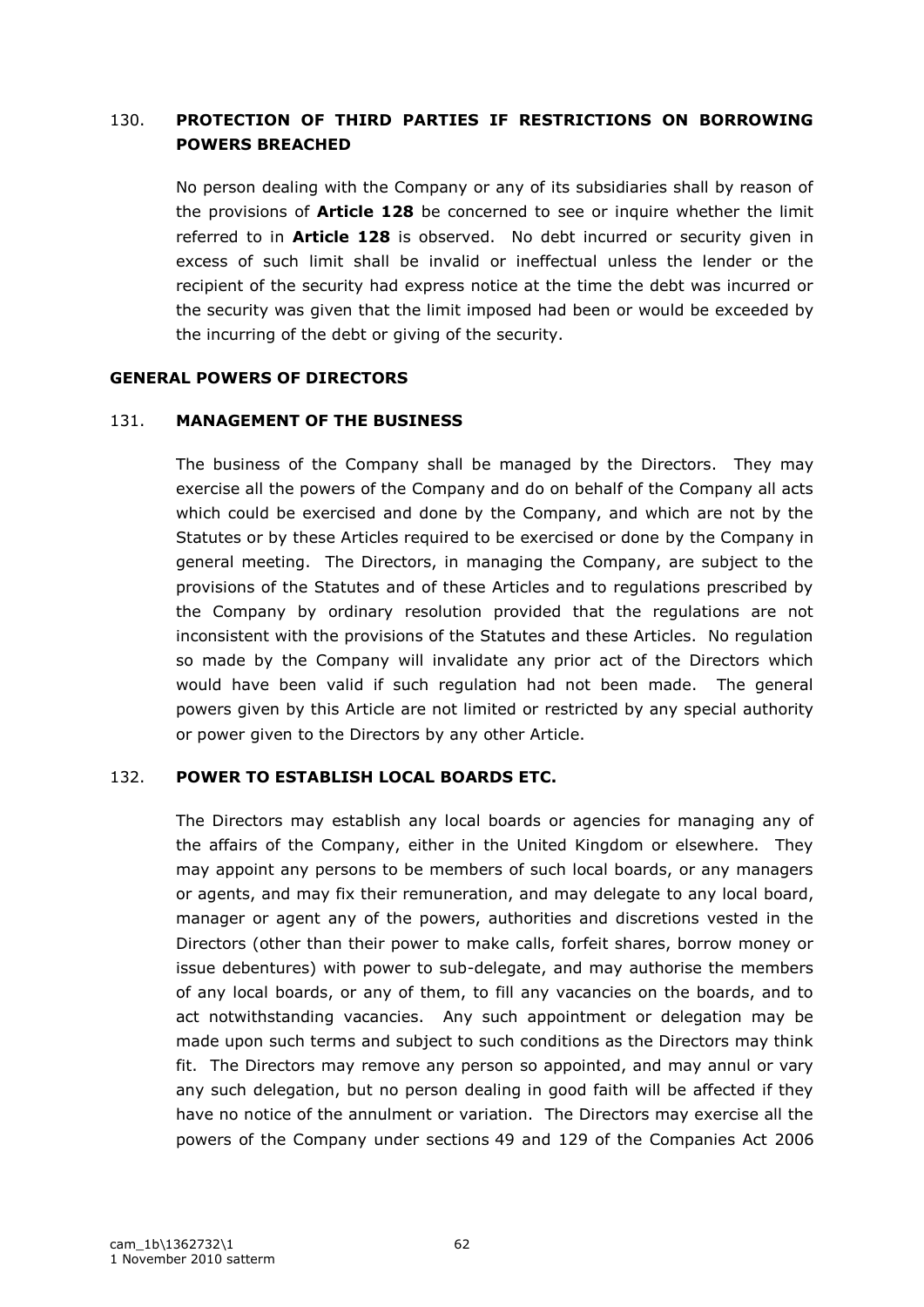and the obligations and conditions imposed by both section 49 and section 129 shall be duly observed.

## 133. **APPOINTMENT OF ATTORNEYS**

The Directors may by power of attorney or otherwise appoint any company, firm, person or group of persons, to be the attorney or attorneys of the Company for such purposes and with such powers, authorities and discretions (not exceeding those vested in or exercisable by the Directors under or pursuant to these Articles) and for such period and subject to such conditions as the Directors may think fit. A power of attorney may contain such provisions the Directors may decide on for the protection and convenience of persons dealing with the attorney and may also authorise any such attorney to sub-delegate all or any of the powers, authorities and discretions vested in him. The Directors may remove any person appointed under this Article and may revoke or vary the delegation but no person who deals in good faith and without notice of the revocation or variation shall be affected by it.

## 134. **SIGNATURE OF CHEQUES, BILLS ETC.**

All cheques, promissory notes, drafts, bills of exchange, and other negotiable or transferable instruments, and all receipts for moneys paid to the Company, shall be signed, drawn, accepted, endorsed, or otherwise executed, as the case may be, in such manner as the Directors shall from time to time by resolution determine.

# 135. **ESTABLISHMENT OF PENSION OR BENEFIT SCHEMES, CLUBS, FUNDS ETC.**

- 135.1 The Directors may exercise all the powers of the Company to provide as follows for employees of the Company, and of its subsidiaries and companies with which it is associated (together "**associated companies**"):
	- 135.1.1 to establish, concur or join in establishing with associated companies, schemes or funds for providing pensions, annuities, sickness or compassionate allowance, life assurance benefits, donations, gratuities or other benefits for employees and to make contributions out of the Company"s money to such schemes or funds;
	- 135.1.2 to pay, agree to pay or make grants (revocable or irrevocable and whether subject or not to any terms or conditions) of pensions or other retirement, superannuation, death or disability benefits to employees including pensions or benefits in addition to those to which the employees are or may become entitled under any scheme or fund referred to in **Article 135.1.1**. Any pension or benefit may be granted to an employee either before or in anticipation of or on or at any time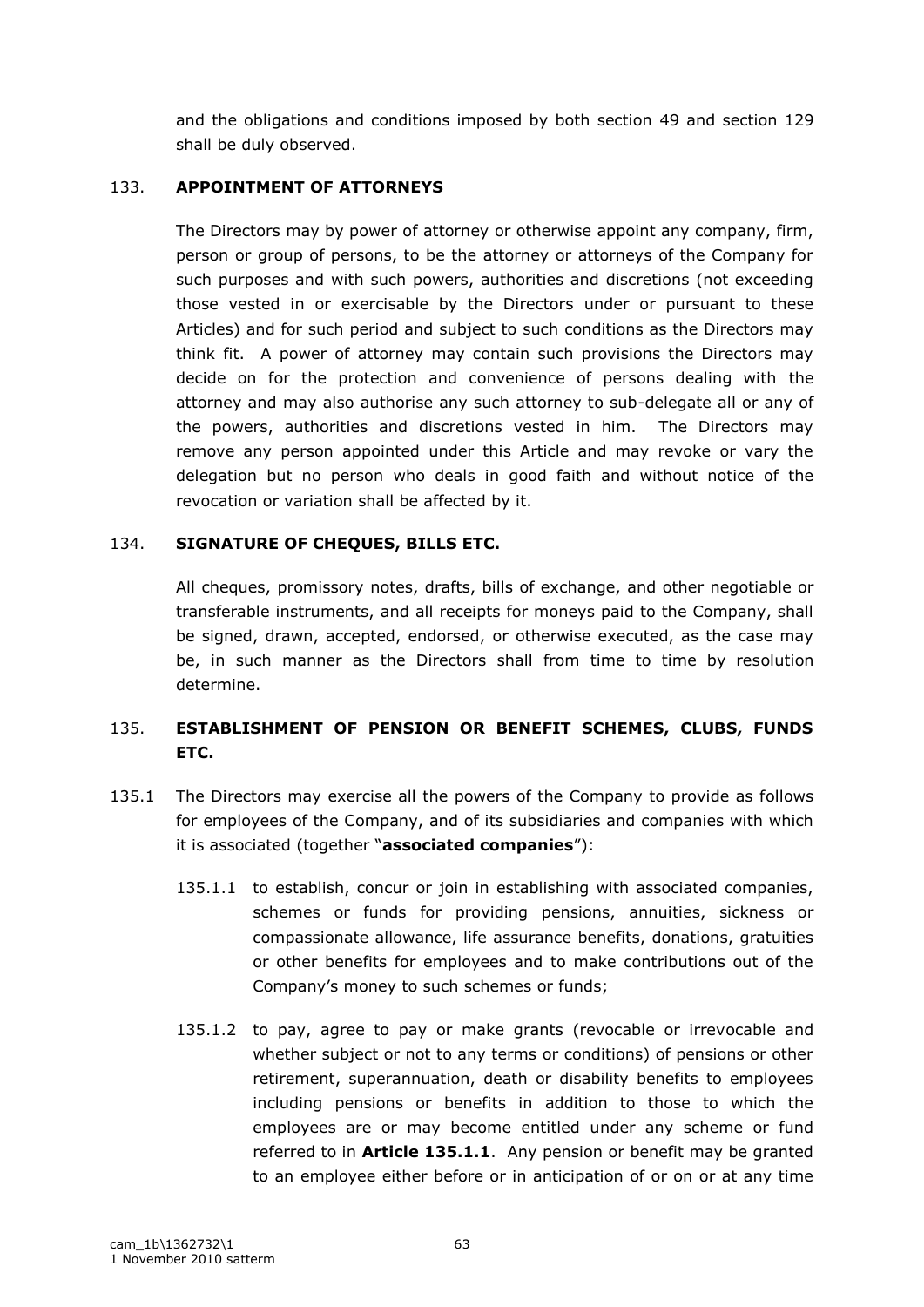after his actual retirement as the Directors in their absolute discretion consider to be desirable;

- 135.1.3 to procure the establishment and subsidy of or subscription to and support of any institutions, associations, clubs, funds or trusts calculated to be for the benefit of employees or otherwise to advance the interests and well-being of the Company, its members, or associated companies; and
- 135.1.4 to procure the making of payments for or towards the insurance of any employees.
- 135.2 For the purposes of this **Article 135** "**employees**" include any director who holds or held office or employment with the Company, ex-employees of the Company and their spouse, civil partner, widow, widower or surviving civil partner, relatives, families or dependants or any class or classes of such persons.
- 135.3 The Directors may also sanction the exercise of any power conferred upon the Company by section 247 of the Companies Act 2006.
- 135.4 The Directors may exercise all the powers of the Company to subscribe or guarantee money for charitable or benevolent objects, or for any exhibition or for any public, general or useful object.

## **SECRETARY**

#### 136. **APPOINTMENT OF SECRETARY**

Subject to section 10(2) of the Companies Act 1985, the Secretary shall be appointed by the Directors for such term, at such remuneration and upon such conditions as they may think fit and any Secretary so appointed may be removed by them. If thought fit, 2 or more persons may be appointed as joint secretaries.

## 137. **APPOINTMENT OF ASSISTANT OR DEPUTY SECRETARY**

The Directors may appoint any person to be an assistant or deputy Secretary of the Company. Anything authorised or required by these Articles or by law to be done by or to the Secretary may be done by or to any such assistant or deputy Secretary. Any assistant or deputy Secretary so appointed may be removed by the Directors.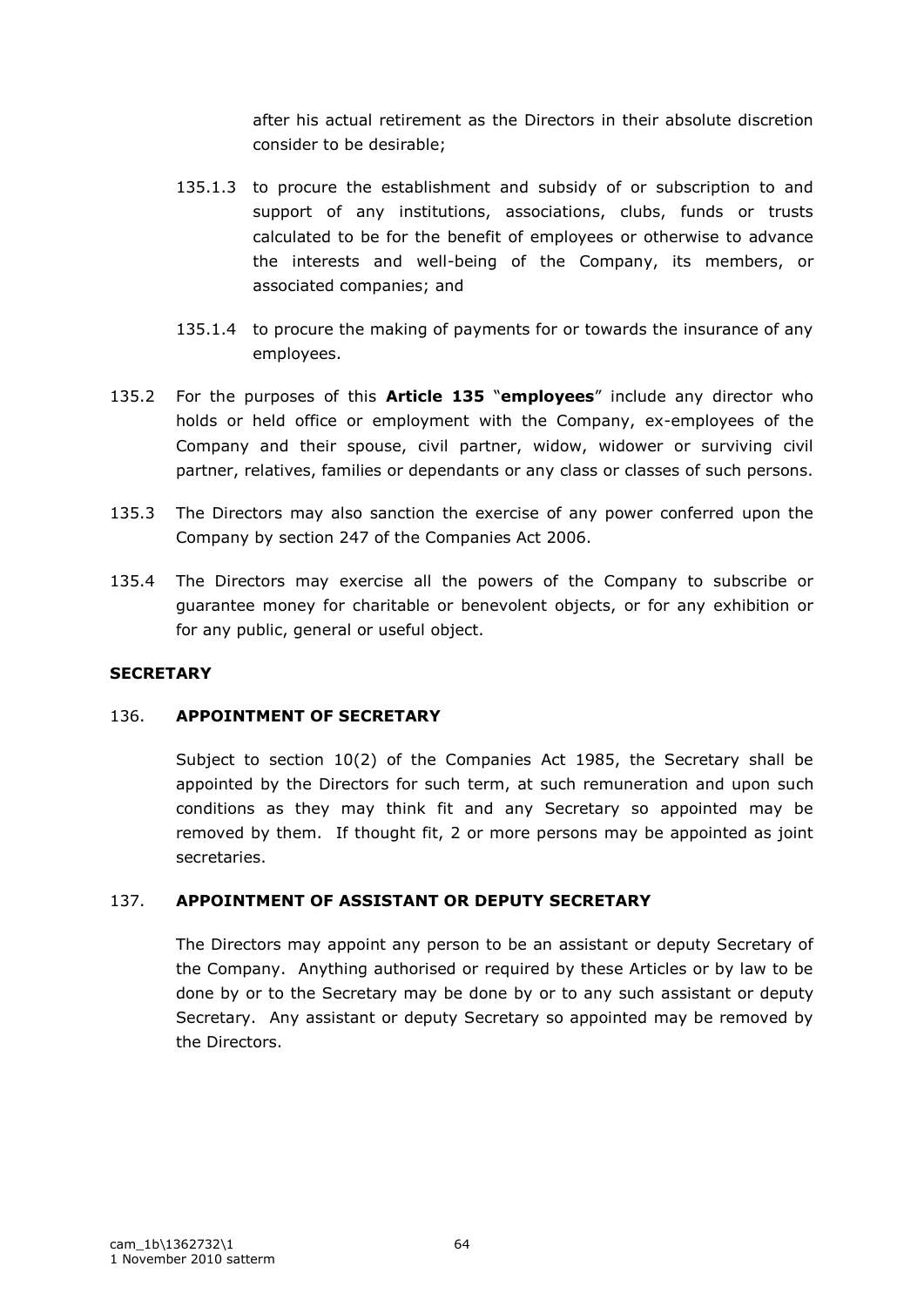## 138. **RESTRICTIONS WHERE DIRECTOR AND SECRETARY ARE ONE AND THE SAME**

Where the Companies Act 2006 or these Articles require or authorise something to be done by or to a director and the Secretary, it must not be done by or to one person acting both as director and as, or in place of, the Secretary.

#### **THE SEAL**

#### 139. **FORMALITIES CONCERNING USE OF THE SEAL**

The Directors must provide for the safe custody of the Seal. The seal must only be used by the authority of the Directors or of a committee appointed and authorised by the Directors. Every instrument to which the Seal is affixed must be signed by one director whose signature must be attested in the presence of a witness or by one director and the Secretary or some other person appointed by the Directors for the purpose or by 2 directors. As regards any certificates for shares or debentures or other securities of the Company the Directors may by resolution determine that the signatures referred to in this Article shall be dispensed with or fixed by some mechanical or other method or system of applying facsimile signatures.

#### **RESERVES**

## 140. **POWER TO CARRY PROFITS TO RESERVE**

Subject to the Statutes, the Directors may from time to time set aside out of the profits of the Company and carry to reserve such sums as they think proper. At the discretion of the Directors, the reserve shall be applied for any purpose to which the profits of the Company may properly be applied and pending such application may either be employed in the business of the Company or be invested. The Directors may divide the reserve into such special funds as they think fit and may consolidate into one fund any special funds or any parts of any special funds into which the reserve may have been divided. The Directors may also carry forward any profits without placing them to reserve.

#### **DIVIDENDS**

## 141. **POWER TO DECLARE DIVIDENDS**

The Company may by ordinary resolution declare dividends. No dividend will be payable except out of the profits of the Company available for distribution in accordance with the provisions of the Companies Act 2006, or in excess of the amount recommended by the Directors.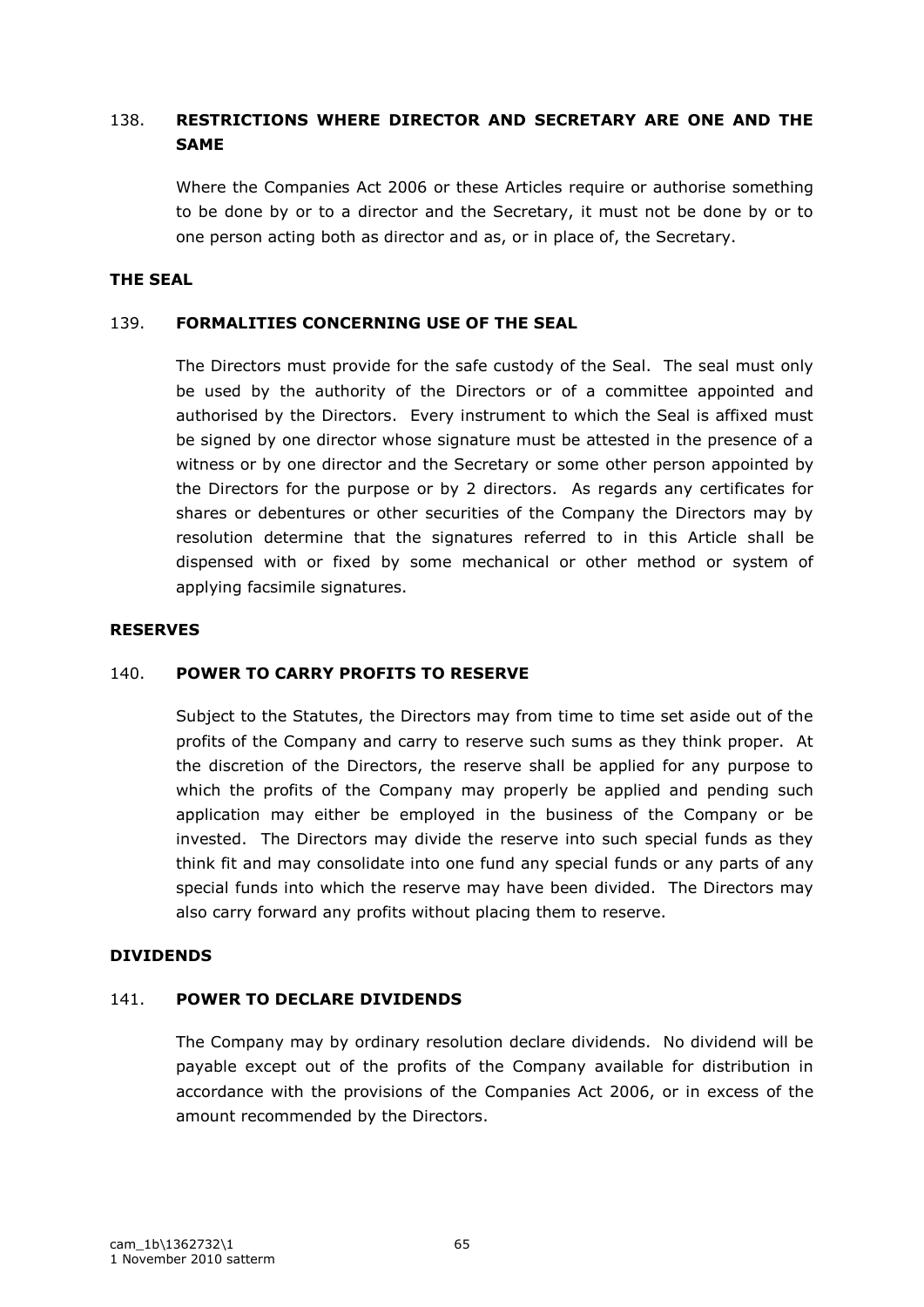## 142. **APPORTIONMENT OF DIVIDENDS**

- 142.1 Subject to the provisions of the Companies Act 2006, and except as otherwise provided by these Articles or by the rights or privileges attached to any shares carrying a preferential or special right to dividends, Company profits will be used to pay dividends on shares in proportion to the amount paid up on each share and will be apportioned and paid pro rata based on the amount paid up in any part of the period when the dividend is paid.
- 142.2 No dividends will be paid except out of profits that the Company has determined should be distributed.
- 142.3 The provisions of **Article 142.1** will not apply to payments made on each share in advance of calls.
- 142.4 Notwithstanding **Article 142.1** if the terms of issue of a share provide that it will rank for dividend as from or after a particular date, or be entitled to dividends declared after a particular date, that share will rank for or be entitled to the dividend on that basis.

## 143. **DIVIDENDS PAYABLE IN ANY CURRENCY**

Unless the terms of issue of a share provide otherwise, dividends may be paid or declared in any currency. The Directors may agree with a member:

- 143.1 that dividends declared or which become due on his shares in one currency will be paid or satisfied in another currency;
- 143.2 the basis of conversion to be applied;
- 143.3 how and when the amount to be paid in the other currency will be calculated and paid; and
- 143.4 whether the Company or any other person will bear the costs of conversion.

# 144. **POWER TO PAY INTERIM AND FIXED DIVIDENDS**

If, in the opinion of the Directors the profits of the Company justify such payments, the Directors may:

- 144.1 pay the fixed dividends on any class of shares carrying a fixed dividend expressed to be payable on fixed dates on the half-yearly or other dates prescribed for payment; and
- 144.2 pay interim dividends of such amounts and on such dates as they think fit. If the Directors act in good faith, they shall not incur any liability to the holders of shares conferring preferred rights for any loss they may suffer in consequence of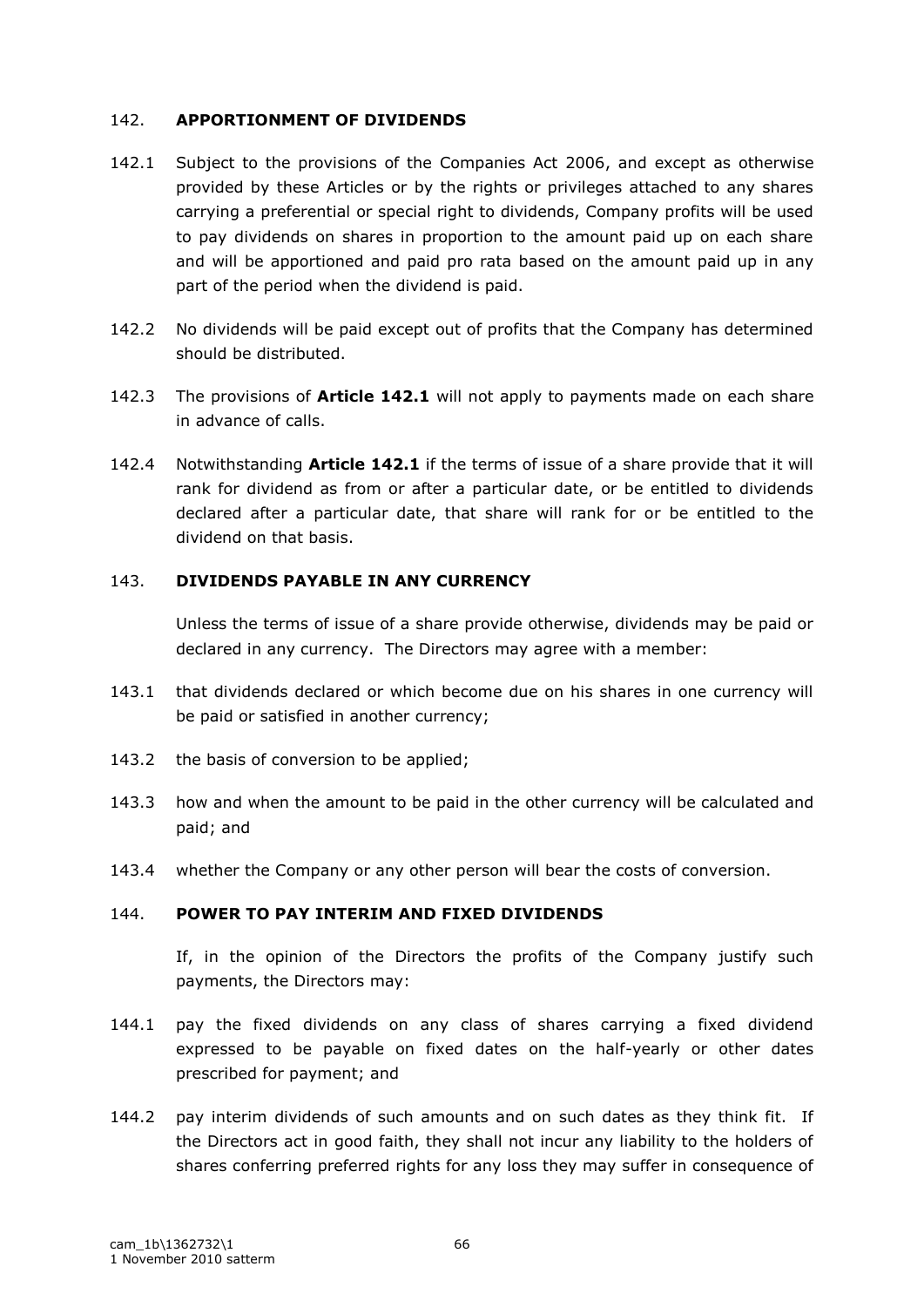the payment of any interim dividend on any shares having non-preferred or deferred rights.

## 145. **SHARE PREMIUM ACCOUNT**

Subject to the provisions of and save as provided by the Companies Act 2006, if the Company issues shares at a premium, whether for cash or otherwise, the Directors must transfer a sum equal to the aggregate amount or value of the premiums to an account to be called the share premium account and any amount for the time being standing to the credit of such account shall not be applied in the payment of dividends.

## 146. **DIVIDENDS NOT TO BEAR INTEREST**

No dividend or other moneys payable on or in respect of a share shall bear interest as against the Company.

# 147. **DEDUCTION OF DEBTS DUE TO COMPANY**

The Directors may deduct from any dividend or other moneys payable to any member on or in respect of a share any money payable by him to the Company on account of calls or otherwise in relation to shares in the Company.

# 148. **RETENTION OF DIVIDENDS AND BONUSES PAYABLE ON SHARES OVER WHICH THE COMPANY HAS A LIEN**

The Directors may retain any dividend or other moneys payable on or in respect of a share on which the Company has a lien, and may apply the same in or towards satisfaction of the debts, liabilities or engagements in respect of which the lien exists.

# 149. **RETENTION OF DIVIDENDS AND BONUSES WHERE A SECTION 793 NOTICE HAS NOT BEEN COMPLIED WITH**

- 149.1 Subject to the provisions of **Article 150** the Directors may also retain any dividend or other moneys otherwise payable on or in respect of shares if:
	- 149.1.1 a notice has been duly served in respect of the shares pursuant to section 793 of the Companies Act 2006 or any other provision of the Companies Act 2006 concerning the disclosure of interests in voting shares; and
	- 149.1.2 the share or shares which were the subject of that notice represented in aggregate at least 0.25 per cent. of that class of shares (calculated exclusive of any treasury shares of that class); and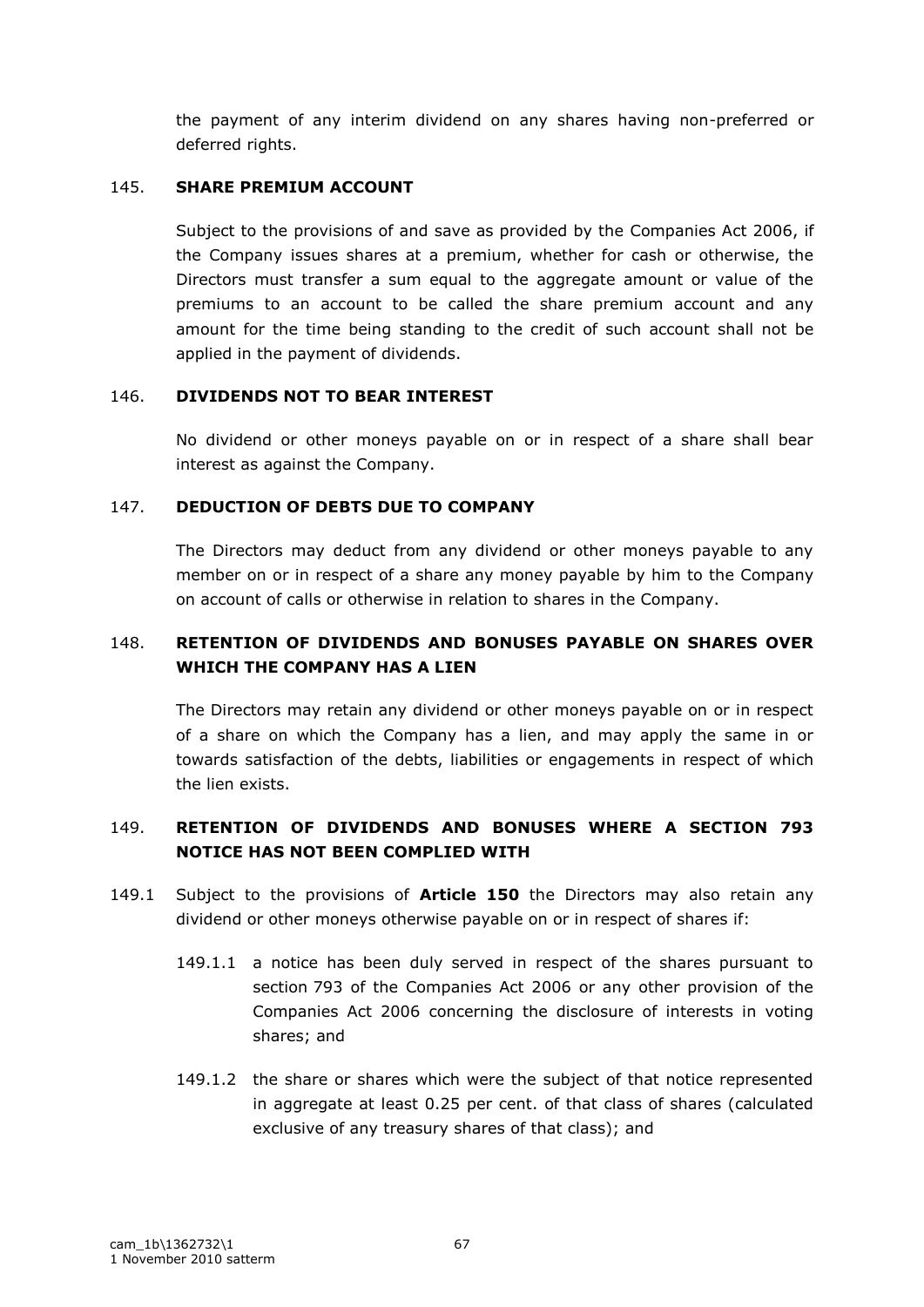149.1.3 the person or persons on whom the notice was served failed to comply with the requirements of that notice within the period for compliance specified in the notice (being not less than 14 days from the date of service of the notice) and remains in default in complying with such notice.

#### 150. **WHEN RIGHT OF RETENTION UNDER ARTICLE 149 CEASES**

- 150.1 If any right of retention has arisen under the provisions of **Article 149**, it shall cease to apply to those shares if:
	- 150.1.1 the person or persons on whom the notice referred to in **Article 149** was served ceases to be in default in complying with such notice; or
	- 150.1.2 the Directors decide (in their absolute discretion) that the right of retention has ceased to apply to those shares; or
	- 150.1.3 a period of 7 days has expired which commences on the date the Company receives a notice that the share has been sold either through a recognised investment exchange or overseas exchange, or as a result of an acceptance of a takeover offer.
- 150.2 If and for as long as a person is in default in complying with a notice referred to in **Article 149,** the consequences of default set out in that Article will also apply (with effect from allotment) to any additional share allotted to that person after service of the notice in right of the shares that were the subject of the notice (including shares allotted on a rights issue or capitalisation issue) as if such additional share had also been the subject of the notice.
- 150.3 For the purposes of **Article 149** and the provisions of this **Article 150**, a person shall be deemed to be in default in complying with a notice referred to in those Articles if he fails or refuses to give all the information required by the notice to the satisfaction of the Directors or if he gives information which he knows to be false or if he recklessly gives information which is false.

## 151. **UNCLAIMED AND RETAINED DIVIDENDS**

All unclaimed and retained dividends may be invested or otherwise made use of by the Directors as they shall think fit for the benefit of the Company until such dividends are claimed or cease to be liable to retention under these Articles and if the Directors do so the Company will not be constituted a trustee of any such retained dividends. Any dividend remaining unclaimed or retained in accordance with these Articles for twelve years from the date the dividend becomes due for payment will, after that date, be forfeited and will revert to the Company.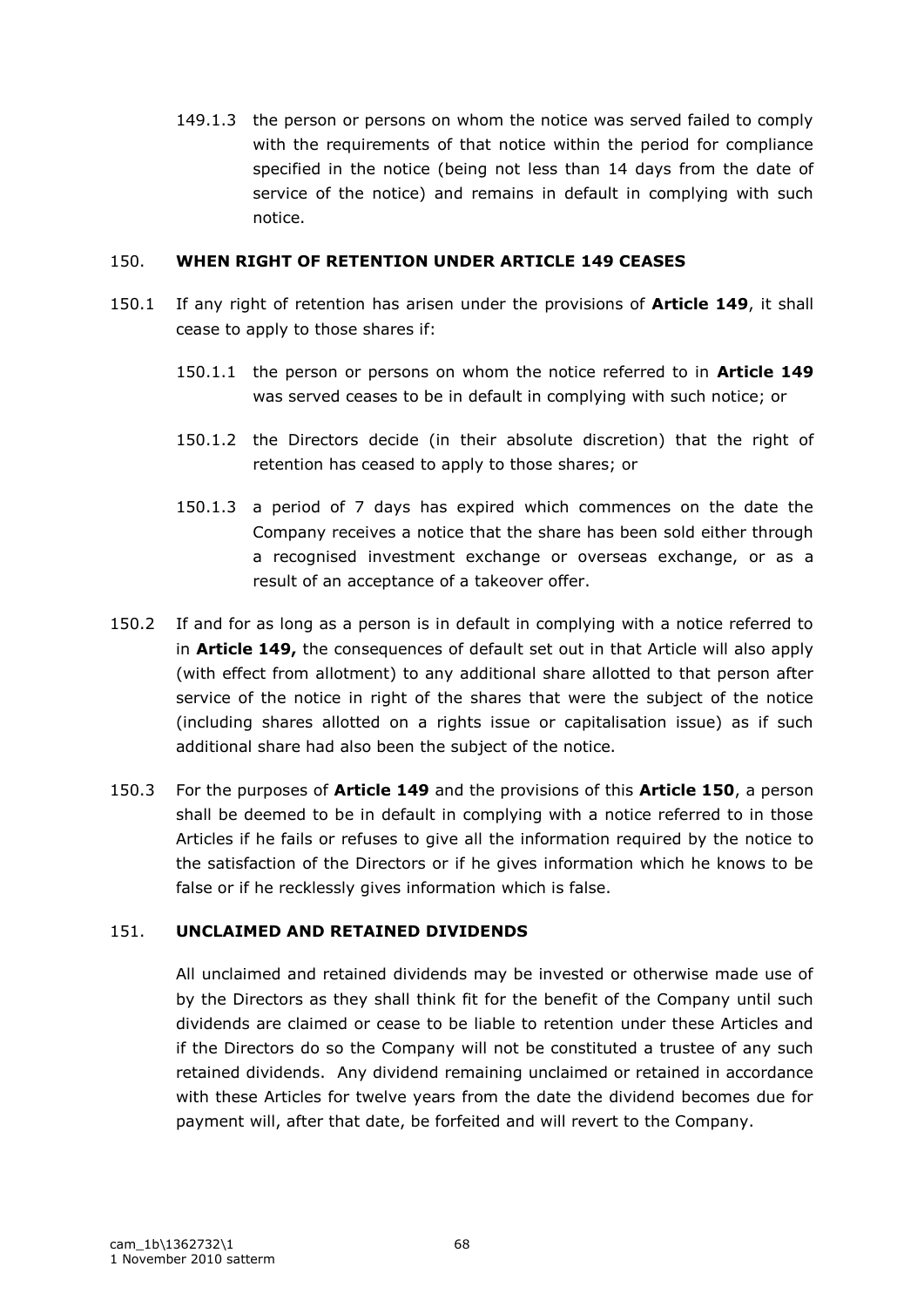## 152. **PAYMENT OF DIVIDENDS IN SPECIE**

With the sanction of an ordinary resolution of the Company all or any part of a dividend can be paid by the distribution of specific assets, and the Directors must give effect to such ordinary resolution. If any difficulty arises on such a distribution the Directors can settle it as they think fit and in particular they can:

- 152.1 issue fractional certificates;
- 152.2 fix the value of all or part of the assets for distribution purposes;
- 152.3 determine that cash payments are made to members based on the value of the assets in order to adjust the rights of members; and
- 152.4 vest any assets in trustees.

#### 153. **RECEIPTS BY JOINT HOLDERS**

If 2 or more persons are registered as joint holders of any share, or are entitled jointly to a share in consequence of the death or bankruptcy of the holder, any one of them may give an effective receipt for any dividend or other moneys payable on or in respect of the share, and payment of dividends in accordance with **Article 154** may be made to any one of them. The provisions of this **Article 153** are, in the case of persons entitled jointly to a share in consequence of the death or bankruptcy of the holder, subject to **Article 53.**

## 154. **METHOD OF PAYMENT OF CASH DIVIDENDS**

- 154.1 Any dividend or other moneys payable in cash on or in respect of a share may be paid by cheque, warrant, similar financial instrument or by such bank or other funds transfer system as the Directors consider appropriate or in the case of shares held in uncertificated form by means of a relevant system.
- 154.2 A cheque, warrant or similar financial instrument must be sent by post to a member at his registered address, or to any other person or persons entitled to the share in consequence of the death or bankruptcy of the holder and/or to any other address which the member or person authorises in writing. The cheque, warrant or similar financial instrument must be made payable to, or to the order of, the person to whom it is sent, or to any person nominated in writing by the holder, joint holders, or the person or persons entitled to it.

## 155. **PAYMENT AS GOOD DISCHARGE**

Payment of a cheque, warrant or similar financial instrument by the banker upon whom it is drawn or debiting of the Company's account in respect of a bank or funds transfer or, in the case of shares in uncertificated form, the making of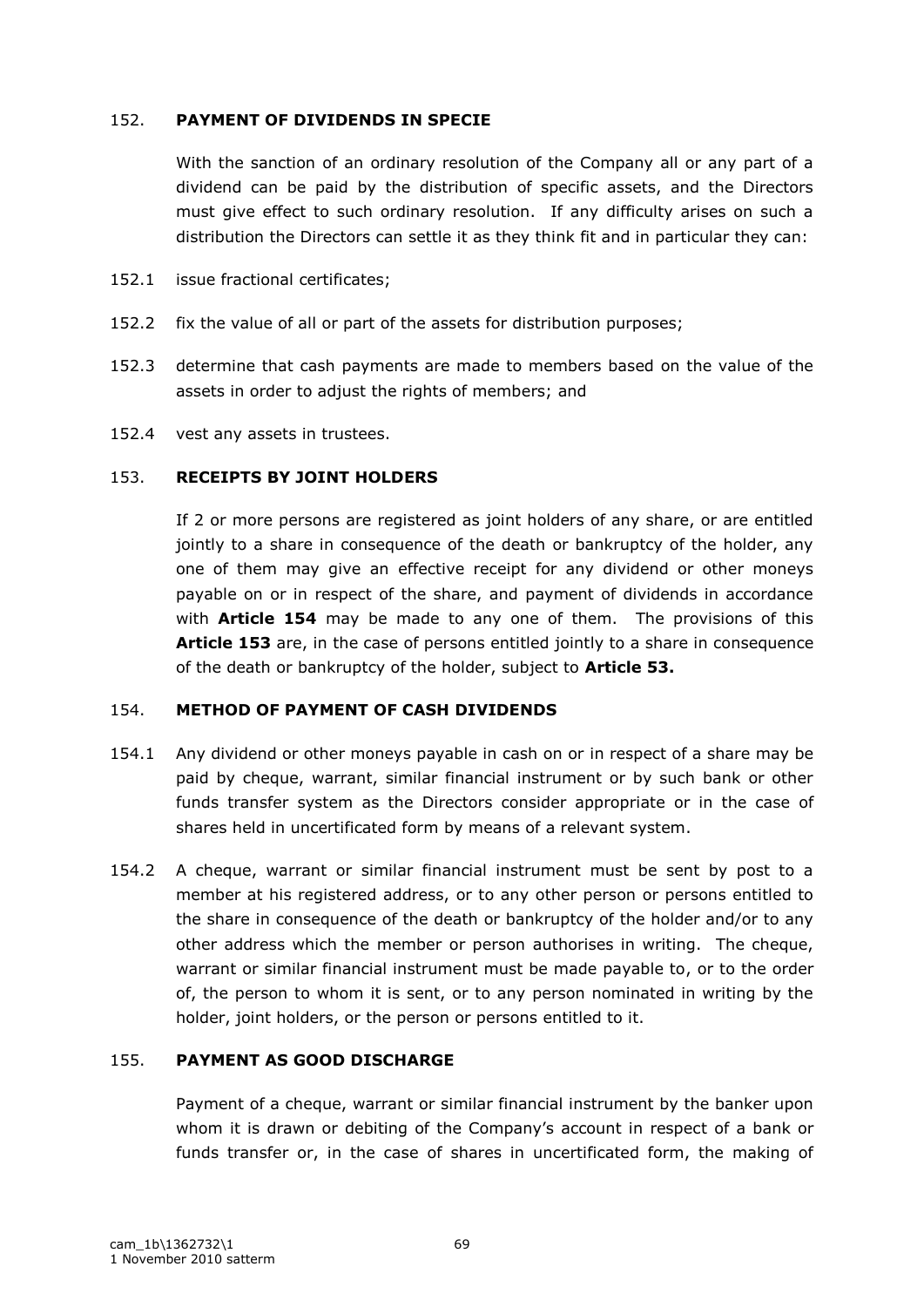payment in accordance with the facilities and requirements of a relevant system shall be a good discharge to the Company.

## 156. **CHEQUES ETC TO BE AT SOLE RISK**

Every cheque, warrant, bank or funds transfer or payment made by any other method will be sent at the sole risk of the person entitled.

## 157. **RIGHT TO STOP SENDING DIVIDEND WARRANTS BY POST**

- 157.1 Not withstanding **Article 154** or any authorisation given to the Company, the Company may stop sending dividend cheques or warrants by post in relation to a share if:
	- 157.1.1 dividend cheques or warrants have been sent by post and returned undelivered or left uncashed during the periods for which the same are valid on 2 consecutive occasions; or
	- 157.1.2 a dividend cheque or warrant has been sent by post to the registered address of the member or other person entitled to the dividend on that share and returned undelivered or left uncashed during the period for which the same are valid and reasonable enquiries have failed to establish any new address for such member or person.
- 157.2 The Company must recommence sending cheques or warrants (or using another method of payment) in respect of dividends if the member or other person entitled to the dividend claims the arrears of dividend and does not instruct the Company to pay future dividends in some other way.

# 158. **POWER TO SPECIFY RECORD DATES**

Any resolution which declares or resolves to pay a dividend on shares of any class, whether a resolution of the Company in general meeting or a resolution of the Directors, may specify that the dividend is payable to the persons registered as the holders of the shares at the close of business on a particular date. That date can be prior to the date on which the resolution is passed. In that case the dividend will be payable in accordance with the respective registered shareholdings notwithstanding any subsequent transfer or transmission of the shares. The provisions of this Article do not prejudice the rights to dividends or other benefits as between the transferors and transferees of any such shares. The provisions of this Article will also apply to capitalisations that are effected under **Article 160**.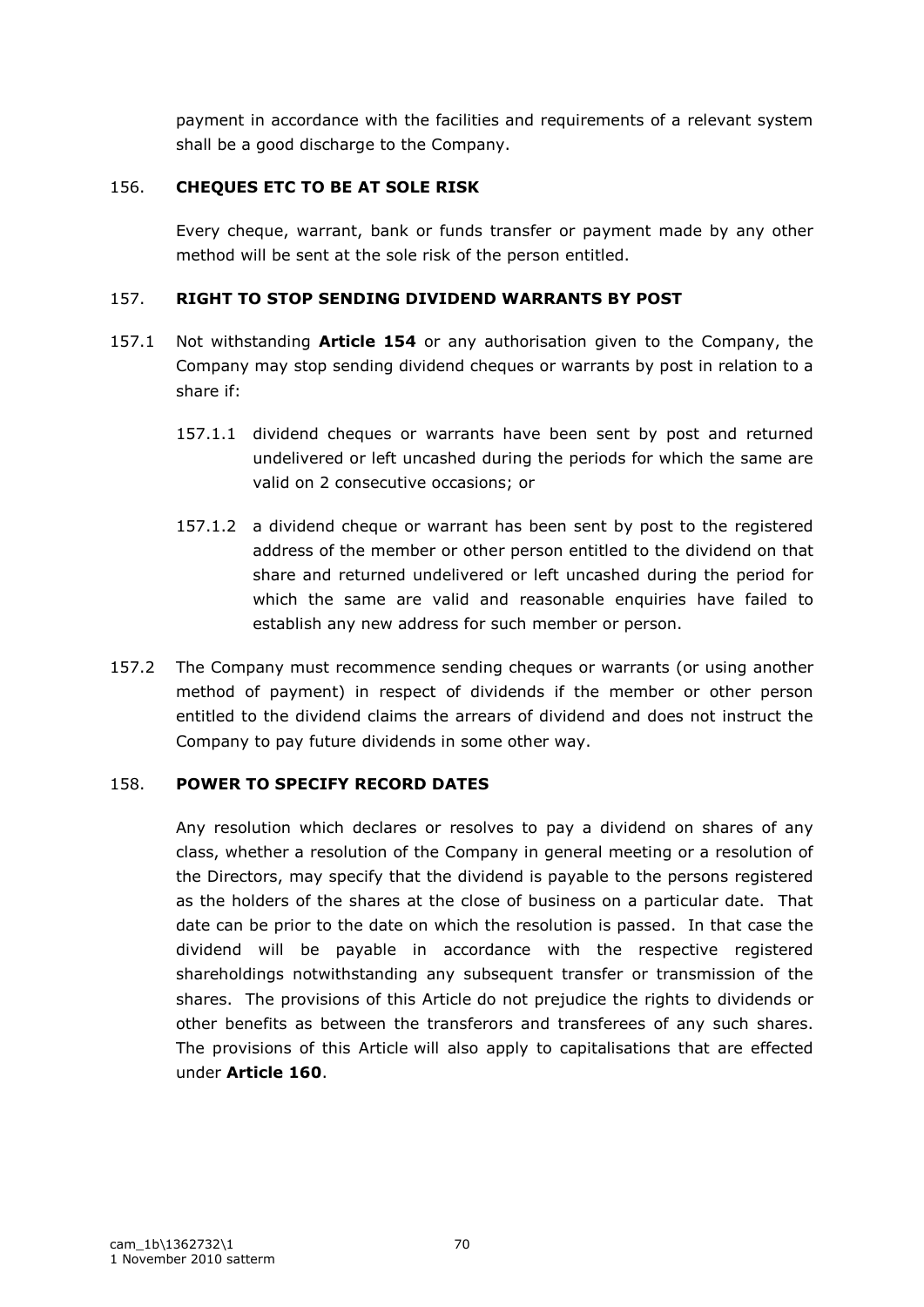#### **SHARES IN LIEU OF DIVIDEND**

#### 159. **POWER TO OFFER SHARES IN LIEU OF CASH DIVIDENDS**

- 159.1 With the sanction of an ordinary resolution of the Company, the Directors may offer holders of ordinary shares the right to elect to receive additional ordinary shares ("**new ordinary shares**") which are fully paid up, instead of all or part of a cash dividend.
- 159.2 The ordinary resolution may specify:
	- 159.2.1 the terms and conditions on which the offer is made;
	- 159.2.2 the method by which the shareholders elect to receive the new ordinary shares; and
	- 159.2.3 that the right to elect to receive the new ordinary shares is in respect of a particular dividend and/or the whole or part of all or any dividends declared or paid in a specified period which must not end later than the end of the fifth annual general meeting following the date on which the ordinary resolution is passed.
- 159.3 The Directors must provide the ordinary shareholders with a form of election approved by the Directors and notify them in writing:
	- 159.3.1 of their right to elect to receive the new ordinary shares;
	- 159.3.2 of the procedure to be followed in order to exercise the right; and
	- 159.3.3 of the place at which and the latest date and time by which completed forms of election have to be lodged in order to be effective.
- 159.4 The holders of ordinary shares who elect to receive the new ordinary shares will be entitled to such whole number of new ordinary shares as is, as nearly as possible, equal in value to the amount of the cash dividend they would otherwise have received. The value of each new ordinary share will be calculated on the basis of its market value.

For the purposes of this **Article 159** "**market value**" means the middle market quotation for ordinary shares as derived from the AIM Appendix to the Daily Official List of the London Stock Exchange plc on the last practicable business day before the notice is sent to shareholders.

Following an election in accordance with this **Article 159,** the dividend, or part of a dividend, will not be payable on the ordinary shares for which the holder has elected to receive new ordinary shares. Instead, the Directors shall capitalise a sum equal to the aggregate nominal value of the new ordinary shares to be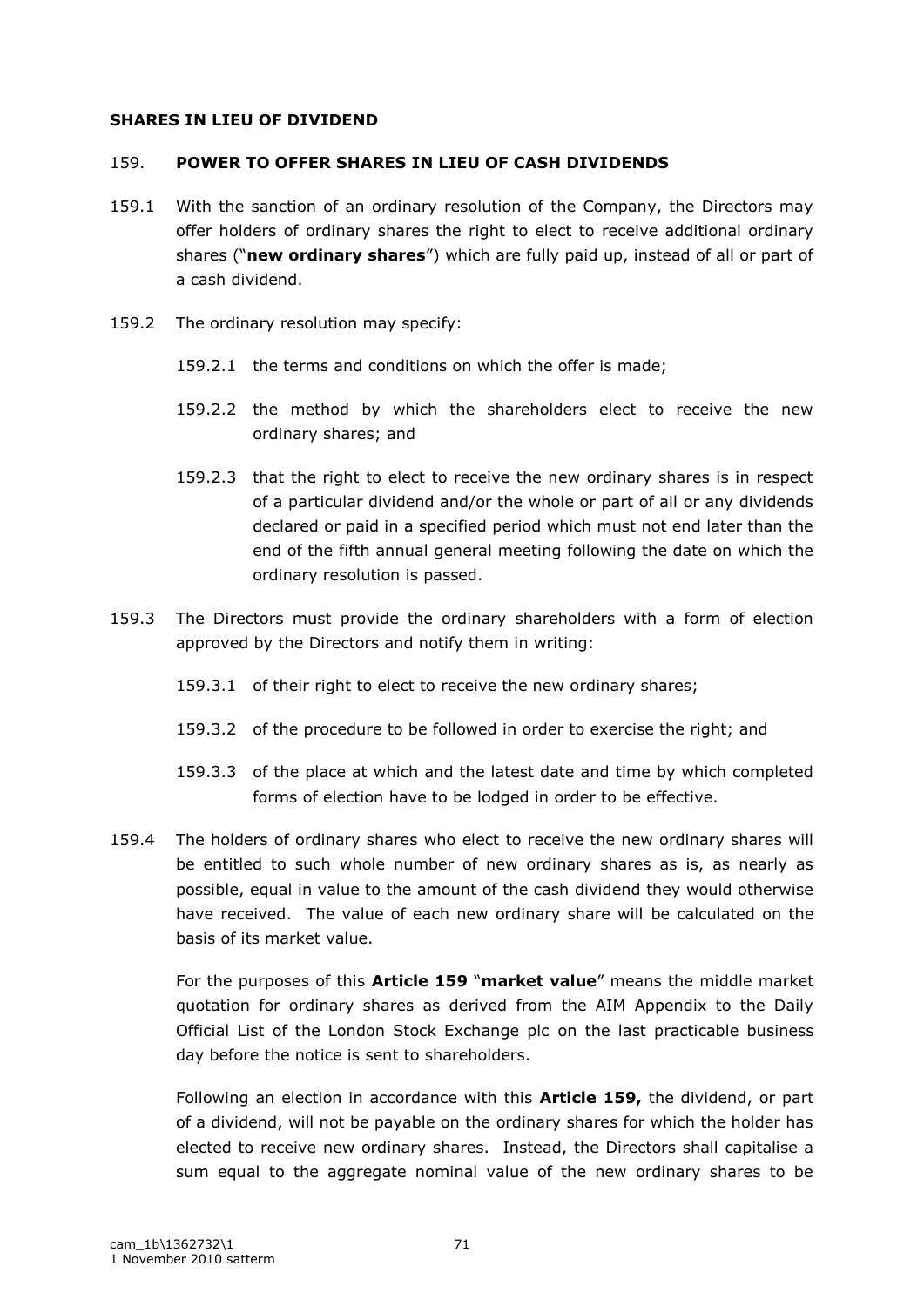allotted. The sum to be capitalised can be taken from the Company"s undivided profits not required for paying preferential dividends (whether or not they are available for distribution) or from any sum in the Company's share premium account or capital reserves (including capital redemption reserves). The capitalised sum shall be used to pay up the new ordinary shares in full and the new ordinary shares will then be allotted and distributed to the holders on the basis set out in this **Article 159.4**. The provisions of this **Article 159** will be subject to any right the Directors may have under these Articles to retain any dividends or any other moneys payable on or in respect of any particular share or shares.

- 159.5 The Directors" right to capitalise under **Article 159.4** applies notwithstanding any other rights to capitalise any sums given to them by these Articles.
- 159.6 The Directors may at their discretion make any rights of election offered pursuant to this Article subject to such exclusions or arrangements as they may consider necessary or expedient to deal with any legal or other difficulties which would or may otherwise arise under the laws of, or the requirements of any recognised investment exchange, recognised regulatory body or any stock exchange in, any territory.
- 159.7 The new ordinary shares will, at the time they are issued, rank equally in all respects with the existing issued fully paid ordinary shares except that they will not be entitled to share in the dividend in relation to which the relevant election was made.
- 159.8 The Directors may provide as they think fit for any fractions of new ordinary shares, including provisions to retain and accumulate them on behalf of any holder of ordinary shares and to use the retained fractions either for the allotment of fully paid ordinary shares by way of capitalisation to the holder or for a cash subscription of fully paid ordinary shares on behalf of the holder.

## **CAPITALISATION OF PROFITS AND RESERVES**

#### 160. **POWER TO CAPITALISE PROFITS AND RESERVES**

- 160.1 With the sanction of an ordinary resolution of the Company, the Directors may:
	- 160.1.1 resolve to capitalise any undistributed profits (whether available for distribution or not) of the Company which are not required for paying any preferential dividend or any sum in the Company's share premium account or capital reserves ("**capitalised sum**");
	- 160.1.2 appropriate the capitalised sum to the members who would have been entitled to it if it were distributed by way of dividend and in proportion to the amount of dividend to which they would have been entitled;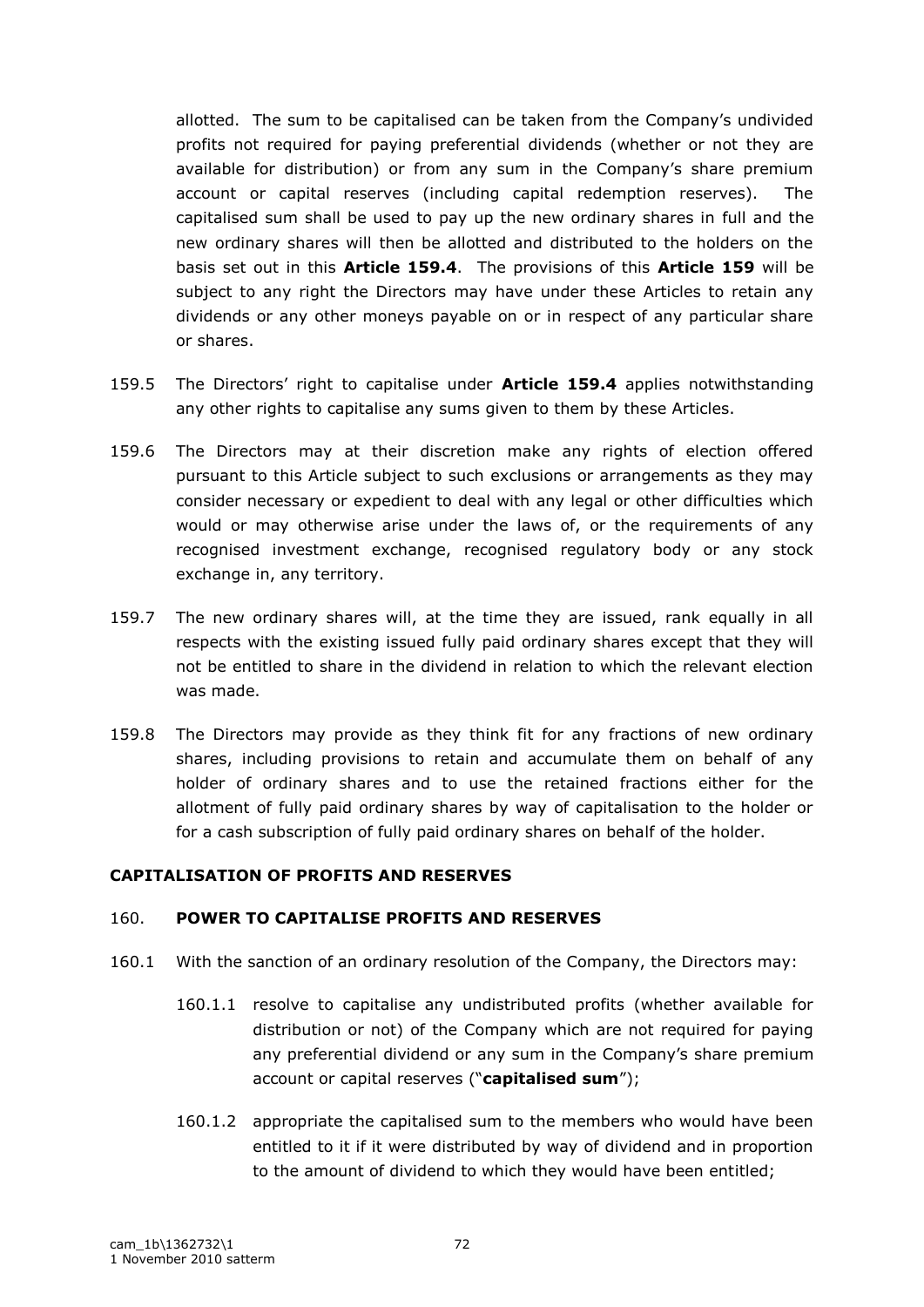- 160.1.3 apply the capitalised sum either to pay amounts unpaid on members" partly paid shares or to pay up in full any unissued shares or debentures and allot the shares or debentures credited as fully paid to the members in proportion to their existing holdings or partly in one way and partly in the other;
- 160.1.4 resolve that any shares allotted in respect of any partly paid ordinary shares shall, so long as the shares remain partly paid, rank for dividends only to the extent that the partly paid ordinary shares rank for dividend;
- 160.1.5 make provision by the issue of fractional certificates or by payment in cash or otherwise for shares or debentures which become distributable under this **Article 160** in fractions;
- 160.1.6 authorise any person to enter into an agreement with the Company on behalf of the members which provides for the allotment to the members of fully paid shares or debentures in accordance with **Article 160.1.3**. The Directors" authorisation is binding on all members; and
- 160.1.7 generally do anything which is required to give effect to such ordinary resolution of the Company.
- 160.2 The share premium account, the capital redemption reserves and any reserves not available for distribution may, for the purposes of this **Article 160** only, be applied to pay up unissued shares which are to be allotted to members as fully paid.

## **MINUTES AND BOOKS**

## 161. **REQUIREMENTS CONCERNING MINUTES**

The Directors shall cause minutes to be made in books to be provided for the purpose:

- 161.1 of all appointments of officers made by the Directors;
- 161.2 of the names of the directors present at each meeting of the Directors and of any committee appointed by the Directors; and
- 161.3 of all resolutions and proceedings at all meetings of the Company and of any class of members of the Company and of the Directors and of committees appointed by the Directors. Minutes of proceedings of the Directors shall be kept for at least ten years from the date of the meeting.

Any such minutes purportedly signed either by the chairman of the meeting at which the appointments were made, or Directors were present, or resolutions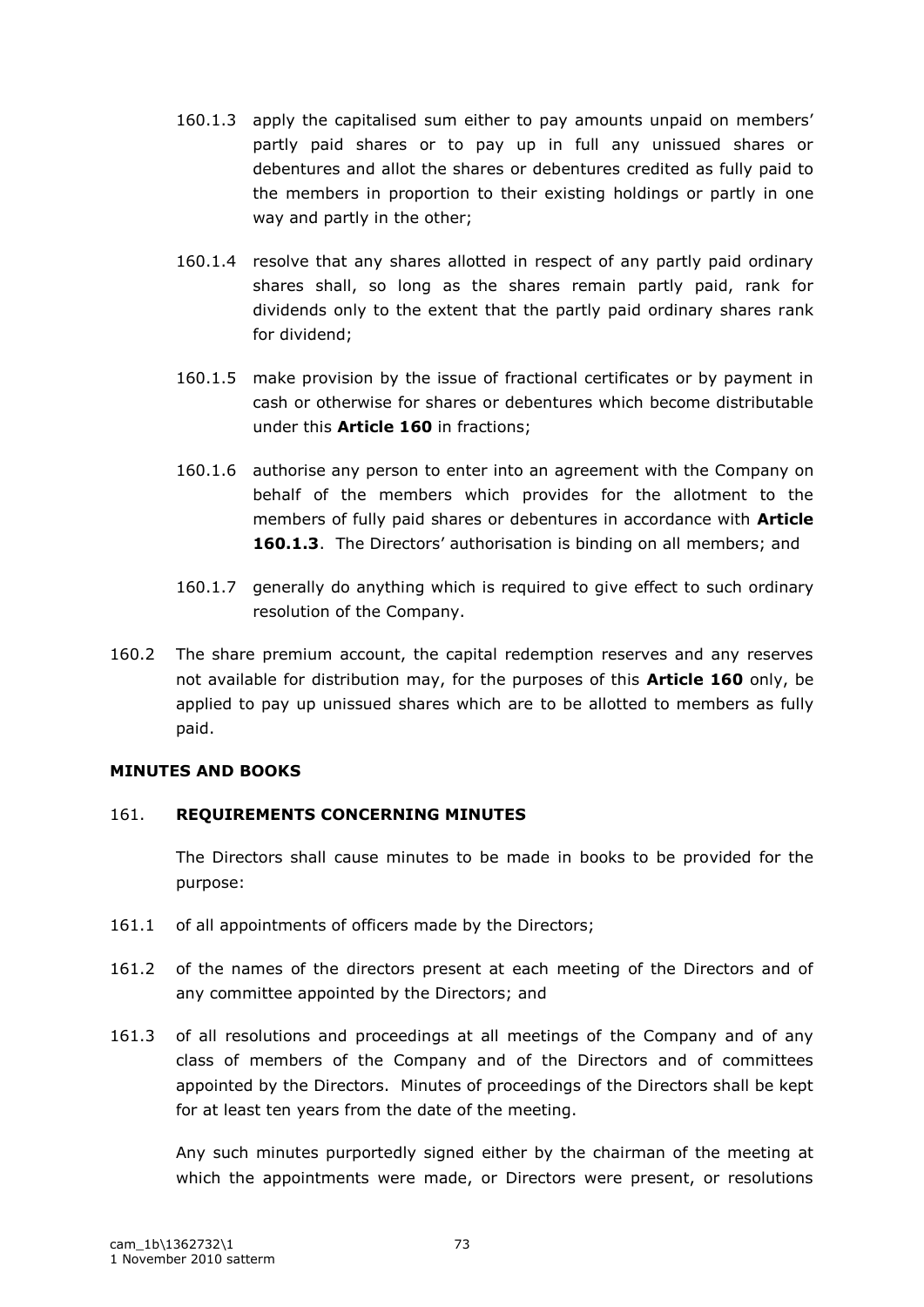were passed or proceedings held (as the case may be), or by the chairman of the next succeeding meeting of the Company or the Directors or committee (as the case may be), shall be sufficient evidence (without any further proof) of what is stated in the minutes.

# 162. **REQUIREMENTS CONCERNING REGISTERS**

The Directors shall ensure that the Company complies with the provisions of the Statutes with regard to:

- 162.1 the registration of charges;
- 162.2 the keeping of a register of members, a register of directors and secretaries, a register of charges, a register of director's interests and a register for recording information relating to interests in the share capital of the Company;
- 162.3 the production and furnishing of copies of or extracts from the registers referred to in **Article 162.2**; and
- 162.4 keeping and making available for inspection copies and memoranda of directors" service contracts.

## 163. **FORM OF REGISTERS**

Any register, index, minute book, book of account or other book required by these Articles or the Statutes to be kept by or on behalf of the Company may be kept either by making entries in bound books or by recording them in any other manner. In any case in which bound books are not used, the Directors shall take adequate precautions for guarding against falsification and for facilitating its discovery.

# **ACCOUNTS**

## 164. **COMPLIANCE WITH STATUTES**

The Directors shall ensure that the Company complies with the provisions of the Statutes with regard to the keeping of accounting records.

## 165. **RIGHTS TO INSPECT BOOKS**

The accounting records will be kept at the Registered Office, or at any other place within Great Britain that the Directors decide on. The accounting records will always be open to the inspection of the Directors. No member (other than a director) shall have any right to inspect any account or book or document of the Company unless the right is conferred by statute or authorised by the Directors.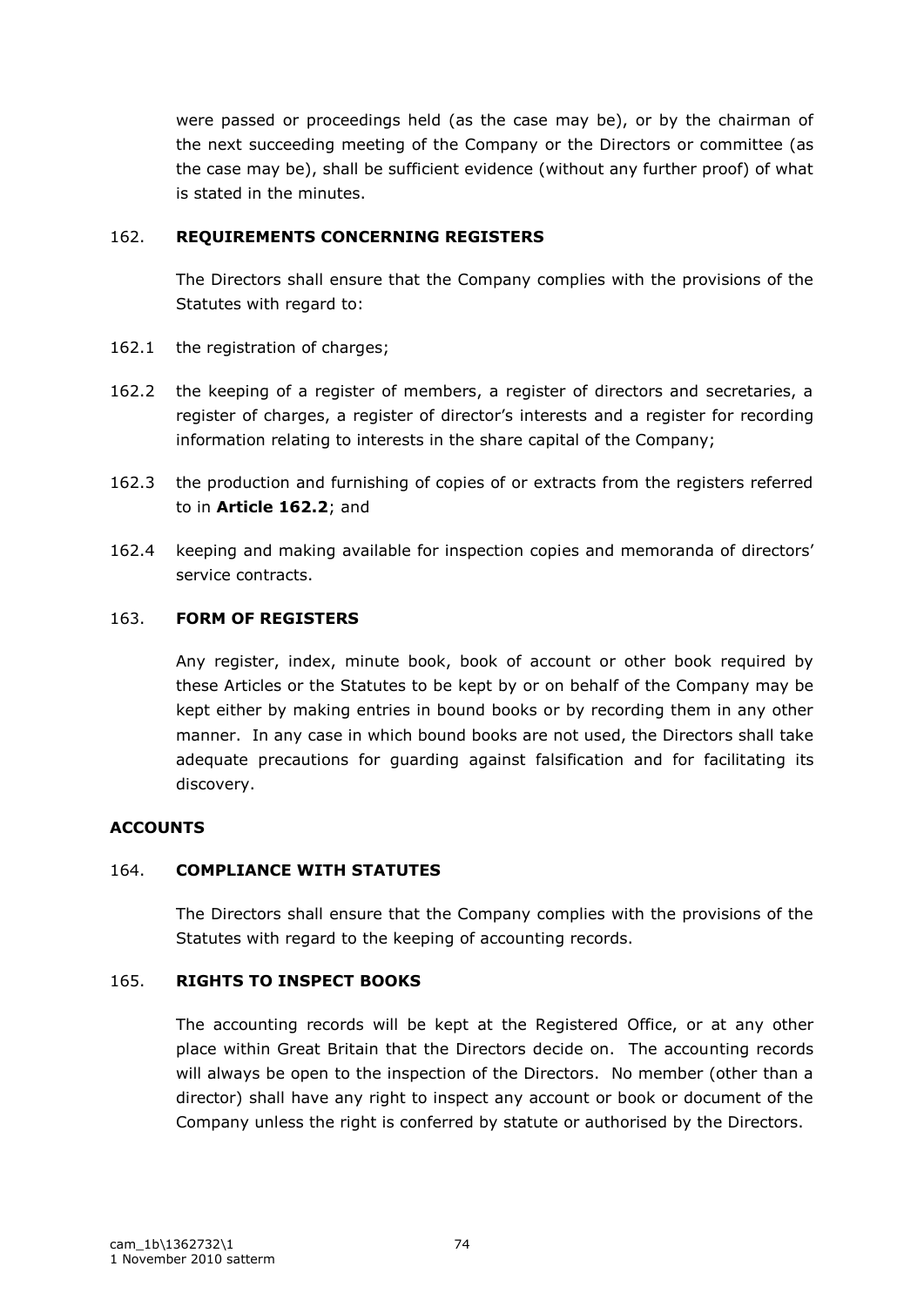#### 166. **PRESENTATION OF ACCOUNTS ETC. TO MEMBERS**

The Directors shall from time to time in accordance with the provisions of the Statutes cause to be prepared and to be laid before a general meeting of the Company such profit and loss accounts, balance sheets, group accounts (if any) and reports which by law must be attached to them (together, for the purposes of this Article and **Article 167**, "**accounts**") as may be necessary.

## 167. **RIGHTS TO RECEIVE COPIES OF ACCOUNTS**

- 167.1 A copy of the accounts must be sent to every member and debenture holder of the Company and to every other person who is entitled to receive notices of meetings under the requirements of the Statutes or these Articles.
- 167.2 The copies of the accounts must be sent not less than 21 clear days before the date of the meeting.
- 167.3 The copies of the accounts do not need to be sent to:
	- 167.3.1 more than one of joint holders;
	- 167.3.2 holders who are sent a summary financial statement in accordance with section 456 of the Companies Act 2006; or
	- 167.3.3 a person for whom the Company does not have an address;

but any of the above are entitled to receive free copies of the accounts if they apply to the Registered Office.

167.4 If any of the Company"s shares, debentures or other securities are listed, quoted or dealt in any recognised investment exchange, sufficient copies of the accounts must be sent to the appropriate officer of the relevant recognised investment exchange, as may for the time being be required under its regulations or practice.

#### **AUDITORS**

#### 168. **COMPLIANCE WITH STATUTES**

The provisions of the Statutes as to the appointment, powers, rights, remuneration and duties of the Auditors shall be complied with.

## 169. **VALIDITY OF ACTS OF AUDITORS**

Subject to the provisions of the Companies Act 2006, all acts done by any person acting as an auditor shall, as regards all persons dealing in good faith with the Company, be valid even though there may have been some defect in his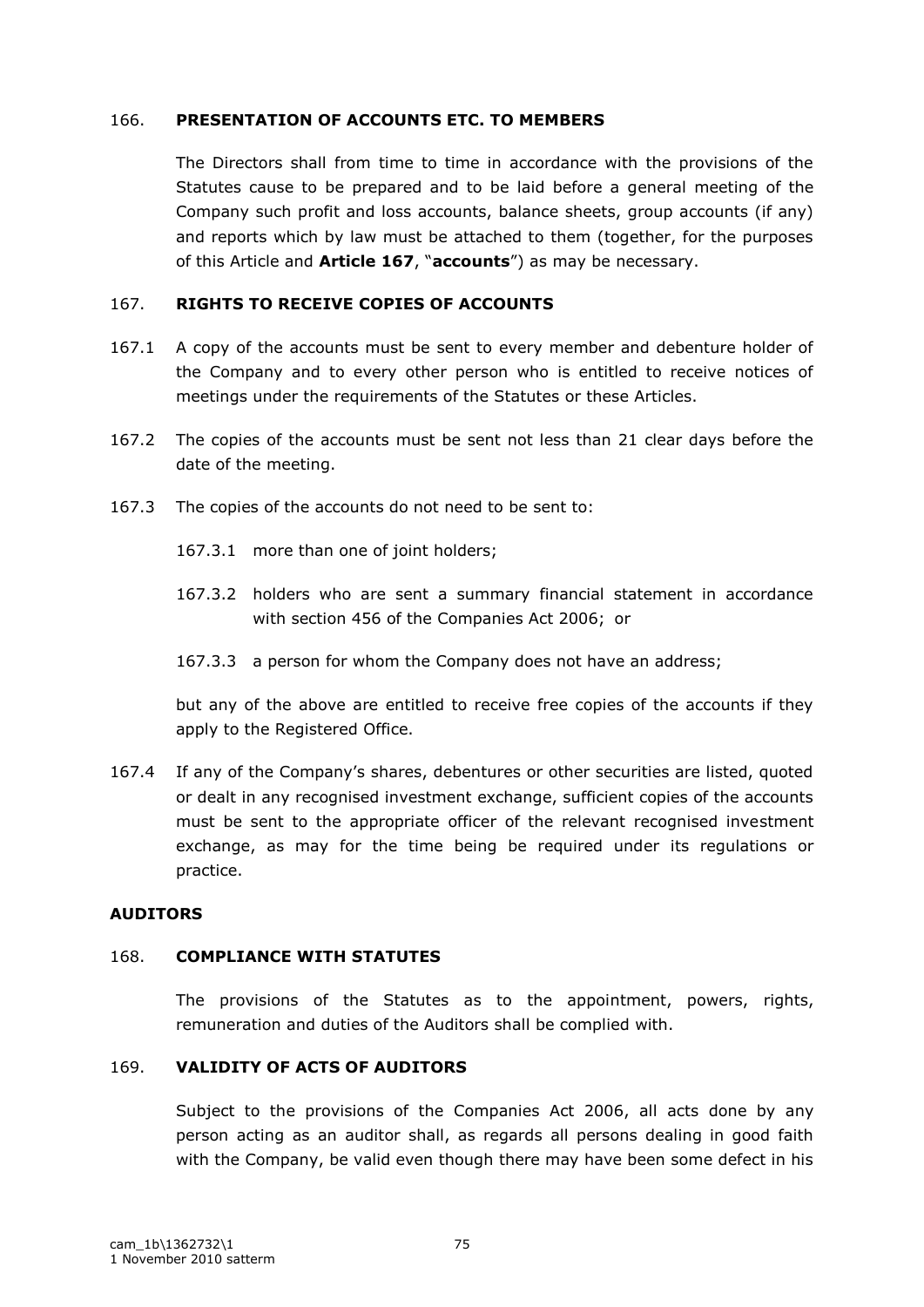appointment or he was at the time of his appointment not qualified for appointment.

## 170. **AUDITORS' ENTITLEMENT CONCERNING GENERAL MEETINGS**

The Auditors shall be entitled to attend any general meeting and to receive all notices of and other communications relating to any general meeting which any member is entitled to receive, and to be heard at any general meeting on any part of the business of the meeting which concerns them as auditors and the provisions of **Article 57** relating to the sending of notices in electronic form or by means of a website apply to notices of meeting sent under this **Article 170**.

## **NOTICES AND DOCUMENTS**

## 171. **SERVICE OF NOTICES AND DOCUMENTS**

- 171.1 Subject to the provisions of the Statutes, and provided that the Company has complied with all applicable regulatory requirements any notice or document may be served on, or delivered to, any member by the Company:
	- 171.1.1 personally; or
	- 171.1.2 by post addressed to the member at his registered address, or (if he has no registered address within the United Kingdom) to the address, if any, within the United Kingdom supplied by him to the Company as his address for the service of notices or documents; or
	- 171.1.3 in electronic form; or
	- 171.1.4 by making them available on a website.

If a notice or other document is sent by post, it shall be deemed to be served or delivered 24 hours after posting as first class post or 48 hours after posting as second-class post. In proving service or delivery it shall be sufficient to prove that the cover containing the notice or document was properly addressed, stamped and posted.

- 171.2 Any notice or document sent in electronic form shall be deemed to be served or delivered on the day of transmission. Proof that a notice or other document sent in electronic form was sent in accordance with guidance issued by the Institute of Chartered Secretaries and Administrators shall be conclusive evidence that notice was given.
- 171.3 Any notice or document served or delivered by making it available on a website, shall be deemed to be served or delivered when it is first made available on the website or, if later, when the member received or was deemed to have received notice of the fact that the document or notice was available on the website.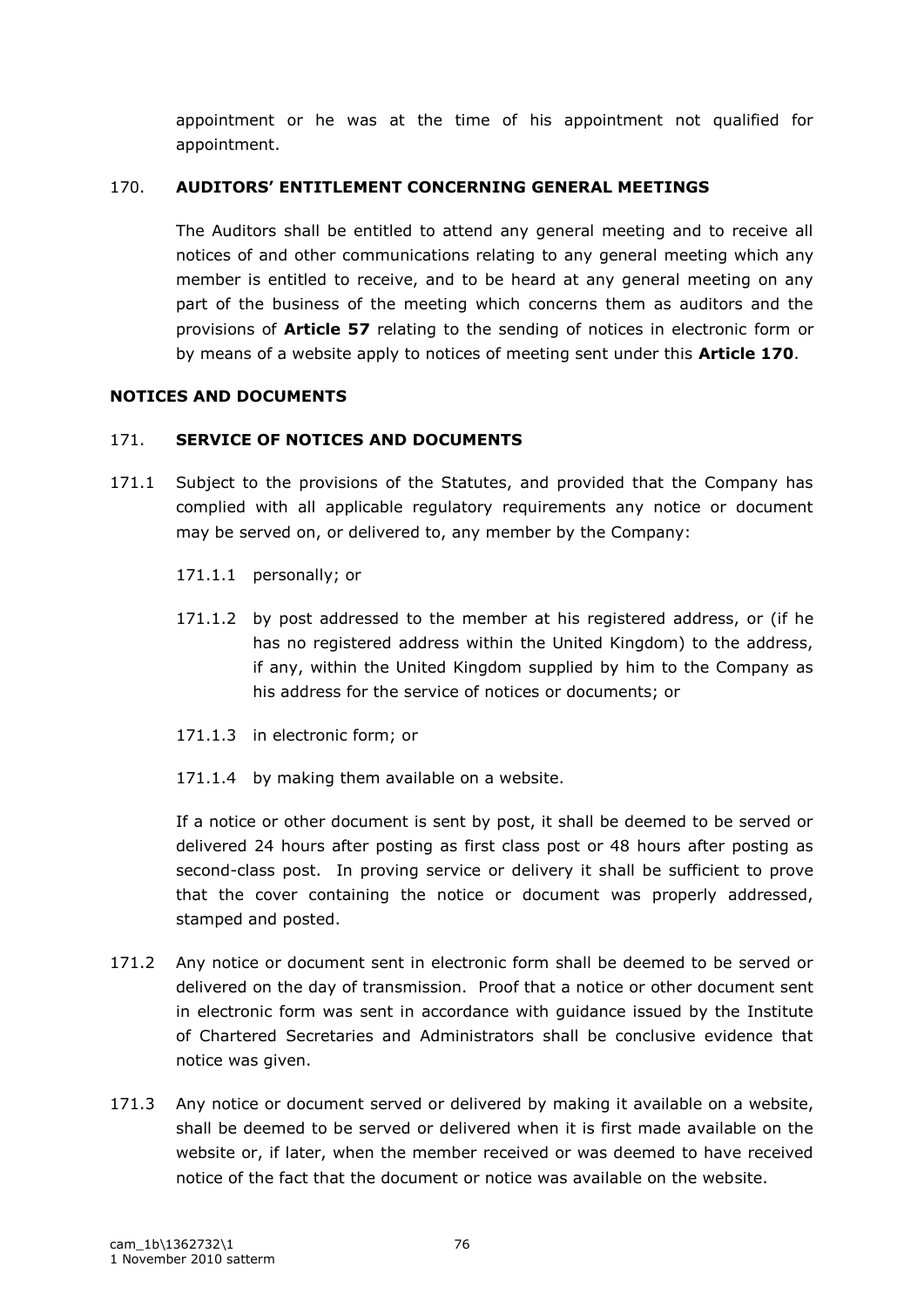## **DOCUMENTS SENT IN ELECTRONIC FORM OR BY MEANS OF A WEBSITE**

## 172. **DOCUMENTS SENT BY THE COMPANY IN ELECTRONIC FORM**

- 172.1 Subject to any requirement of the Companies Act 2006 and provided that the Company has complied with all applicable regulatory requirements, the Company may send any documents or notices to its members in electronic form and such documents or notices will be validly sent provided that:
	- 172.1.1 the member has agreed (generally or specifically) (or in the case of a company is deemed to have agreed by a provision in the Statutes) that documents or notices can be sent in electronic form;
	- 172.1.2 the documents are documents to which the agreement applies; and
	- 172.1.3 copies of the documents are sent in electronic form to the address notified by the member to the Company for that purpose.

# 173. **DOCUMENTS COMMUNICATED BY THE COMPANY BY MEANS OF A WEBSITE**

- 173.1 Subject to any requirement of the Companies Act 2006 and provided that the Company has complied with all applicable regulatory requirements, the Company may send documents or notices to its members by means of a website and any such documents or notices will be validly sent provided that:
	- 173.1.1 the member has expressly agreed (generally or specifically) that documents or notices may be sent by means of a website to him or he has been asked (individually) to agree that documents and notices can be sent by means of a website and the Company has received no response to that request within 28 days from the date on which the request was sent; and
	- 173.1.2 the documents are documents to which the agreement applies; and
	- 173.1.3 the member is notified of the presence of the documents on the website, the address of the website, the place on the website where the documents may be accessed and how they may be accessed.
- 173.2 Documents must be available on the website for a period of not less than 28 days from the date of notification unless the Statutes make provision for any other time period.
- 173.3 If the documents are published on the website for a part only of the period of time referred to in **Article 173.2**, they will be treated as being published throughout the period if the failure to publish throughout that period is wholly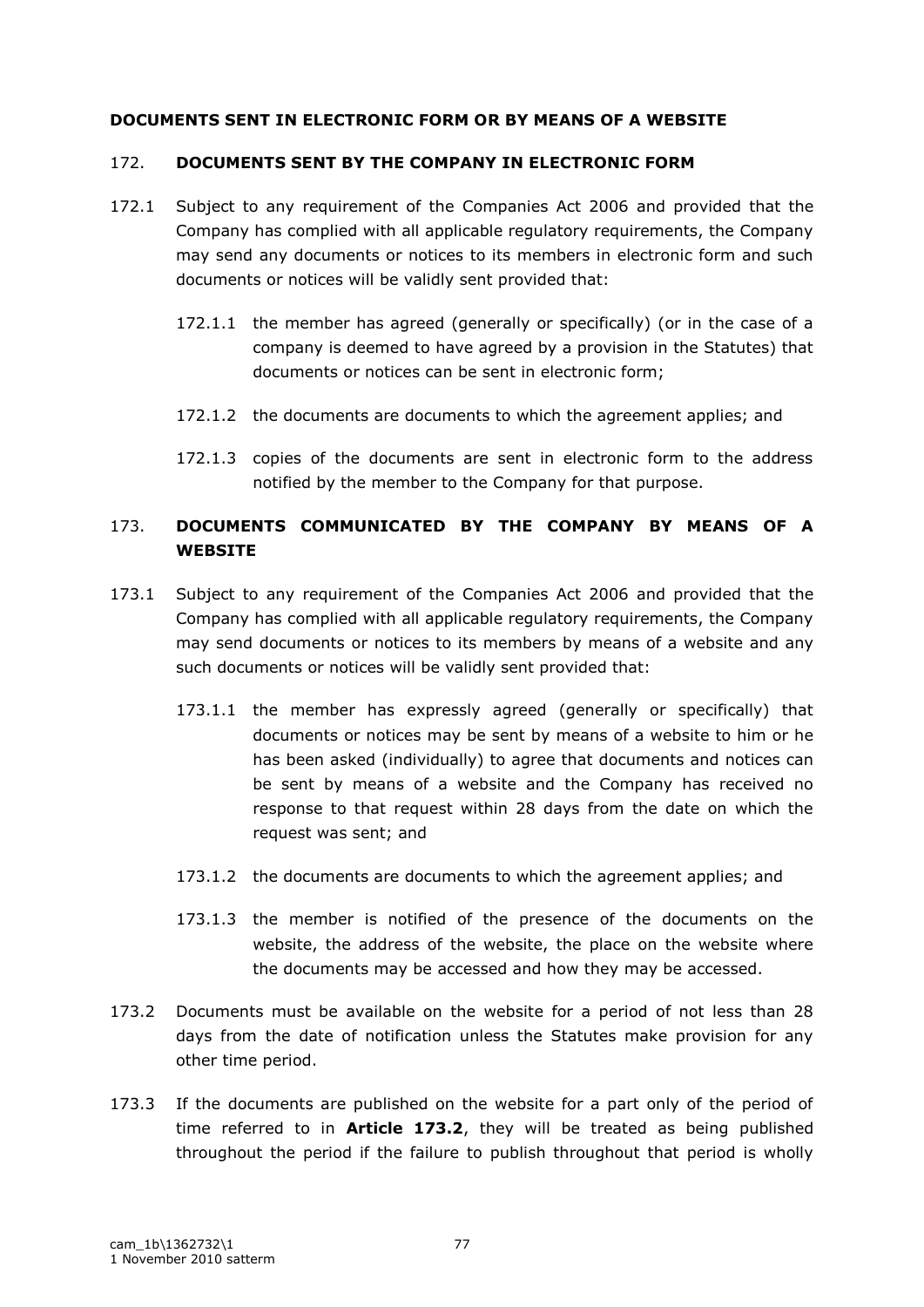attributable to circumstances which it would not be reasonable to have expected the Company to prevent or avoid.

# 174. **RIGHT TO HARD COPIES**

Where the Company sends documents to members otherwise than in hard copy form, any member can require the Company to send him a hard copy version and the Company must do so free of charge and within 21 days of the date of the member's request.

# 175. **DOCUMENTS SENT TO THE COMPANY**

- 175.1 Where the Statues permit documents to be sent to the Company only such, documents as are specified by the Company may be sent to the Company in electronic form to the address specified by the Company for that purpose.
- 175.2 If the document in electronic form is sent by hand or by post, it must be sent to the Company"s Registered Office.
- 175.3 A document sent to the Company in electronic form is sufficiently authenticated if the identity of the sender is confirmed in the way the Company has specified.

## 176. **DOCUMENTS SENT TO JOINT HOLDERS**

In the case of joint holders of a share all documents shall be sent to the joint holder (if any) described in the Register as having an address for service in the United Kingdom and who is named first in the Register. Notice so sent shall be treated as sufficient notice to all the joint holders. Where the Statutes or these articles require agreement of a member to electronic means of communication or website communication, the holder who is named first in the Register may give agreement on behalf of both joint holders.

## 177. **DEATH OR BANKRUPTCY OF A MEMBER**

- 177.1 Subject to the provisions of **Article 53** and **178** a person entitled to a share as a result of the death or bankruptcy of a member is entitled to service or delivery of any notice or document to which the member would have been entitled provided that he has supplied to the Company:
	- 177.1.1 evidence, reasonably required by the Directors, to show his title to the shares; and
	- 177.1.2 an address for service within the United Kingdom.
- 177.2 Service or delivery in accordance with **Article 177.1** will be deemed to be sufficient service on or delivery to any person who is interested in the shares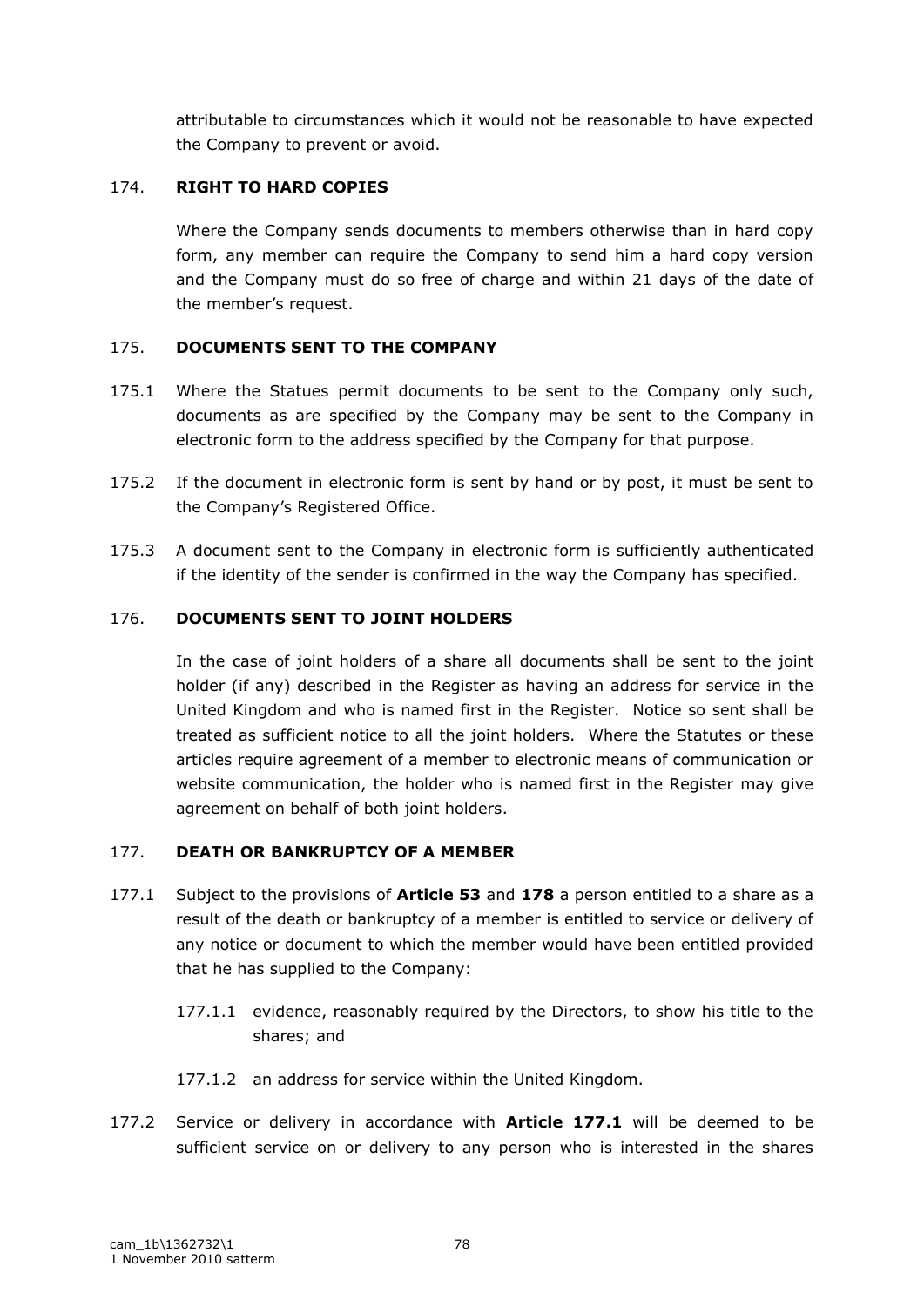whether jointly with or claiming through or under the person entitled under **Article 177.1**.

177.3 Except as provided for in **Articles 177.1** and **177.2** any notice or document delivered or sent by post or in electronic form to or left at the registered address of any member named on the Register shall be deemed to have been duly served or delivered despite the member"s death or bankruptcy and whether or not the Company had notice of his death or bankruptcy.

## 178. **MEMBERS WITH ADDRESSES OUTSIDE THE UK**

A member who has no registered address within the United Kingdom and has not supplied to the Company an address within the United Kingdom for service of notices or an address to which notices may be sent in electronic form shall not be entitled to receive notices or documents from the Company.

#### 179. **ATTENDANCE AT MEETING TO SIGNIFY RECEIPT OF NOTICE**

Any member present, either personally or by proxy, at any meeting of the Company or class of members of the Company is deemed to have received notice of such meeting and, if required, of the purposes for which the meeting was called.

#### 180. **SUSPENSION OF POSTAL SERVICES**

If at any time postal services in the United Kingdom are suspended or curtailed for whatever reason and the Company is unable effectively to convene a general meeting, a general meeting may be convened by a notice advertised in at least one national daily newspaper. The notice in the national newspaper shall be deemed to have been duly served on all members at noon on the day when the advertisement appears. In any such case the Company must send confirmatory copies of the notice in writing at least 7 days before the meeting, if it becomes practicable to do so.

#### 181. **NOTICE BY ADVERTISEMENT**

Any notice which must be given to members and which is not expressly provided for by these Articles or the Statutes shall be sufficiently given if given by advertisement. The notice shall be advertised once in at least one national daily newspaper and shall be deemed to have been duly served on all members at noon on the day when the advertisement appears.

#### 182. **RECORD DATES FOR SERVICE**

Any notice or other document may be served or delivered by the Company by reference to the Register as it stands at any time not more than 21 days before the date of service or delivery. No change in the Register after that time will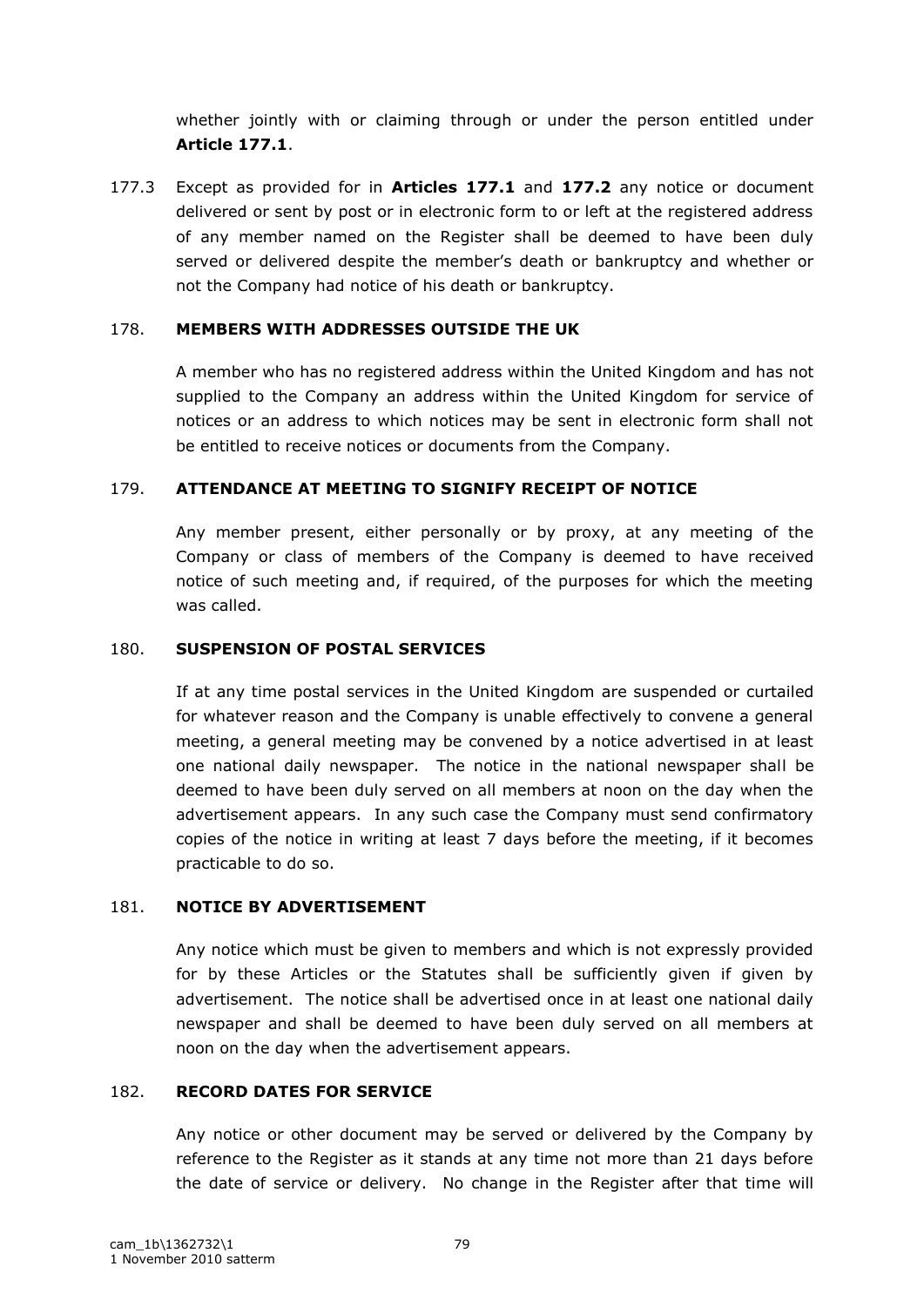invalidate that service or delivery. If any notice or other document is served on or delivered to any person in respect of a share in accordance with these Articles, a person deriving any title or interest in that share shall not be entitled to any further service or delivery of that notice or document. That person will be bound by every notice (unless otherwise provided by these Articles) in respect of such shares which before his name and address are entered in the Register has been duly given to the person from whom he derives his title.

#### 183. **SIGNATURE OF NOTICE**

The signature to any notice to be given by the Company may be written or printed.

#### **UNTRACED SHAREHOLDERS**

# 184. **MEMBERS ETC WITH NO VALID REGISTERED ADDRESS NEED NOT BE SENT NOTICES ETC.**

- 184.1 Without prejudice to the provisions of **Article 157**, if any member's registered address or the registered address of a person given information rights by virtue of section 146 of the Companies Act 2006, or (if he has no registered address within the United Kingdom) the address, if any, supplied by him to the Company as his address for service in the United Kingdom ("**address for service**") appears to the Directors to be incorrect or out of date:
	- 184.1.1 the Directors may resolve to treat the member or the person given information rights referred to in **Article 184.1** as if he had no registered address or address for service if notices or other documents sent to his registered address or address for service (as the case may be) have been returned undelivered on at least 2 consecutive occasions or if following one such occasion reasonable enquiries have failed to establish his new address for service; and
	- 184.1.2 subject to the passing of the Directors' resolution, the Company will not be obliged to send the member or the person given information rights referred to in **Article 184.1** notices of meetings or copies of the documents referred to in **Article 167** until he has supplied a new registered address or address for service.
- 184.2 The provisions of this **Article 184** also apply to any address, number or location supplied by a member or a person given information rights referred to in **Article 184.1** for the purposes of documents or notices sent in electronic form.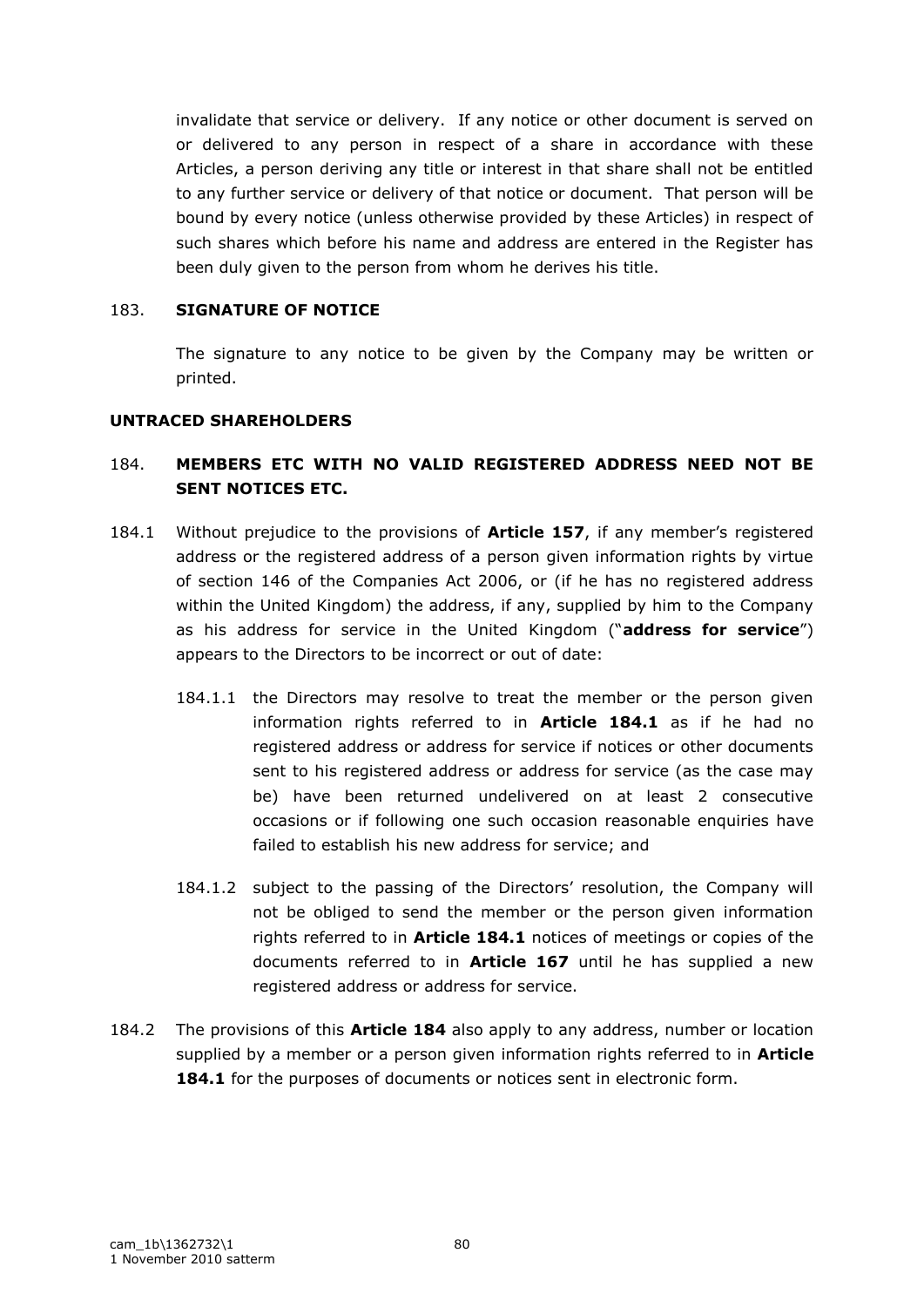#### 185. **POWER OF COMPANY TO SELL SHARES OF UNTRACED MEMBERS**

- 185.1 Subject to the Statutes, the Company may sell at the best price reasonably obtainable any share provided that:
	- 185.1.1 for a period of 12 years no cheque or warrant sent by the Company through the post in a prepaid envelope addressed to the member or to a person entitled by transmission to the share to either his address on the Register or his last known address, has been cashed, and no communication has been received by the Company from the member or the person entitled by transmission; and
	- 185.1.2 no less than 3 dividend warrants have been sent by post to the address referred to in **Article 185.1.1** in the 12 year period referred to in that Article; and
	- 185.1.3 the Company has at the end of the 12 year period given notice of its intention to sell the share by advertising in both a national daily newspaper and in a newspaper circulating in the area in which the address referred to in **Article 185.1.1** is located; and
	- 185.1.4 the Company has not during the further period of 3 months after the date of the advertisement and prior to the exercise of the power of sale received any communication from the member or person entitled by transmission.
- 185.2 If, during the 12 year period referred to in **Article 185.1.1**, further shares have been allotted in right of those held at the beginning of the period or of any previously allotted during such period and all the requirements of **Articles 185.1.1** to **185.1.4** inclusive have been satisfied in regard to the further shares, the Company may also sell those further shares.
- 185.3 If any share referred to in **Article 185.1.3** is sold, the Directors may appoint some person to execute or otherwise effect a transfer of the share or shares in the name and on behalf of the registered holder or the person (if any) entitled by transmission to the share or shares. The Directors may enter the purchaser"s name in the Register as holder. The purchaser will not be obliged to see how the purchase money is applied and his title to the shares will not be affected if the transfer was irregular or invalid in any way. After the purchaser's name is entered in the Register the validity of the sale cannot be impeached by any person, and the remedy of any person aggrieved by the sale will be in damages only and only against the Company. The Company must account to the member or other person entitled to the share for the net proceeds of sale and will be deemed to be his debtor and not a trustee for him in respect of the sale. Any moneys not accounted for must be transferred to a separate account and will be a permanent debt of the Company, but may either be employed in the business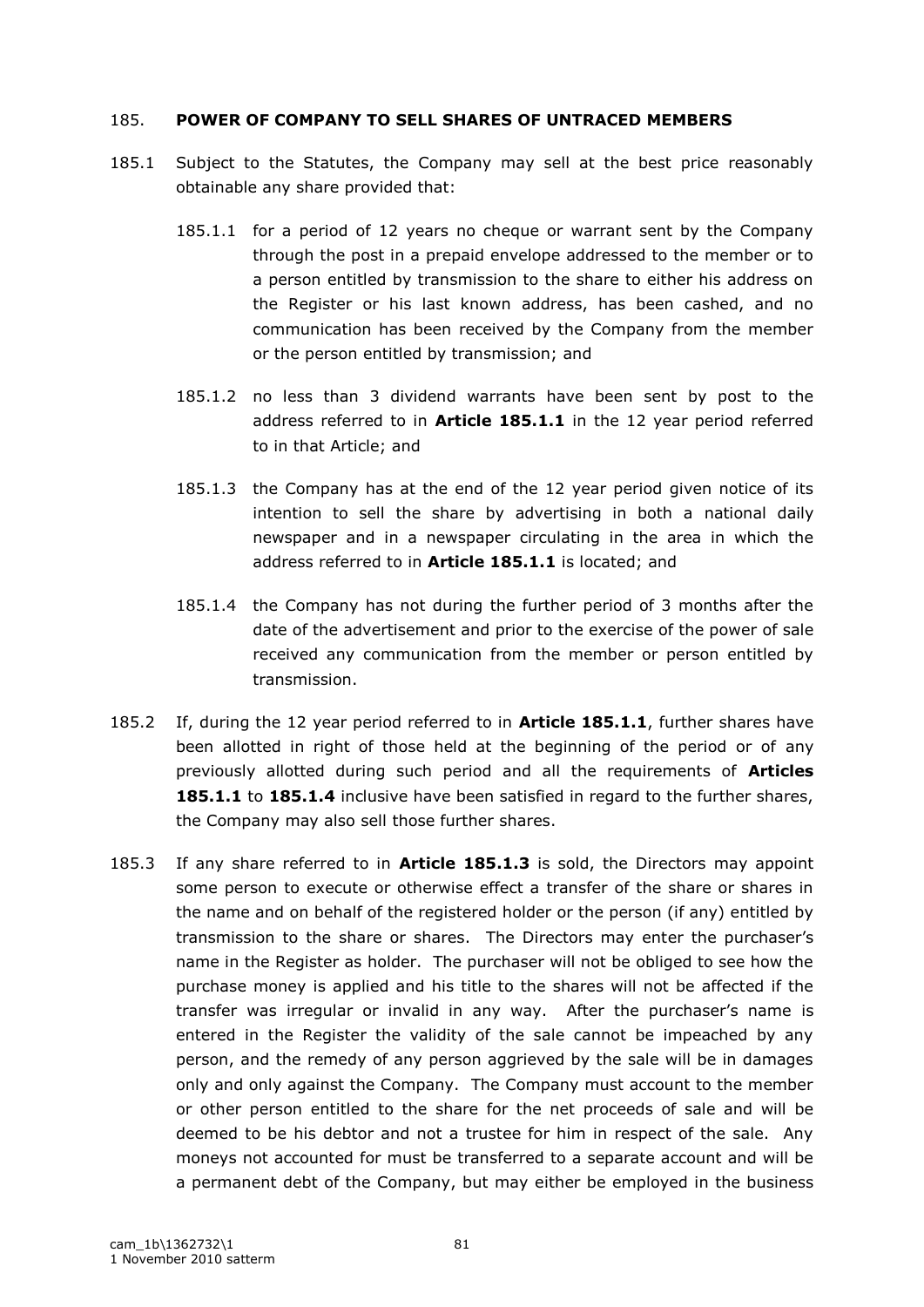of the Company or invested in such investments (other than shares of the Company or its holding company if any) as the Directors may from time to time think fit.

#### **WINDING UP**

#### 186. **DISTRIBUTION OF ASSETS BY LIQUIDATOR**

Subject to the provisions of the Statutes and to any special rights for the time being attached to any class of shares, on a return of assets on liquidation or otherwise the surplus assets of the Company remaining after payment of its liabilities shall be distributed in proportion to the amounts paid up or deemed to be paid up on the ordinary shares of the Company then in issue.

#### 187. **POWERS OF LIQUIDATOR**

If the Company is wound up (whether the liquidation is voluntary, under supervision or by the court) the liquidator may, with the authority of a special resolution, divide among the members whose names are entered on the Register at the date of winding up, in specie or kind the whole or any part of the assets of the Company. Whether or not the assets consist of property of one kind or of different kinds the liquidator can set such value as he deems fair upon any one or more class or classes of property and can determine how such division is carried out as between such members or different classes of members. If any such division shall be other than in accordance with the existing rights of such members, every member shall have the same right of dissent and other ancillary rights as if the resolution were a special resolution passed in accordance with section 110 of the Insolvency Act 1986. The liquidator may also, with the authority of a special resolution, vest any part of the assets in trustees upon such trusts for the benefit of such members as the liquidator thinks fit. The liquidation of the Company may then be closed and the Company dissolved, but no contributory shall be compelled to accept any shares or other property in respect of which there is a liability.

#### **DESTRUCTION OF DOCUMENTS**

# 188. **CIRCUMSTANCES IN WHICH COMPANY MAY DESTROY CERTAIN DOCUMENTS**

- 188.1 Subject to the Statutes, the Company may destroy:
	- 188.1.1 all forms of transfer which have been registered, at any time after 6 years from the date of registration;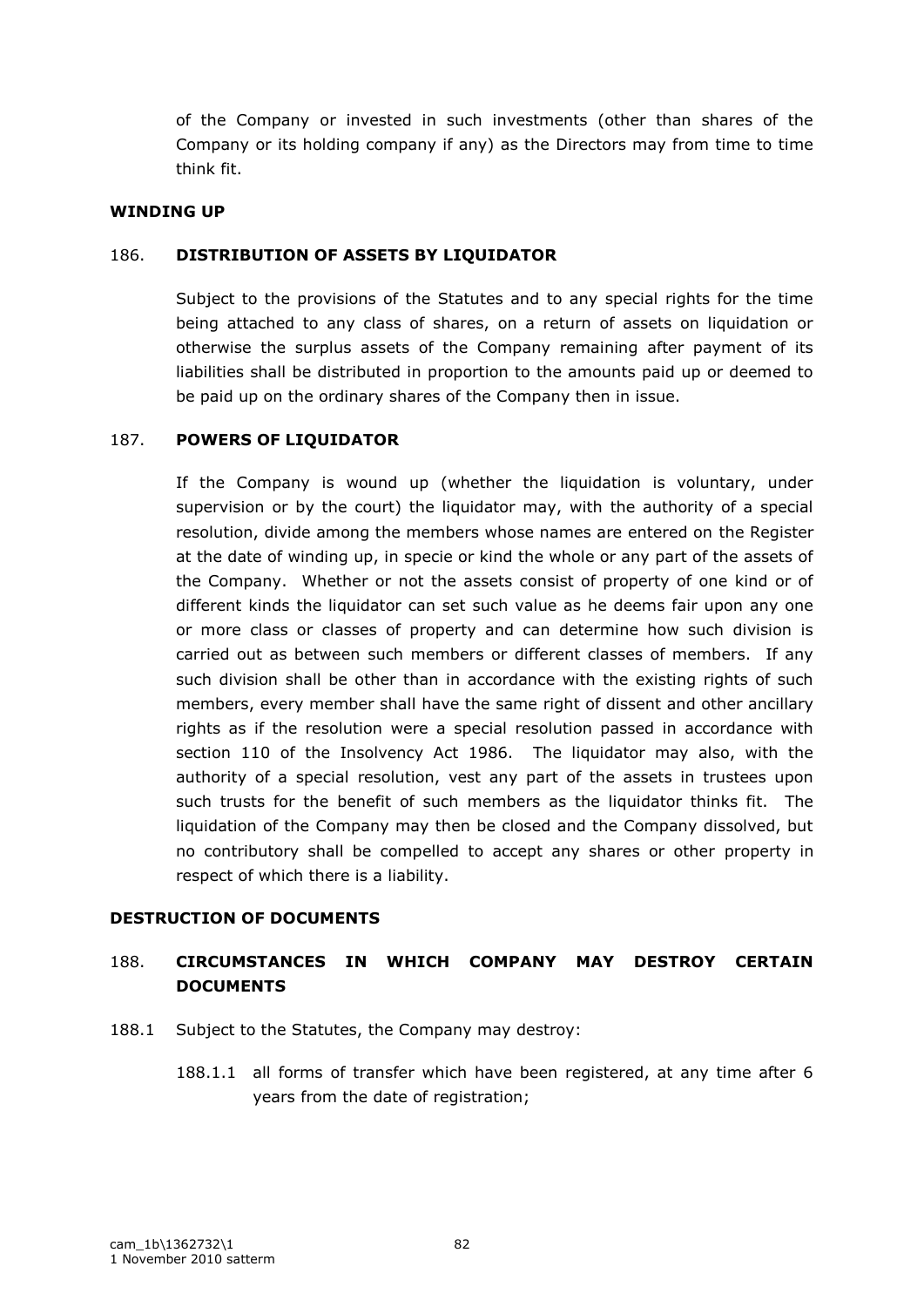- 188.1.2 all dividend mandates and any variations or cancellations of the mandates and all notifications of change of address, at any time after 2 years from the date they are recorded;
- 188.1.3 all share certificates which have been cancelled, at any time after one year from the date of cancellation;
- 188.1.4 all paid dividend warrants and cheques, at any time after one year from the date of actual payment;
- 188.1.5 all proxy appointments which have been used for the purpose of a poll, at any time after one year from the date of such use. In the case of proxy appointments which are used for the purpose of a poll at an adjourned meeting as well as at the original meeting, the period of one year shall commence on the date they are last used;
- 188.1.6 all proxy appointments which have not been used for the purpose of a poll, at any time after one month from the end of the meeting (or any adjournment ) to which the proxy appointments relates; and
- 188.1.7 any other document on the basis of which any entry in the Register has been made, at any time after 6 years from the date on which an entry in the Register was first made in respect of it.
- 188.2 If the Company destroys a document in accordance with **Article 188.1**, it will be conclusively presumed in favour of the Company that:
	- 188.2.1 every entry in the Register which is purported to have been made on the basis of a destroyed document was properly made;
	- 188.2.2 every destroyed instrument of transfer was a properly registered, valid and effective instrument;
	- 188.2.3 every destroyed share certificate was valid and effective and properly cancelled;
	- 188.2.4 every other document referred to in **Article 188.1** was a valid and effective document and in accordance with its recorded particulars in the books or records of the Company; and
	- 188.2.5 every destroyed paid dividend warrant and cheque was duly paid.
- 188.3 The provisions of this **Article 188** shall apply only to documents destroyed in good faith and if the Company has not been given express notice of any claim to which the document might be relevant.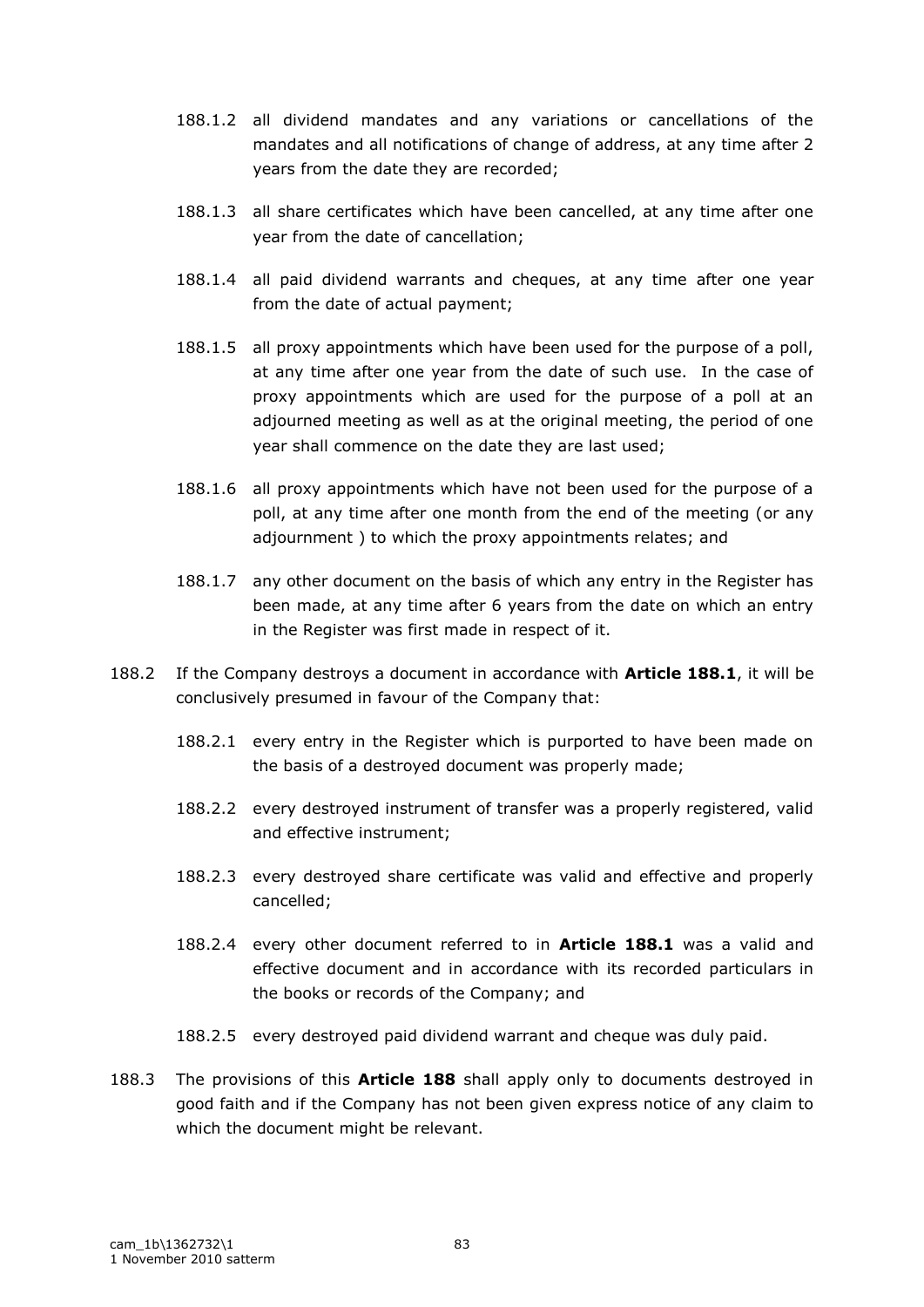- 188.4 Nothing contained in this **Article 188** shall impose any liability on the Company if documents are destroyed before the times set out in **Article 188.1** or in any case where the conditions of **Article 188.3** are not fulfilled.
- 188.5 References in this **Article 188** to the destruction of any document include references to its disposal in any manner.

#### **SECRECY**

# 189. **MEMBERS NOT ENTITLED TO INFORMATION WHICH THE DIRECTORS CONSIDER WOULD BE INAPPROPRIATE TO COMMUNICATE TO THE PUBLIC**

If the Directors think it would not be expedient in the interests of the Company to communicate information to the public, no member or general meeting or other meeting of members is entitled to require discovery of or any information relating to the Company"s trading or the trading of any of its subsidiaries or any matter that is or may be in the nature of a trade secret or secret process, or that may relate to the conduct of the business of the Company or any of its subsidiaries.

#### **INDEMNITY**

## 190. **INDEMNIFICATION OF DIRECTORS AND OTHER OFFICERS**

- 190.1 Subject to the provisions of, and so far as may be permitted by, the Statutes but without prejudice to any indemnity to which the person concerned may be otherwise entitled, every director, alternate director, secretary or other officer of the Company (other than any person (whether an officer or not) engaged by the Company as auditor) shall be indemnified by the Company against all costs, charges, losses, expenses and liabilities incurred by him in the execution and discharge of his duties or the exercise of his powers or otherwise in relation to or in connection with his duties, powers or office as a director of the Company for any other member of the Group, including any liability which may attach to him in respect of any negligence, default, breach of duty or breach of trust in relation to anything done or omitted to be done or alleged to have been done or omitted to be done by him as a director provided that such indemnity shall not apply in respect of any liability incurred by such director or alternate director:
	- 190.1.1 to any member of the Group; or
	- 190.1.2 to pay a fine imposed in criminal proceedings; or
	- 190.1.3 to pay a sum payable to a regulatory authority by way of a penalty in respect of non-compliance with any requirement of a regulatory nature (however arising); or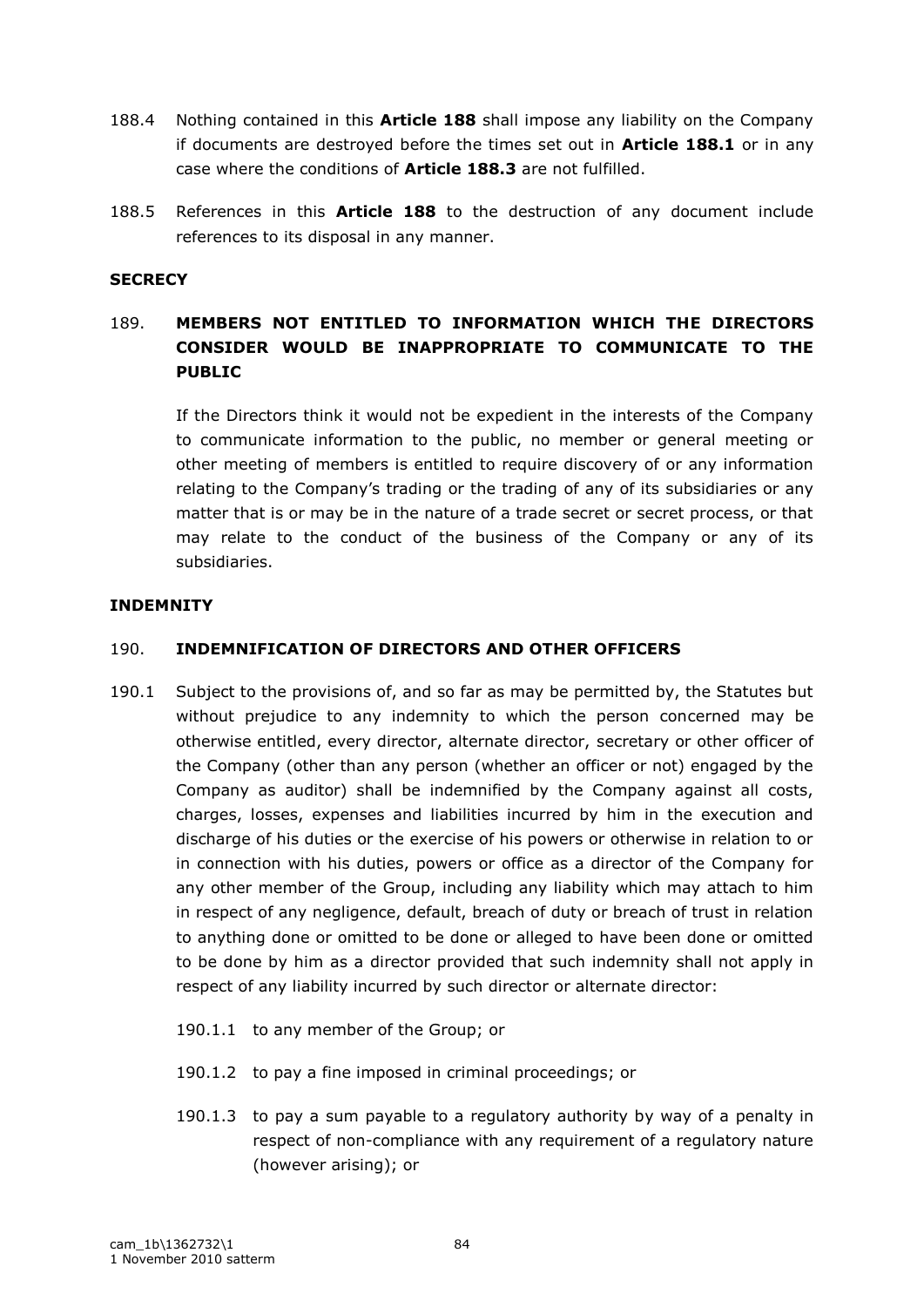- 190.1.4 in defending any criminal proceedings in which he is convicted; or
- 190.1.5 in defending any civil proceedings brought by any member of the Group or any in which judgement is given against him; or
- 190.1.6 in connection with any application under any of the following provisions in which the court refuses to grant him relief, namely
	- (a) section 661(3) or (4) of the Companies Act 2006 (acquisition of shares by an innocent nominee); or
	- (b) section 1157 of the Companies Act 2006 (general power to grant relief in case of honest and reasonable conduct).
- 190.2 The Directors may purchase and maintain at the cost of the Company insurance cover for or for the benefit of every director, alternate director, secretary or other officer of any member of the Group against any liability which may attach to him in respect of any negligence, default, breach of duty or breach of trust by him in relation to any member of the Group, including anything done or omitted to be done or alleged to have been done or omitted to be done by him as a director, alternate director, secretary or other officer of any member of the Group.
- 190.3 Subject to the provisions of, and so far as may be permitted by, the Companies Act 2006, the Company shall be entitled to fund the expenditure of every director, alternate director, secretary or other officer of the Company incurred or to be incurred:
	- 190.3.1 in defending any criminal, civil or regulatory proceedings in connection with any alleged negligence, default, breach of duty or breach of trust by such director, secretary or other officer in relation to any member of the Group; or
	- 190.3.2 in connection with any application under section 1157 of the Companies Act 2006 or section 661(3) or (4) of the Companies Act 2006

provided that any director or alternate director will be obliged to repay such amounts no later than:

- 190.3.3 in the event of the director or alternate director being convicted in the proceedings, the date when the conviction becomes final; or
- 190.3.4 in the event of judgment being given against him in proceedings, the date when the judgment becomes final; or